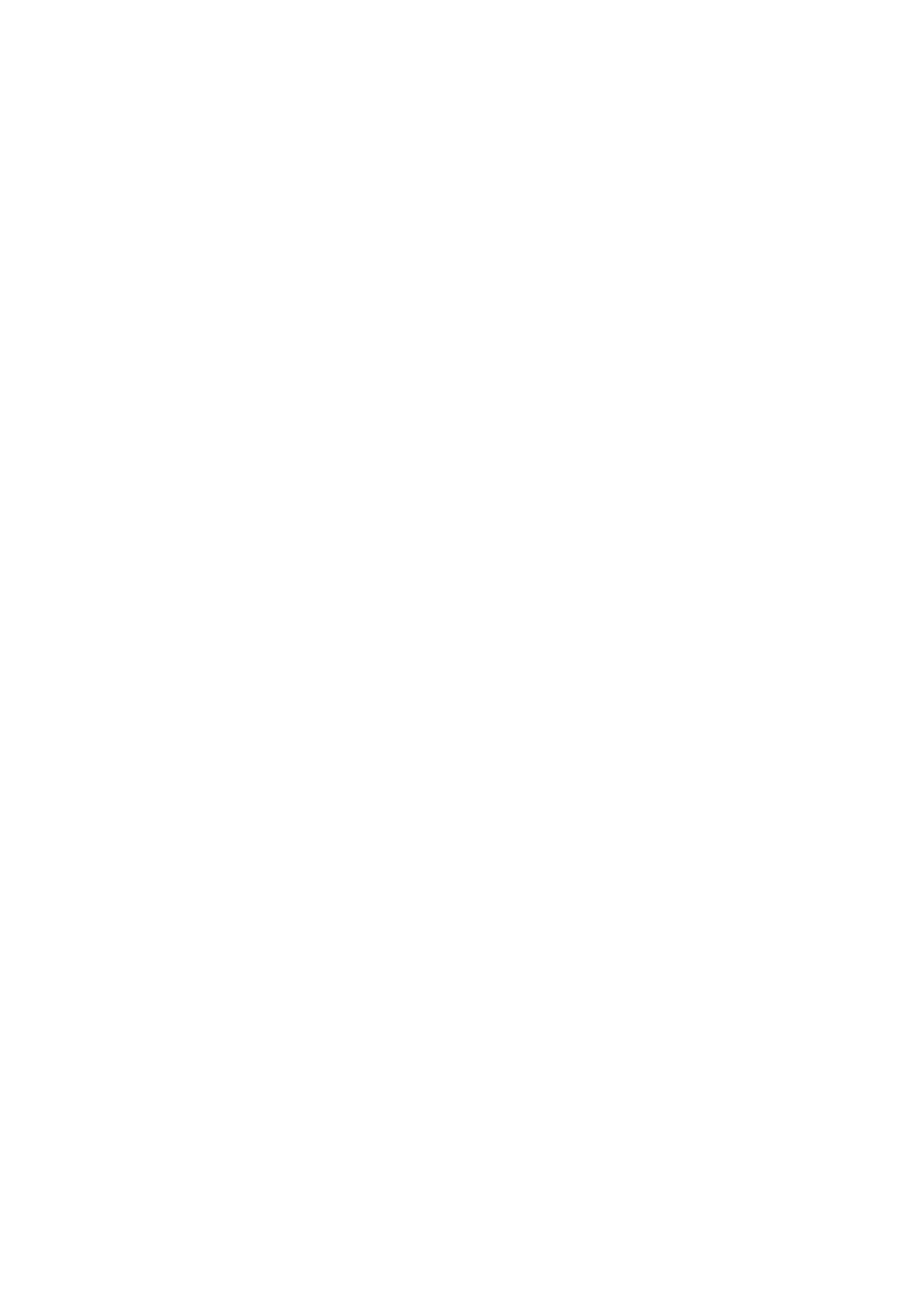Western Australia

# **Bail Act 1982**

## **Contents**

# **Part I — Preliminary**

| 1.               | Short title                                        | $\overline{c}$ |
|------------------|----------------------------------------------------|----------------|
| 2.               | Commencement                                       | $\overline{2}$ |
| 3.               | Terms used                                         | $\overline{2}$ |
| $\overline{4}$ . | Application of this Act                            | 8              |
| 4AB.             | <b>Courts and Tribunals (Electronic Processes</b>  |                |
|                  | <i>Facilitation</i> ) Act 2013 Part 2 applies      | 9              |
| 4A.              | Accused appearing on summons or court hearing      |                |
|                  | notice, detention and bail of                      | 9              |
|                  | Part $II$ — Rights of accused in                   |                |
|                  | relation to bail                                   |                |
| 5.               | Accused's rights to have bail considered           | 10             |
| 6.               | Arresting officer's duty to consider bail          | 10             |
| 6A.              | Officials considering bail may order release       |                |
|                  | without bail                                       | 12             |
| 7.               | Unconvicted accused, court to consider bail for    | 13             |
| 7A.              | Bail may be dispensed with by court                | 14             |
| 7B.              | Adult accused of murder                            | 14             |
| 7C.              | Child accused of murder                            | 15             |
| 7D.              | Bail after initial decision by court, court's duty |                |
|                  | as to                                              | 17             |
| 7E.              | Bail refused for trial, court's duty during trial  | 17             |
| 7F.              | Appeal from court of summary jurisdiction, bail in |                |
|                  | case of                                            | 18             |
| 8.               | Accused to be given information, approved forms    |                |
|                  | etc.                                               | 19             |

| As at 30 Nov 2015 | Version 09-b0-00                                                         | page i |
|-------------------|--------------------------------------------------------------------------|--------|
|                   | Extract from www.slp.wa.gov.au, see that website for further information |        |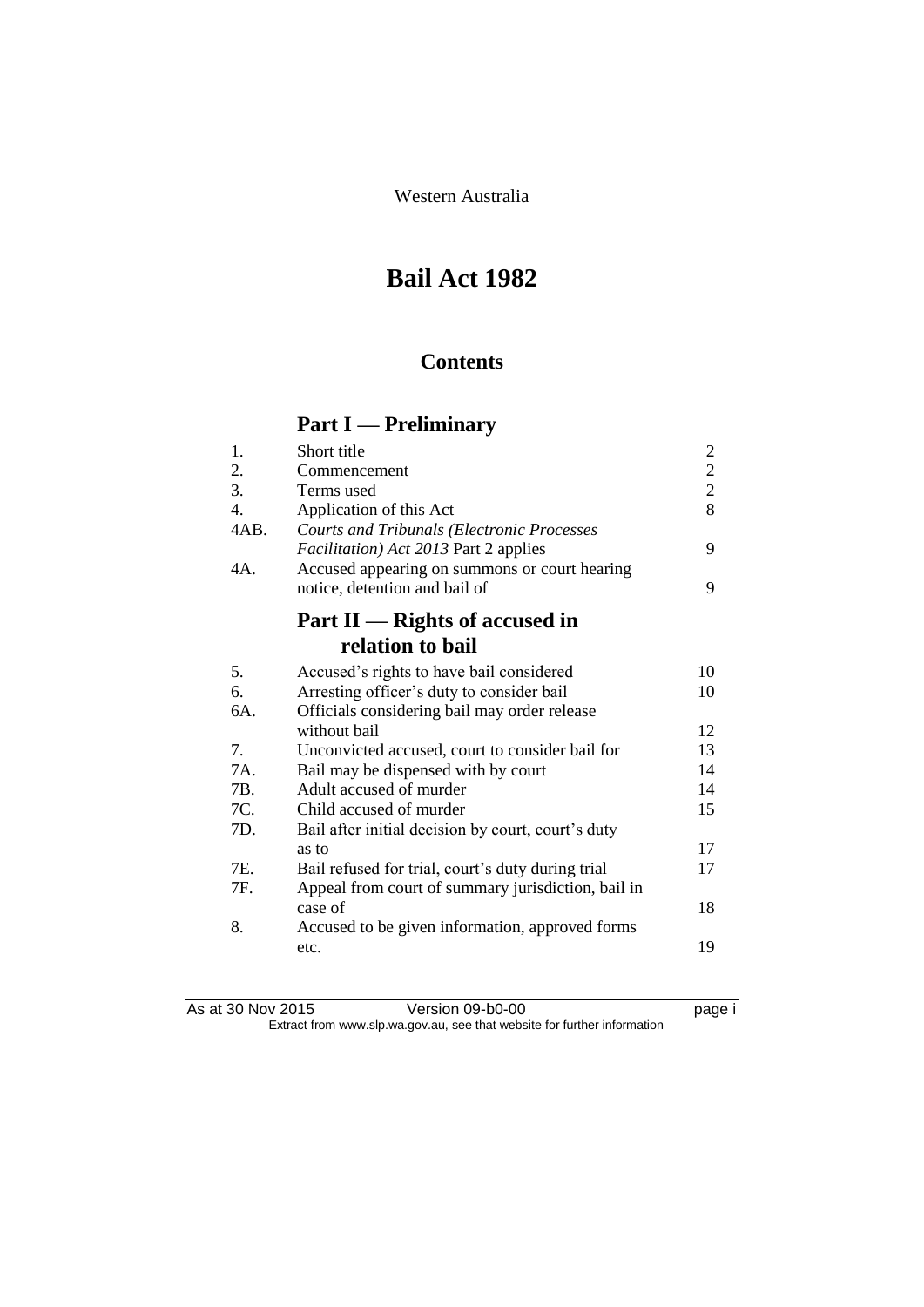| 9.   | Bail decision may be deferred until more             |    |
|------|------------------------------------------------------|----|
|      | information obtained                                 | 20 |
| 10.  | Sections 5, 6 and 7 do not apply if accused          |    |
|      | imprisoned for other cause                           | 21 |
| 11.  | Accused's rights following grant of bail             | 21 |
| 12.  | Rights in s. 7A(2) and 11, limitations on            | 22 |
|      | Part III — Jurisdiction relating to                  |    |
|      | <b>bail</b>                                          |    |
| 13.  | Jurisdiction to grant bail, who has and exercise of  |    |
|      | (Sch. 1)                                             | 24 |
| 13A. | Jurisdiction in s. 7A to dispense with bail, who has |    |
|      | and exercise of                                      | 24 |
| 13B. | Notices under s. 13A(3), service and proof of        | 25 |
| 14.  | Judges, jurisdiction of                              | 26 |
| 15.  | Accused charged with murder, jurisdiction as to      |    |
|      | bail for                                             | 27 |
| 15A. | Appeal against judge's decision on bail,             |    |
|      | commencment and conduct                              | 28 |
| 15B. | Appeal under s. 15A, determination                   | 29 |
| 16.  | Person arrested on warrant, bail of                  | 30 |
| 16A. | Person arrested in urban area, restrictions on who   |    |
|      | can grant bail for in some cases                     | 30 |
| 17.  | Conditions on bail which may be imposed              | 31 |
| 17A. | Child on bail, changing responsible person for       |    |
|      | (Sch. 1 Pt. C cl. 2)                                 | 32 |
|      | Part IV — Hearing of case for bail,                  |    |
|      | parties, and evidence                                |    |
| 20.  | Bail hearing for indictable offence, court may       |    |
|      | restrict publication or hold in private              | 34 |
| 21.  | Parties to bail proceedings                          | 35 |
| 22.  | Evidence at bail hearings                            | 35 |
| 23.  | Accused not bound to supply information              | 35 |
| 24.  | Court or authorised officer may ask police to verify |    |
|      | accused's information or make report                 | 36 |
| 24A. | Court may ask community corrections officer to       |    |
|      | verify accused's information or make report          | 36 |

page ii Version 09-b0-00 As at 30 Nov 2015 Extract from www.slp.wa.gov.au, see that website for further information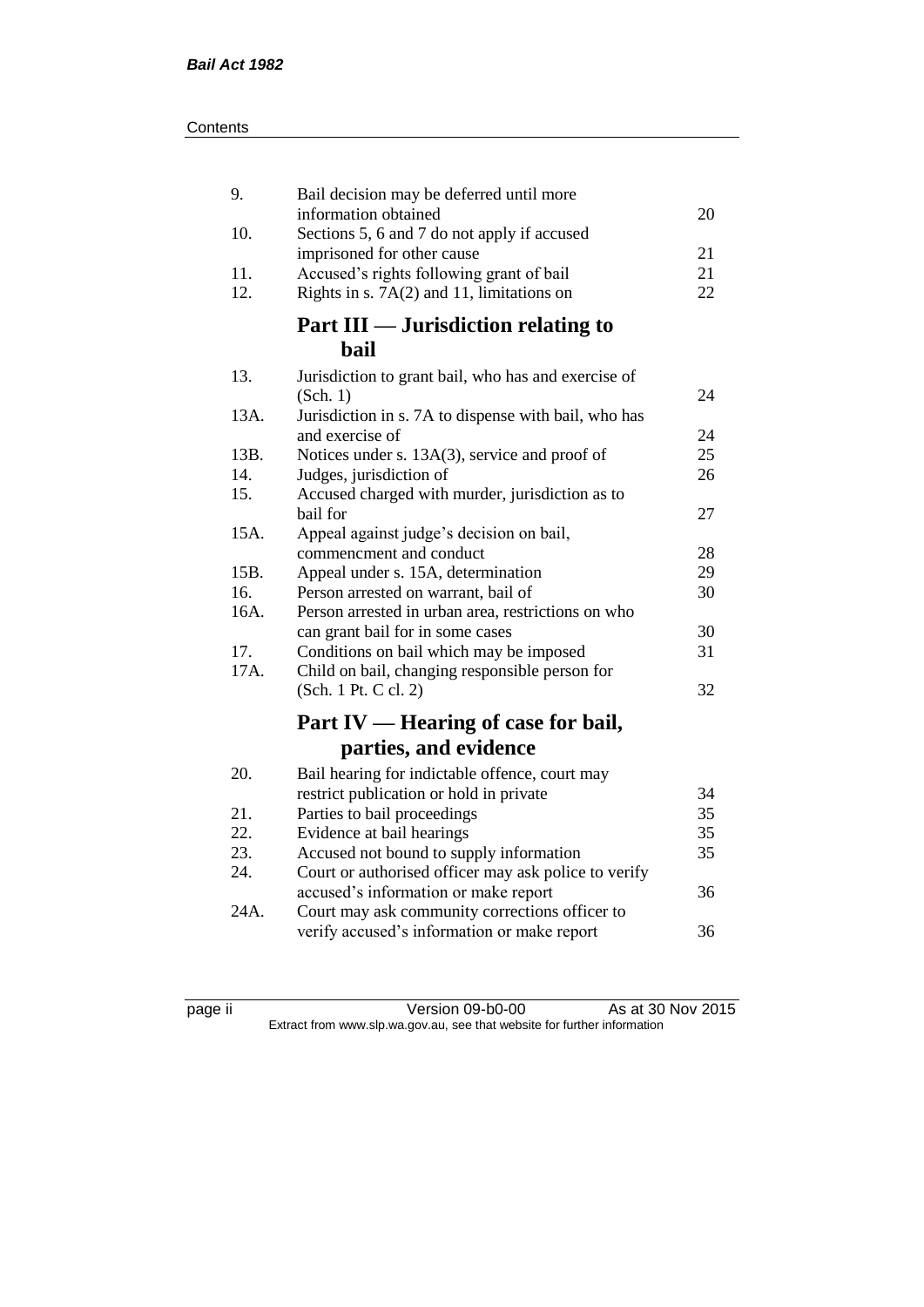| 25.  | Information given by accused for bail purposes not<br>admissible at trial |          |
|------|---------------------------------------------------------------------------|----------|
| 26.  | Record of bail decision and reasons                                       | 37<br>37 |
| 27.  | Relevant papers to be made available to court                             |          |
|      | where accused to appear                                                   | 38       |
| 27A. | Bail with home detention, papers to be sent to CEO                        |          |
|      | (corrections)                                                             | 39       |
|      |                                                                           |          |
|      | <b>Part V</b> — Bail undertakings                                         |          |
| 28.  | Bail undertaking, when required and nature of                             | 40       |
| 29.  | Before whom bail undertaking may be entered into                          | 41       |
| 30.  | Duties of person before whom bail undertaking is                          |          |
|      | entered into                                                              | 41       |
| 31.  | Different time and place for appearance,                                  |          |
|      | substituting                                                              | 42       |
| 31A. | Conditions on bail, amending during trial                                 | 44       |
| 32.  | Notices under s. 31, service and proof of                                 | 46       |
| 33.  | Judicial officer may order accused to enter into bail                     |          |
|      | undertaking                                                               | 47       |
| 34.  | When bail undertaking ceases to have effect                               | 48       |
|      | <b>Part VI</b> - Sureties and surety                                      |          |
|      | undertakings                                                              |          |
| 35.  | Surety and surety undertaking                                             | 49       |
| 36.  | Sureties, who may approve                                                 | 49       |
|      |                                                                           |          |
| 37.  |                                                                           |          |
|      | Proposed surety to receive certain information and<br>form                | 50       |
| 38.  | Persons disqualified from being sureties                                  | 50       |
| 39.  | Matters to be regarded when approving sureties                            | 51       |
| 40.  | Decision on application by proposed surety                                | 51       |
| 41.  | Finality of decision to refuse approval of surety                         | 52       |
| 42.  | Before whom surety undertaking may be entered                             |          |
|      | into                                                                      | 52       |
| 43.  | Duties of person before whom surety undertaking                           |          |
|      | is entered into                                                           | 52       |
| 43A. | Entering into surety undertaking where proposed                           |          |
|      | surety interstate                                                         | 53       |
| 44.  | When surety undertaking extends to different time                         |          |
|      | or different time and place substituted under s. 31                       | 54       |
| 45.  | Notices under s. 44, service and proof of                                 | 56       |

As at 30 Nov 2015 Version 09-b0-00 page iii Extract from www.slp.wa.gov.au, see that website for further information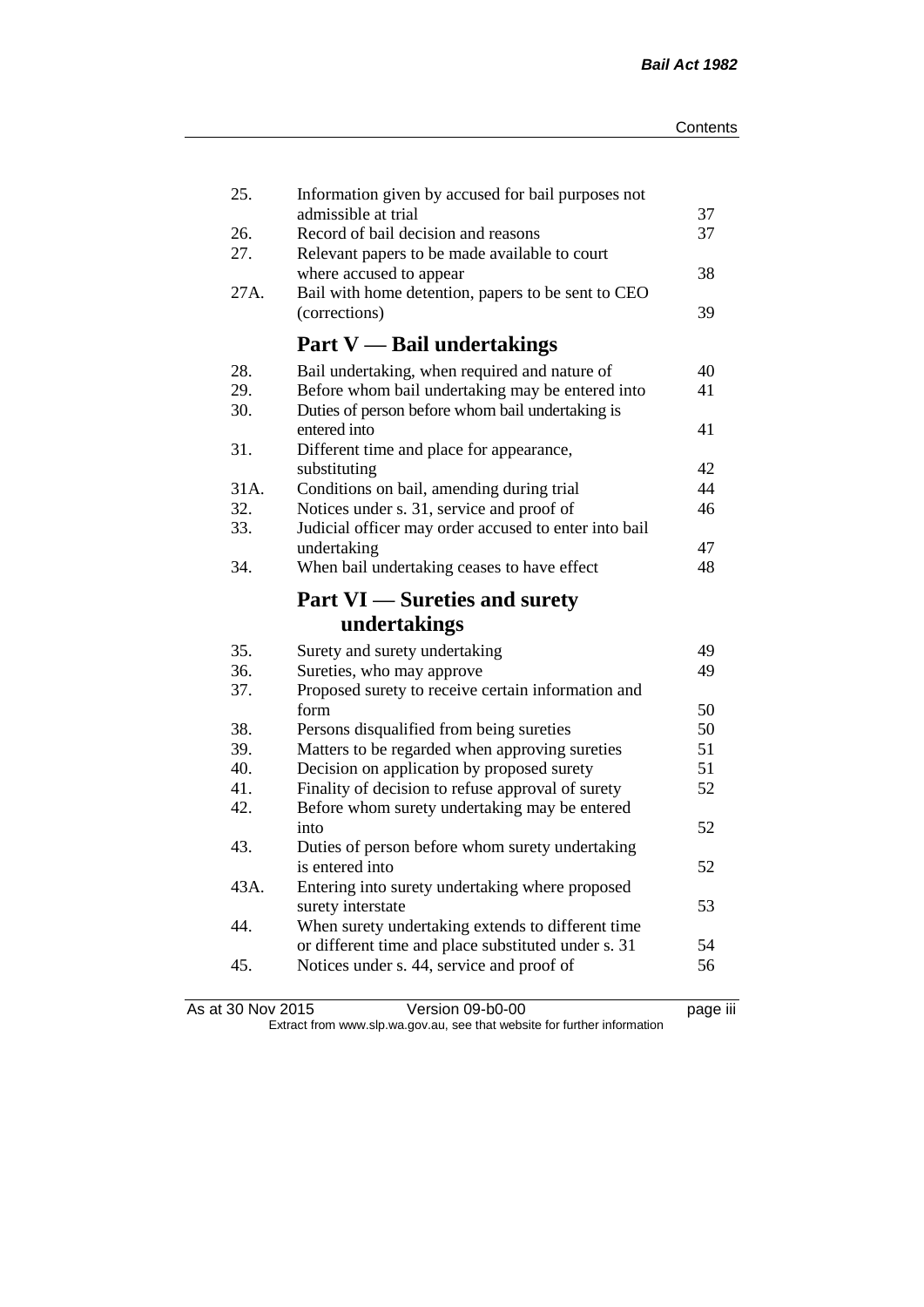| 46.  | Surety's power to arrest accused                    | 57 |
|------|-----------------------------------------------------|----|
| 47.  | When surety undertaking ceases to have effect       | 58 |
| 48.  | Surety may apply for cancellation of his            |    |
|      | undertaking                                         | 59 |
| 49.  | Surety's undertaking to pay money, enforcing        | 59 |
| 50.  | Indemnifying surety, offence                        | 62 |
|      | <b>Part VIA — Administration of home</b>            |    |
|      | detention conditions                                |    |
| 50A. | Powers of CEO (corrections)                         | 63 |
| 50C. | Powers and duties of community corrections          |    |
|      | officers                                            | 63 |
| 50D. | Powers of members of Police Force                   | 65 |
| 50E. | CEO (corrections) may substitute different place of |    |
|      | detention and apply conditions                      | 65 |
| 50F. | CEO (corrections) may revoke bail                   | 66 |
| 50G. | Procedure on arrest after revocation under s. 50F   | 66 |
| 50H. | Rules of natural justice excluded                   | 67 |
| 50J. | Delegation by CEO (corrections)                     | 67 |
| 50K. | Monitoring equipment, retrieving                    | 67 |
| 50L. | Rules for this Part                                 | 68 |
|      | <b>Part VII — Enforcement of bail</b>               |    |
|      |                                                     |    |
|      | undertakings                                        |    |
| 51.  | Failing to comply with bail undertaking, offence    | 69 |
| 51A. | Prosecuting s. 51 offence for non-appearance in     |    |
|      | court of summary jurisdiction                       | 70 |
| 52.  | Prosecuting s. 51 offence for non-appearance in     |    |
|      | superior court                                      | 70 |
| 53.  | Appeal against decision made under s. 52            | 72 |
| 54.  | Bailed accused may be taken before judicial officer |    |
|      | to show cause against variation or revocation of    |    |
|      | bail                                                | 73 |
| 54A. | Accused on committal may be taken for purposes      |    |
|      | of s. 54 before judicial officer by which committed | 75 |
| 55.  | Accused before court under s. 54, judicial officer  |    |
|      | may revoke bail of etc.                             | 76 |
| 57.  | Offence under s. 51, court to order forfeiture of   |    |
|      | money under bail undertaking                        | 77 |

page iv Version 09-b0-00 As at 30 Nov 2015 Extract from www.slp.wa.gov.au, see that website for further information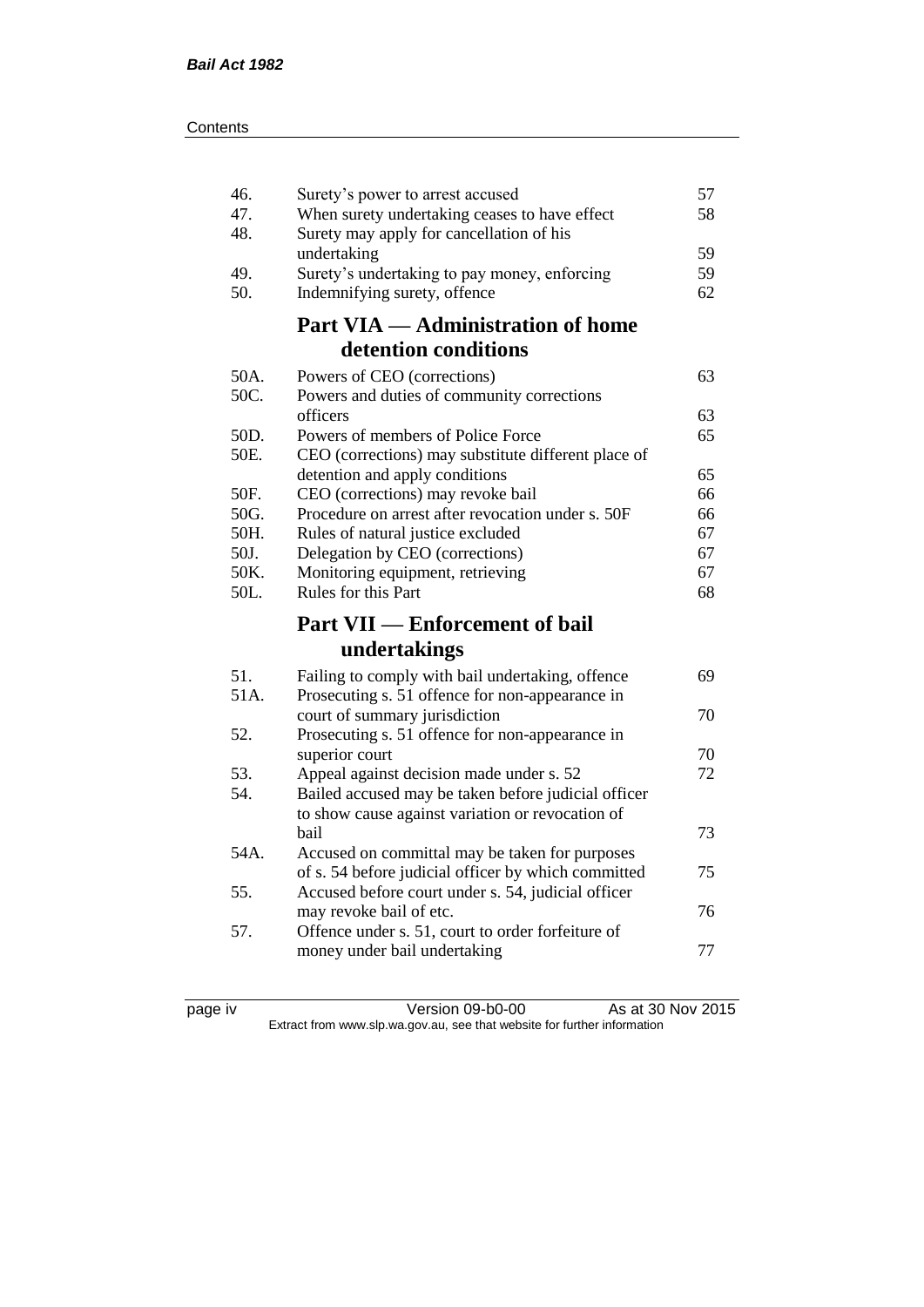| 58.         | Automatic forfeiture of money on expiration of<br>one year after absconding                           | 78       |
|-------------|-------------------------------------------------------------------------------------------------------|----------|
|             | <b>Part VIII — Miscellaneous</b>                                                                      |          |
| 59.<br>59A. | Order for forfeiture, court's additional powers as to<br>If bail dispensed with, accused may be taken | 79       |
|             | before judicial officer for reconsideration of matter                                                 | 79       |
| 59B.        | Absconding accused, warrant for arrest of                                                             | 80       |
| 60.<br>61.  | Change of address, accused and surety to notify<br>Failing to bring arrested person before court or   | 81       |
|             | person able to grant bail, offence                                                                    | 81       |
| 62.<br>63.  | Giving false information for bail purposes, offence<br>Protection from personal liability             | 82<br>82 |
| 64.         | Proving appearance or non-appearance by accused                                                       | 82       |
| 65.         | Bail undertakings by child, effect of                                                                 | 83       |
| 66.         | Other powers or duties to grant bail abolished                                                        | 83       |
| 66A.        | Delegation by registrar of court                                                                      | 83       |
| 66B.        | Video link or audio link, use of in bail proceedings                                                  | 84       |
| 67.         | Regulations                                                                                           | 85       |
|             | Schedule 1 — Jurisdiction as to bail                                                                  |          |
|             |                                                                                                       |          |
|             | and related matters                                                                                   |          |
|             |                                                                                                       |          |
| 1.          | Part $A$ — Jurisdiction relating to bail                                                              | 87       |
| 2.          | Initial appearance                                                                                    | 88       |
| 3.          | Appearance after adjournment<br>Appearance on committal to Supreme Court or                           |          |
|             | <b>District Court</b>                                                                                 | 88       |
| 4.          | Appearance in connection with appeal, rehearing                                                       |          |
|             | etc.                                                                                                  | 88       |
| 5.          | Appearance prescribed by regulation                                                                   | 89       |
| 6.          | Appearances not otherwise provided for                                                                | 89       |
| 7.          | Term used: proceedings for an offence                                                                 | 89       |
|             | Part B — Cessation of powers relating to bail                                                         |          |
| 1.          | Upon decision by judge, power of other officers                                                       |          |
|             | ceases                                                                                                | 90       |
| 1A.         | Upon decision by Court of Appeal, other powers                                                        |          |
|             | cease                                                                                                 | 90       |
| 2.          | Upon decision by judicial officer, his power and<br>that of his peers ceases                          | 90       |

As at 30 Nov 2015 Version 09-b0-00 page v Extract from www.slp.wa.gov.au, see that website for further information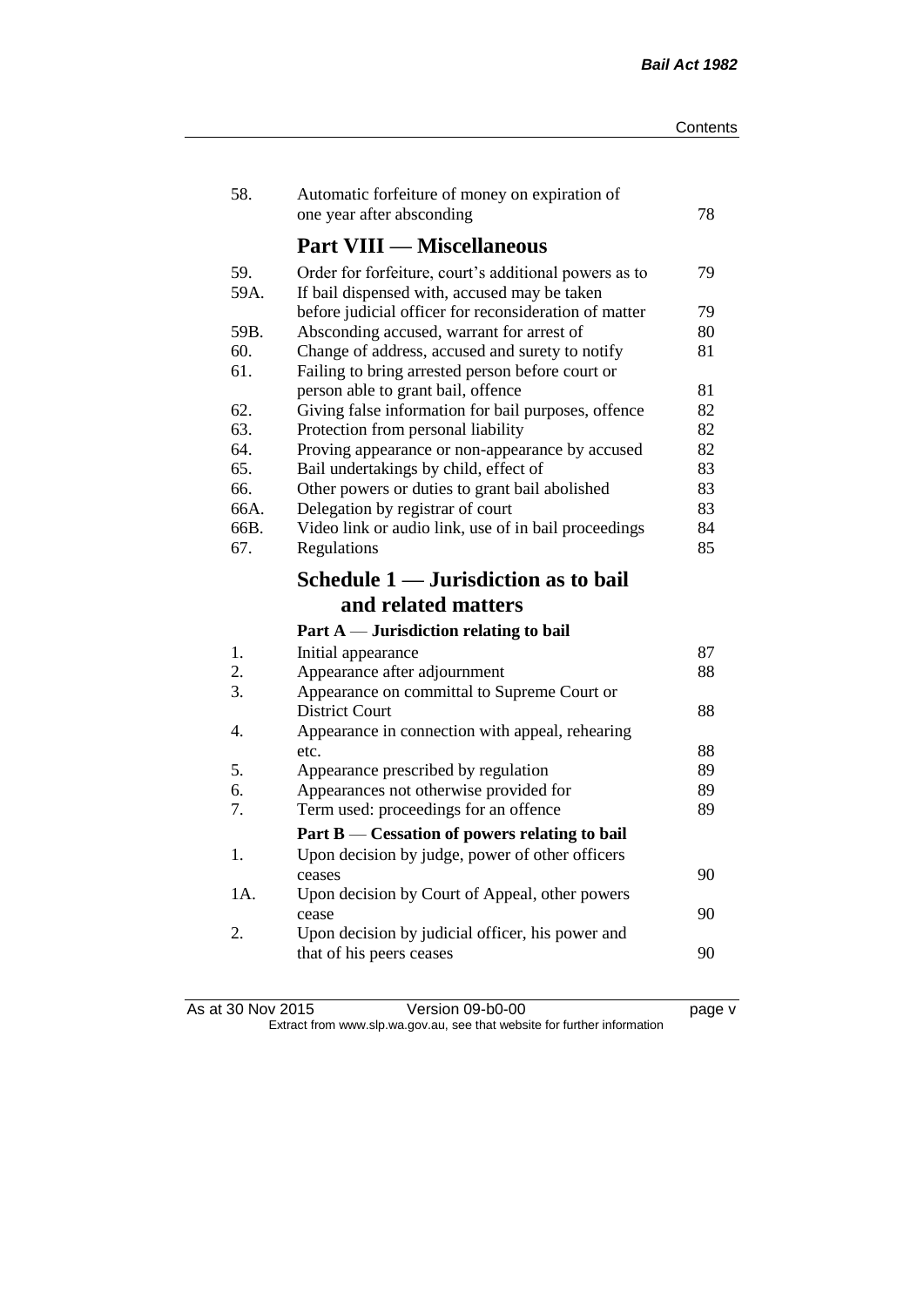#### **Contents**

| 3.               | Upon refusal of bail for initial appearance, certain |     |
|------------------|------------------------------------------------------|-----|
|                  | powers cease                                         | 91  |
| 4.               | Judicial officer's powers if accused proves new      |     |
|                  | facts or changed circumstances                       | 91  |
|                  | Part C — Manner in which jurisdiction to be          |     |
|                  | exercised                                            |     |
| 1.               | Bail before conviction at discretion of court or     |     |
|                  | judicial officer except for child                    | 92  |
| 2.               | Child to have qualified right to bail                | 93  |
| 3.               | Matters relevant to cl. $1(a)$                       | 95  |
| 3A.              | Bail for accused charged with serious offence        |     |
|                  | committed while on bail or early release for         |     |
|                  | another serious offence                              | 95  |
| 3B.              | Exceptional reasons under cl. 3A(1), determining     | 96  |
| 3C.              | Bail in murder cases                                 | 98  |
| $\overline{4}$ . | Bail after conviction for accused awaiting sentence  | 98  |
| 4A.              | Bail after conviction for accused awaiting disposal  |     |
|                  | of appeal                                            | 99  |
| 5.               | Exception to cl. 4A for bail in appeal under         |     |
|                  | Criminal Appeals Act 2004 Part 2                     | 99  |
| 6.               | Bail of people on community or similar orders        | 100 |
| 7.               | Bail for initial appearance to be for not more than  |     |
|                  | 30 days                                              | 100 |
| 8.               | Bail on adjournment in court of summary              |     |
|                  | jurisdiction to be for not more than 30 days except  |     |
|                  | by consent                                           | 100 |
| 9.               | Calculating periods for cl. 7 and 8                  | 101 |
|                  | Part D — Conditions which may be imposed on          |     |
|                  | a grant of bail                                      |     |
| 1.               | Conditions as to forfeiture, sureties, security etc. | 101 |
| 2.               | Other conditions                                     | 102 |
| 3.               | Home detention condition                             | 105 |
|                  | <b>Schedule 2 – Serious offences</b>                 |     |
|                  | <b>Notes</b>                                         |     |
|                  | Compilation table                                    | 112 |
|                  | <b>Defined terms</b>                                 |     |

page vi Version 09-b0-00 As at 30 Nov 2015 Extract from www.slp.wa.gov.au, see that website for further information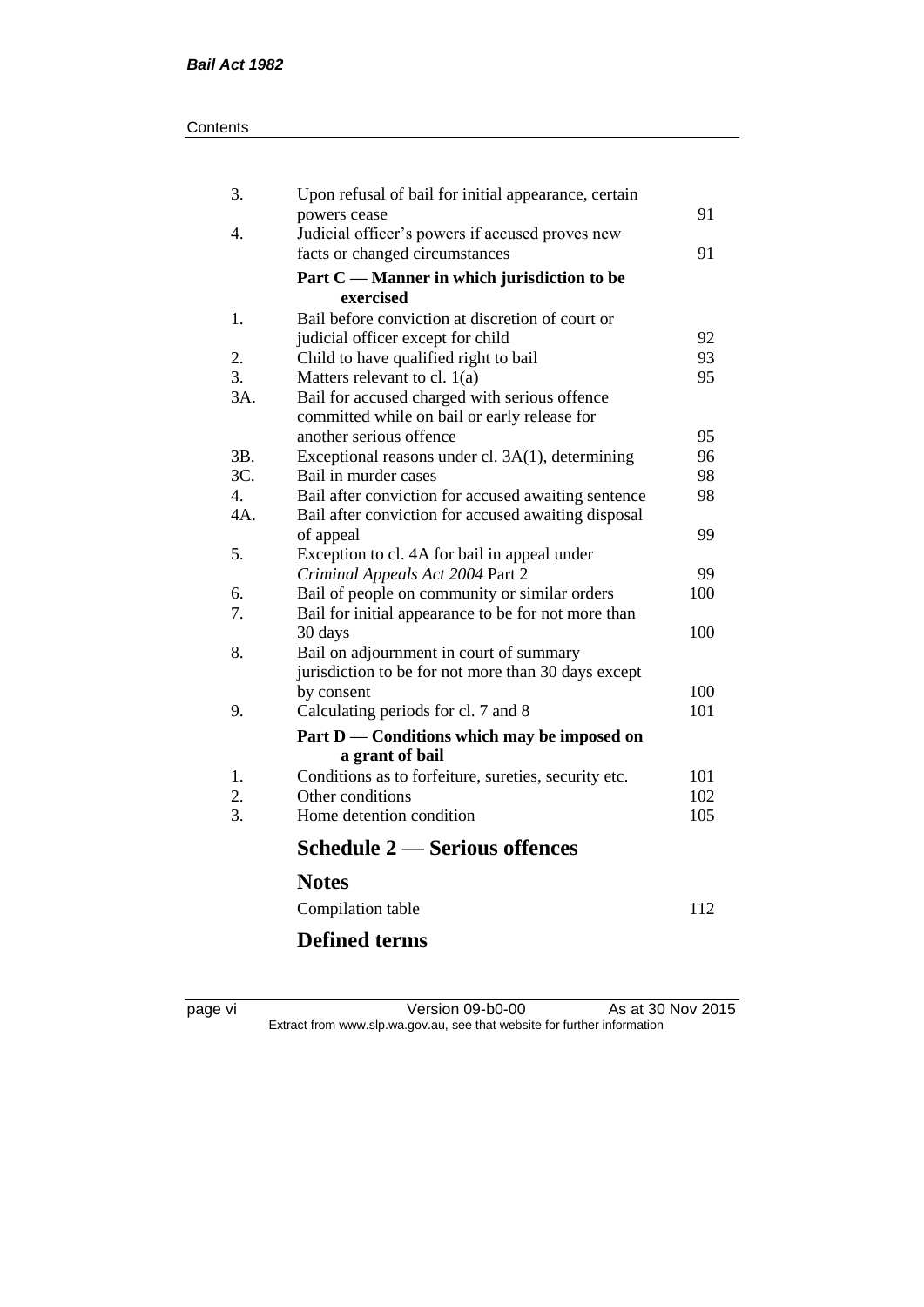Western Australia

# **Bail Act 1982**

**An Act to make better provision for bail in criminal proceedings.** 

As at 30 Nov 2015 Version 09-b0-00 page 1 Extract from www.slp.wa.gov.au, see that website for further information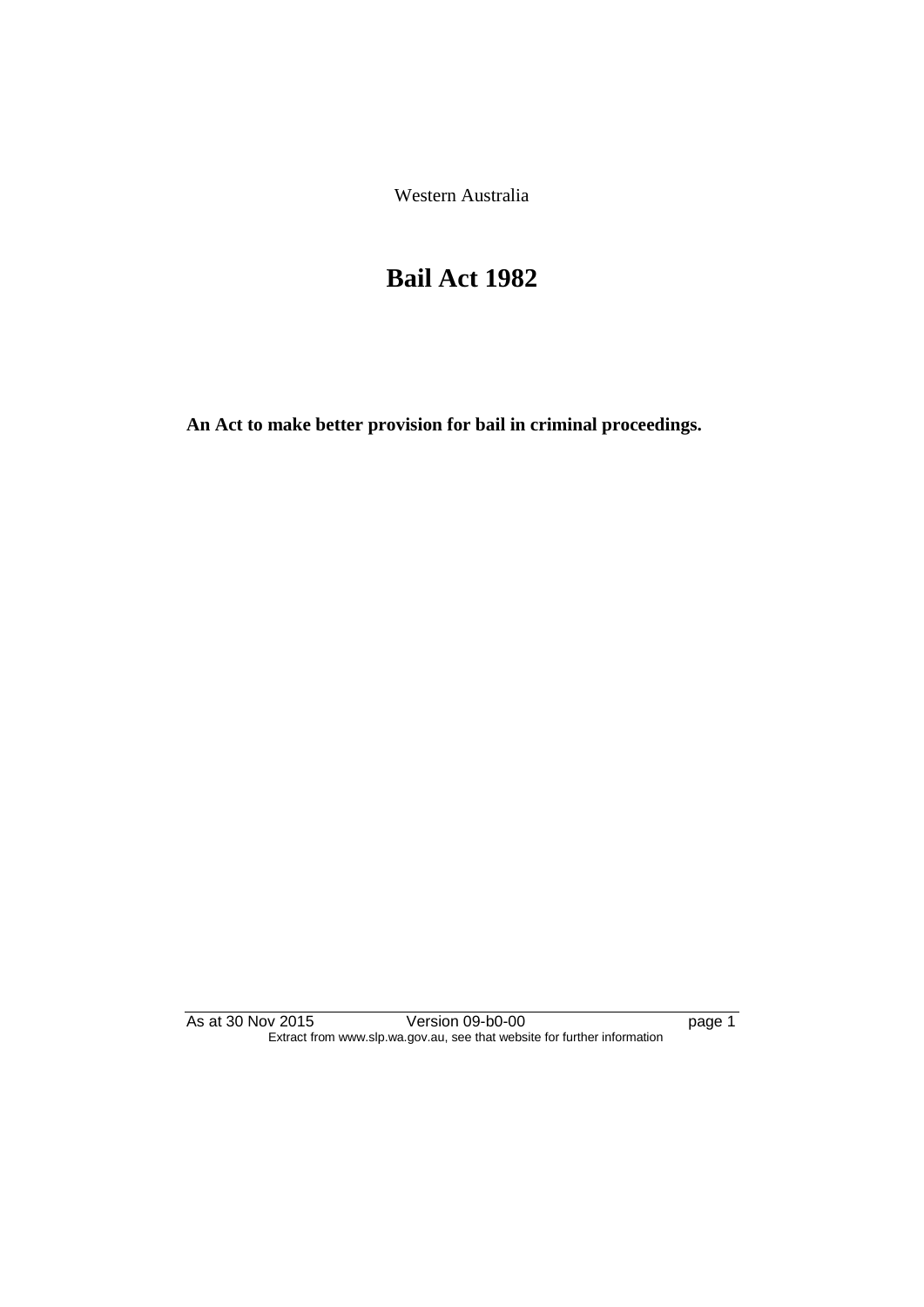## **Part I — Preliminary**

#### **1. Short title**

This Act may be cited as the *Bail Act* 1982<sup>1</sup>.

#### **2. Commencement**

This Act shall come into operation on a day to be fixed by proclamation<sup>1</sup>.

#### **3. Terms used**

(1) In this Act, unless a contrary intention appears —

*accused* includes —

- (a) a person charged with, convicted of, or found guilty of an offence;
- (b) a person whose conviction for an offence is stayed;
- (c) a person in respect of whom an appeal relating to an offence is pending;
- (d) a person in respect of whom a new trial for an offence has been ordered;

#### *adjournment* —

- (a) means any order of a court by which proceedings for an offence are postponed or interrupted or are to be held at a different time or place before the same court; and
- (b) is deemed to include any order of a court, other than a committal to the Supreme Court or District Court, by which the venue of any proceedings for an offence is changed to another court or a court at another place whether by way of a remand, referral, or recommittal of the accused or otherwise;

*appeal* includes an application for leave to appeal;

#### *appropriate judicial officer* means —

(a) subject to paragraphs (b), (c) and (d), a judicial officer who is empowered to exercise jurisdiction in the court

page 2 Version 09-b0-00 As at 30 Nov 2015 Extract from www.slp.wa.gov.au, see that website for further information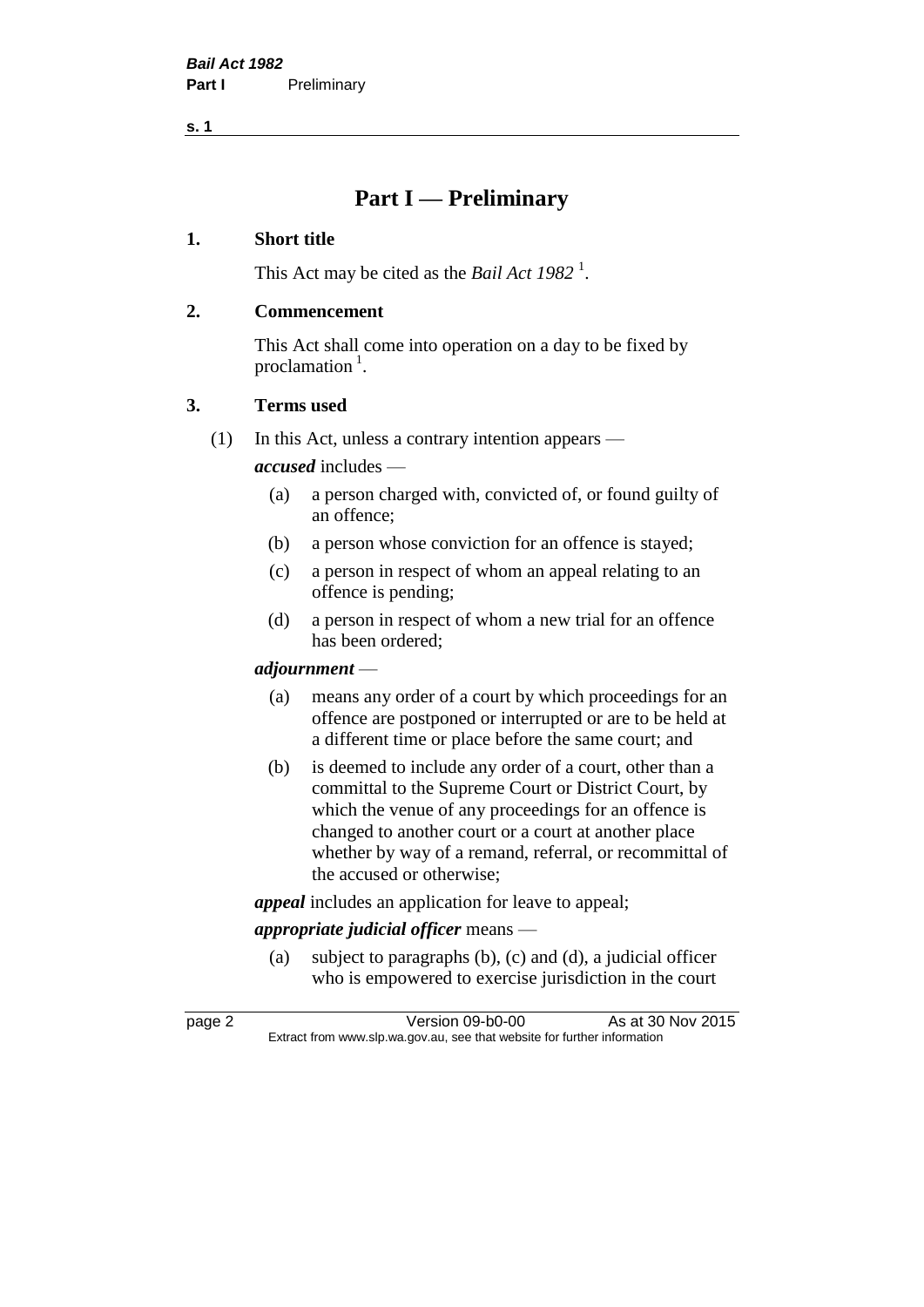before which the accused is required to appear pursuant to his bail undertaking; or

- (b) if the court is the Court of Appeal, a judge of appeal; or
- (c) except in section 49, a judge of the Supreme Court or of the Children's Court, as the case may require, in any case where —
	- (i) under section 15 only a judge of the Supreme Court or of the Children's Court has power to grant bail; or
	- (ii) a judicial officer has exercised the power contained in section 31(2)(d),

for the appearance in question; or

(d) except in section 49, a judge of the Supreme Court, of the District Court, or of the Children's Court, as the case may require, in any case where such a judge has granted bail under section 14 for the appearance in question;

*approved*, in relation to a form, means approved by the chief executive officer of the department of the Public Service principally assisting in the administration of this Act;

*as soon as is practicable* means as soon as is reasonably practicable;

*authorised community services officer* means any of the following persons —

- (a) the CEO (corrections) or a delegate of the CEO (corrections) under subsection (5);
- (b) a registrar of the Children's Court;
- (c) a superintendent of a detention centre under the *Young Offenders Act 1994*;
- (d) the officer for the time being in charge of any detention centre under the *Young Offenders Act 1994*;

*authorised officer* means an authorised police officer or an authorised community services officer;

As at 30 Nov 2015 Version 09-b0-00 Page 3 Extract from www.slp.wa.gov.au, see that website for further information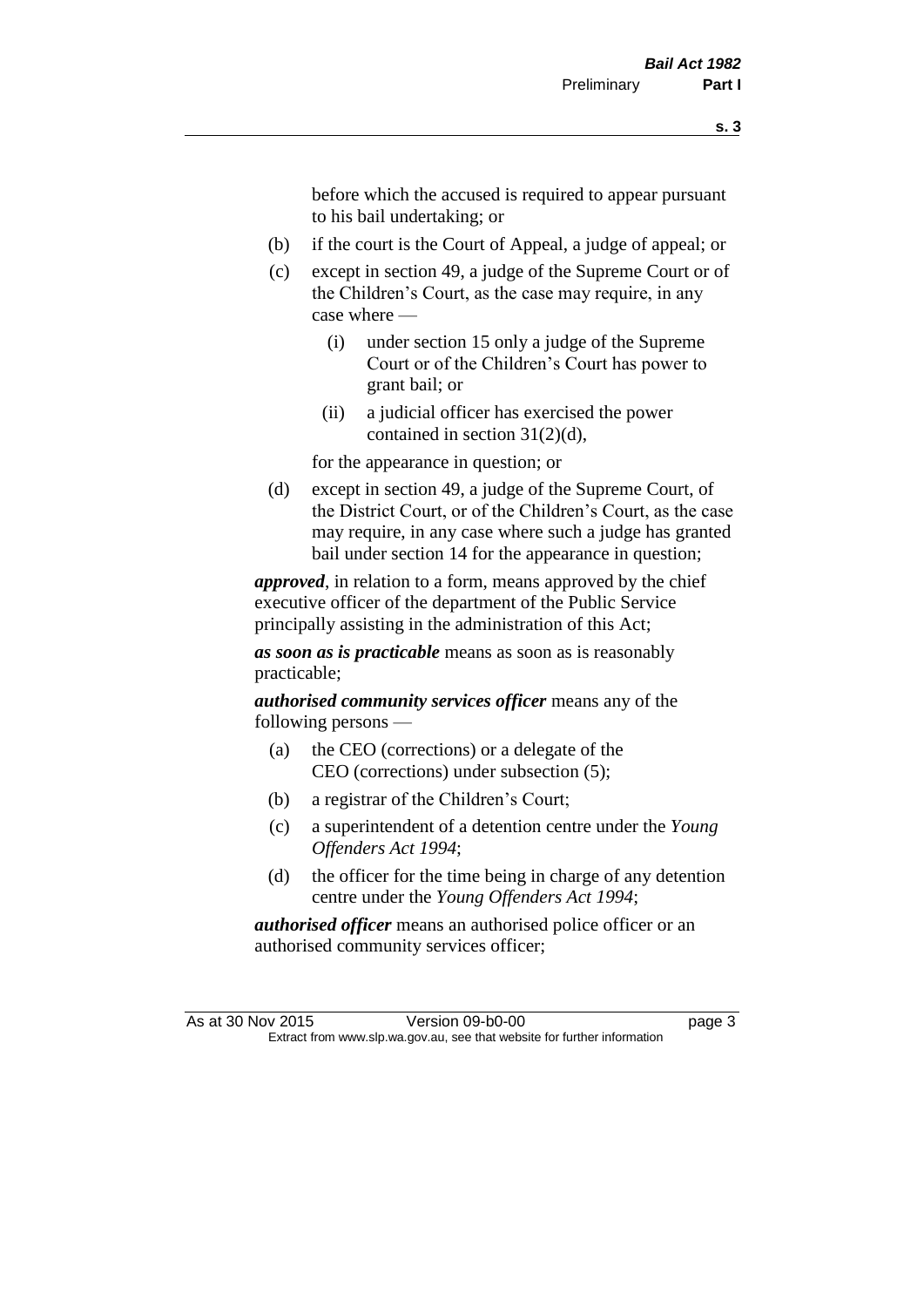*authorised police officer* means —

- (a) a police officer who holds the rank of sergeant, or a higher rank;
- (b) the police officer who is for the time being in charge of a police station;
- (c) whichever of these officers is for the time being in charge of a lock-up —
	- (i) a police officer;
	- (ii) a special constable appointed under the *Police Act 1892* Part III whose powers, duties and obligations are or include those of an authorised police officer under this Act;
	- (iii) a police auxiliary officer appointed under the *Police Act 1892* Part IIIB whose powers, duties and obligations are or include those of an authorised police officer under this Act;

*bail undertaking* means an undertaking described in section 28(2);

*CEO (corrections)* means the chief executive officer of the Public Sector agency principally assisting the Minister administering Part 8 of the *Sentence Administration Act 2003* in its administration;

*Chief Judge* means the Chief Judge of the District Court;

*Chief Justice* means the Chief Justice of Western Australia;

*child* has the same meaning as *young person* has in the *Young Offenders Act 1994*;

*community corrections officer* has the same meaning as in the *Sentence Administration Act 2003*;

*court* means each of the following —

- (a) the Magistrates Court;
- (b) the Children's Court;

page 4 Version 09-b0-00 As at 30 Nov 2015 Extract from www.slp.wa.gov.au, see that website for further information

**s. 3**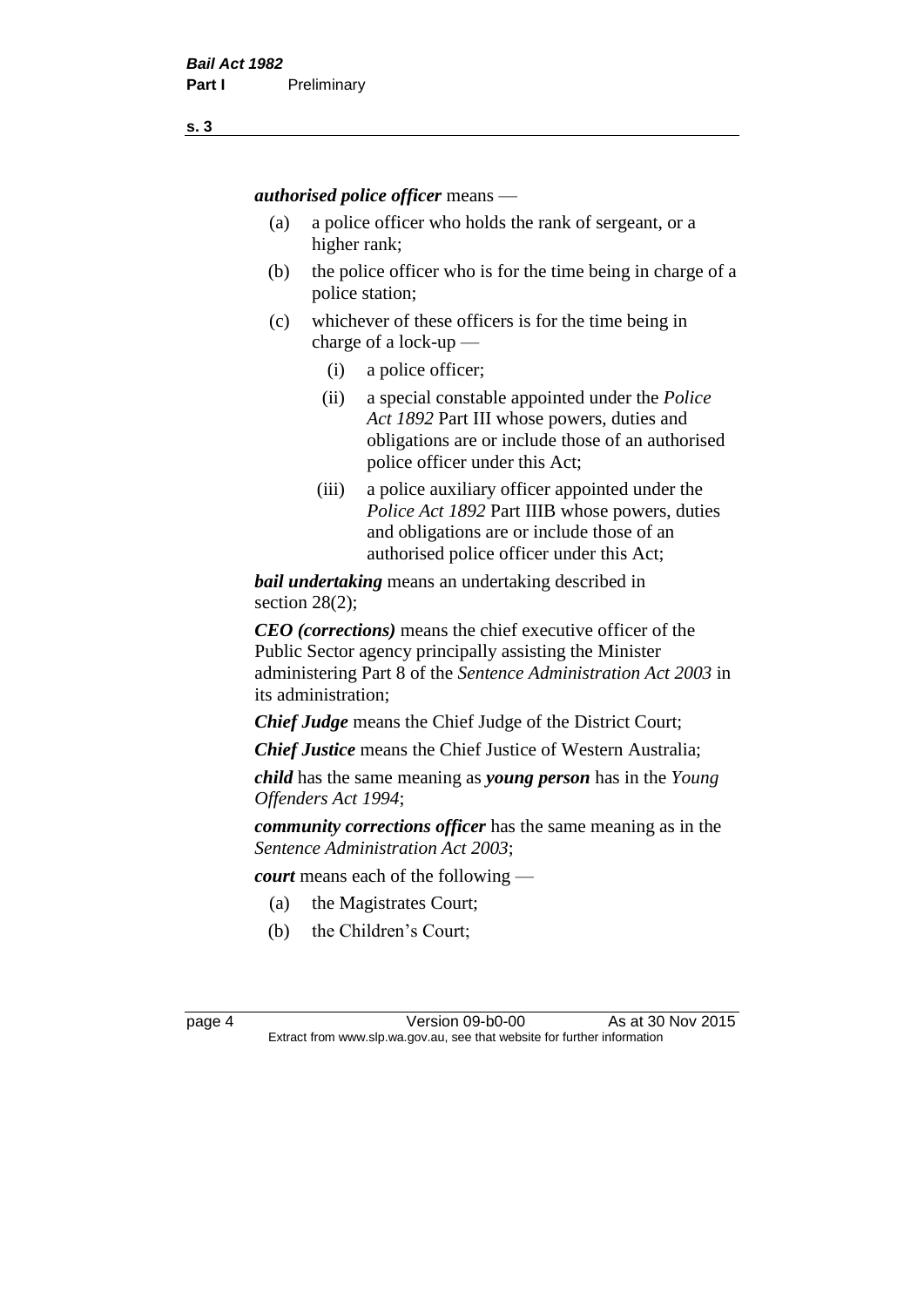- (c) the Coroner's Court of Western Australia;
- (d) the District Court;
- (e) the Supreme Court;
- (f) the Court of Appeal;

*court custody centre* has the meaning given in the *Court Security and Custodial Services Act 1999* section 3;

*Director of Public Prosecutions* means —

- (a) the Director of Public Prosecutions for the State; or
- (b) the officer in charge in the State of the Commonwealth Office of the Director of Public Prosecutions,

as the case requires;

*early release order* means an early release order made under the *Sentence Administration Act 1995* <sup>2</sup> or *Sentence Administration Act 2003*;

*home detention condition* means a home detention condition imposed under clause 3 of Part D of Schedule 1;

*judge of appeal* has the meaning given in the *Supreme Court Act 1935* section 4(1);

*judicial officer* means any person empowered to exercise jurisdiction in a court whether or not he is sitting as a court, and includes a single justice and, where the context so requires, the Court of Appeal exercising jurisdiction under this Act;

*lock-up* includes a place prescribed as a lock-up for the purposes of the *Court Security and Custodial Services Act 1999*;

*offence* means any act, omission or conduct which renders the person doing the act, making the omission or engaging in the conduct liable to any punishment, and includes an alleged offence; but nothing in this definition shall limit the operation of subsection (4);

*prosecutor* includes —

(a) in the case of an offence charged in a prosecution notice, the prosecutor;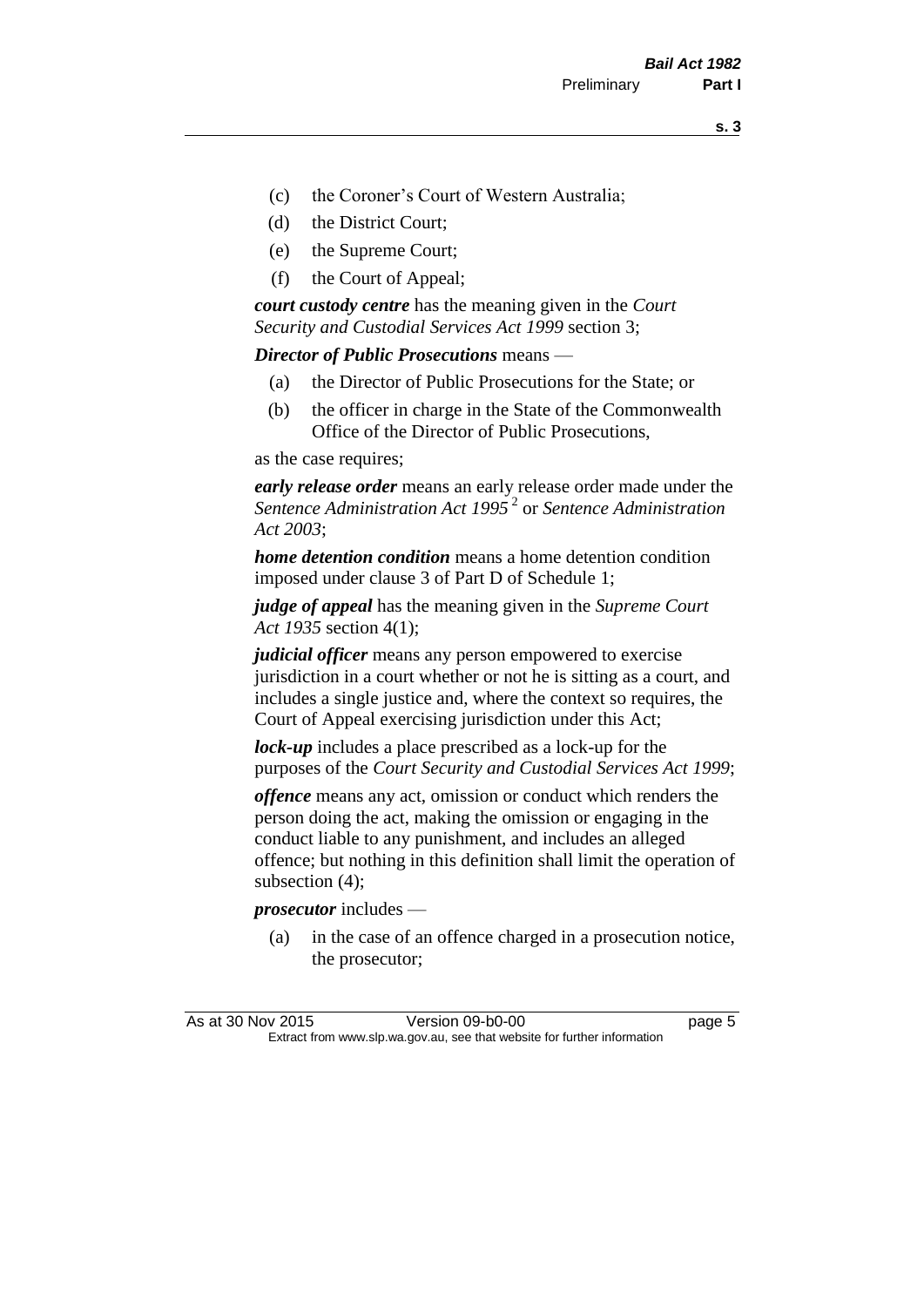(b) in the case of an offence charged in an indictment, the State or the Commonwealth, as the case may be;

*registrar* of a court means —

- (a) for a court other than the Coroner's Court of Western Australia, the principal registrar, a registrar or a deputy registrar of the court; or
- (b) for the Coroner's Court of Western Australia, a coroner's registrar as defined in the *Coroners Act 1996* section 3;

*serious offence* means —

- (a) an offence against section 51(2a); and
- (b) an offence described in Schedule 2;

*surety* and *surety undertaking* have the meanings assigned to them by section 35;

*surety approval officer* means a person who is authorised by section 36 to decide whether an applicant should be approved as a surety;

*trial* means all proceedings for an offence between —

- (a) the time when the accused is called upon to plead to the prosecution notice or the indictment; and
- (b) the time when the accused is found not guilty or is sentenced.
- (2) A reference in this Act
	- (a) to a power to grant bail includes a reference to a power to refuse bail;
	- (b) to a grant of bail includes a reference to a grant of bail by the exercise of a power in section 31(2).
- (3) Where in this Act there is a reference to a requirement that an accused appear in court, the reference is to a requirement, unless a contrary intention appears, that the accused —
	- (a) surrender himself into the custody of the court or, in the case of a bail undertaking, of the court specified therein,

**s. 3**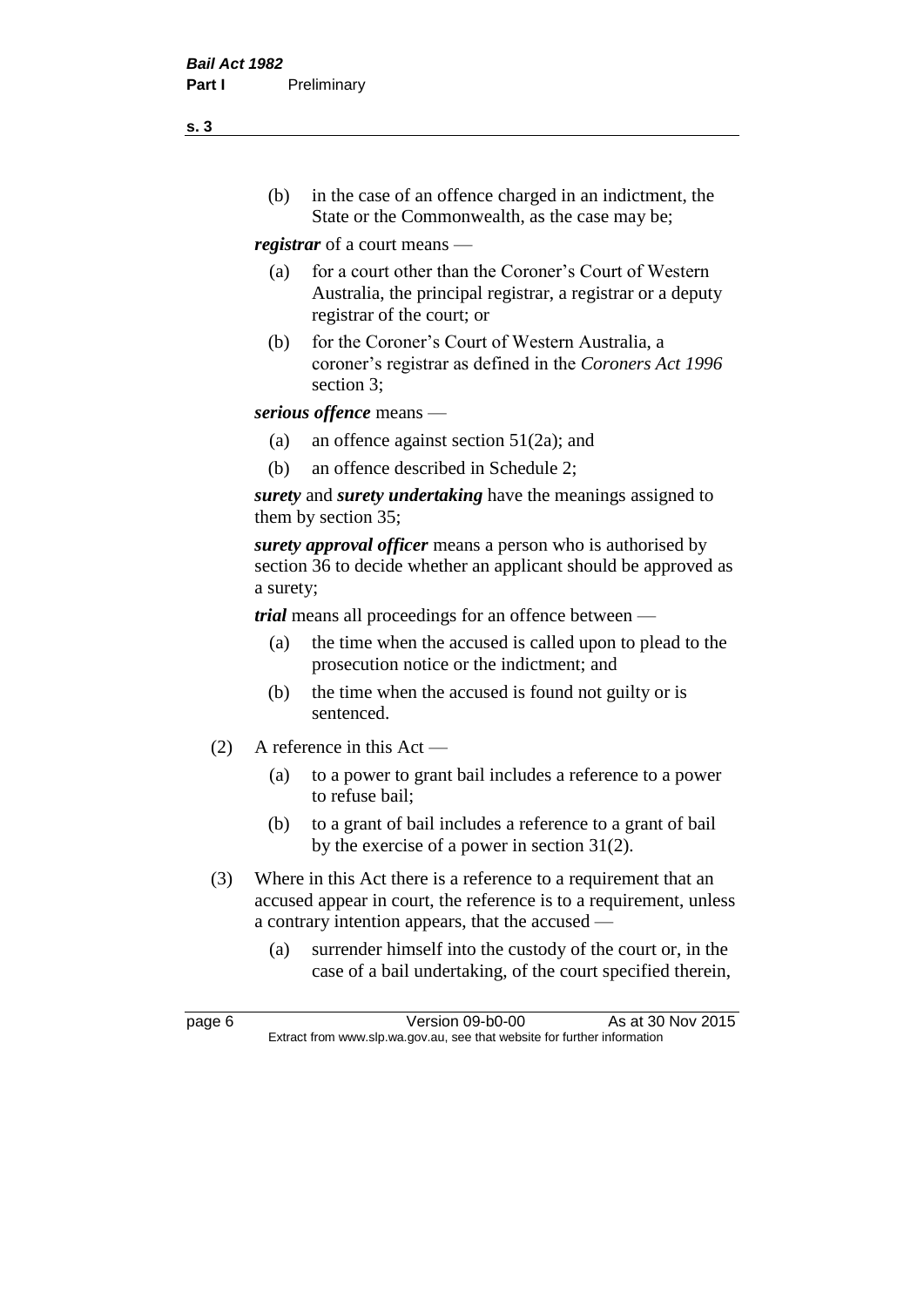or of such person as the court may direct, to be dealt with according to law; and

- (b) submit himself to a search of his person and any property then in his possession (which is hereby authorised) and allow to be taken from him, to be dealt with according to the relevant law and procedures, anything so found; and
- (c) remain in custody until authorised to be released therefrom.
- (4) If a person is arrested under a warrant issued
	- (a) under section 50, 79, 84E or 129 of the *Sentencing Act 1995* in connection with a possible breach of a conditional release order, a sentence of suspended imprisonment or conditional suspended imprisonment, or a community order imposed under that Act; or
	- (b) under section 43 of the *Young Offenders Act 1994* in respect of an alleged breach of a youth community based order, an intensive youth supervision order or a conditional release order made under that Act,
	- then
		- (c) the person is to be taken as having been arrested and to be in custody awaiting an appearance in court for the offence for which the sentence was imposed; and
		- (d) the first appearance in court after the arrest is to be taken, for the purposes of sections  $5(1)$  and  $8(1)$  and clause 1 of Part A and clause 7 of Part C of Schedule 1, to be the initial appearance for that offence; and
		- (e) the proceedings following the arrest are to be taken to be proceedings for that offence and to be a trial for the purpose of the definition in subsection (1) of *trial*.
- (5) The CEO (corrections) may by writing signed by him delegate to any officer of the department of which he is the chief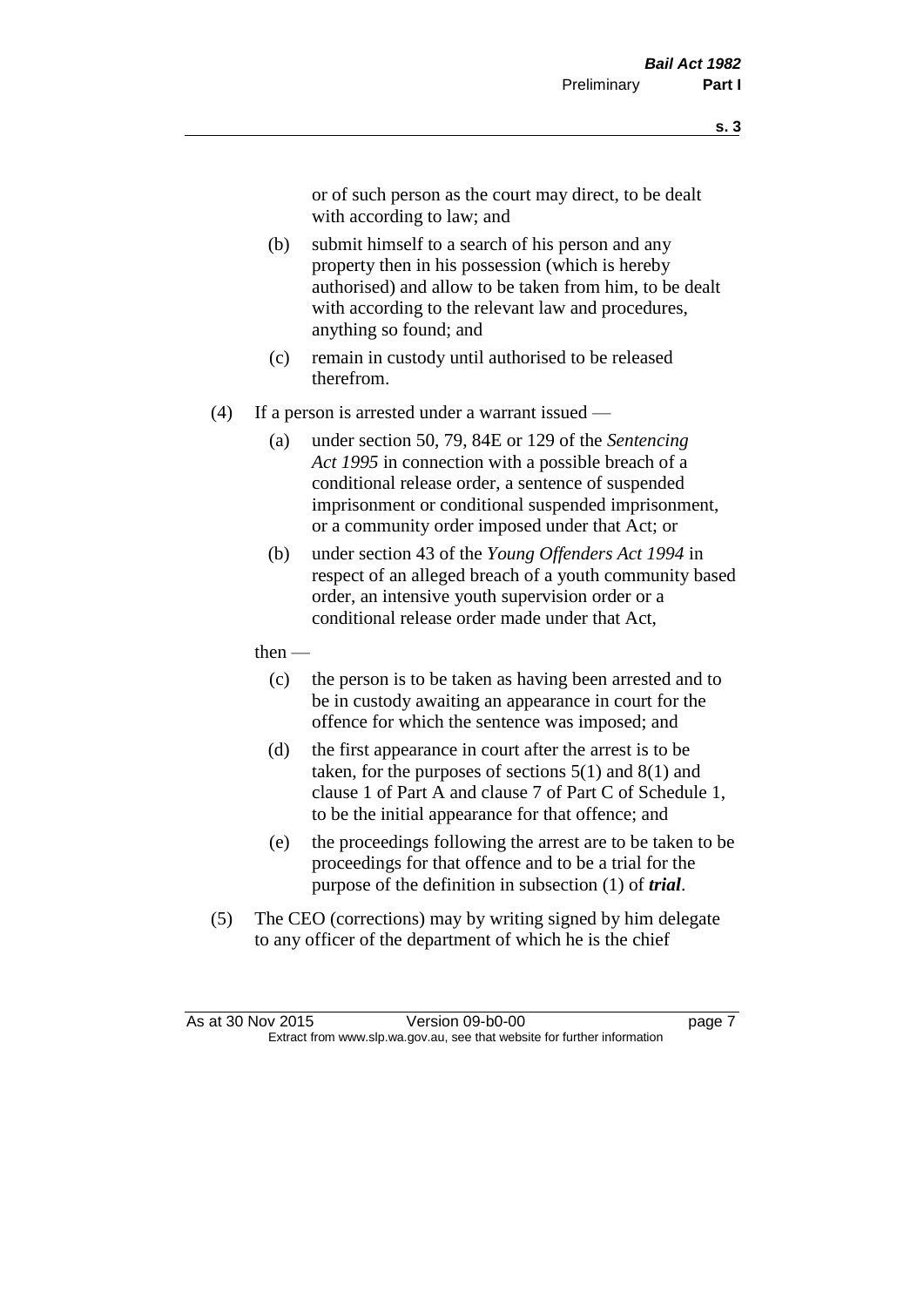executive officer any function he has under this Act as an authorised community services officer.

*[Section 3 amended by No. 74 of 1984 s. 3; No. 15 of 1988 s. 4; No. 49 of 1988 s. 78; No. 61 of 1990 s. 4; No. 31 of 1993 s. 6; No. 45 of 1993 s. 4 and 12; No. 78 of 1995 s. 7; No. 57 of 1997 s. 21(1); No. 54 of 1998 s. 4 and 14; No. 47 of 1999 s. 7; No. 50 of 2003 s. 29(3); No. 65 of 2003 s. 121(2); No. 27 of 2004 s. 13(2); No. 34 of 2004 Sch. 2 cl. 3(2); No. 45 of 2004 s. 28(4); No. 59 of 2004 s. 141; No. 84 of 2004 s. 11, 82 and 83(2); No. 65 of 2006 s. 51 and 53; No. 6 of 2008 s. 4 and 24(2); No. 46 of 2011 s. 25; No. 20 of 2013 s. 22.]* 

*[Section 3. Modifications to be applied in order to give effect to Cross-border Justice Act 2008: section altered 1 Nov 2009. See endnote 1M; amended by No. 42 of 2009 s. 12.]*

*[3A. Deleted by No. 20 of 2013 s. 23.]*

### **4. Application of this Act**

The operation of this Act extends to any appearance in a court for an offence —

- (a) except to the extent that in this Act, or in the law creating the offence or applicable thereto, express provision is made excluding or limiting the operation of this Act in respect of that appearance; and
- (b) whether or not that law contains a reference to the granting of bail; and
- (c) however any reference in that law to the granting of bail may be expressed; and
- (d) as if any reference therein to the taking of a recognizance were to a requirement that, except where bail is dispensed with under this Act, the accused enter into a bail undertaking.

*[Section 4 amended by No. 84 of 2004 s. 82.]*

page 8 Version 09-b0-00 As at 30 Nov 2015 Extract from www.slp.wa.gov.au, see that website for further information

**s. 4**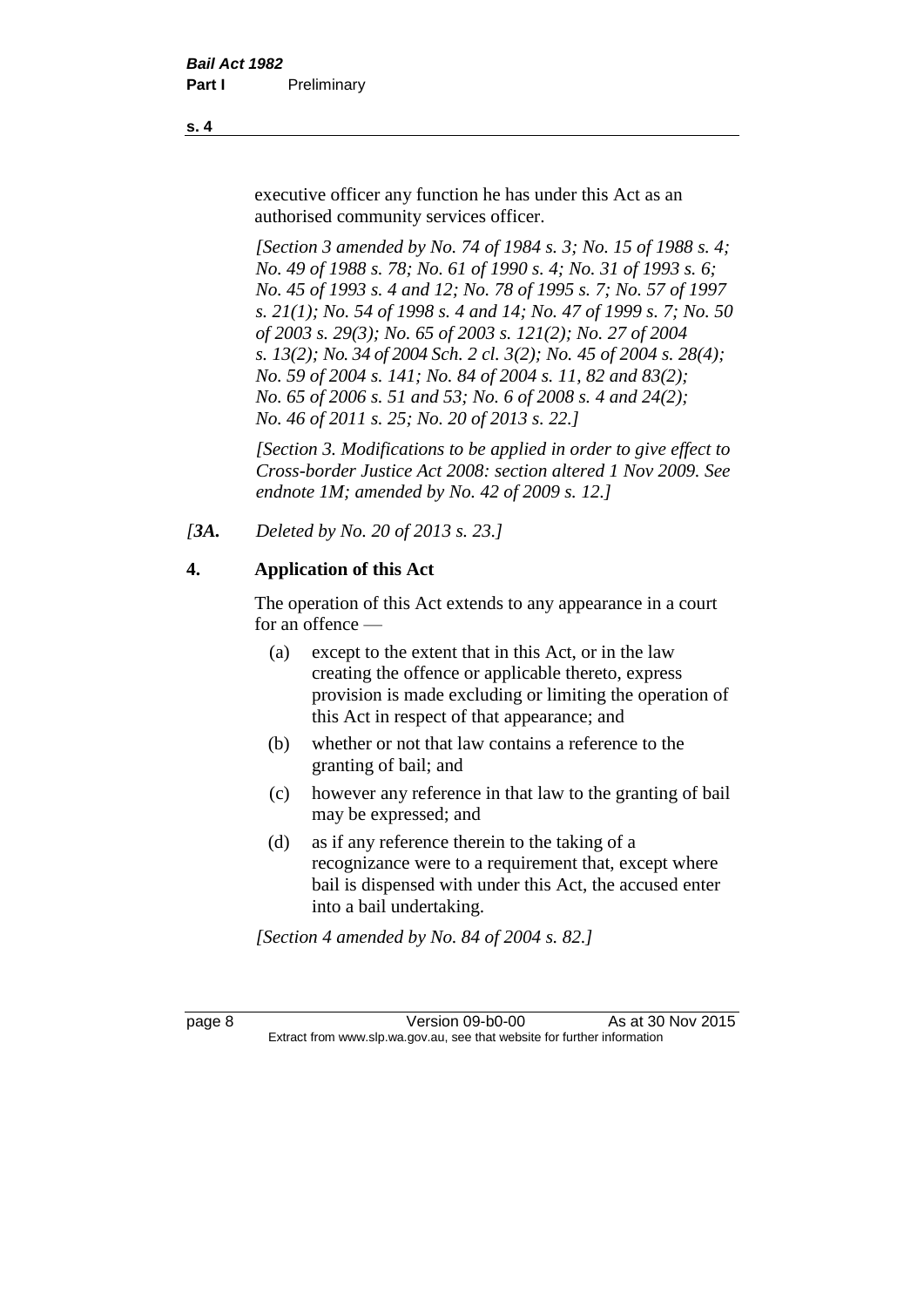*[4AA.* 1M *Modifications to be applied in order to give effect to Cross-border Justice Act 2008: section inserted 1 Nov 2009. See endnote 1M.]*

#### **4AB.** *Courts and Tribunals (Electronic Processes Facilitation) Act 2013* **Part 2 applies**

The *Courts and Tribunals (Electronic Processes Facilitation) Act 2013* Part 2 applies to this Act.

*[Section 4AB inserted by No. 20 of 2013 s. 24.]*

#### **4A. Accused appearing on summons or court hearing notice, detention and bail of**

- $(1)$  Where
	- (a) an accused has appeared in court for an offence pursuant to a summons or court hearing notice issued under the *Criminal Procedure Act 2004*; and
	- (b) a judicial officer adjourns the proceedings,

the accused is not to be detained in custody to further appear before the court for that offence unless the judicial officer so orders.

- (2) If an order is made under subsection (1), the duty described in section 7(1) applies.
- (3) On any appearance in court by the accused a judicial officer to whom section 7(1) applies may revoke an order made under subsection  $(1)$ .

*[Section 4A inserted by No. 6 of 2008 s. 6(1).]*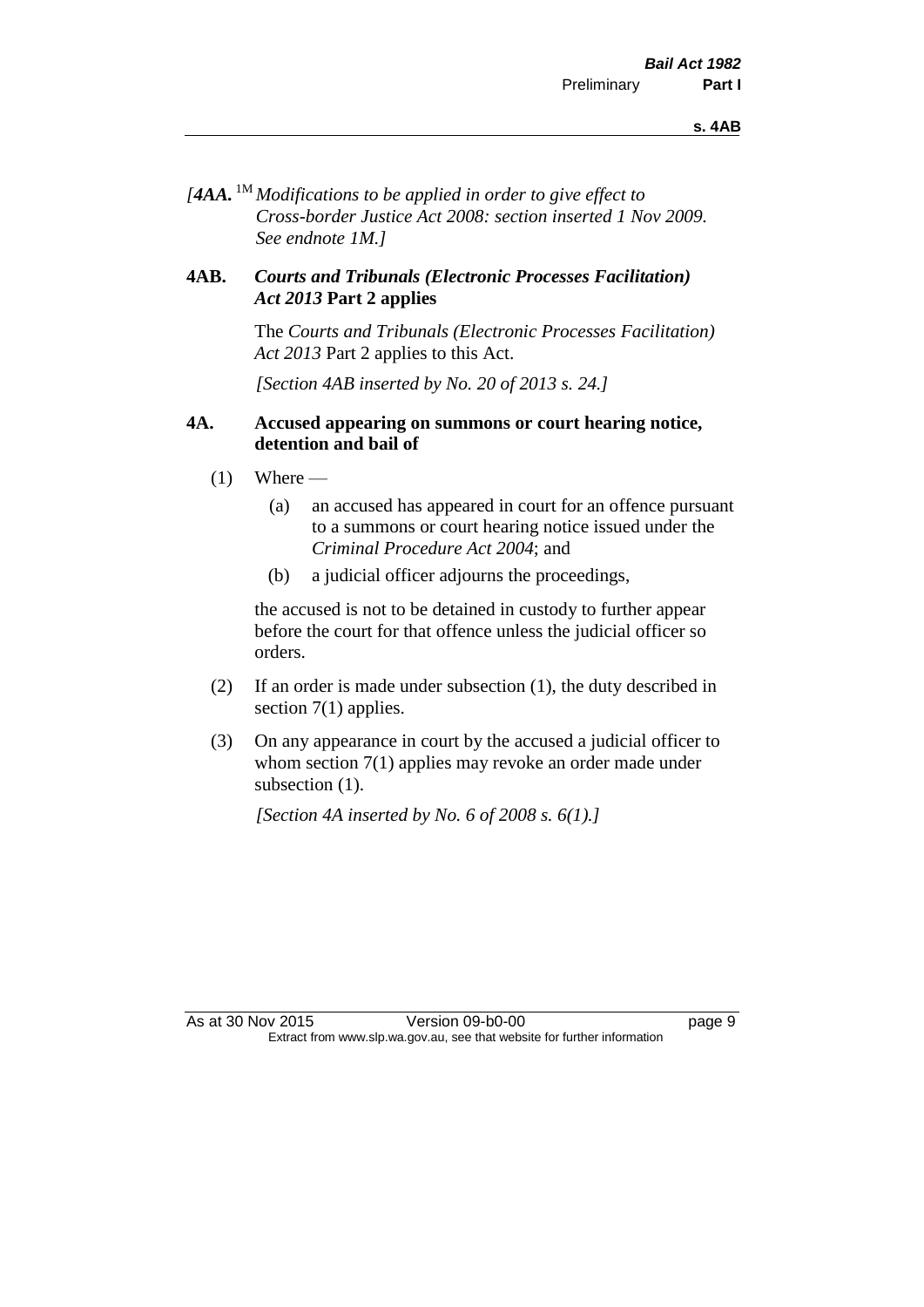## **Part II — Rights of accused in relation to bail**

*[Heading amended by No. 84 of 2004 s. 82.]* 

#### **5. Accused's rights to have bail considered**

- (1) An accused who is in custody for an offence awaiting his initial appearance in court therefor is entitled —
	- (a) subject to sections 9, 10, 12 and 16(2), to have his case for bail for that appearance considered under and in accordance with this Act as soon as is practicable;
	- (b) if his case is not so considered, or if he is refused bail or is not released on bail, to be brought before a court as soon as is practicable.
- (2) An accused who is in custody awaiting any appearance in court for an offence, other than an initial appearance, is entitled, subject to sections 7B, 7C, 7E, 9 and 10, to have his case for bail for that appearance considered under and in accordance with this Act.

*[Section 5 amended by No. 74 of 1984 s. 4; No. 84 of 2004 s. 82; No. 6 of 2008 s. 7.]* 

#### **6. Arresting officer's duty to consider bail**

- (1) This section applies to a police officer or other person (the *arrester*) who —
	- (a) charges a person who is under arrest (the *accused*) with an offence; and
	- (b) does not release the accused unconditionally under section 142 of the *Criminal Investigation Act 2006*,

or who arrests a person under a warrant.

- (2) This section is subject to  $-$ 
	- (a) the exercise of the power conferred by section 9; and
	- (b) sections 10, 12 and 16 and clause 3A of Part C of Schedule 1.

page 10 Version 09-b0-00 As at 30 Nov 2015 Extract from www.slp.wa.gov.au, see that website for further information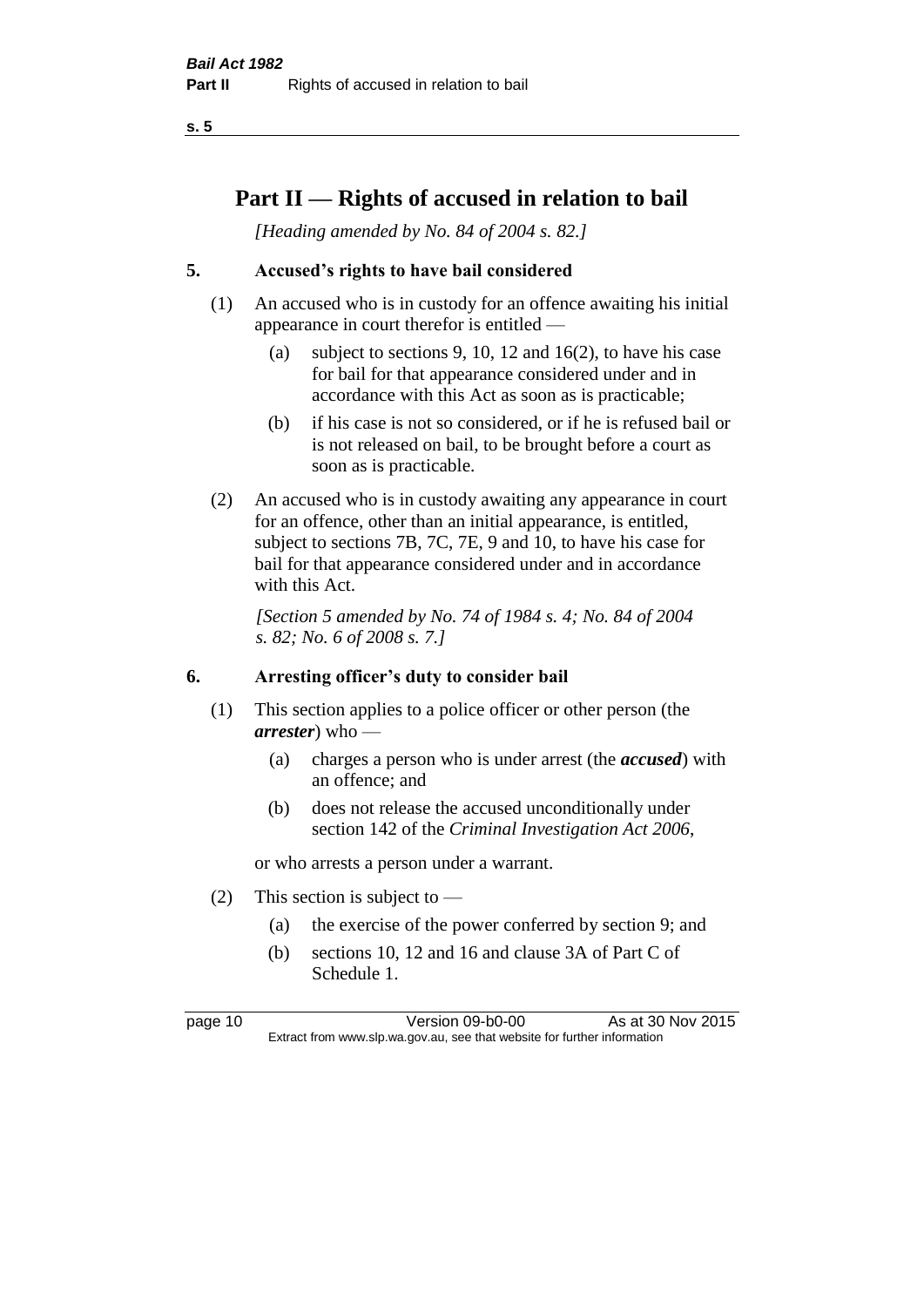- (3) The duties in this section shall be performed whether or not an application for bail is made by or on behalf of the accused.
- (4) As soon as is practicable after the accused is charged, or arrested under a warrant, as the case may be, the arrester shall either —
	- (a) bring the accused or cause the accused to be brought before a court; or
	- (b) perform the other duties of the arrester under this section.
- (5) If the arrester has power to grant the accused bail, the arrester shall consider the accused's case for bail.
- (6) If the arrester does not have power to grant the accused bail, the arrester shall, unless subsection (8), (9) or (10) applies, bring or cause the accused to be brought before an authorised police officer or a justice or, in the case of a child, any authorised officer or a justice, who shall consider the accused's case for bail as soon as is practicable.
- (7) Even if the arrester has power to grant the accused bail, the arrester may, instead of complying with subsection (5), comply with subsection  $(6)$  as if the arrester did not.
- (8) If under section 15 only a judge of the Supreme Court or a judge of the Children's Court has power to grant the accused bail, the arrester shall bring the accused or cause the accused to be brought before a judge of the Supreme Court or a judge of the Children's Court, as the case requires, who shall consider the accused's case for bail as soon as is practicable.
- (9) If under section 16 only a justice has power to grant the accused bail, the arrester shall bring the accused or cause the accused to be brought before a justice, who shall consider the accused's case for bail as soon as is practicable.
- (10) If section 16A applies, the arrester shall bring the accused or cause the accused to be brought before a court or judge referred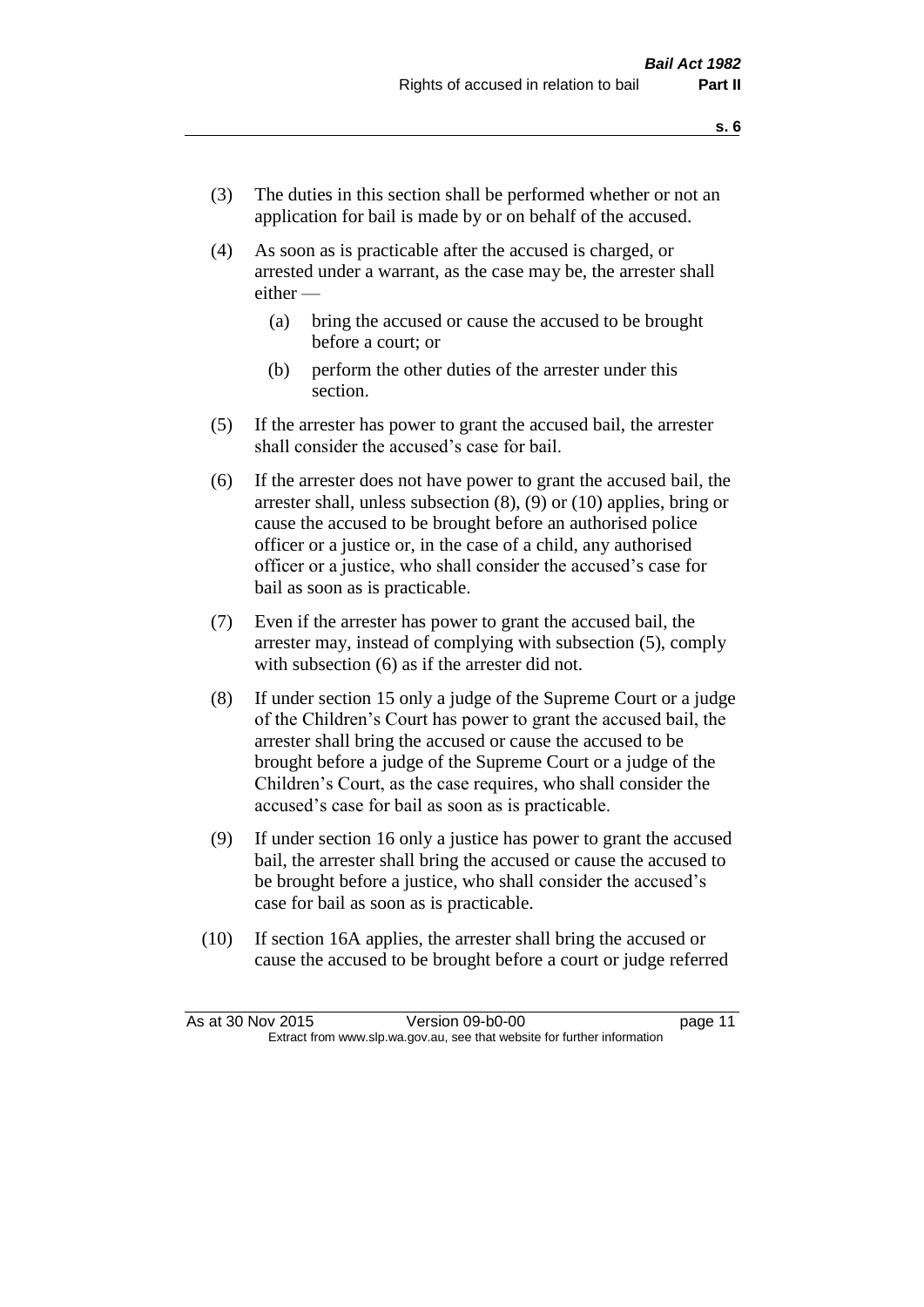**s. 6A**

to in section 16A(1), who shall consider the accused's case for bail as soon as is practicable.

*[Section 6 inserted by No. 59 of 2006 s. 4(1).]* 

#### **6A. Officials considering bail may order release without bail**

(1) In this section —

*accused* means an accused who is under arrest, other than pursuant to a warrant;

*released* means released from custody without being required to enter into, or without having entered into, a bail undertaking;

*serious offence* means an indictable offence the penalty specified by a written law for which is or includes imprisonment for 5 years or more or life;

*summary court* means the Magistrates Court or the Children's Court.

- (2) An authorised officer or justice who is considering an accused's case for bail for an initial appearance in a summary court on a charge of an indictable offence that is not a serious offence may order that the accused be served with a summons under the *Criminal Procedure Act 2004*, and released, in respect of the charge unless satisfied —
	- (a) that there are reasonable grounds to suspect the accused would not obey the summons if served with it; or
	- (b) that not releasing the accused is justified under subsection (4) or for any other reason.
- (3) An authorised officer or justice who is considering an accused's case for bail for an initial appearance in a summary court on a charge of a simple offence must order that the accused be served with a court hearing notice under the *Criminal Procedure Act 2004*, and released, in respect of the charge unless satisfied —
	- (a) that the presence of the accused when the charge is dealt with is likely to be necessary for any reason or for sentencing purposes; or

page 12 Version 09-b0-00 As at 30 Nov 2015 Extract from www.slp.wa.gov.au, see that website for further information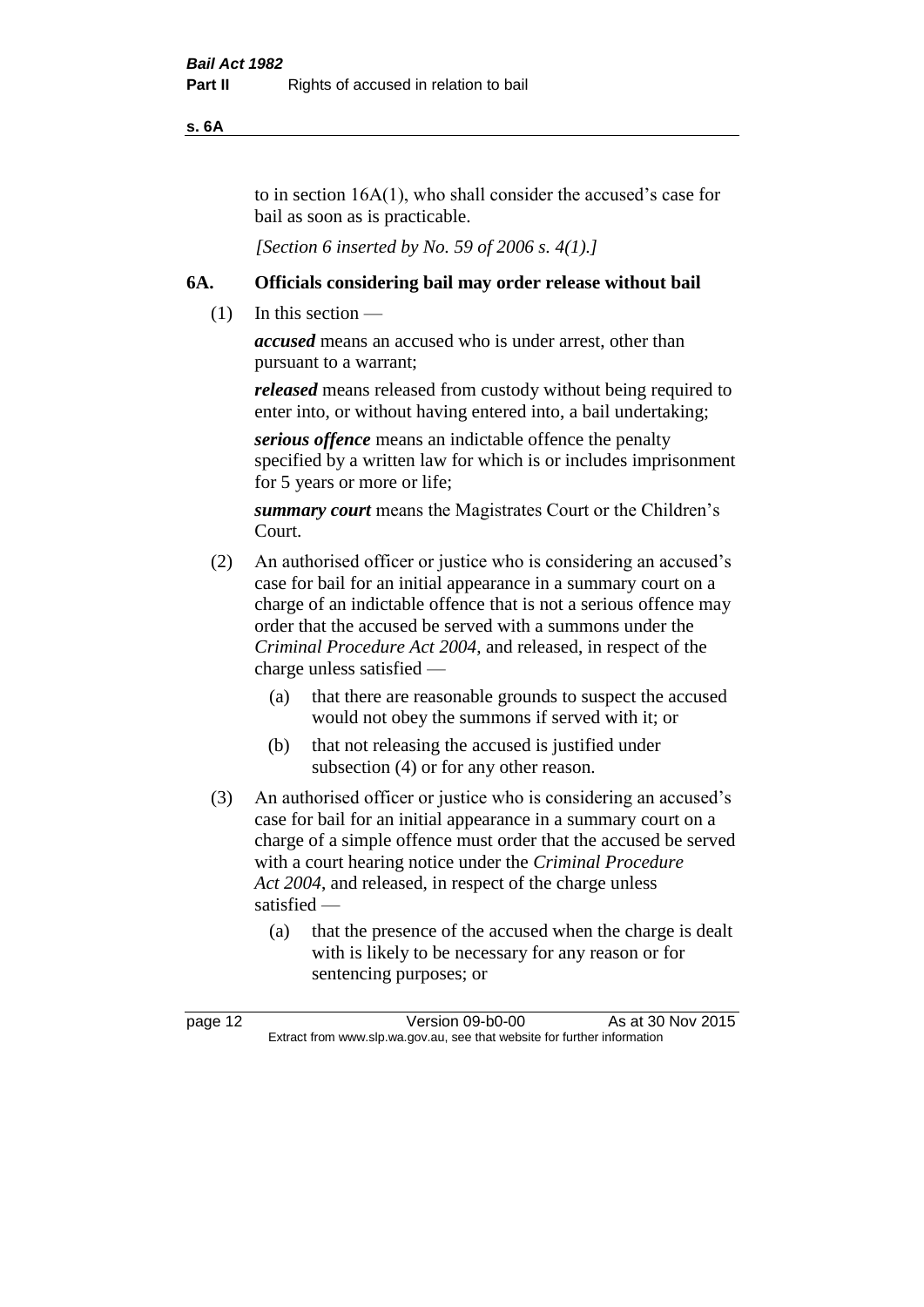- (b) that not releasing the accused is justified under subsection (4) or for any other reason.
- (4) Not releasing an accused is justified if there are reasonable grounds to suspect that if the accused were released —
	- (a) the accused
		- (i) would commit an offence; or
		- (ii) would continue or repeat an offence with which he or she is charged; or
		- (iii) would endanger another person's safety or property; or
		- (iv) would interfere with witnesses or otherwise obstruct the course of justice, whether in relation to the accused or any other person;

or

- (b) the accused's safety would be endangered.
- (5) This section does not affect the operation of section 28 or 30 of the *Criminal Procedure Act 2004*.

*[Section 6A inserted by No. 59 of 2006 s. 5.]* 

#### **7. Unconvicted accused, court to consider bail for**

(1) Upon and following an accused's initial appearance in court for an offence every judicial officer who may thereafter order his detention or continued detention in custody before conviction for the offence is under a duty, unless section 7B, 7C or 7E applies, to consider the accused's case for bail, whether or not an application for bail is made by the accused or on his behalf.

#### *[(2)-(4) deleted]*

(5) The operation of this section is subject to the exercise of the powers conferred by sections 7A and 9 and to the provisions of sections 10, 12 and 16(2) and clause 3A of Part C of Schedule 1.

*[Section 7 amended by No. 74 of 1984 s. 5; No. 49 of 1988 s. 80; No. 45 of 1993 s. 6; No. 84 of 2004 s. 82; No. 59 of 2006 s. 4(2); No. 6 of 2008 s. 8.]* 

As at 30 Nov 2015 Version 09-b0-00 page 13 Extract from www.slp.wa.gov.au, see that website for further information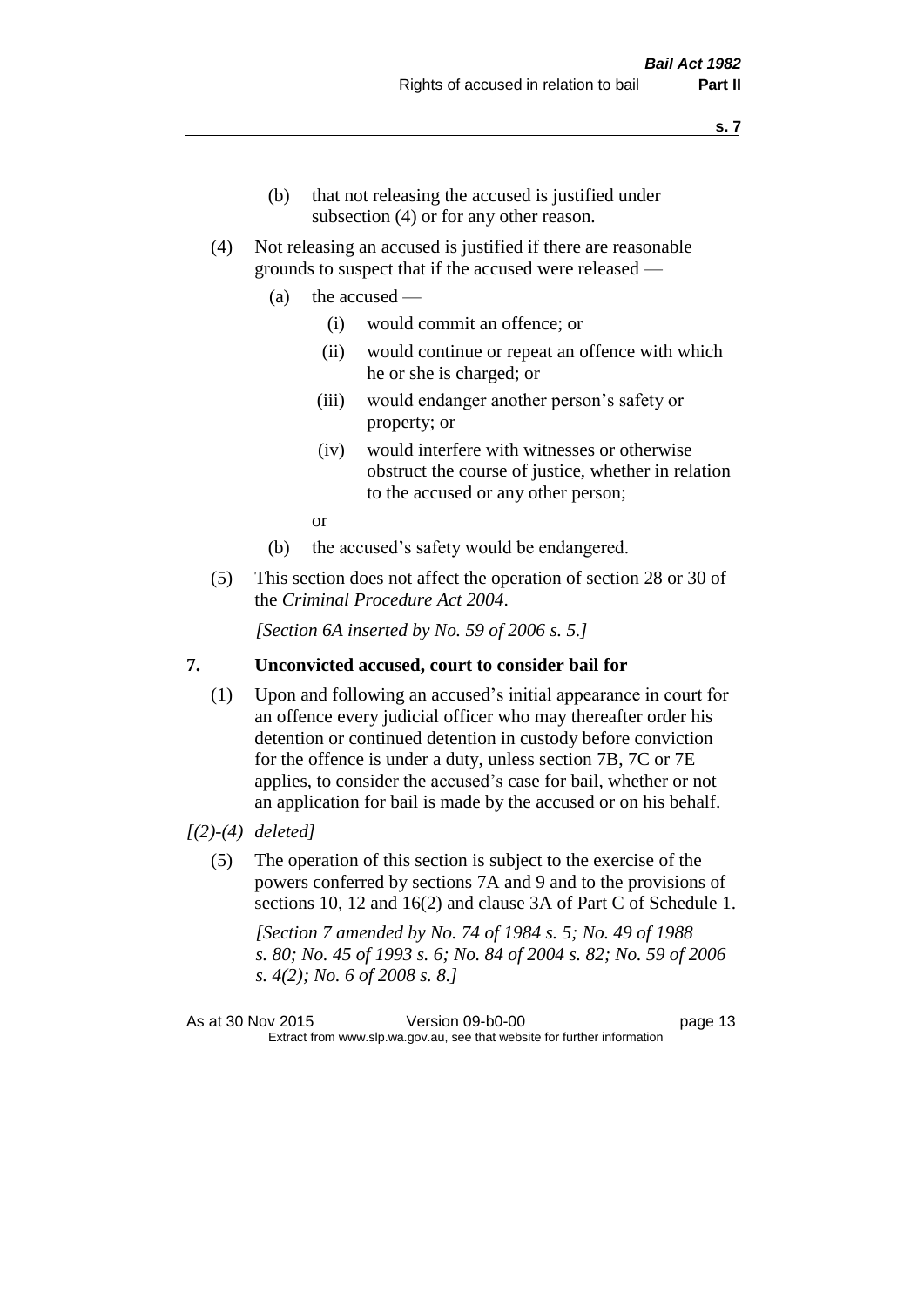**s. 7A**

#### **7A. Bail may be dispensed with by court**

- (1) A judicial officer referred to in section 7(1) may, instead of discharging the duty imposed by that subsection, dispense with the requirement for bail for an appearance in court for an offence by an accused if the judicial officer —
	- (a) has jurisdiction to do so under section 13A(1); and
	- (b) may properly do so under section 13A(2).
- (2) Where the requirement for bail is dispensed with under this section, the accused has a right to be at liberty until the accused is required to appear before a court for the offence, but subject  $to$ 
	- (a) section 59A; and
	- (b) any requirement that the accused be in custody for some other offence or reason.

*[Section 7A inserted by No. 6 of 2008 s. 9(1).]*

#### **7B. Adult accused of murder**

(1) In this section —

*judge* means a judge of the Supreme Court.

- (2) This section applies where
	- (a) an accused is in custody for an offence of murder so that under section 15 only a judge has power to grant bail; and
	- (b) the accused is not a child.
- (3) Where this section applies the accused, or a person on the accused's behalf, may make an application to a judge for bail at any time before conviction for the offence.
- (4) Upon an accused's initial appearance in court for an offence of murder, the judicial officer who may order the accused's detention in custody is under a duty to inform the accused of the right conferred by subsection (3).

page 14 Version 09-b0-00 As at 30 Nov 2015 Extract from www.slp.wa.gov.au, see that website for further information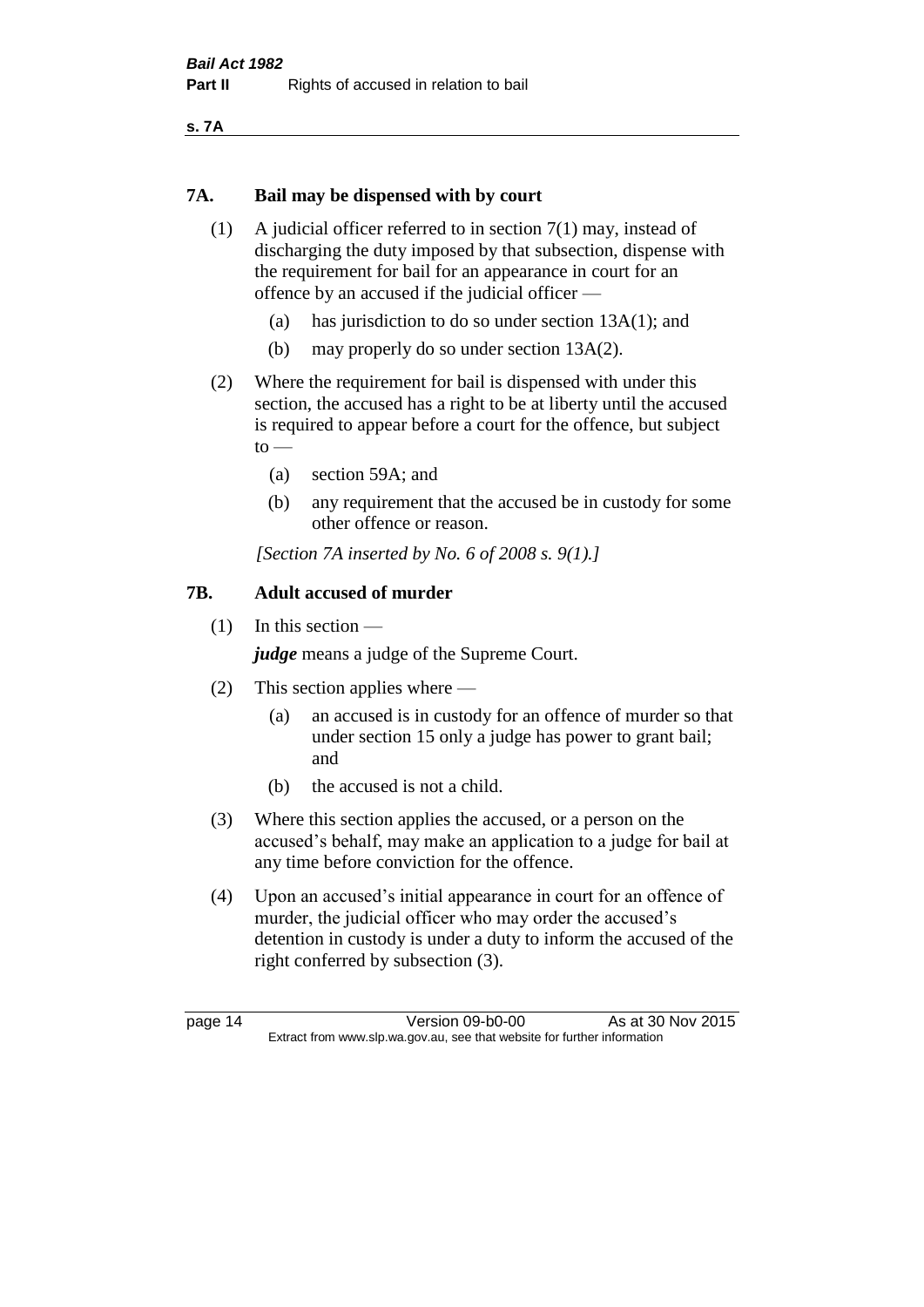- $(5)$  Where
	- (a) an accused's case for bail has been considered by a judge on an application under subsection (3); and
	- (b) bail has been refused,

the accused's case for bail shall not be considered on any subsequent occasion in the same case when the accused's continued detention may be ordered unless subsection (6) applies.

- (6) The accused's case for bail shall again be considered by a judge if the accused, or a person on the accused's behalf, applies to a judge and satisfies the judge that —
	- (a) new facts have been discovered, new circumstances have arisen or the circumstances have changed since bail was refused; or
	- (b) the accused failed to adequately present the accused's case for bail on the previous occasion.
- $(7)$  Where
	- (a) an accused's case for bail has been considered by a judge on an application under subsection (3); and
	- (b) bail has been granted,

on any subsequent appearance in the same case a judicial officer may order, notwithstanding section 15, that bail is to continue on the same terms and conditions.

(8) The accused is to be taken before a judge for the purposes of an application under this section only if the judge so orders.

*[Section 7B inserted by No. 6 of 2008 s. 9(1); amended by No. 29 of 2008 s. 24(2) and (3).]*

#### **7C. Child accused of murder**

(1) This section applies where a child accused is in custody for an offence of murder so that under section 15 only a judge of the Children's Court has power to grant bail.

| As at 30 Nov 2015 | Version 09-b0-00                                                         | page 15 |
|-------------------|--------------------------------------------------------------------------|---------|
|                   | Extract from www.slp.wa.gov.au, see that website for further information |         |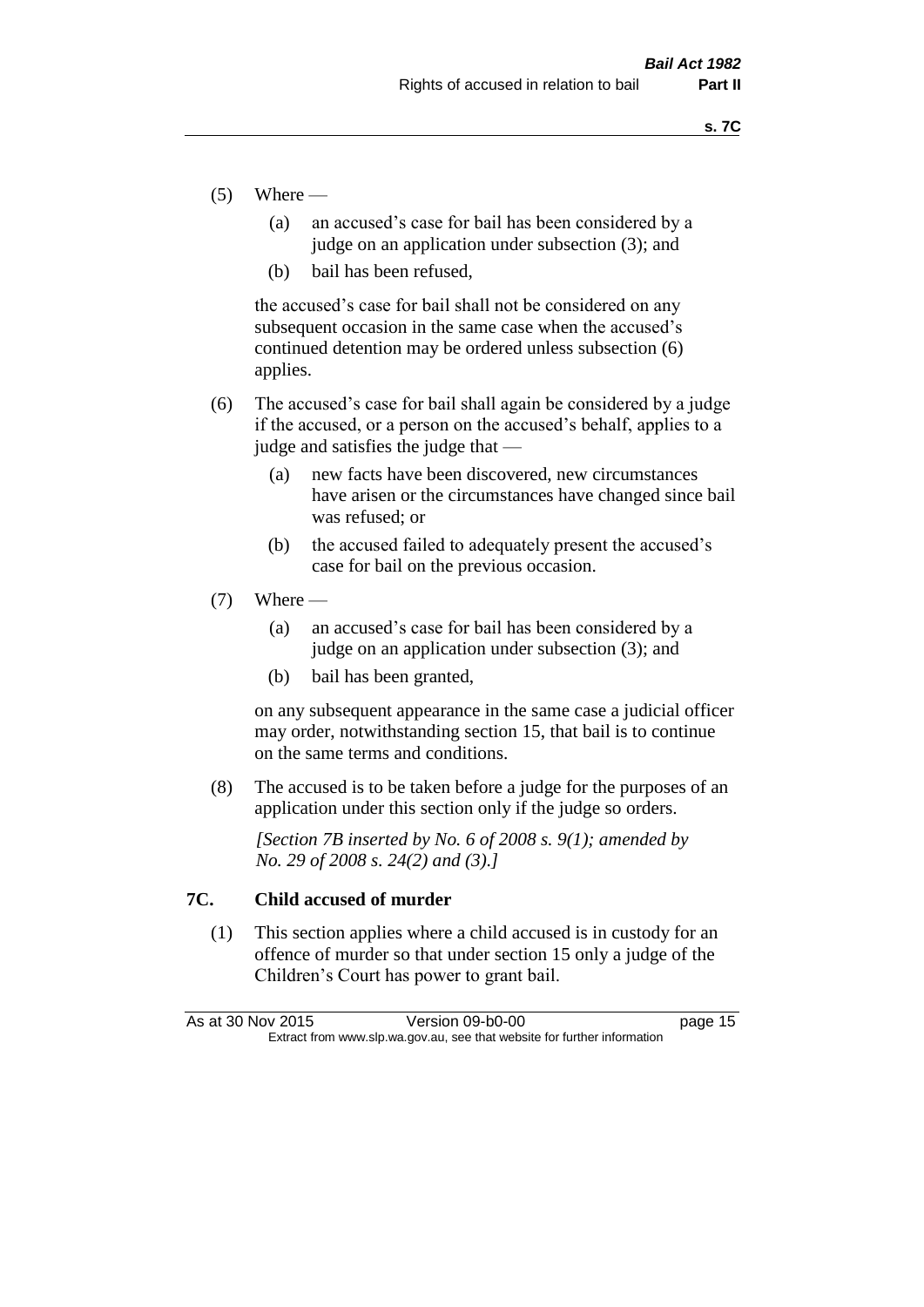**s. 7C**

- (2) Where this section applies, the judicial officer referred to in section 7(1) other than a judge of the Children's Court, shall, whether or not an application for bail is made by the accused or on the accused's behalf, cause the accused to be taken as soon as is practicable before a judge of the Children's Court for the purpose of having the accused's case for bail considered by the judge.
- (3) Notwithstanding subsection (2), where
	- (a) the duty described in that subsection has been discharged once in relation to a child accused's case for bail; and
	- (b) bail has on that occasion been refused by a judge of the Children's Court,

the accused's case for bail need not be considered on any subsequent occasion in the same case when the accused's continued detention may be ordered unless subsection (4) applies.

- (4) On a subsequent occasion the accused may apply to the judicial officer who may order the accused's continued detention for a reconsideration of the accused's case for bail on the ground  $that -$ 
	- (a) new facts have been discovered, new circumstances have arisen or the circumstances have changed since bail was refused on the occasion mentioned in subsection (3); or
	- (b) the accused failed to adequately present the accused's case for bail on that occasion.
- (5) If the judicial officer is satisfied as to one or more of those grounds the judicial officer shall cause the accused to be taken as soon as is practicable before a judge of the Children's Court for the purpose of having the accused's case for bail considered by the judge.

*[Section 7C inserted by No. 6 of 2008 s. 9(1); amended by No. 29 of 2008 s. 24(4).]*

page 16 Version 09-b0-00 As at 30 Nov 2015 Extract from www.slp.wa.gov.au, see that website for further information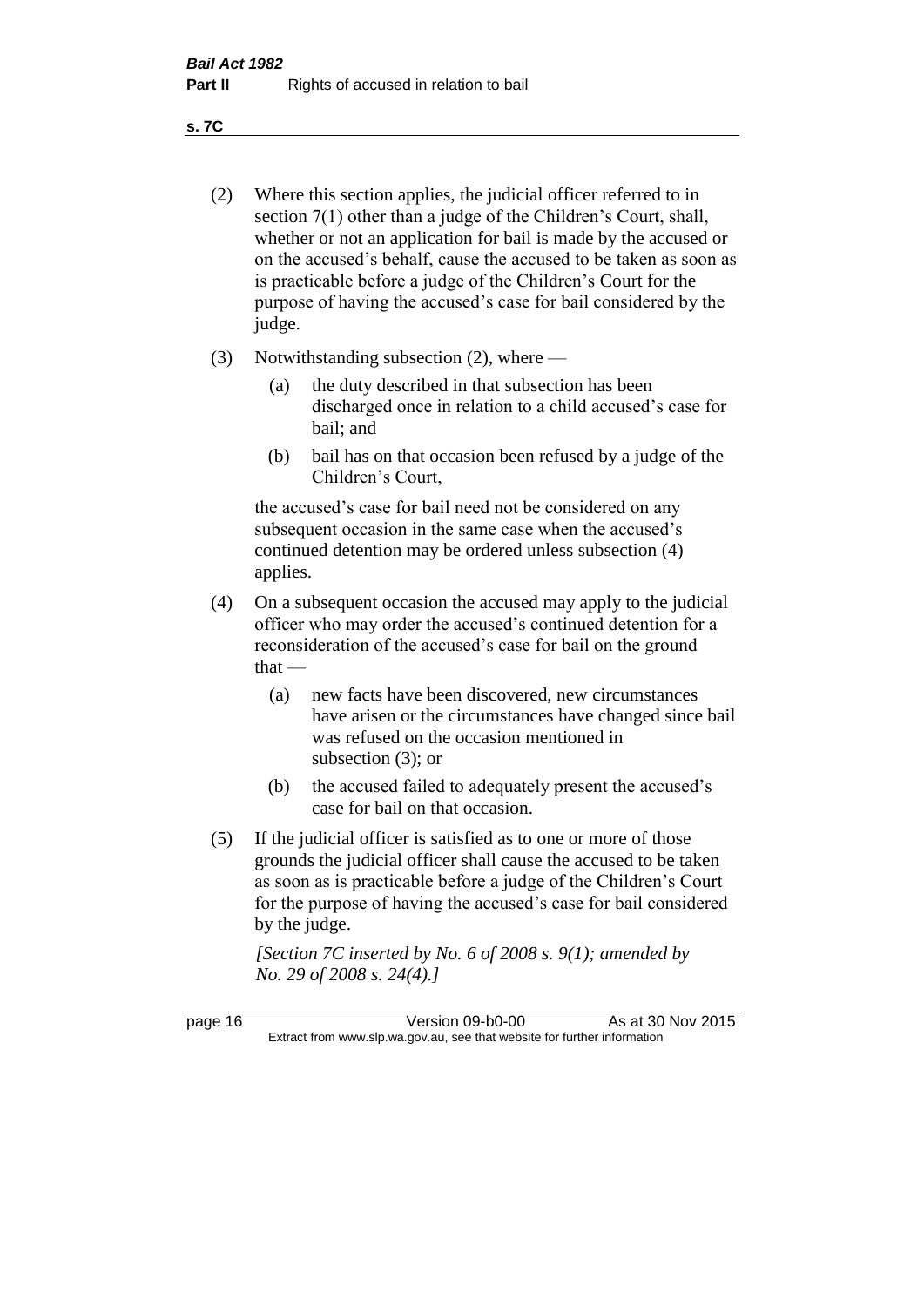#### **7D. Bail after initial decision by court, court's duty as to**

- (1) Notwithstanding section 7(1), after
	- (a) the duty described in that subsection has been discharged once in relation to an accused's case for bail; or
	- (b) a judge of the Children's Court has considered the case under section 15,

it is sufficient on any subsequent consideration of bail in the same case for a judicial officer, including a judge of the Children's Court acting under section 15, to make inquiry of the accused in terms of subsection (2).

- (2) The inquiry to be so made is  $-$ 
	- (a) whether any new fact has been discovered or new circumstance has arisen, or whether the circumstances have changed, since bail was previously granted or refused; and
	- (b) whether the accused considers that the accused failed to adequately present the accused's case for bail on a previous occasion.
- (3) Unless the judicial officer is satisfied that there is any reason of the kind mentioned in subsection (2) for not doing so, the judicial officer may adopt the decision previously made in the case, but with power to make such variations of the terms and conditions of bail as the judicial officer thinks fit.

*[Section 7D inserted by No. 6 of 2008 s. 9(1).]*

#### **7E. Bail refused for trial, court's duty during trial**

- $(1)$  Where
	- (a) an accused has been refused bail for the accused's appearance for trial for an offence; and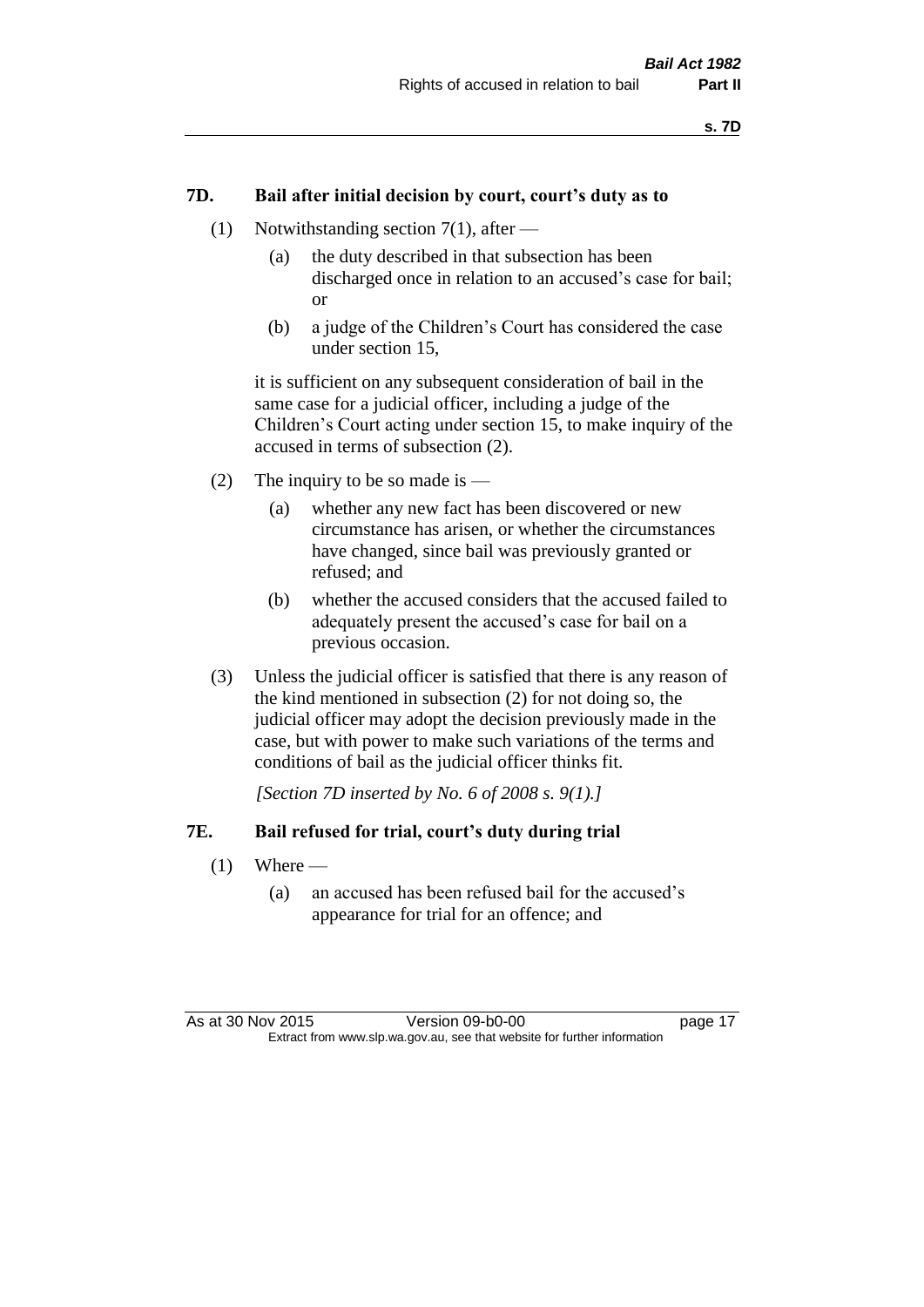**s. 7F**

(b) the trial extends beyond one day,

a judicial officer referred to in section 7(1) need not comply with that subsection unless the accused, or a person on the accused's behalf, applies for bail.

(2) In subsection  $(1)$  —

*trial* means that part of proceedings for an offence when evidence is being received by the court in respect of the offence and also extends to any time when —

- (a) legal argument is being heard; or
- (b) a judicial officer or a jury is deliberating.

*[Section 7E inserted by No. 6 of 2008 s. 9(1).]*

#### **7F. Appeal from court of summary jurisdiction, bail in case of**

- (1) If a person is in custody and an appeal has been commenced under the *Criminal Appeals Act 2004* Part 2 in connection with the decision by virtue of which the person is in custody, the person may apply for bail —
	- (a) if the appeal is to be heard and determined by the Court of Appeal or if an application has been made to the Court of Appeal for leave to appeal to the Court of Appeal — to a judge of appeal; or
	- (b) in any other case to a judge of the Supreme Court.
- (2) Bail shall not be granted to an applicant for bail under subsection (1) unless —
	- (a) the applicant has given notice of the application for bail  $to -$ 
		- (i) the Director of Public Prosecutions; or
		- (ii) the State Solicitor,
		- as the case may require; and
	- (b) that official has been given an opportunity to be heard on the application.

*[Section 7F inserted by No. 6 of 2008 s. 9(1).]*

page 18 Version 09-b0-00 As at 30 Nov 2015 Extract from www.slp.wa.gov.au, see that website for further information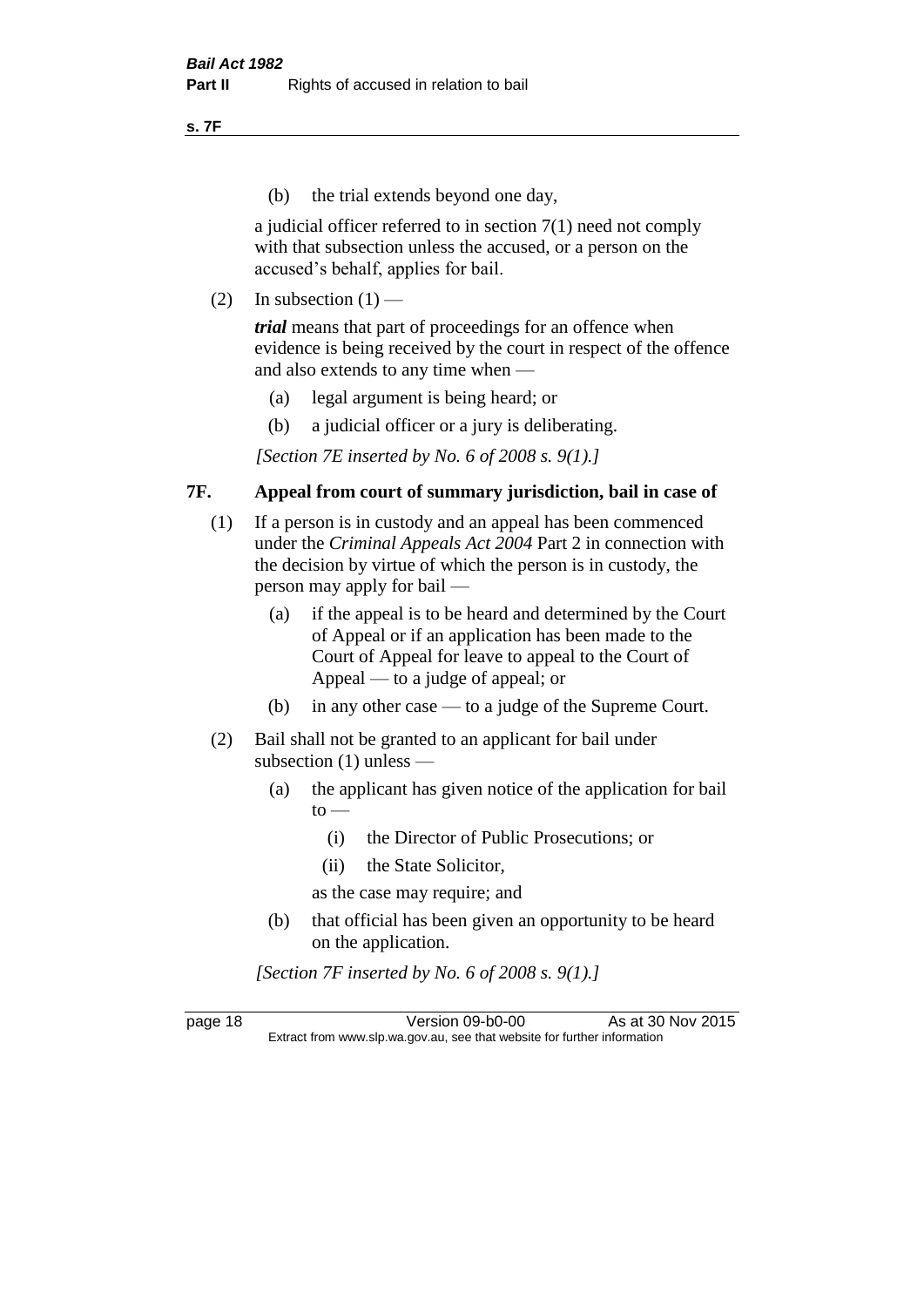#### **8. Accused to be given information, approved forms etc.**

- (1) Subject to subsection (4), a judicial officer or authorised officer who is called upon to consider an accused's case for bail, on the first occasion when it arises in relation to an offence or group of offences for which an accused is required to appear, shall ensure that the accused is, or has been, given —
	- (a) such information in writing as to the effect of this Act as is prescribed for the purposes of this paragraph; and
	- (b) an approved form for completion, designed to disclose to the judicial officer or authorised officer all information relevant to the decision; and
	- (c) where the accused is unable or insufficiently able, to read, speak or write English, such assistance as he may reasonably require in order to have communicated to him the information mentioned in paragraph (a) and complete the form referred to in paragraph (b).
- (2) After an accused case for bail has been considered once, a judicial officer or authorised officer on any subsequent consideration of bail in the same case shall —
	- (a) comply with subsection  $(1)(a)$ ; and
	- (b) either comply with subsection  $(1)(b)$  or obtain the form previously completed for the purposes of that paragraph, if any, and ensure that —
		- (i) the form is revised in order to show any changes which he is informed have occurred since it was completed; and
		- (ii) any assistance, of the kind referred to in subsection  $(1)(c)$  is given to the accused for the purpose of completing or revising the form, as the case may be.
- (3) Nothing in this section shall be read as limiting section 23.
- (3a) Notwithstanding subsection  $(1)(a)$  or  $(2)(a)$  a judicial officer or authorised officer need not comply with that paragraph if it

| As at 30 Nov 2015 | Version 09-b0-00                                                         | page 19 |
|-------------------|--------------------------------------------------------------------------|---------|
|                   | Extract from www.slp.wa.gov.au, see that website for further information |         |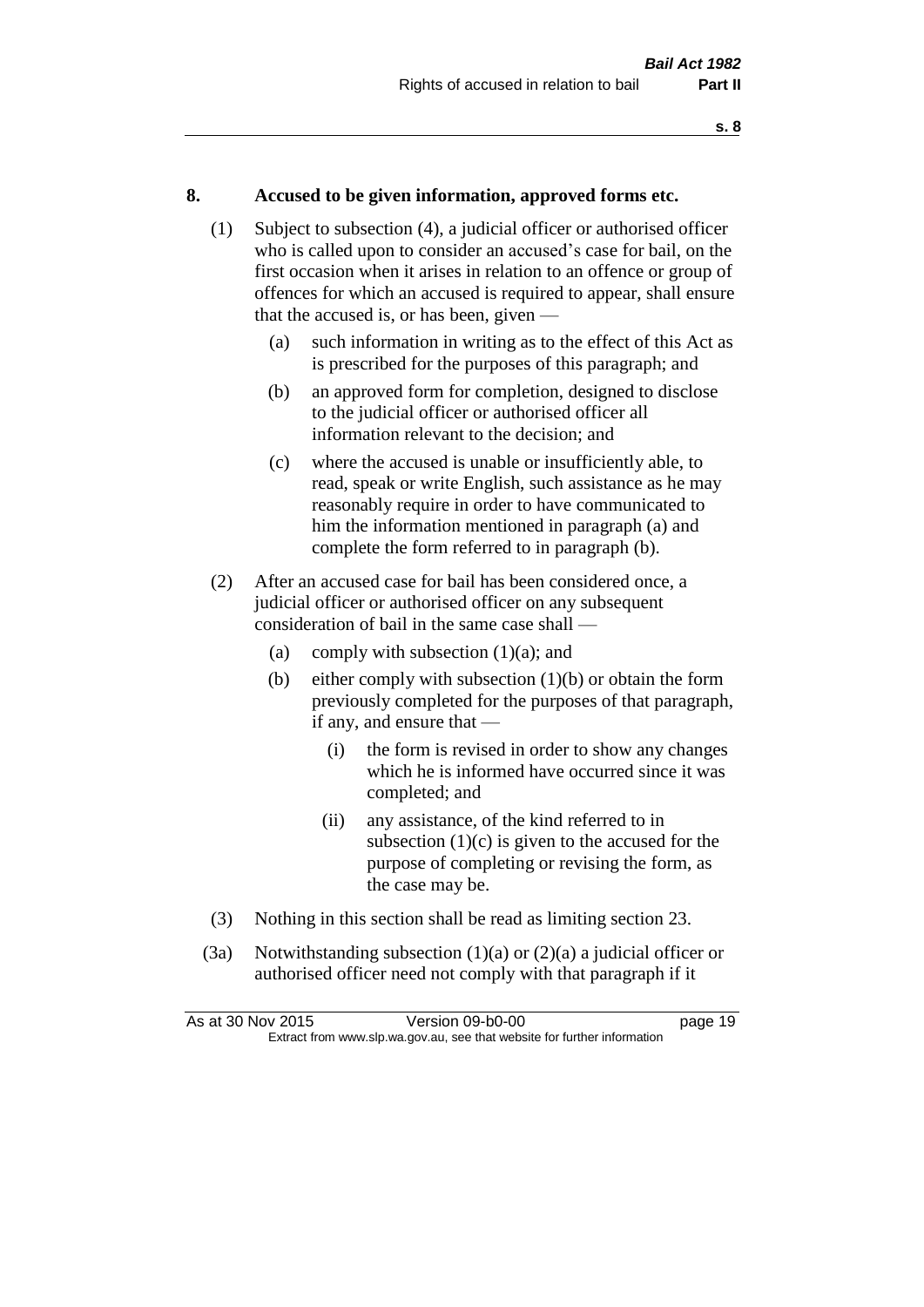appears to him that the accused's case for bail is such that bail is likely to be granted to him in accordance with this Act; but if it subsequently appears to him that bail will not be granted or that the accused is dissatisfied with any condition imposed on the grant of bail he shall then comply with that paragraph.

- (4) Notwithstanding subsection (1)(b) or (2)(b), a judicial officer or an authorised officer may dispense with completion or revision of the form referred to in those paragraphs if it appears to him  $that -$ 
	- (a) the accused's case for bail is such that bail is likely to be granted to him in accordance with this Act; and
	- (b) the information in the possession of the judicial officer or authorised officer is sufficient for his consideration of the case.
- (5) Where a person has applied for bail for an appeal as mentioned in section 7F(1), this section applies as if the consideration of bail for the appeal were a first consideration of bail for an offence.

*[Section 8 amended by No. 74 of 1984 s. 6; No. 15 of 1988 s. 6; No. 33 of 1989 s. 18; No. 84 of 2004 s. 82; No. 6 of 2008 s. 9(2) and 43(1).]* 

#### **9. Bail decision may be deferred until more information obtained**

- (1) Subject to section 26(2) of the *Young Offenders Act 1994*, a judicial officer or authorised officer who is called upon to consider a case for bail may defer consideration of the case for a period not exceeding 30 days if he thinks it is necessary —
	- (a) to obtain more information for the purpose of making a decision in accordance with this Act; or
	- (b) to take any step authorised by section  $24(1)$  or  $24A(1)$ or (2).

page 20 Version 09-b0-00 As at 30 Nov 2015 Extract from www.slp.wa.gov.au, see that website for further information

**s. 9**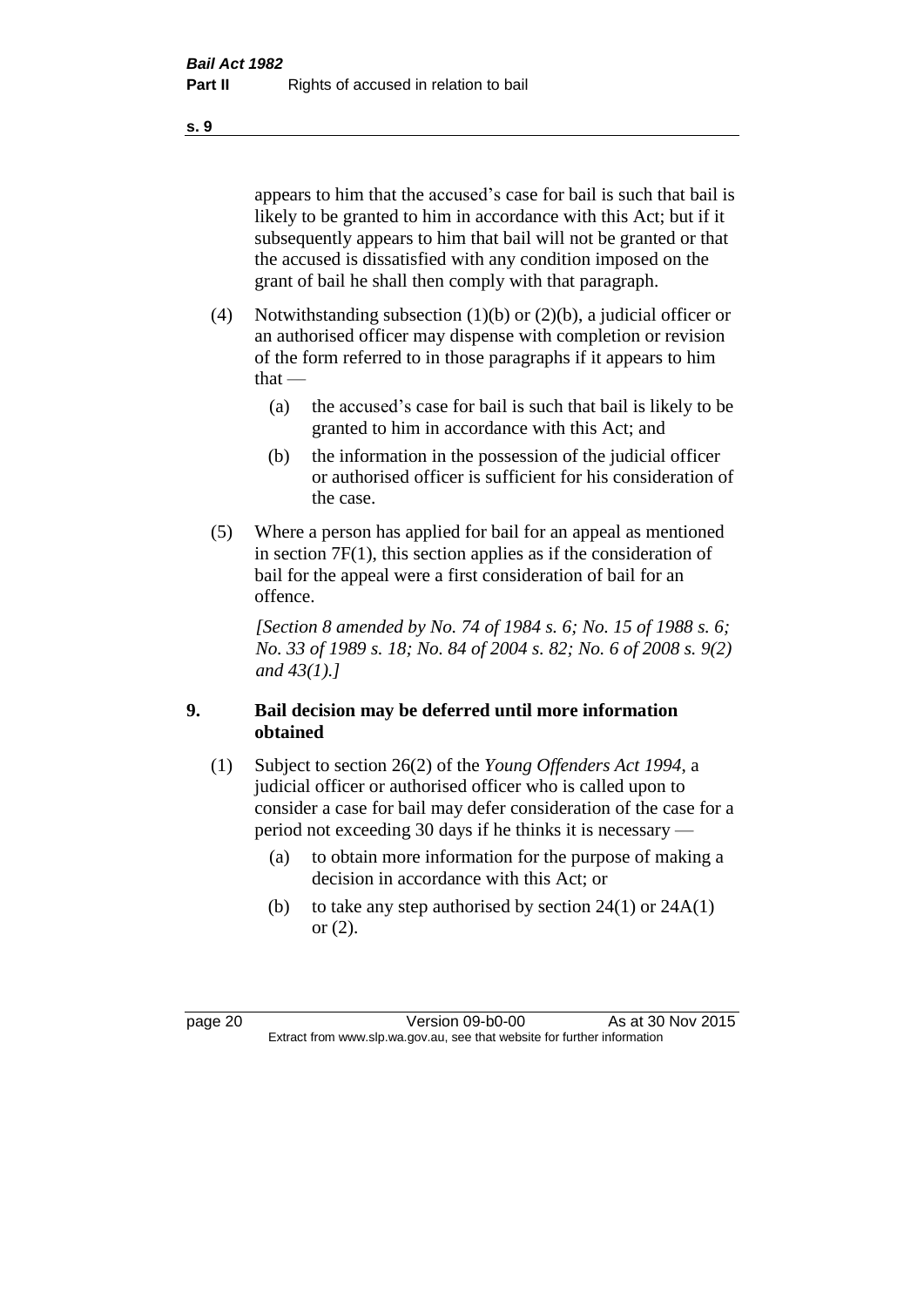(2) Nothing in this section shall be taken to limit the right of an accused to be brought before a court as soon as is practicable if he is not released on bail.

*[Section 9 amended by No. 57 of 1997 s. 21(2); No. 84 of 2004 s. 82; No. 6 of 2008 s. 10(1).]*

#### **10. Sections 5, 6 and 7 do not apply if accused imprisoned for other cause**

Notwithstanding sections 5, 6 and 7, the rights conferred on an accused and the duties imposed on police officers, authorised officers and judicial officers by those sections in respect of an appearance in court for an offence do not arise where —

- (a) the accused is in custody for some other offence or reason (including the non-payment of a sum of money); and
- (b) the police officer, authorised officer or judicial officer is satisfied that the accused is likely to remain in custody for that other offence or reason until or beyond the time for the appearance for the first-mentioned offence.

*[Section 10 amended by No. 84 of 2004 s. 82.]*

#### **11. Accused's rights following grant of bail**

- $(1)$  When
	- (a) bail has been granted to an accused for an appearance in court; and
	- (b) all conditions which are to be complied with before the release of the accused have been complied with; and
	- (c) he has entered into a bail undertaking for that appearance or his bail undertaking is deemed to be amended under section 31(3),

the accused has a right to be at liberty until he is required to appear, or to next appear, before a court, but subject to —

(d) any requirement that he be in custody for some other reason; and

As at 30 Nov 2015 Version 09-b0-00 page 21 Extract from www.slp.wa.gov.au, see that website for further information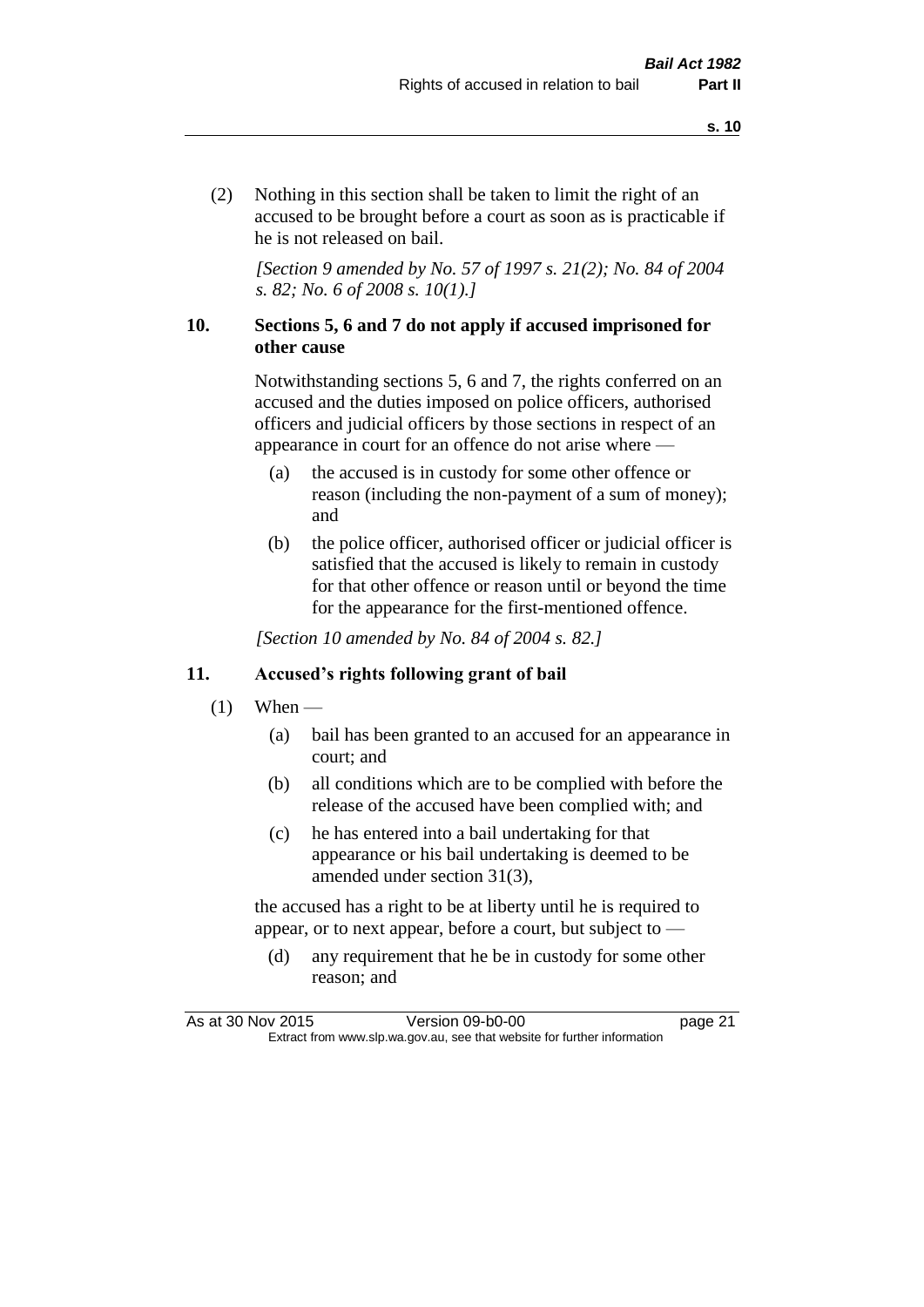- (e) the exercise of the powers in sections 14(3), 17A, 46, 50F, 54 and 55; and
- (f) the limitation mentioned in section 12.
- (2) Where the accused is in custody in a lock-up, court custody centre or prison, the right conferred by subsection (1) is also subject to the person in charge of the lock-up, court custody centre or prison either —
	- (a) signing a certificate under subsection (3); or
	- (b) receiving notice that a certificate has been signed by another person under that subsection.
- (3) After an accused becomes entitled to be at liberty as provided in subsection (1), a person referred to in section 29 may sign a certificate to that effect in the prescribed form.
- (4) The person in charge of a lock-up, court custody centre or prison in which the accused is in custody shall release the accused from custody as soon as is practicable after —
	- (a) the person in charge signs the certificate; or
	- (b) if the certificate is signed by a person other than the person in charge, the person in charge receives notice as described in subsection (2)(b).

*[Section 11 amended by No. 74 of 1984 s. 7; No. 15 of 1988 s. 7; No. 49 of 1988 s. 81; No. 45 of 1993 s. 7; No. 47 of 1999 s. 8; No. 59 of 2004 s. 141; No. 84 of 2004 s. 82; No. 6 of 2008 s. 11(1) and (2).]* 

#### **12. Rights in s. 7A(2) and 11, limitations on**

The right of an accused to have his case for bail considered as soon as is practicable, his right to be at liberty as mentioned in sections 7A(2) and 11(1), and the corresponding duties created by this Part, are limited so far as is reasonably necessary for the exercise or performance by a person of any statutory power or function vested in him which requires or permits the continued custody of the accused, including the exercise of the powers set

page 22 Version 09-b0-00 As at 30 Nov 2015 Extract from www.slp.wa.gov.au, see that website for further information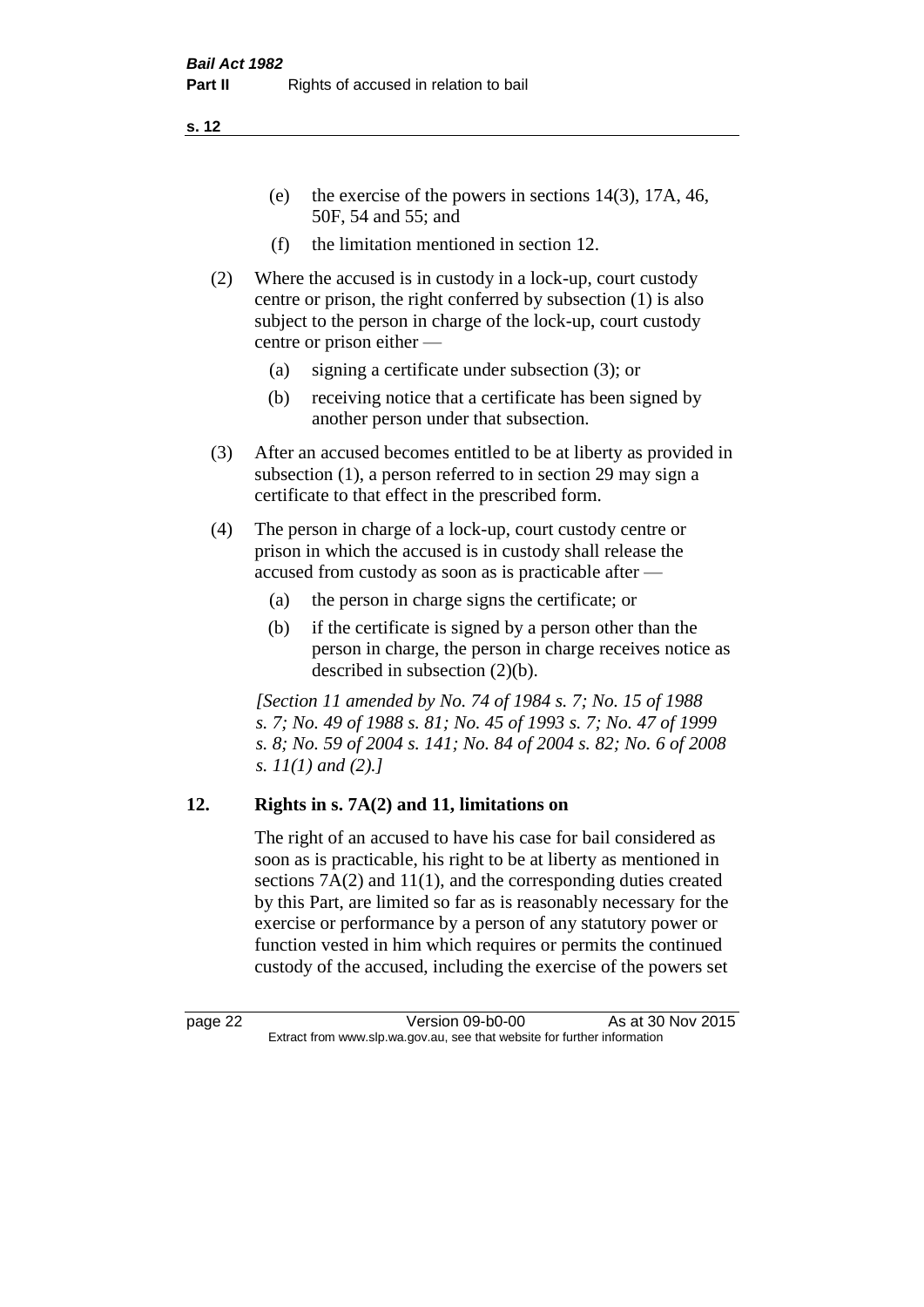out in Part 12 of the *Criminal Investigation Act 2006* and Parts 6 and 7 of the *Criminal Investigation (Identifying People) Act 2002*.

*[Section 12 amended by No. 6 of 2002 Sch. 2 cl. 1; No. 84 of 2004 s. 82; No. 59 of 2006 s. 6; No. 6 of 2008 s. 12.]*

As at 30 Nov 2015 Version 09-b0-00 page 23 Extract from www.slp.wa.gov.au, see that website for further information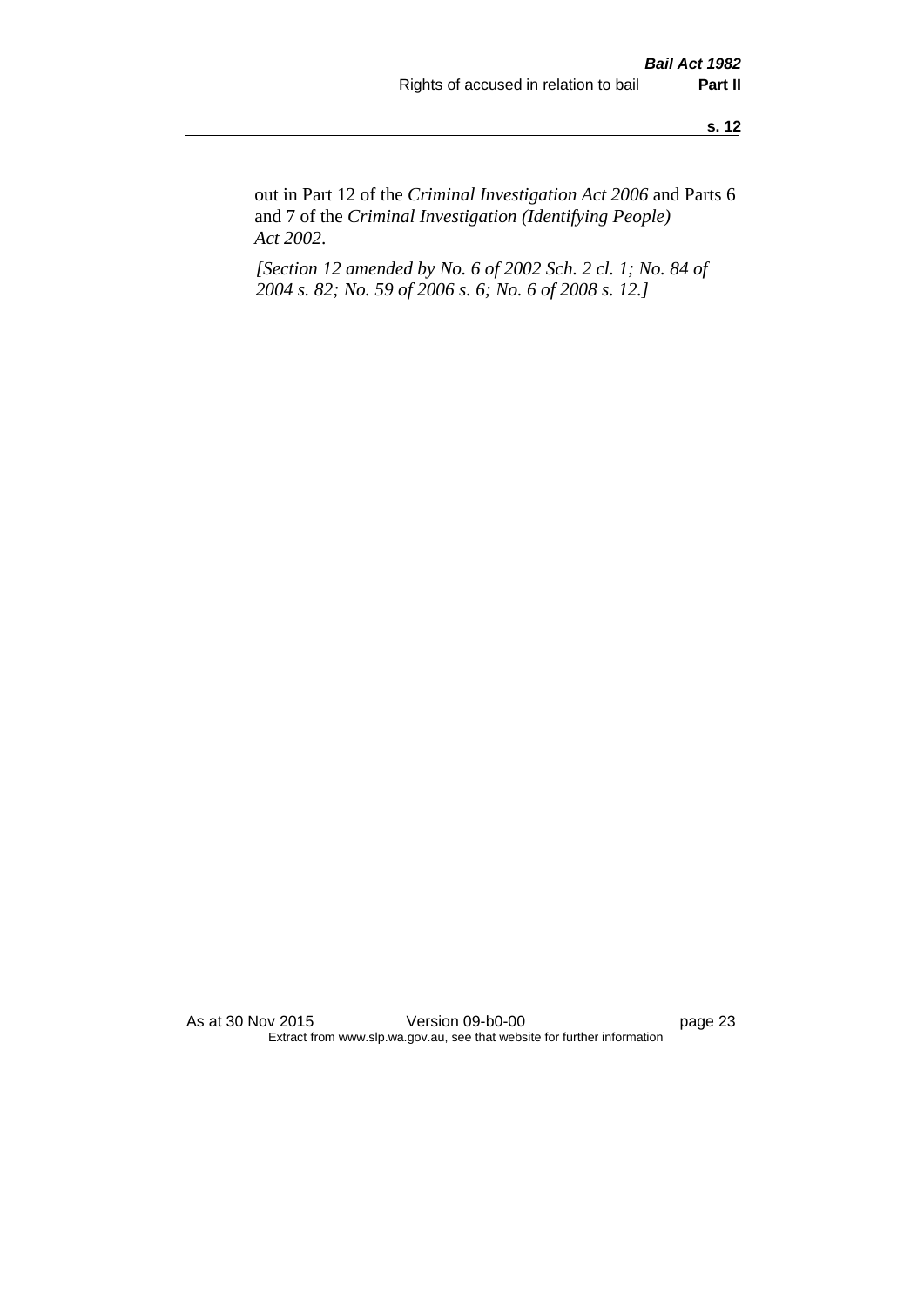# **Part III — Jurisdiction relating to bail**

*[Heading inserted by No. 6 of 2008 s. 13.]*

#### **13. Jurisdiction to grant bail, who has and exercise of (Sch. 1)**

- (1) Jurisdiction to grant bail for any appearance described in the first column of Part A of Schedule 1 is vested in the judicial officer or authorised officer specified in the second column of that Part opposite thereto and shall be exercised subject to and in accordance with this Part and the further provisions in Parts B, C and D of Schedule 1.
- (2) A home detention condition shall not be imposed as a condition of bail except by a judicial officer.

*[Section 13 amended by No. 61 of 1990 s. 5; No. 45 of 1993 s. 12.]* 

#### **13A. Jurisdiction in s. 7A to dispense with bail, who has and exercise of**

- (1) Jurisdiction to dispense with the requirement for bail under section 7A for any appearance described in the first column of Schedule 1 Part A clause 2 or 3 is vested, subject to Schedule 1 Part B, in the judicial officer specified in the second column of that clause opposite that description, but Schedule 1 Part A clause 7 does not apply for the purposes of this subsection.
- (2) The jurisdiction referred to in subsection (1) is exercisable  $only$ —
	- (a) in respect of an appearance in court before conviction for an offence; and
	- (b) if it appears to the judicial officer that bail would be granted in accordance with Schedule 1 Part C clause 1 or 2 but that in the circumstances the completion of bail papers is an unnecessary imposition.
- (3) Where a judicial officer dispenses with the requirement for bail for an appearance by an accused the registrar of the court shall,

page 24 Version 09-b0-00 As at 30 Nov 2015 Extract from www.slp.wa.gov.au, see that website for further information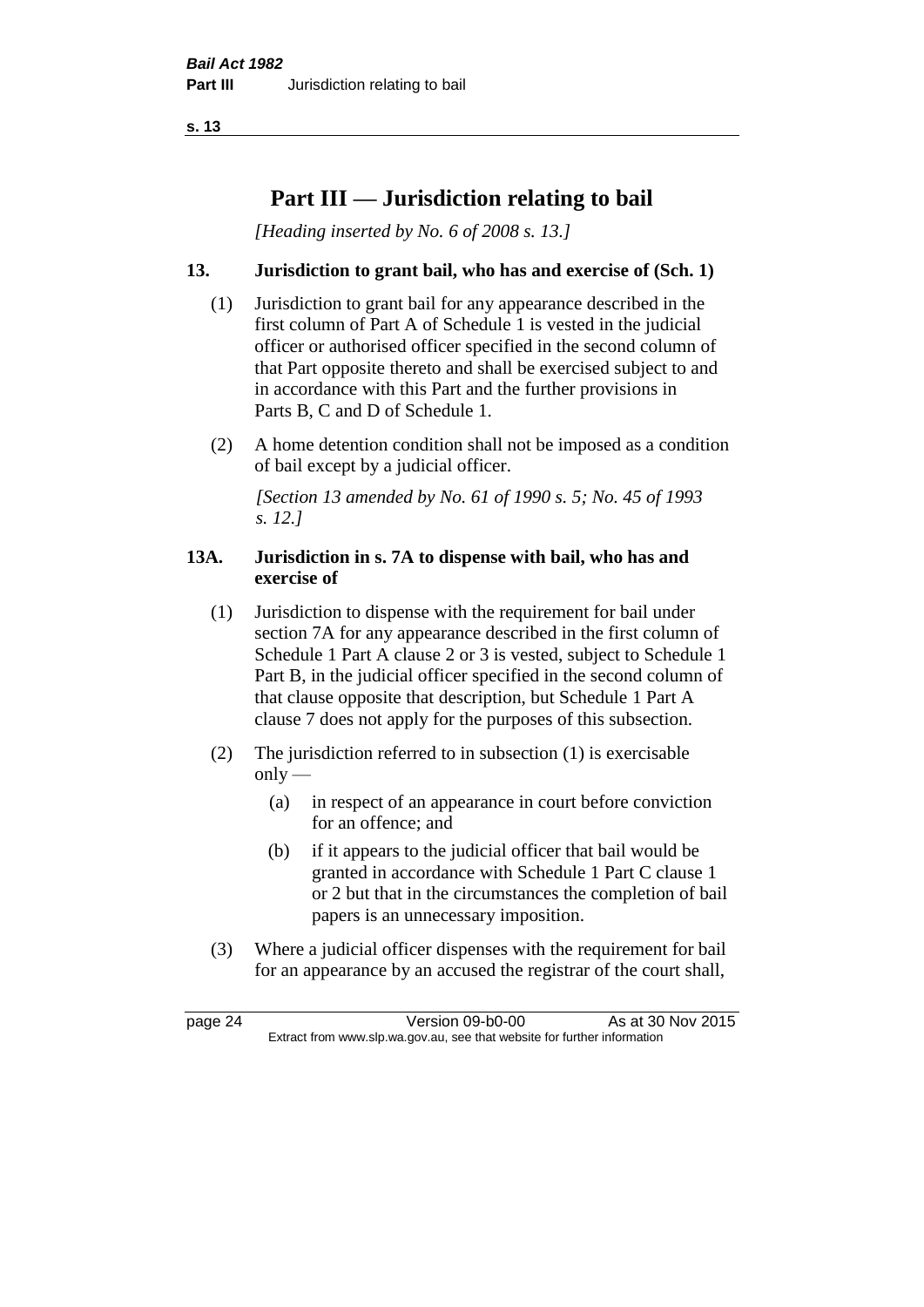in accordance with section 13B, give written notice to the accused of the time and place for the appearance.

*[Section 13A inserted by No. 6 of 2008 s. 14.]*

#### **13B. Notices under s. 13A(3), service and proof of**

- (1) A written notice to an accused under section  $13A(3)$  shall be
	- (a) given to the accused personally; or
	- (b) sent to the accused by post to the accused's address appearing in the records of the court; or
	- (c) in urgent cases or with the accused's consent, provided to the accused by electronic means in accordance with the regulations.
- (2) A person who gives, sends or provides a notice in accordance with subsection (1) shall endorse on a file copy of the notice a certificate showing —
	- (a) that the person has done so; and
	- (b) the time of doing so.
- (3) If a notice is sent by post under subsection  $(1)(b)$ , the notice is to be presumed, unless the contrary is shown, to have been received at the time when, in the ordinary course of events, it would have been delivered.
- (4) In any proceedings
	- (a) a document purporting to be a copy of a notice referred to in subsection (1) is evidence of the terms of the notice; and
	- (b) an endorsement on a copy of a notice referred to in subsection (2) purporting to be a certificate referred to in that subsection is evidence of the matters appearing in the certificate without proof of the signature of the person who made the endorsement.

*[Section 13B inserted by No. 6 of 2008 s. 14; amended by No. 20 of 2013 s. 25.]*

As at 30 Nov 2015 Version 09-b0-00 page 25 Extract from www.slp.wa.gov.au, see that website for further information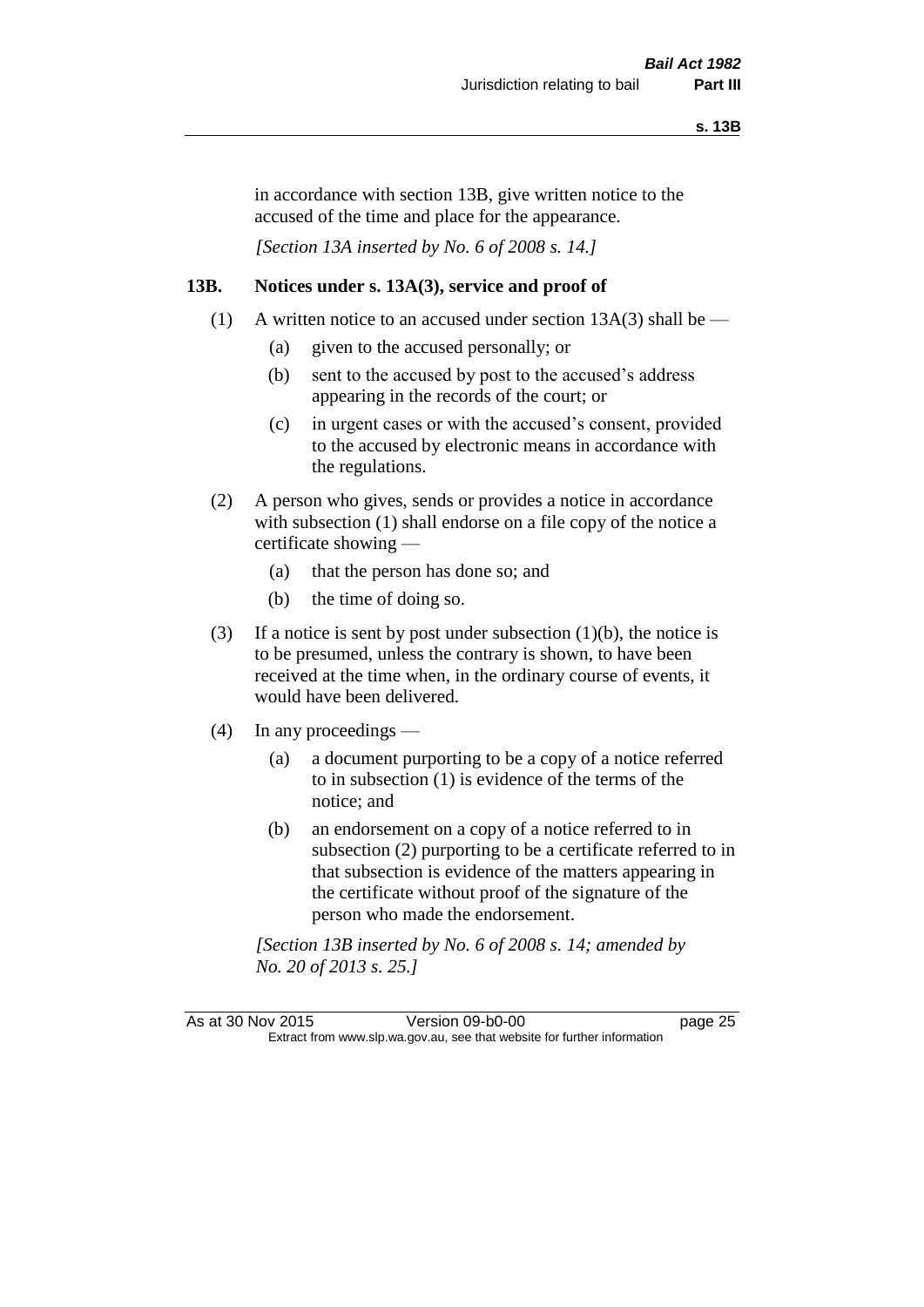#### **14. Judges, jurisdiction of**

- (1) A judge may, in accordance with this Act
	- (a) exercise a power to grant bail which is conferred upon any other judicial officer or any authorised officer by this Act; and
	- (b) revoke or vary any bail previously granted by any other such officer; and
	- (c) under section 7A dispense with the requirement for bail or revoke an existing dispensation.
- (2) Subject to subsection (2a), the jurisdiction of a judge under subsection (1) in respect of an appearance by an accused may be invoked by application made by either the prosecutor or the accused, and whether or not any other judicial officer has —
	- (a) previously granted, refused or dispensed with bail; or
	- (b) exercised any power conferred on him by section 55,

in respect of that appearance.

- (2a) After the jurisdiction under subsection (1) has been invoked once by an accused in relation to an offence or group of offences for which he is required to appear, it may not be further invoked by that accused in relation to that offence or group of offences unless the accused satisfies a judge that —
	- (a) new facts have been discovered, new circumstances have arisen or the circumstances have changed since the occasion when the jurisdiction was invoked; or
	- (b) he failed to adequately present his case for bail on that occasion.
- (3) Where under subsection (1) a judge
	- (a) revokes the bail of an accused who is at liberty, he may order that the accused be returned to custody to await the appearance for which the bail was granted;

page 26 Version 09-b0-00 As at 30 Nov 2015 Extract from www.slp.wa.gov.au, see that website for further information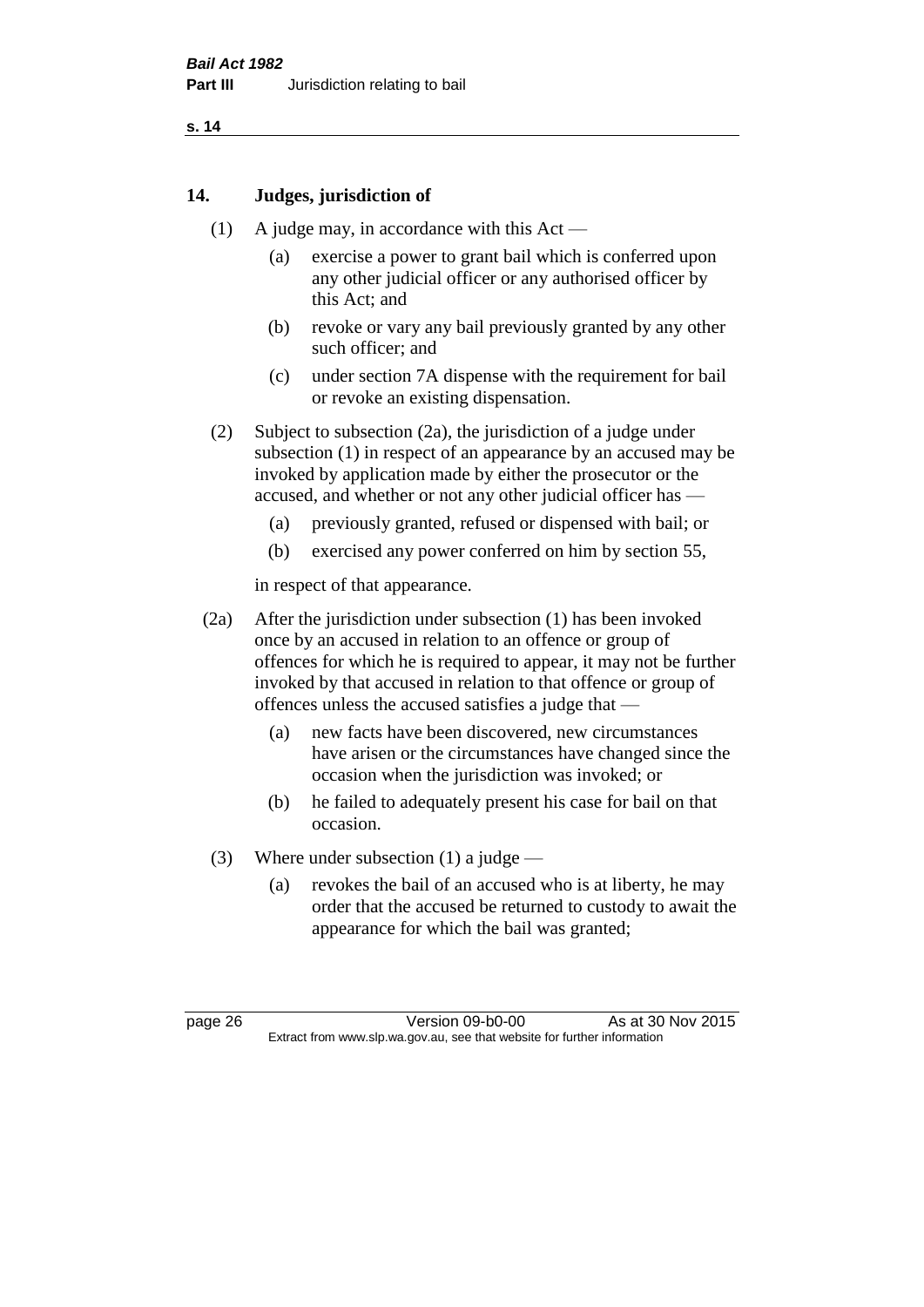and the judge may issue any warrant which may be necessary to carry such an order into effect.

- (4) In this section
	- (a) references to a judge are references
		- (i) in the case of a child charged with an offence before the Children's Court, to a judge of that Court; and
		- (ii) in the case of an accused committed for trial or sentence to the District Court, to a judge of that Court; and
		- (iii) in any other case, to a judge of the Supreme Court;
		- and
	- (b) references to any other judicial officer
		- (i) in relation to the exercise of powers under this section by a judge, are references to any judicial officer whose jurisdiction is inferior to that of the judge; but
		- (ii) in relation to the exercise of powers under this section by a judge of the Supreme Court, do not include a judge of the Children's Court or a judge of the District Court.

*[Section 14 amended by No. 74 of 1984 s. 8; No. 49 of 1988 s. 82; No. 84 of 2004 s. 82; No. 6 of 2008 s. 15(1)-(4).]* 

#### **15. Accused charged with murder, jurisdiction as to bail for**

- (1) Where an accused is in custody for murder, the power to grant bail shall be exercised only by a judge of the Supreme Court, or in the case of an accused who is a child by a judge of the Children's Court, except —
	- (a) where section  $31(2)(d)$  applies; or

| As at 30 Nov 2015 | Version 09-b0-00                                                         | page 27 |
|-------------------|--------------------------------------------------------------------------|---------|
|                   | Extract from www.slp.wa.gov.au, see that website for further information |         |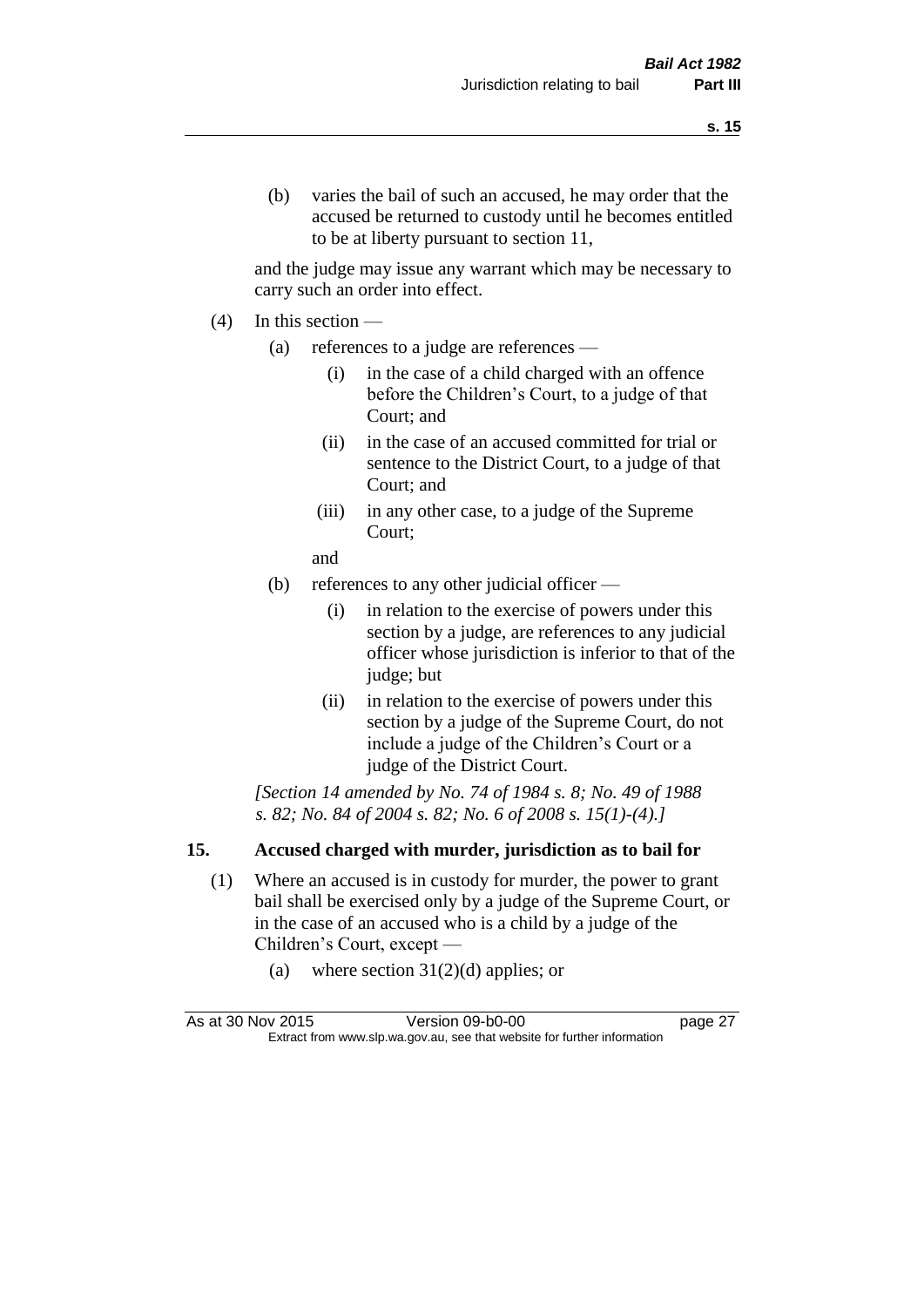**s. 15A**

- (b) to the extent that the Court of Appeal exercises its powers under Part A of Schedule 1.
- *[(2) deleted]*

*[Section 15 amended by No. 52 of 1984 s. 35; No. 74 of 1984 s. 9; No. 49 of 1988 s. 83; No. 70 of 1988 s. 45; No. 45 of 1993 s. 12; No. 45 of 2004 s. 28(4); No. 84 of 2004 s. 82; No. 29 of 2008 s. 24(5).]* 

#### **15A. Appeal against judge's decision on bail, commencment and conduct**

 $(1)$  In this section —

*bail decision* means a decision —

- (a) to grant or refuse bail; or
- (b) to vary or revoke bail; or
- (c) to dispense with the requirement for bail; or
- (d) to impose any condition on a grant of bail,

and includes a decision under section 55 or 59A(4).

- (2) The prosecutor or the accused may appeal to the Court of Appeal against a bail decision of —
	- (a) a judge of the Children's Court; or
	- (b) a judge of the District Court; or
	- (c) a judge of the Supreme Court.
- (3) The leave of the Court of Appeal is required for each ground of appeal in an appeal under this section.
- (4) The *Criminal Appeals Act 2004* section 27(2), (3) and (4) apply, with necessary modifications, as if an appeal under this section were an appeal under Part 3 of that Act.
- (5) An appeal under this section shall be commenced and conducted in accordance with this section, section 15B and rules of court made by the Supreme Court.

page 28 Version 09-b0-00 As at 30 Nov 2015 Extract from www.slp.wa.gov.au, see that website for further information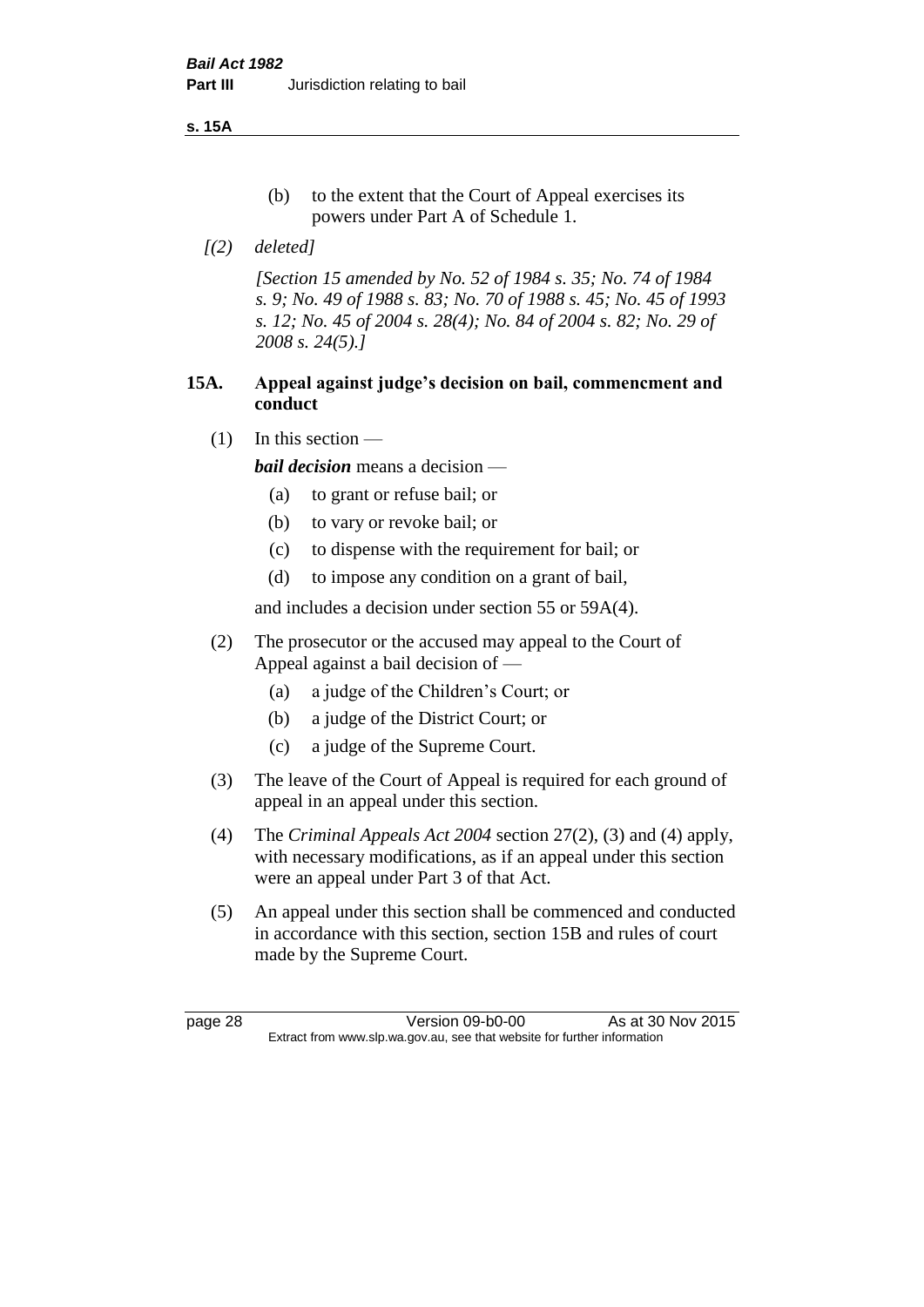- (6) An appeal under this section shall be commenced by lodging with the Court of Appeal an application for leave to appeal that sets out the grounds of the appeal.
- (7) An appeal under this section cannot be commenced later than 21 days after the date of the bail decision unless the Court of Appeal orders otherwise.
- (8) An accused who is a party to an appeal under this section and who is in custody is entitled to be present at the hearing of the appeal if the accused so requests, and any official responsible for that custody who is informed of such a request shall do what is necessary to give effect to it.
- (9) For the purposes of giving effect to a request referred to in subsection (8), arrangements may be made for the accused to appear before the Court of Appeal by means of a video link or an audio link in accordance with section 66B, unless the Court of Appeal has ordered that the accused appear before it in person.

*[Section 15A inserted by No. 6 of 2008 s. 16(1).]*

#### **15B. Appeal under s. 15A, determination**

- (1) The Court of Appeal has jurisdiction to hear and determine an appeal under section 15A.
- (2) The Court of Appeal shall determine an appeal on the material and evidence that was before the judge whose decision is the subject of the appeal.
- (3) Any decision of the Court of Appeal in relation to bail shall be made in accordance with the relevant provisions of sections 13A and 17 and Schedule 1.
- (4) Where in determining an appeal the Court of Appeal revokes the bail of an accused who is at liberty, it may order that the accused be returned to custody to await the appearance for which the bail was granted.

As at 30 Nov 2015 Version 09-b0-00 page 29 Extract from www.slp.wa.gov.au, see that website for further information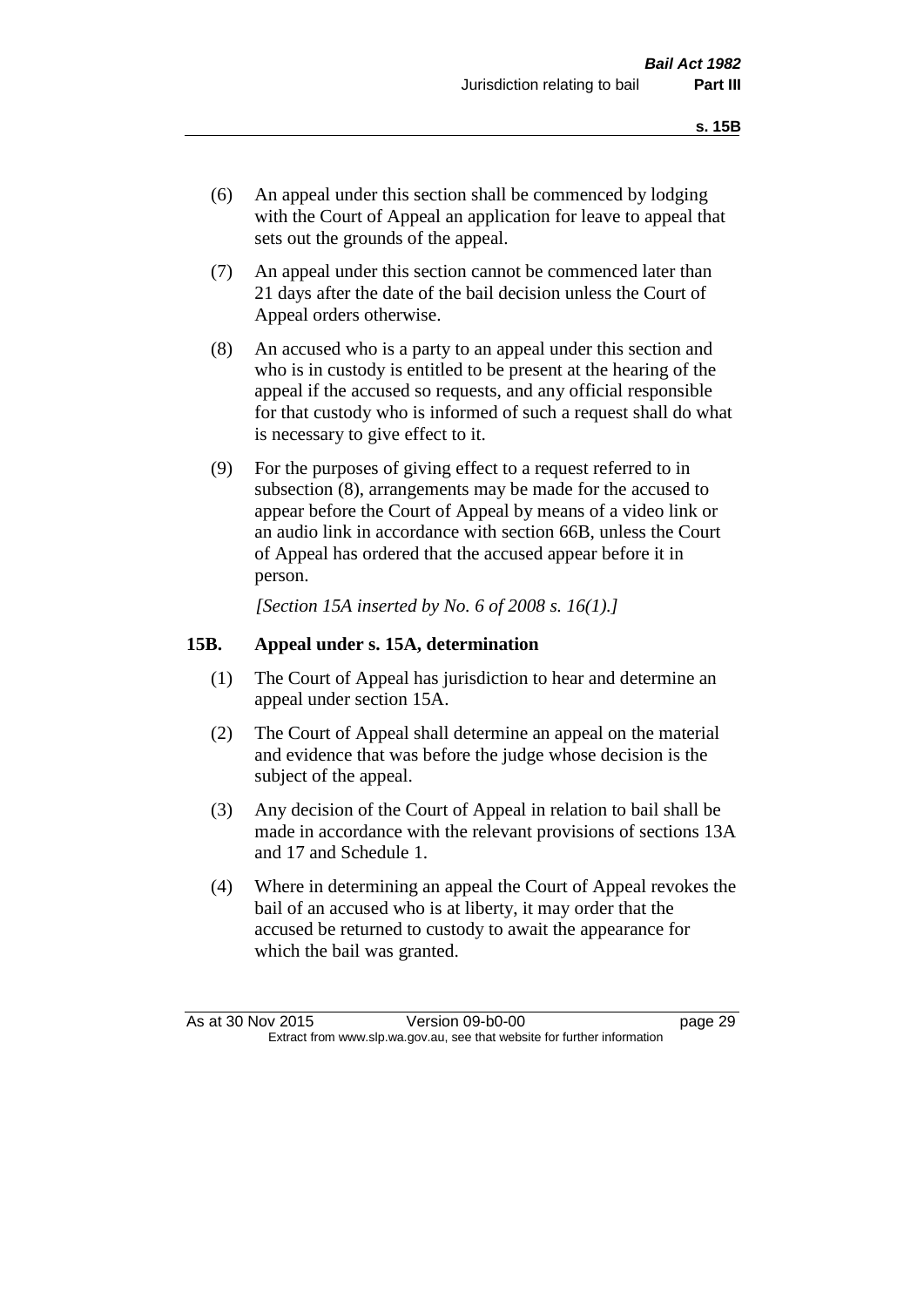- (5) Where in determining an appeal the Court of Appeal varies the bail of an accused who is at liberty, it may order that the accused be returned to custody until the accused becomes entitled to be again at liberty pursuant to section 11.
- (6) A judge of appeal may issue any warrant that may be necessary to carry into effect an order under subsection (4) or (5).

*[Section 15B inserted by No. 6 of 2008 s. 16(1).]*

## **16. Person arrested on warrant, bail of**

- (1) Subject to sections 14 and 15 where the arrest of an accused for an offence is made pursuant to a warrant he shall not be granted bail before he is brought before a court or judicial officer as commanded by the warrant, except by a justice acting in terms of section 6(9).
- (2) Notwithstanding subsection (1) or any other provision of this Act, an accused who has been arrested pursuant to a warrant —
	- (a) issued under section 59B; or
	- (b) issued under the *Criminal Procedure Act 2004* for an offence against section 51(1) or (2),

shall not have a right to have his case for bail considered, and shall not be granted bail, before he is brought before the court as commanded by the warrant.

*[Section 16 amended by No. 59 of 2004 s. 141; No. 84 of 2004 s. 11 and 82; No. 59 of 2006 s. 4(3); No. 6 of 2008 s. 36(2).]*

#### **16A. Person arrested in urban area, restrictions on who can grant bail for in some cases**

- (1) Where this section applies to a person who has been arrested for an offence jurisdiction does not arise under section 13 until the person is brought before —
	- (a) a court constituted by or so as to include a magistrate; or

page 30 Version 09-b0-00 As at 30 Nov 2015 Extract from www.slp.wa.gov.au, see that website for further information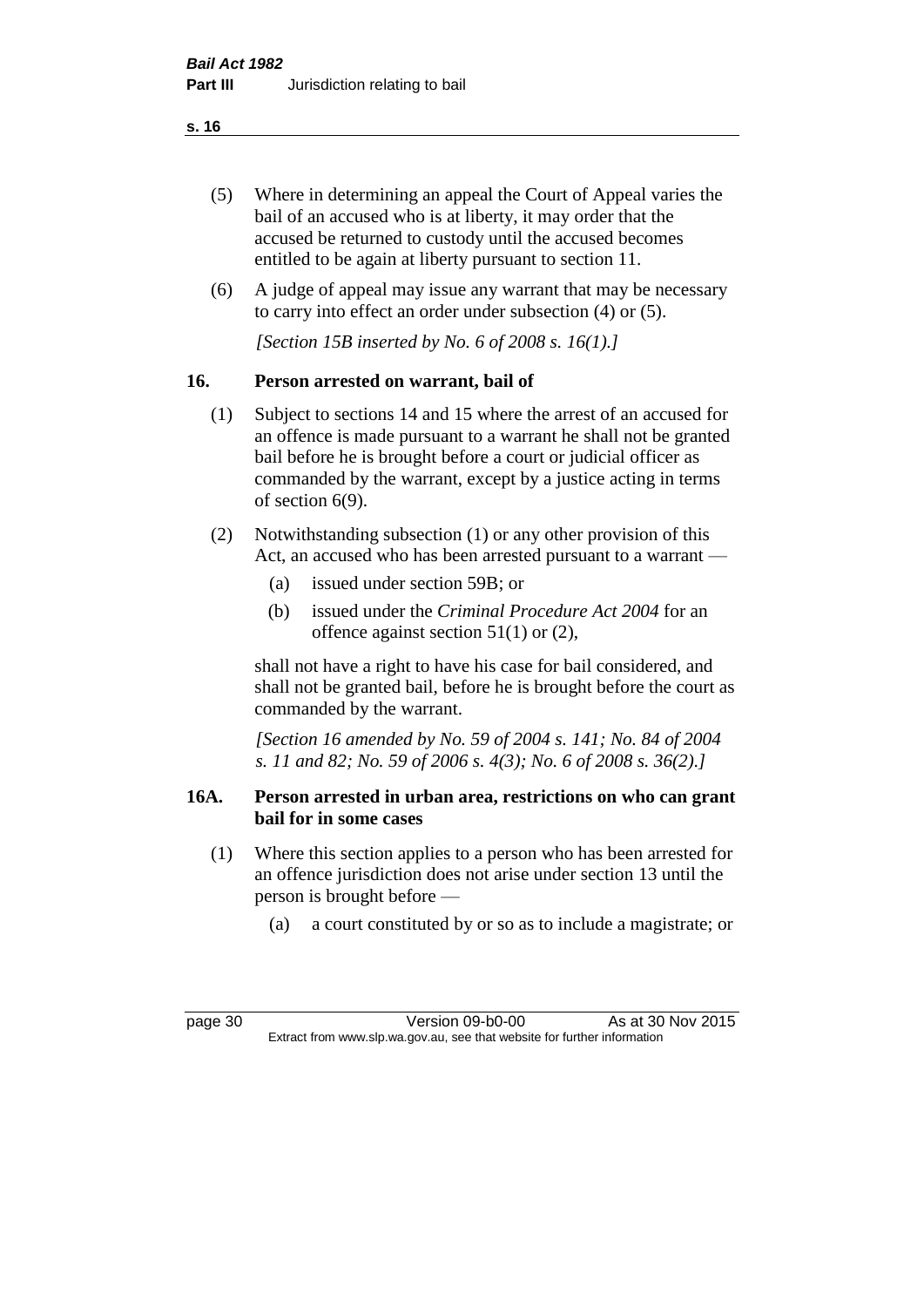- (b) where section 15 applies, a judge of the Supreme Court or a judge of the Children's Court as the case may require.
- (2) This section applies where
	- (a) a person has been arrested in an urban area for a serious offence; and
	- (b) the serious offence is alleged to have been committed while the accused was —
		- (i) on bail for; or
		- (ii) at liberty under an early release order made in respect of,

another serious offence.

- (3) This section also applies where a person has been arrested in an urban area for an offence against section 61(1) of the *Restraining Orders Act 1997* (which creates offences for breaches of violence restraining orders).
- $(4)$  In this section —

*urban area* means —

- (a) the metropolitan region as defined in the *Planning and Development Act 2005* and any prescribed area that adjoins that region; and
- (b) any other prescribed area of the State, being the whole or part of, or an area adjoining, a local government district under the *Local Government Act 1995* that is designated under that Act as a city or a town.

*[Section 16A inserted by No. 54 of 1998 s. 6(1); amended by No. 38 of 2004 s. 59; No. 84 of 2004 s. 82; No. 38 of 2005 s. 15.]*

# **17. Conditions on bail which may be imposed**

(1) A judicial officer or authorised officer may impose conditions on a grant of bail only to the extent that he is authorised to do so by clause 2(3)(c) of Part C and Part D of Schedule 1.

As at 30 Nov 2015 Version 09-b0-00 page 31 Extract from www.slp.wa.gov.au, see that website for further information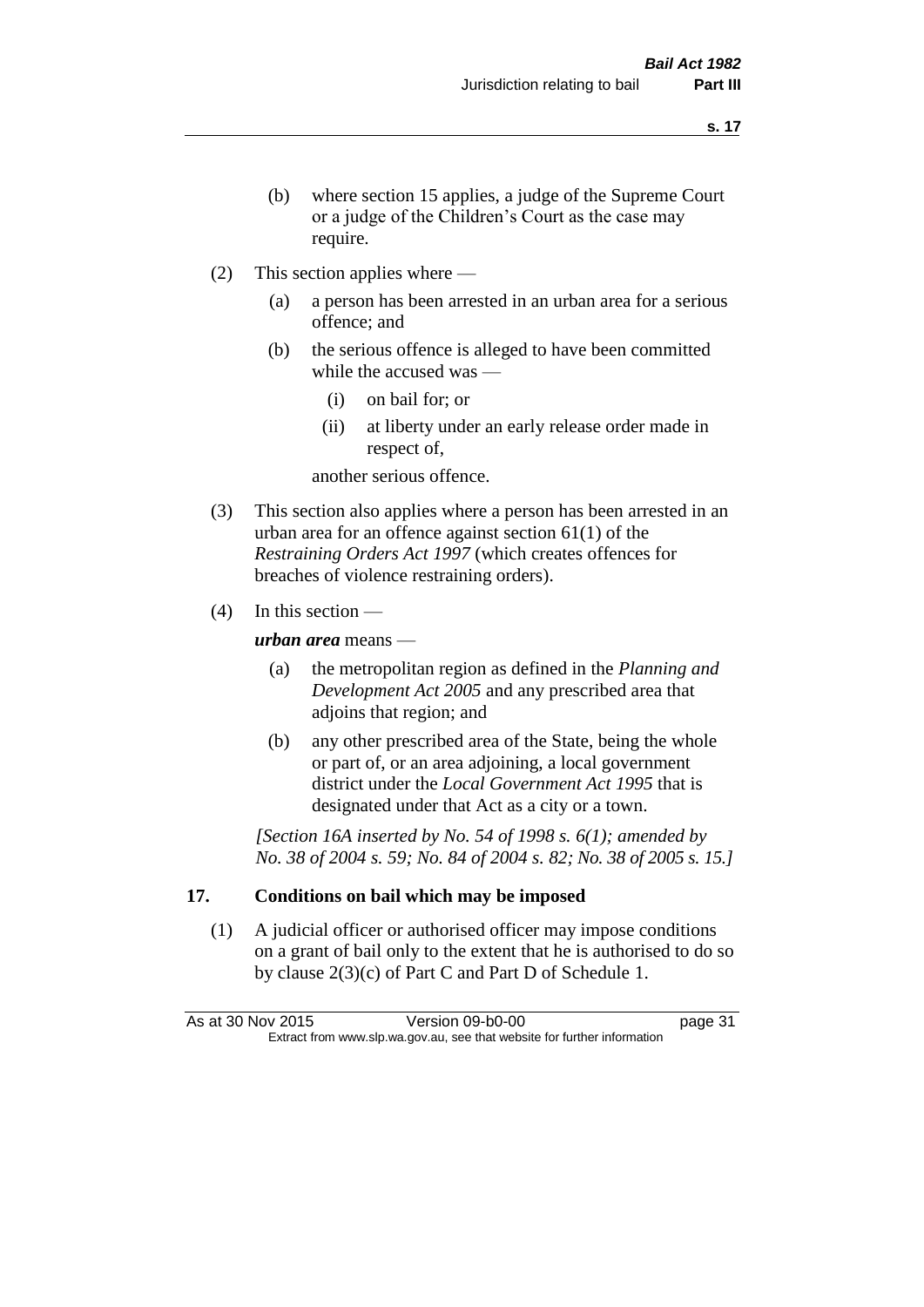**s. 17A**

(2) Conditions imposed on a grant of bail shall not be any more onerous on the accused than the judicial officer or authorised officer considers is required in the public interest having regard to the nature of the offence for which the accused is in custody and the circumstances of the accused.

*[Section 17 amended by No. 45 of 1993 s. 8 and 12; No. 84 of 2004 s. 82.]* 

# **17A. Child on bail, changing responsible person for (Sch. 1 Pt. C cl. 2)**

- (1) Where this section applies, an authorised police officer may
	- (a) cancel an undertaking of the kind described in clause 2(3)(c) of Part C of Schedule 1; and
	- (b) approve of another person as a responsible person within the meaning in that clause; and
	- (c) detain the accused or order his detention until the person so approved enters into an undertaking of the kind mentioned in paragraph (a).
- (2) Subsection (1) applies where
	- (a) a person has entered into an undertaking referred to in paragraph (a) of that subsection; and
	- (b) a judicial officer when granting bail ordered that the person may under this section be released from the undertaking by an authorised police officer; and
	- (c) the person wishes to be so released.
- (3) A police officer may, for the purpose of the exercise of the powers in subsection (1), take into custody a child accused who has been released on bail.
- (4) If the police officer is not an authorised police officer he shall, as soon as is practicable, bring the accused before an authorised police officer for the purpose referred to in subsection (3).

page 32 Version 09-b0-00 As at 30 Nov 2015 Extract from www.slp.wa.gov.au, see that website for further information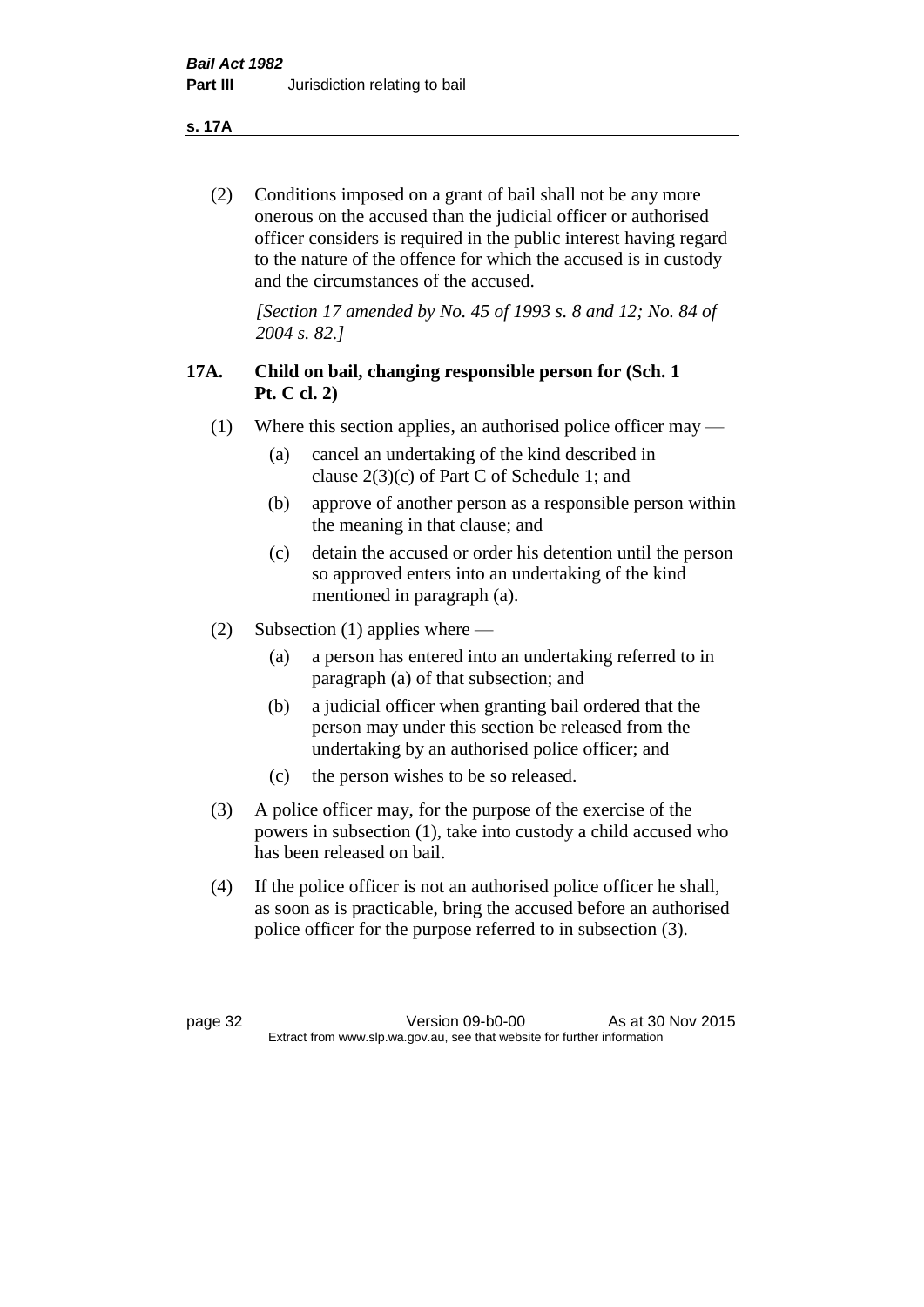(5) After an undertaking has been entered into as mentioned in subsection  $(1)(c)$ , the accused, subject to this Act, has a right to be at liberty until he is required to appear before a court.

*[Section 17A inserted by No. 45 of 1993 s. 9; amended by No. 84 of 2004 s. 82.]* 

*[18-19. Deleted by No. 59 of 2006 s. 7(1).]*

As at 30 Nov 2015 Version 09-b0-00 page 33 Extract from www.slp.wa.gov.au, see that website for further information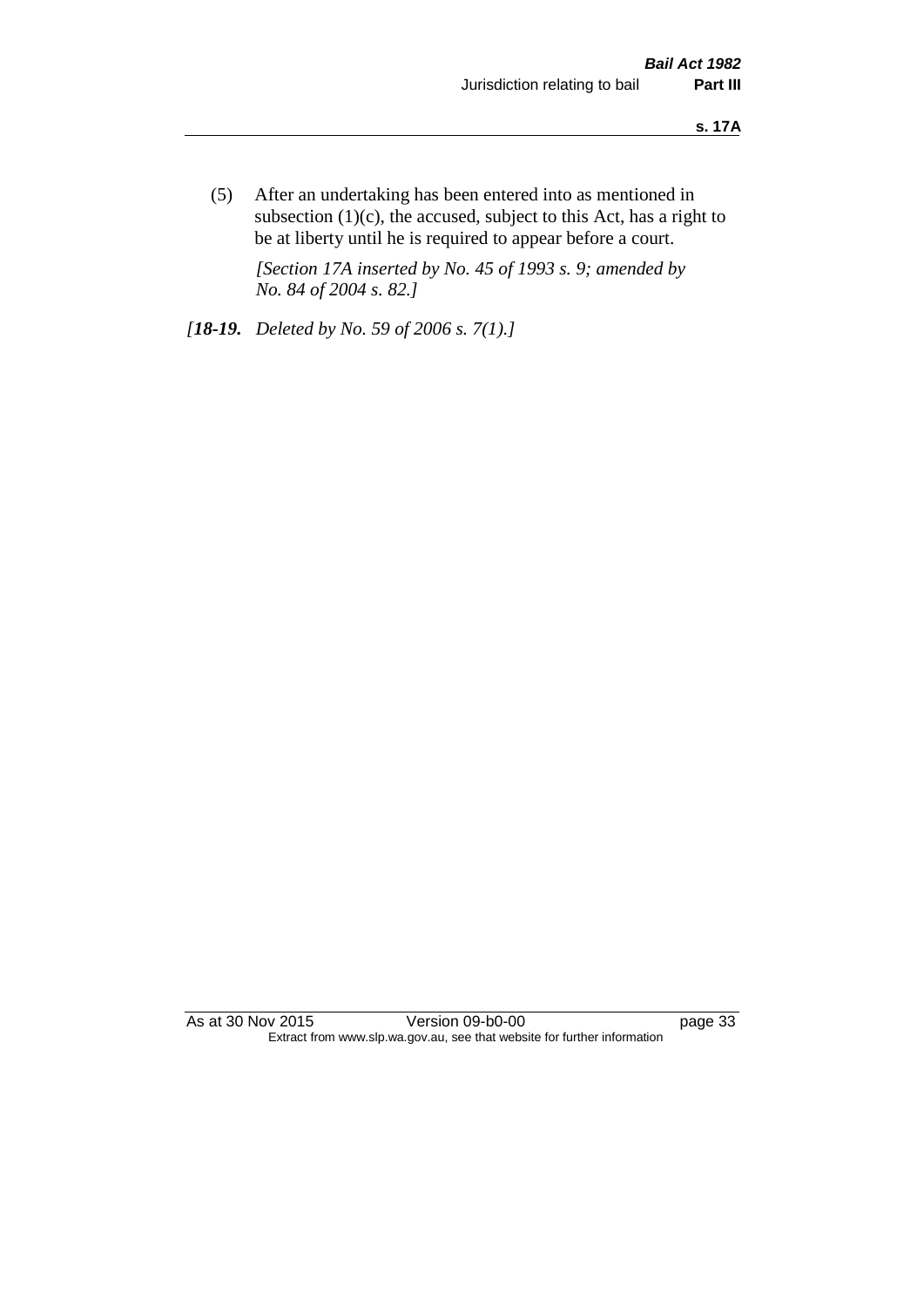# **Part IV — Hearing of case for bail, parties, and evidence**

# **20. Bail hearing for indictable offence, court may restrict publication or hold in private**

- (1) On the consideration by a judicial officer of a case for bail of an accused who is charged with an offence triable by jury, the judicial officer may, to avoid prejudice to either party, exercise the powers described in subsection (2), but shall only exercise the power in paragraph (b) thereof if he considers that the exercise of the power in paragraph (a) is not, on its own, likely to be sufficient to avoid prejudice.
- (2) The powers referred to in subsection (1) are to order
	- (a) that no report, or summary, of any statement, or of any specified statement, made or furnished at the hearing shall be published by any means;
	- (b) that the bail application be heard *in camera*.
- (3) Where an order is made under subsection (2)(a), no report, or summary, of any statement referred to in that paragraph shall be published by any means —
	- (a) if the offence is one that may be tried on indictment, before a court decides that it is to be tried on indictment; or
	- (b) if the accused is discharged from further proceedings upon the prosecution notice or indictment brought against him for the offence, before he is so discharged; or
	- (c) if the accused is tried on indictment for the offence, before the trial is ended.
- (4) A person who, except with lawful excuse, fails to comply with an order made under this section commits an offence.

Penalty: \$1 000.

*[Section 20 amended by No. 50 of 2003 s. 37(2); No. 4 of 2004 s. 58; No. 84 of 2004 s. 11 and 82.]*

page 34 Version 09-b0-00 As at 30 Nov 2015 Extract from www.slp.wa.gov.au, see that website for further information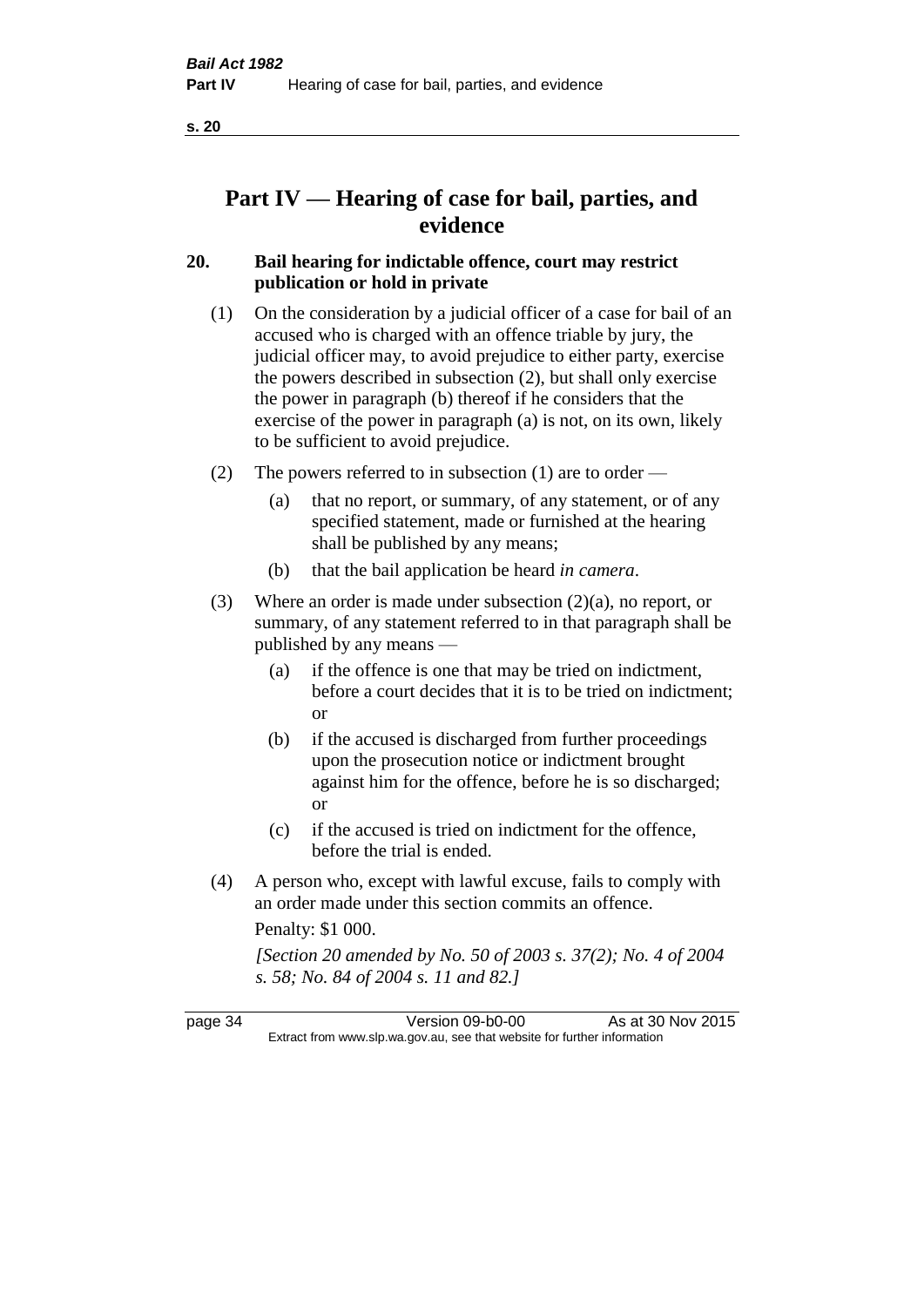#### **21. Parties to bail proceedings**

- (1) The parties to proceedings on a case for bail are the prosecutor and the accused and, subject to subsection (2), no other person shall be a party to, or be represented at, the proceedings.
- (2) Nothing in subsection (1) affects the right of
	- (a) the Attorney General to apply for leave, or be an appellant, under Part 2 of the *Criminal Appeals Act 2004*; or
	- (b) the Director of Public Prosecutions or the State Solicitor to receive notice and be heard under section 7F(2); or
	- (c) an officer referred to in section 33 of the *Children's Court of Western Australia Act 1988* to be present at and participate in proceedings concerning a child under that section.

*[Section 21 amended by No. 15 of 1988 s. 9; No. 49 of 1988 s. 84; No. 33 of 1989 s. 18; No. 31 of 1993 s. 7; No. 65 of 2003 s. 88(3); No. 59 of 2004 s. 141; No. 84 of 2004 s. 11 and 82; No. 6 of 2008 s. 9(3).]* 

#### **22. Evidence at bail hearings**

A judicial officer or authorised person may in considering any case for bail receive and take into account such information as he thinks fit whether or not the same would normally be admissible in a court of law.

#### **23. Accused not bound to supply information**

An accused is not obliged to complete, or furnish information for, the form referred to in section  $8(1)(b)$ , or for any revision thereof, or to furnish any information, whether on oath or otherwise, for the purpose of having his case for bail considered.

*[Section 23 amended by No. 84 of 2004 s. 82; No. 6 of 2008 s. 43(2).]*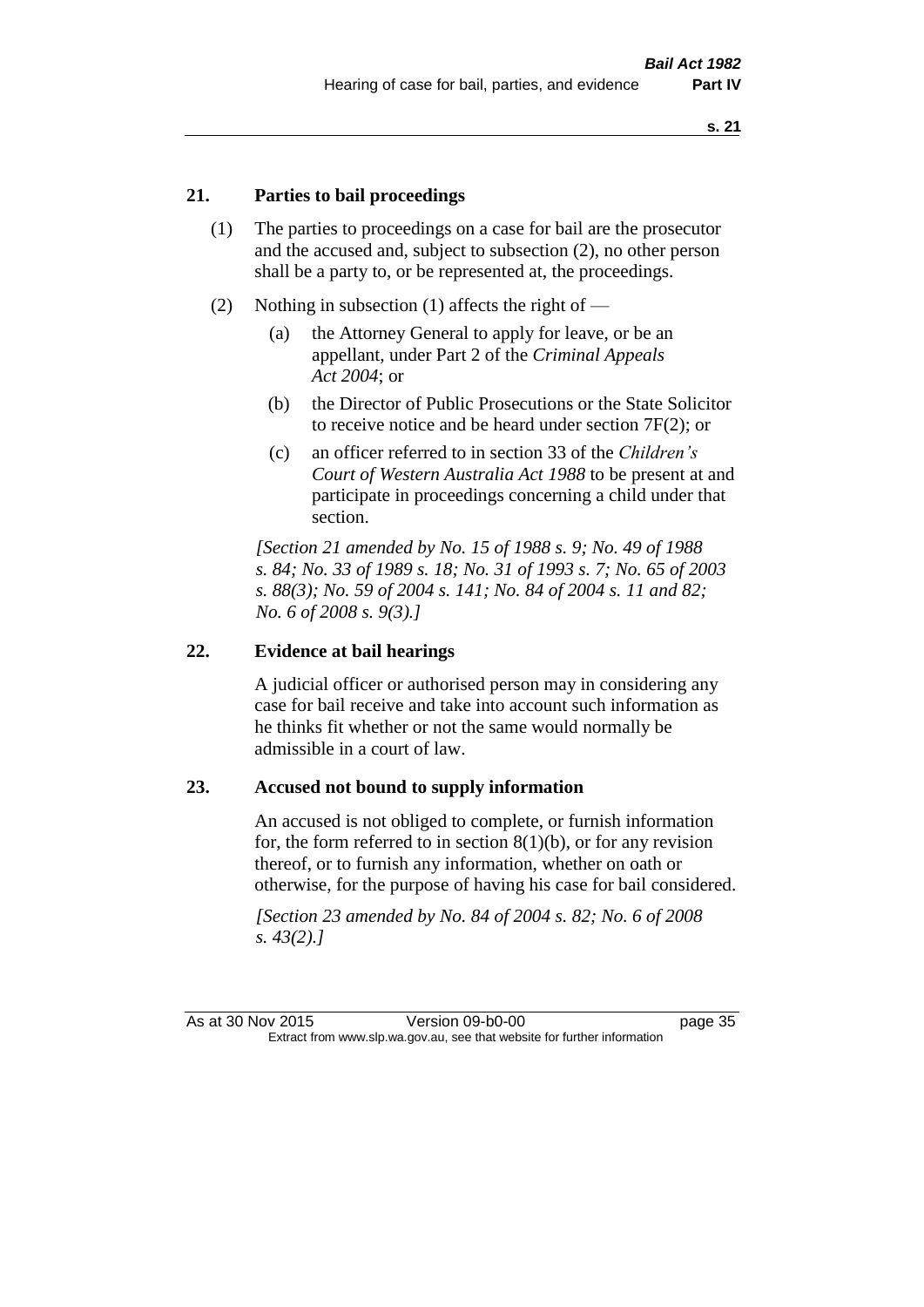#### **24. Court or authorised officer may ask police to verify accused's information or make report**

- (1) A judicial officer or authorised officer who is called upon to consider a case for bail may —
	- (a) request that any information placed before the judicial officer or authorised officer by the accused for the purposes of the case be verified by a police officer, and to that end may refer to a police officer the form mentioned in section 8(1)(b), after it has been completed or revised;
	- (b) request that a report on any matter mentioned in Part C of Schedule 1, so far as it applies to an accused whose case is being or to be considered, be made by a police officer.
- (2) Where a reference or request is made under subsection (1) a police officer shall, as soon as is practicable —
	- (a) make a report to the judicial officer or the authorised officer accordingly; and
	- (b) furnish a copy of the report to the accused or his solicitor or counsel.

*[Section 24 inserted by No. 61 of 1990 s. 6; amended by No. 45 of 1993 s. 12; No. 84 of 2004 s. 82; No. 6 of 2008 s. 43(2).]* 

## **24A. Court may ask community corrections officer to verify accused's information or make report**

- (1) A judicial officer who is called upon to consider a case for bail may refer to a community corrections officer any matter referred to in section 24(1) and may request a community corrections officer to do any matter referred to in that section.
- (2) A judicial officer who is called upon to consider a case for bail and who desires to impose a home detention condition as a condition on a grant of bail, shall request that a report be made by a community corrections officer about the suitability of the accused to be subject to a home detention condition.

page 36 Version 09-b0-00 As at 30 Nov 2015 Extract from www.slp.wa.gov.au, see that website for further information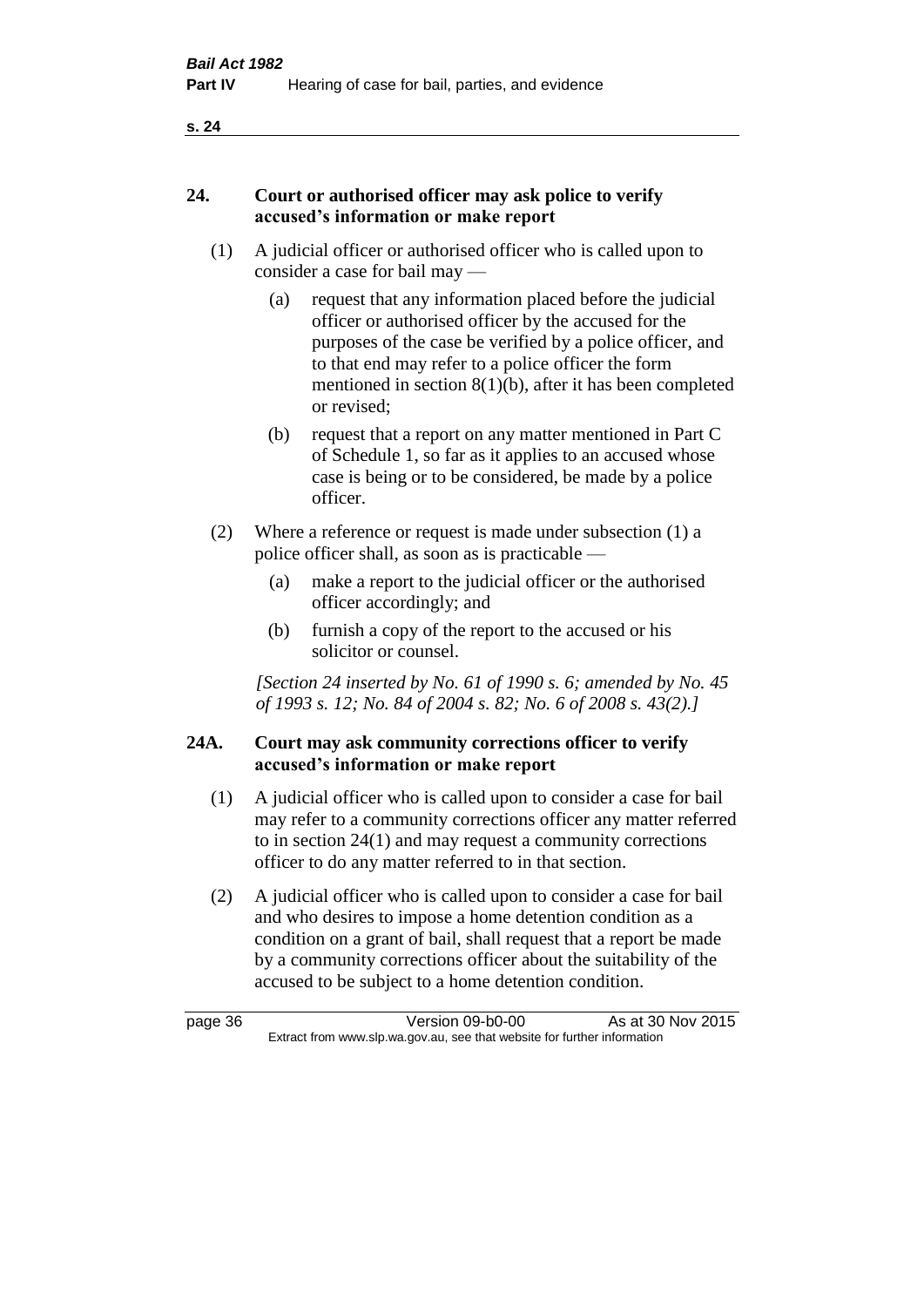- (3) Where a reference or a request is made under subsection (1) or a report is requested under subsection (2) a community corrections officer shall, as soon as is practicable, make a report to the judicial officer and, at the discretion of the judicial officer, copies may be made available to the prosecution or to the accused or his solicitor or counsel.
- (4) Where a community corrections officer makes a report that an accused is suitable to be subject to a home detention condition, the officer shall annex to the report and provide to the accused or his solicitor or counsel, a list of those conditions in rules made under section 50L that may be applied to the accused by the CEO (corrections) while the accused is subject to the home detention condition.

*[Section 24A inserted by No. 61 of 1990 s. 7; amended by No. 31 of 1993 s. 9; No. 84 of 2004 s. 82; No. 65 of 2006 s. 53.]* 

## **25. Information given by accused for bail purposes not admissible at trial**

A statement made by an accused to a judicial officer or authorised officer for the purpose of a decision whether bail should be granted to him for any appearance in court for an offence shall not be admissible in evidence against him at his trial for that offence.

*[Section 25 amended by No. 84 of 2004 s. 82.]* 

# **26. Record of bail decision and reasons**

- (1) A bail record form shall be completed by an authorised officer or a justice if he —
	- (a) refuses to grant bail to an accused; or
	- (b) grants bail to an accused in the circumstances referred to in clause 3 of Part B of Schedule 1; or
	- (ba) grants bail to an accused for a serious offence to which Schedule 1 Part C clause 3A applies; or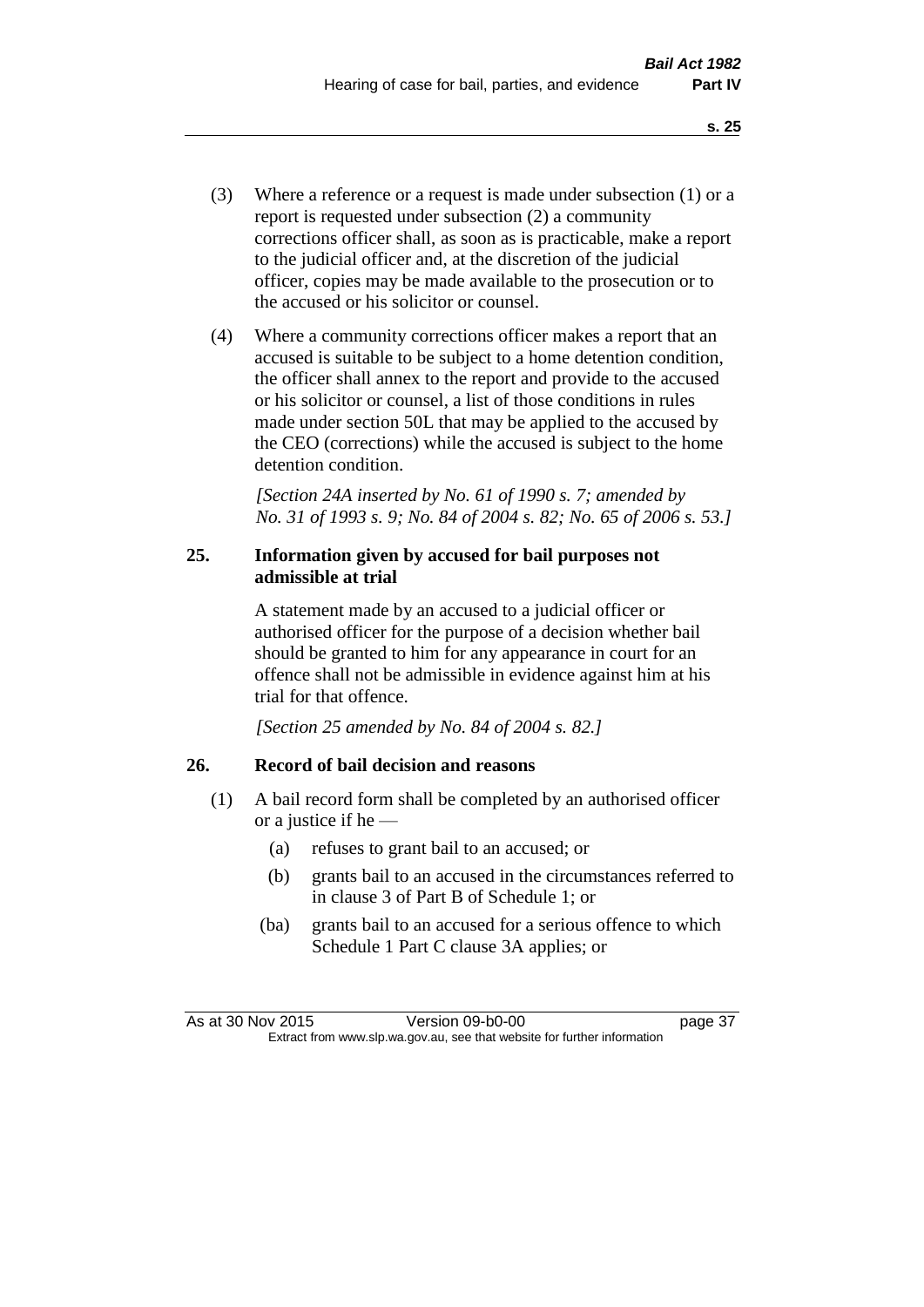- (c) imposes any condition on a grant of bail and it appears to him that the accused is dissatisfied with the condition.
- (2) Where a judicial officer, other than a justice
	- (a) refuses to grant bail to an accused; or
	- (aa) grants bail to an accused for a serious offence to which Schedule 1 Part C clause 3A applies; or
	- (b) imposes any condition on a grant of bail and it appears to him that the accused is dissatisfied with the condition,

a record of the decision and of the reasons therefor shall be made.

- (3) The accused, the prosecutor or an intending prosecutor shall be entitled, upon request, to be furnished with a copy of the bail record form or, where subsection (2) applies, of the record made.
- (4) For the purposes of this section
	- (a) references to a justice do not include a magistrate or a judge of the District Court or the Supreme Court or the Children's Court who is a justice; and
	- (b) a bail record form is an approved form designed to contain a summary of the matters relevant to the decision as to the bail of an accused, including those matters set out in Part C of Schedule 1, the decision made, and the reasons for the decision.

*[Section 26 inserted by No. 15 of 1988 s. 10; amended by No. 49 of 1988 s. 85; No. 45 of 1993 s. 12; No. 59 of 2004 s. 141; No. 84 of 2004 s. 82; No. 6 of 2008 s. 17 and 43(1).]* 

## **27. Relevant papers to be made available to court where accused to appear**

(1) An authorised officer and a judicial officer who consider an accused's case for bail for an appearance for an offence and a person before whom a bail undertaking or a surety undertaking is entered into shall ensure that the relevant papers are made

page 38 Version 09-b0-00 As at 30 Nov 2015 Extract from www.slp.wa.gov.au, see that website for further information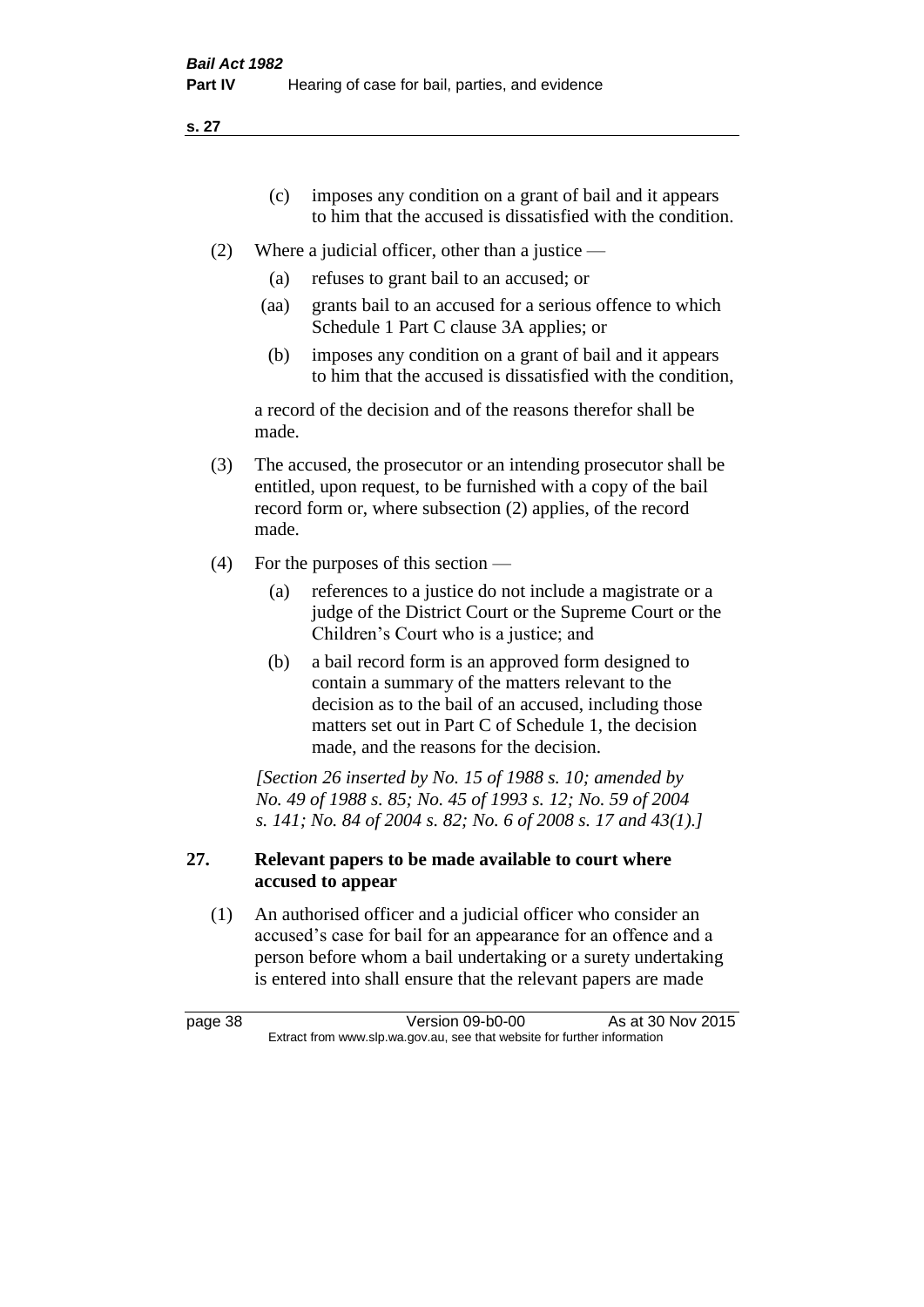available as soon as is practicable, to the court before which the accused is required to appear.

(2) In subsection (1) the *relevant papers* in relation to any particular officer or person means such papers as are prescribed to be made available by that officer or person.

*[Section 27 amended by No. 84 of 2004 s. 82; No. 59 of 2006 s. 7(2); No. 20 of 2013 s. 26.]* 

## **27A. Bail with home detention, papers to be sent to CEO (corrections)**

A judicial officer who grants bail subject to a home detention condition shall ensure that a copy of the bail record form and of the bail undertaking are sent as soon as is practicable to the CEO (corrections).

*[Section 27A inserted by No. 61 of 1990 s. 8; amended by No. 31 of 1993 s. 9; No. 65 of 2006 s. 53.]*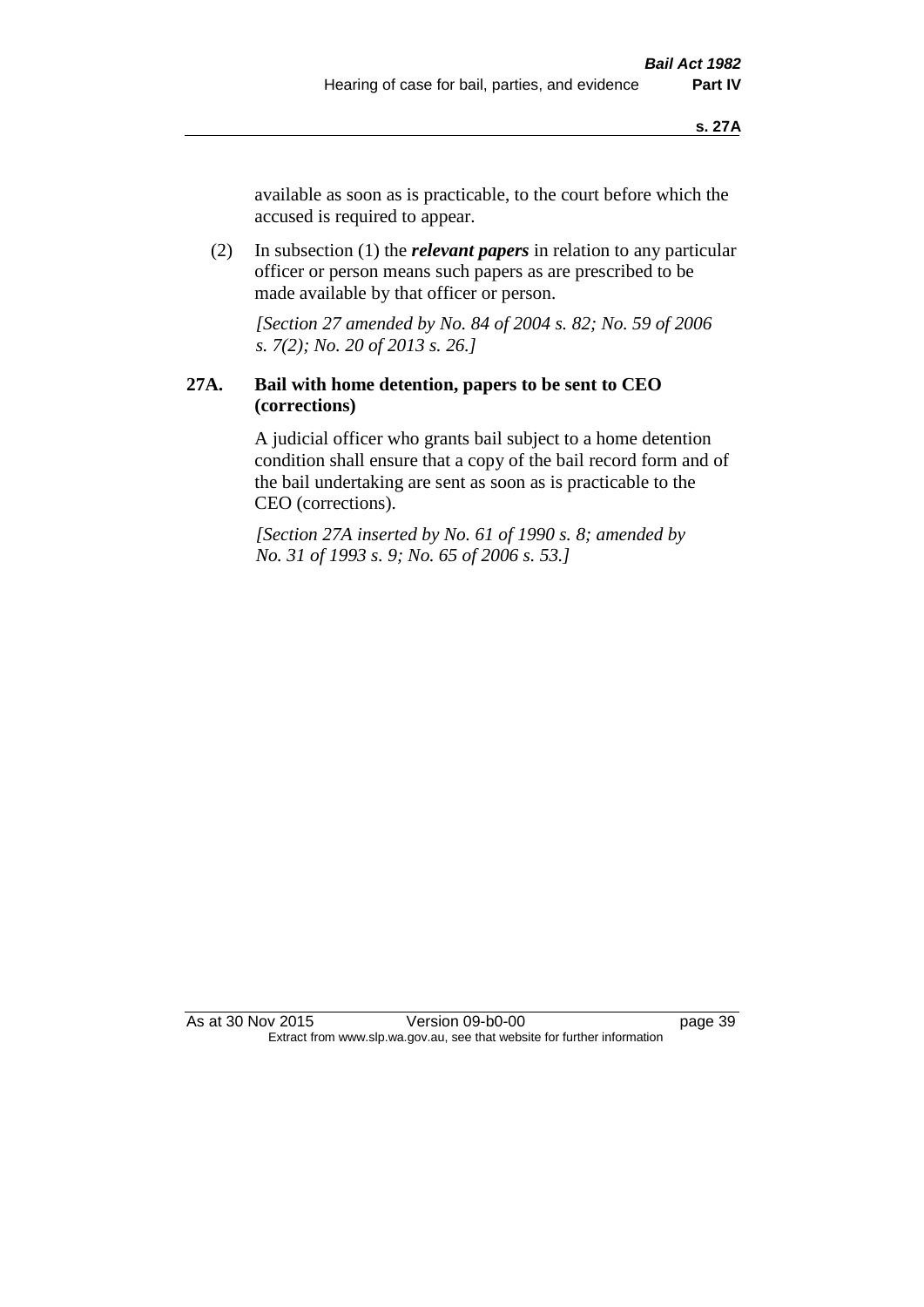# **Part V — Bail undertakings**

#### **28. Bail undertaking, when required and nature of**

- (1) A person shall not be released on bail for an appearance in court unless he has entered into a bail undertaking for that appearance or is deemed to have done so under section 31(3).
- (2) A bail undertaking is an undertaking in writing by an accused in the prescribed form —
	- (a) that he will appear at a time and place specified, or deemed by section 31(3) to be specified, in the undertaking; and
	- (b) that if the accused fails to appear at that time and place the accused will, as soon as is practicable, appear at the court at which the accused was required to appear, when that court is sitting; and
	- (c) that he will comply with such conditions as may be imposed on him under clause 2 of Part D of Schedule 1; and
	- (d) that he will comply with any home detention condition which may be imposed as a condition on a grant of bail to him pursuant to clause 3 of Part D of Schedule 1,

and containing any agreement as to forfeiture of money by the accused which may be required pursuant to clause 1 of that Part.

- (3) A bail undertaking for any appearance may be entered into in respect of more than one offence.
- (4) The undertakings mentioned in subsection (2)(a) and (b) are, subject to section 34, enforceable under sections 51, 57 and 58.

*[Section 28 amended by No. 61 of 1990 s. 9; No. 45 of 1993 s. 12; No. 59 of 2004 s. 141; No. 84 of 2004 s. 82; No. 6 of 2008 s. 18(1).]* 

page 40 Version 09-b0-00 As at 30 Nov 2015 Extract from www.slp.wa.gov.au, see that website for further information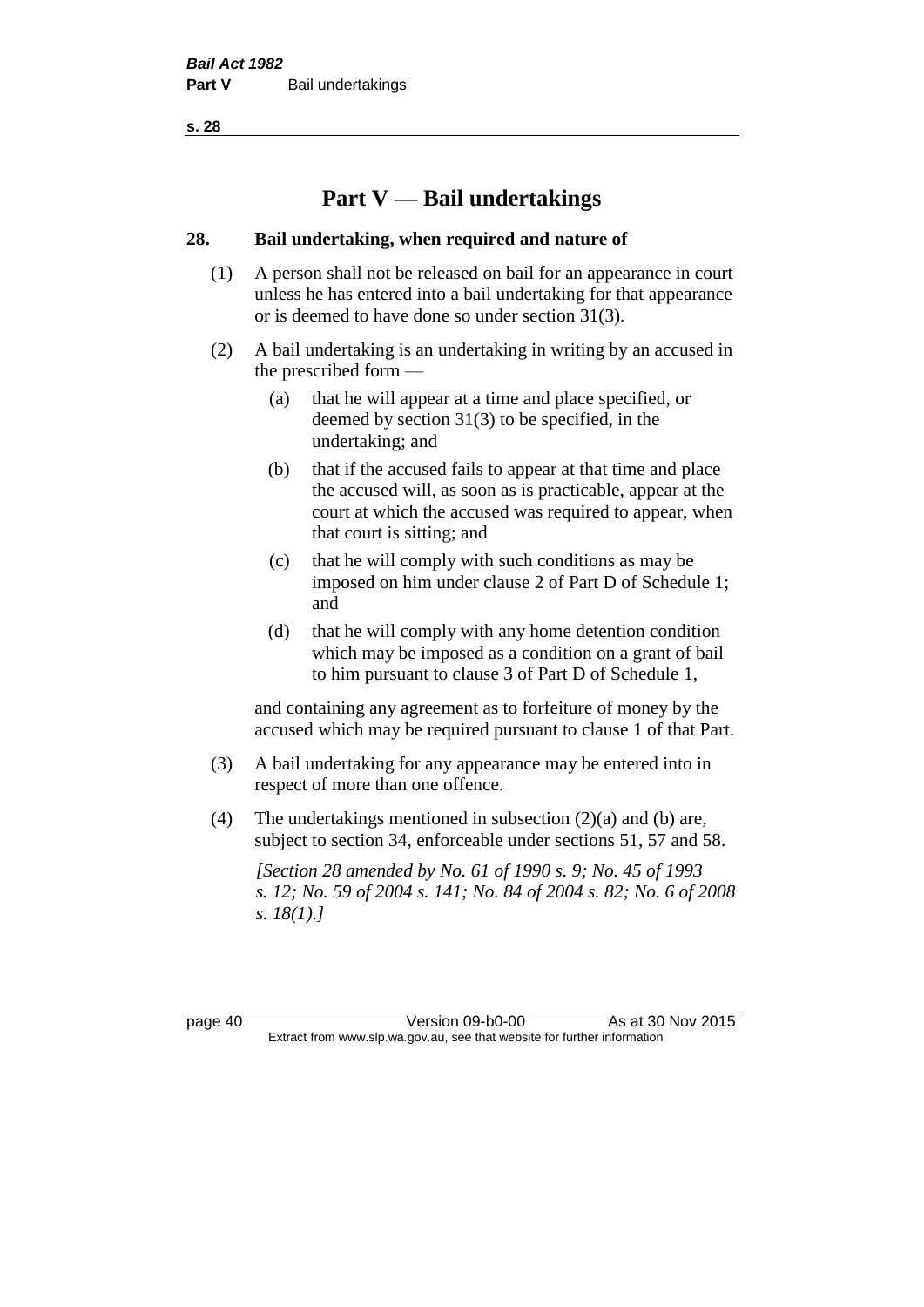#### **29. Before whom bail undertaking may be entered into**

A bail undertaking need not be entered into before the judicial officer or authorised officer who granted bail but may be entered into before any of the following persons —

- (a) a judicial officer;
- (b) a registrar of a court, other than a deputy registrar of the Magistrates Court or the Children's Court;
- (c) an authorised police officer;
- (d) an associate of a judge of the Supreme Court, the District Court or the Children's Court;
- (e) where the accused is in a lock-up or prison, any person for the time being in charge of the lock-up or prison;
- (f) where the accused is in a court custody centre, any person for the time being in charge of the centre who is approved for the purposes of this paragraph by the chief executive officer of the department of the Public Service principally assisting in the administration of the *Court Security and Custodial Services Act 1999*;
- (g) where the accused is a child, any authorised community services officer.

*[Section 29 amended by No. 15 of 1988 s. 11; No. 49 of 1988 s. 86; No. 2 of 1996 s. 61; No. 59 of 2004 s. 141; No. 84 of 2004 s. 82; No. 6 of 2008 s. 19.]* 

#### **30. Duties of person before whom bail undertaking is entered into**

- (1) The person before whom a bail undertaking is to be entered into by an accused shall before it is entered into —
	- $(a)$  either
		- (i) read it to the accused; or
		- (ii) be informed by the accused that the accused has read it; or
		- (iii) if necessary, have it translated to the accused; and

As at 30 Nov 2015 Version 09-b0-00 Page 41 Extract from www.slp.wa.gov.au, see that website for further information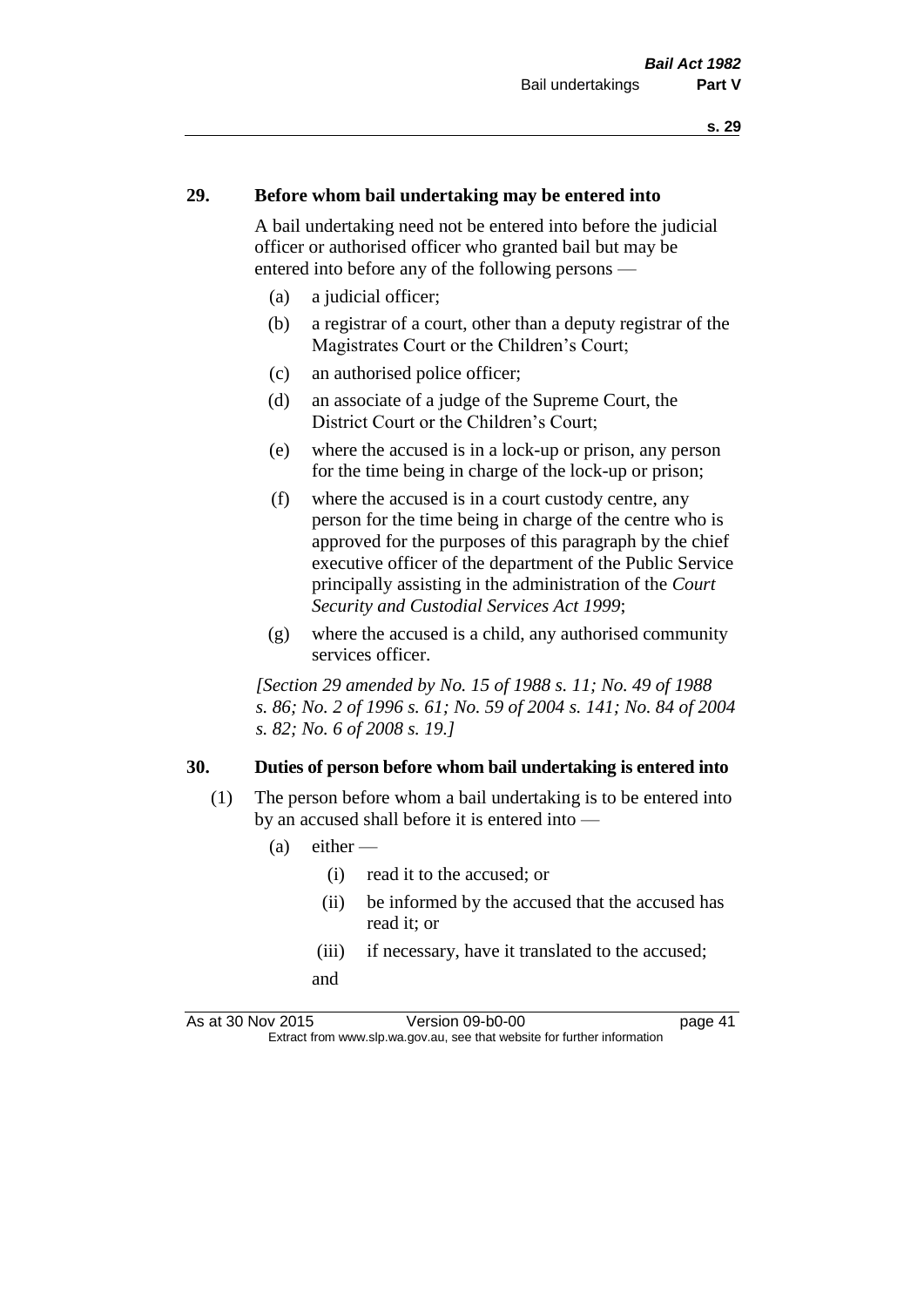(b) ensure that all conditions which are to be complied with before the release of the accused have been complied with.

- (2) The person before whom a bail undertaking is entered into by an accused shall give to him, or cause to be given to him —
	- (a) a copy of the bail undertaking as duly completed; and
	- (b) a notice in writing in the approved form showing
		- (i) his obligations pursuant to the undertaking; and
		- (ii) the consequences of his failure to comply with them.
- (3) The person before whom a bail undertaking is entered into by an accused shall enquire of the accused whether he requires the notice referred to in subsection (2)(b) to be read or translated to him and shall take such steps as are necessary to comply with any such requirement of the accused.

*[Section 30 inserted by No. 15 of 1988 s. 12; amended by No. 84 of 2004 s. 82; No. 6 of 2008 s. 20 and 43(3).]* 

## **31. Different time and place for appearance, substituting**

- (1) A different time or a different time and place may be substituted in accordance with this section for the time and place for appearance specified, or deemed by this section to be specified, in a bail undertaking.
- (2) A different time, or a different time and place, for the appearance by the accused may be substituted as mentioned in subsection  $(1)$  —
	- (a) upon an adjournment of proceedings at which the accused is present, by the judicial officer, if he has power to grant bail for that appearance, fixing a time and place for the resumed proceedings and notifying the accused orally thereof;
	- (b) upon an adjournment of proceedings from which the accused is absent for reasonable cause, by the judicial

page 42 Version 09-b0-00 As at 30 Nov 2015 Extract from www.slp.wa.gov.au, see that website for further information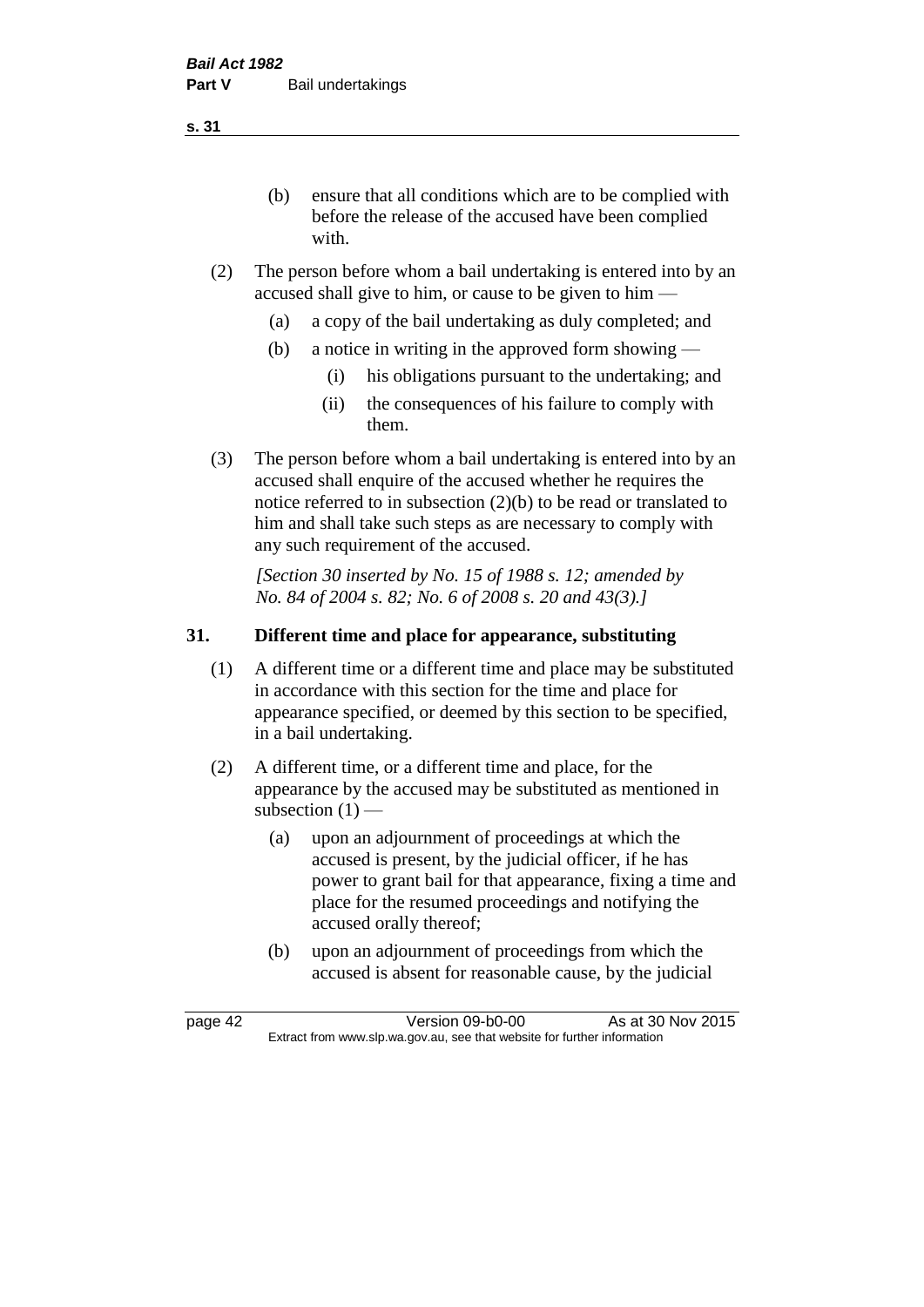officer, if he has power to grant bail for that appearance, fixing a time and place for the resumed proceedings and directing the registrar of the court to cause written notice of the time and place to be given to the accused;

- $(c)$  where
	- (i) a judge of the Supreme Court or a judge of the Children's Court has granted bail to an accused under section 15; and
	- (ii) a judicial officer, other than such a judge, has committed the accused to the Supreme Court,

by a judge of the Supreme Court or a judge of the Children's Court, as the case may require, notifying the accused orally, or directing the registrar of the court to cause written notice to be given to the accused of the time or time and place for the proceedings;

- (d) where  $-$ 
	- (i) a judge of the Supreme Court or a judge of the Children's Court has granted bail to an accused under section 15;
	- *[(ii) deleted]*
	- (iii) the judicial officer is satisfied that there has been no material change in the facts or circumstances which applied on the grant of bail,

by the judicial officer notifying the accused orally, or directing the registrar of the court to cause written notice to be given to the accused, of the time or time and place for the resumed proceedings;

(e) upon a committal to the Supreme Court or District Court, by a judicial officer, if he has power to grant bail for that appearance, fixing a specified day in a specified sitting or session of that court and directing the registrar of the court to cause written notice of the day to be given to the accused;

As at 30 Nov 2015 Version 09-b0-00 page 43 Extract from www.slp.wa.gov.au, see that website for further information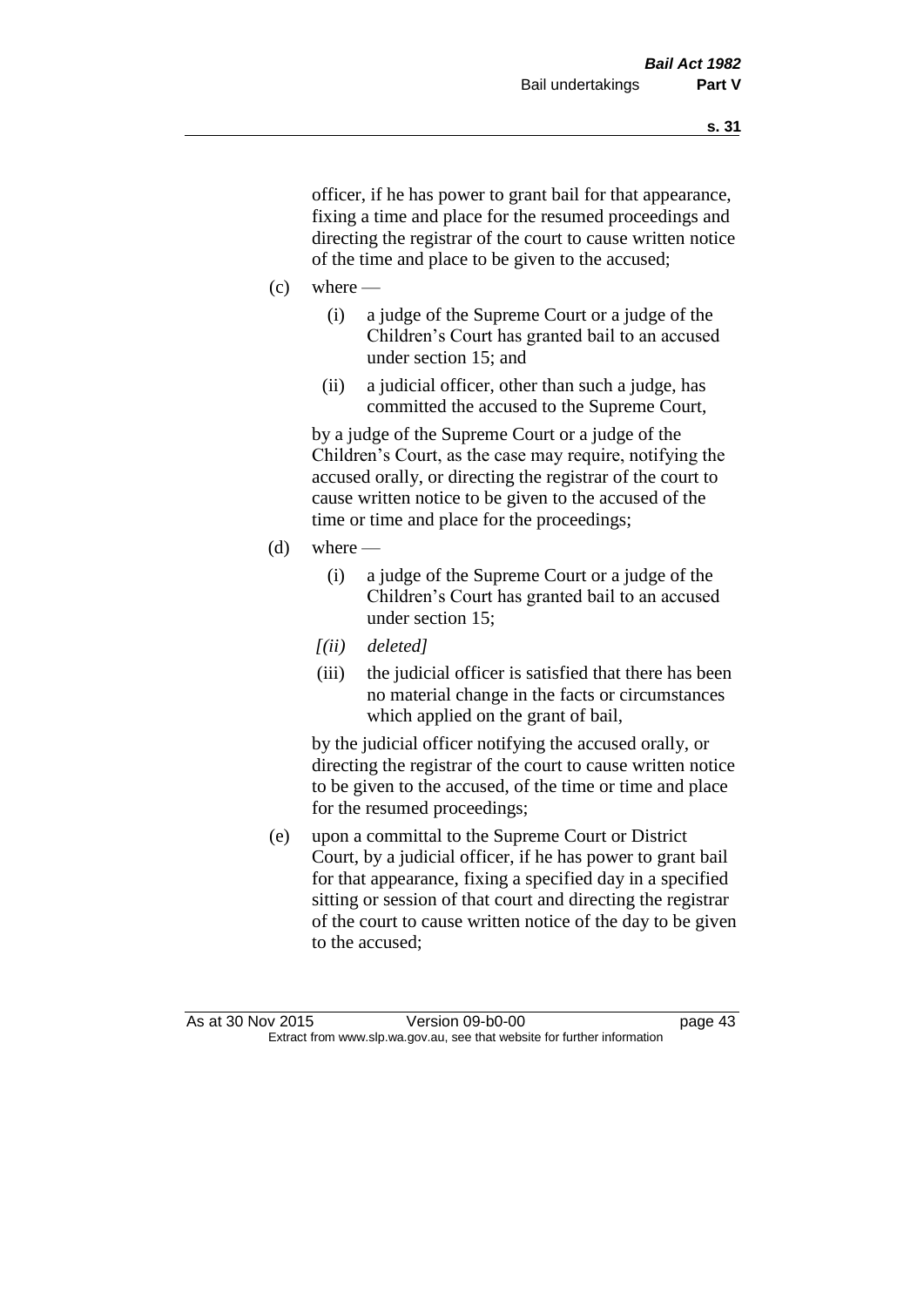(f) where an accused has been committed for trial in the Supreme Court or the District Court in a specified sitting or session thereof or on a specified day in a specified sitting or session thereof, by an officer of the court, or a person authorised under subsection (5), fixing a time for the trial in that sitting or session and causing written notice of the time to be given to the accused;

- (g) if the parties agree to a different time or a different time and place for the proceedings, by an officer of the court giving written notice thereof to the accused.
- (3) Where a different time or a different time and place is notified to an accused pursuant to subsection (2) the bail undertaking shall be deemed to be amended to specify that time or that time and place for appearance, and the terms and conditions thereof shall continue to apply as so amended as if the accused had entered into the bail undertaking in that form.
- (4) Where the power in subsection (2)(b) is exercised upon an adjournment of proceedings the right of the accused to be at liberty under section 11(1) does not lapse by reason only that there is an interval between the adjournment of the proceedings and the time when he is notified of the time and place for the resumed proceedings.
- (5) The Chief Justice, in respect of committals to the Supreme Court, and the Chief Judge, in respect of committals to the District Court, may authorise a person or persons, by name or office, to perform the functions referred to in subsection (2)(f).

*[Section 31 amended by No. 15 of 1988 s. 13; No. 49 of 1988 s. 87; No. 27 of 2002 s. 21; No. 59 of 2004 s. 141; No. 84 of 2004 s. 82; No. 6 of 2008 s. 21(1) and (2).]* 

#### **31A. Conditions on bail, amending during trial**

 $(1)$  In this section —

*amendment* means an addition, variation or cancellation under subsection (2);

page 44 Version 09-b0-00 As at 30 Nov 2015 Extract from www.slp.wa.gov.au, see that website for further information

#### **s. 31A**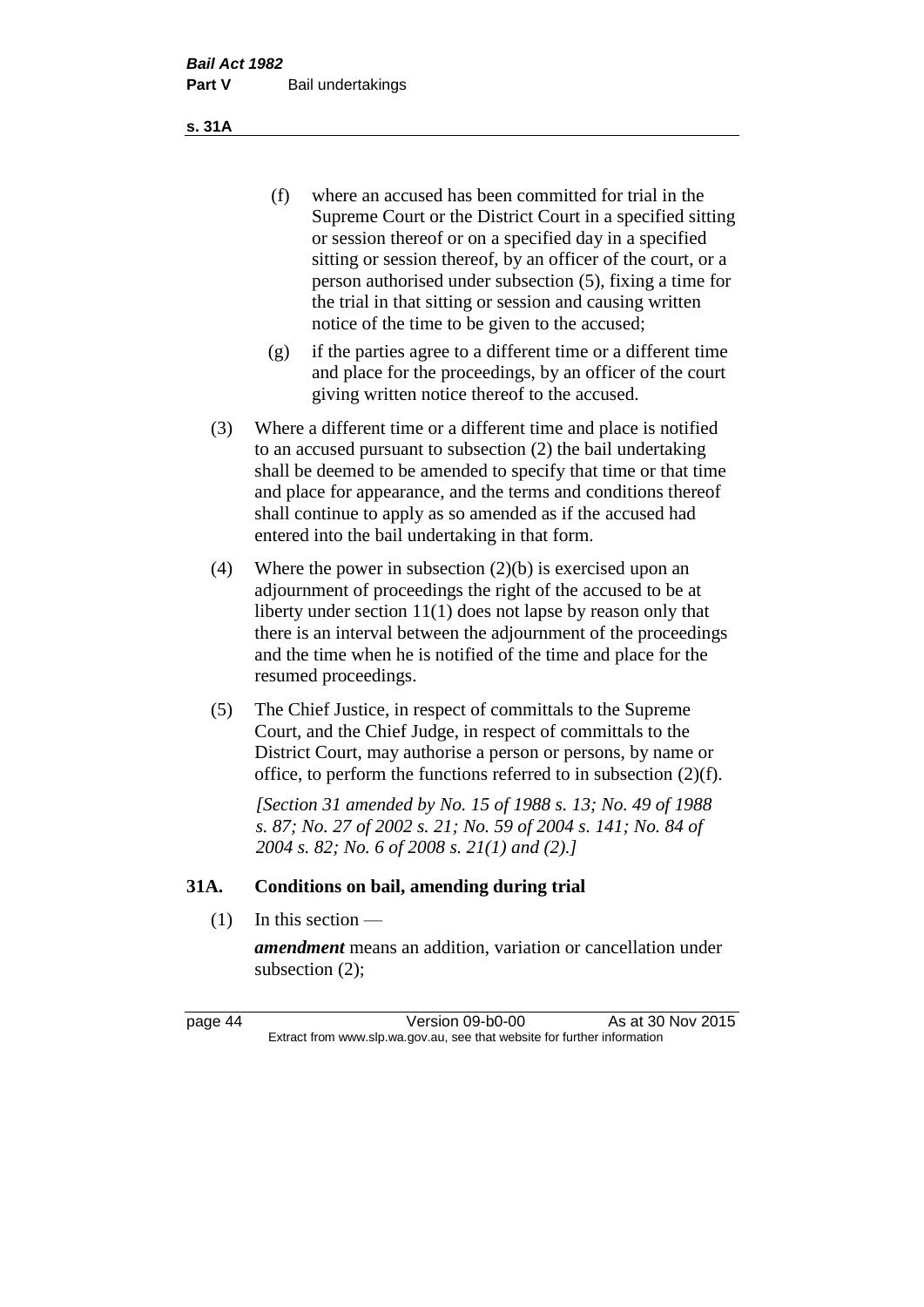*trial* means that part of proceedings for an offence when evidence is being received by the court in respect of the offence and also extends to any time when —

- (a) legal argument is being heard; or
- (b) a judicial officer or a jury is deliberating.

#### $(2)$  Where —

- (a) an accused has been granted bail for the accused's appearance for trial for an offence; and
- (b) the trial extends beyond one day,

a judicial officer who grants bail for the next appearance by exercising the power in section  $31(2)(a)$  may also do one or more of the following —

- (c) add any condition to the extent that is authorised by clause 2 or 3 of Part D of Schedule 1;
- (d) vary a condition to that extent;
- (e) cancel a condition.
- (3) A judicial officer who adds, varies or cancels a condition under subsection (2) shall cause an officer of the court —
	- (a) to endorse the amendment on the accused's copy of the bail undertaking or, if that copy is not available for endorsement, to give written notice of the amendment to the accused; and
	- (b) to endorse on a file copy of the undertaking a certificate as to the amendment and the action taken under paragraph (a).
- (4) If the judicial officer considers that the amendment is of a minor nature, the judicial officer may, for the purposes of section 44(4), cause the officer of the court to include a statement to that effect in the endorsement or notice under subsection (3)(a) and the certificate under subsection (3)(b).

As at 30 Nov 2015 Version 09-b0-00 Extract from www.slp.wa.gov.au, see that website for further information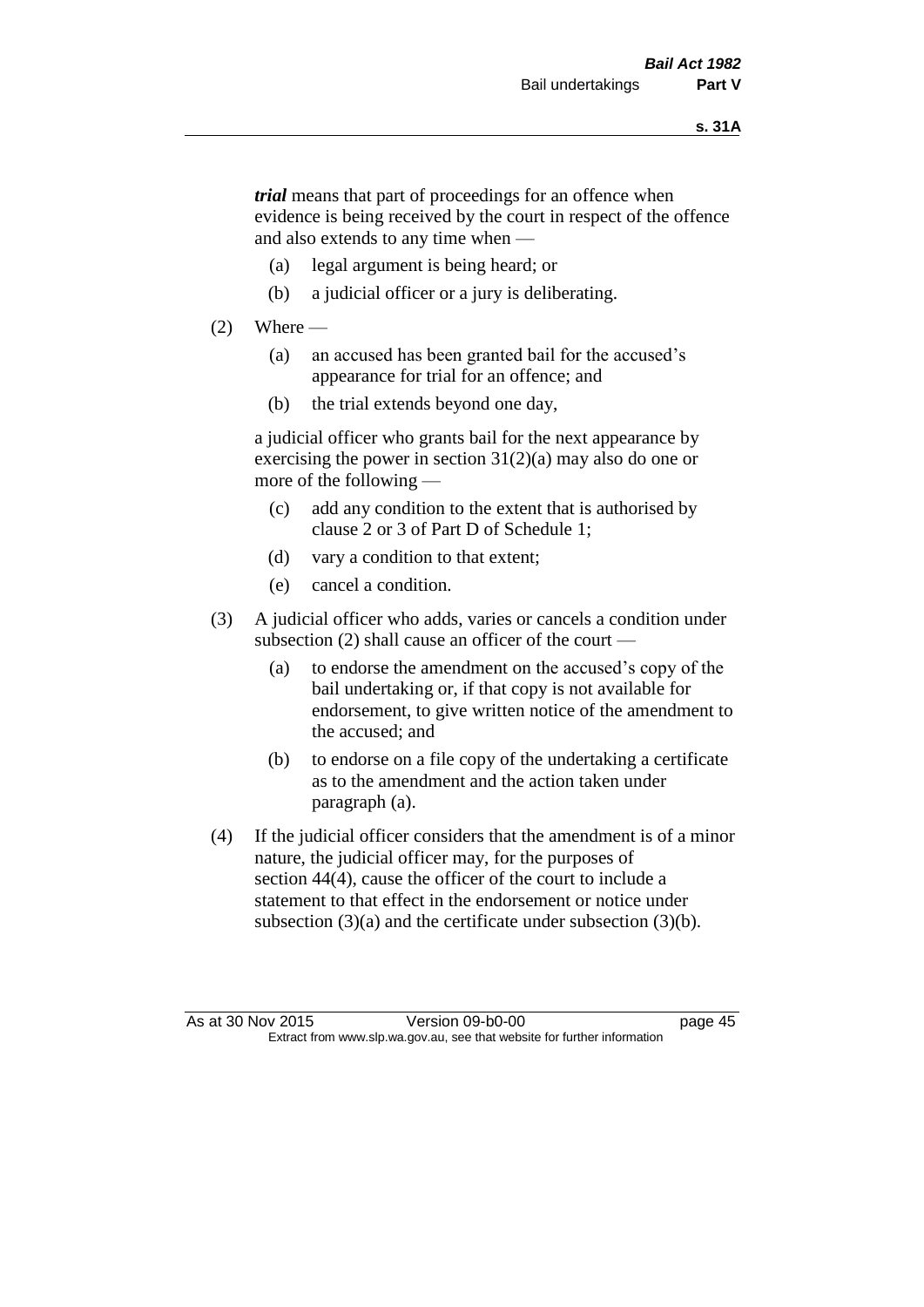- (5) When action is taken under subsection  $(3)(a)$ 
	- (a) the bail undertaking is to be regarded as having been amended as provided in the endorsement or notice, as the case requires; and
	- (b) the terms and conditions of the bail undertaking continue to apply as so amended as if the accused had entered into the bail undertaking in that form.
- (6) In any proceedings an endorsement on a copy of a bail undertaking referred to in subsection (3)(b) purporting to be a certificate referred to in that paragraph is evidence of the matters appearing in it without proof of the signature of the person who made the endorsement.

*[Section 31A inserted by No. 6 of 2008 s. 22(1).]*

#### **32. Notices under s. 31, service and proof of**

- (1) A written notice to an accused under section  $31(2)$ 
	- (a) shall be given to the accused personally; or
	- (b) shall be sent to the accused by post to the accused's address appearing in the records of the court; or
	- (c) in urgent cases or with the accused's consent, shall be provided to the accused by electronic means in accordance with the regulations.
- (2) A person who gives, sends or provides a notice in accordance with subsection (1) shall endorse on a file copy of the notice a certificate showing —
	- (a) that the person has done so; and
	- (b) the time of doing so.
- (3) If a notice is sent by post under subsection  $(1)(b)$ , the notice is to be presumed, unless the contrary is shown, to have been received at the time when, in the ordinary course of events, it would have been delivered.

page 46 Version 09-b0-00 As at 30 Nov 2015 Extract from www.slp.wa.gov.au, see that website for further information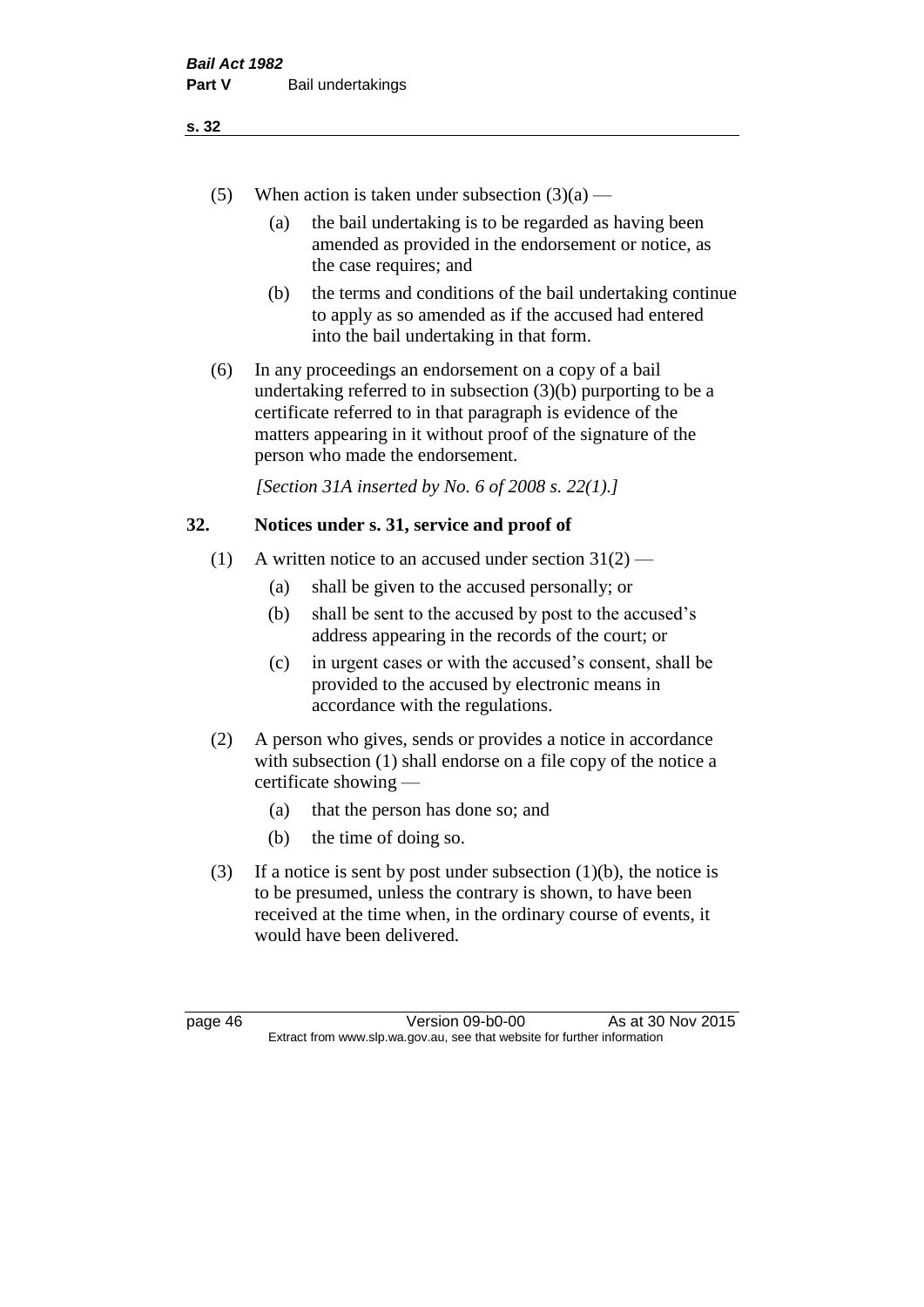- (4) The judicial officer who under section  $31(2)(a)$  notifies an accused of the time and place for resumed proceedings shall cause to be endorsed on the accused's bail undertaking a certificate showing details of such time and place and that the accused has been notified of them.
- (5) In any proceedings
	- (a) a document purporting to be a copy of a notice referred to in subsection (1) shall be evidence of the terms of the notice; and
	- (b) an endorsement
		- (i) on a copy of a notice referred to in subsection (2); or
		- (ii) on a bail undertaking,

purporting to be a certificate referred to in subsection (2) or (4) is evidence of the matters appearing in it without proof of the signature of the person who made the endorsement.

*[Section 32 amended by No. 74 of 1984 s. 12; No. 84 of 2004 s. 82; No. 6 of 2008 s. 23(1)-(3); No. 20 of 2013 s. 27.]* 

## **33. Judicial officer may order accused to enter into bail undertaking**

- (1) Where bail is granted to an accused by a judicial officer, whether with or without any condition being attached thereto, and the accused fails or refuses to enter into a bail undertaking in terms of the grant, the judicial officer who granted bail may, subject to subsection (3), order that the accused enter into the bail undertaking within such time as he may specify.
- (2) If an accused does not comply with an order under subsection (1), the judicial officer may, subject to subsection (3), further order that a bail undertaking, in such form as the judicial officer may approve, shall be deemed to have been entered into by the accused on the date of such further order, and thereupon that undertaking shall be treated as

As at 30 Nov 2015 Version 09-b0-00 page 47 Extract from www.slp.wa.gov.au, see that website for further information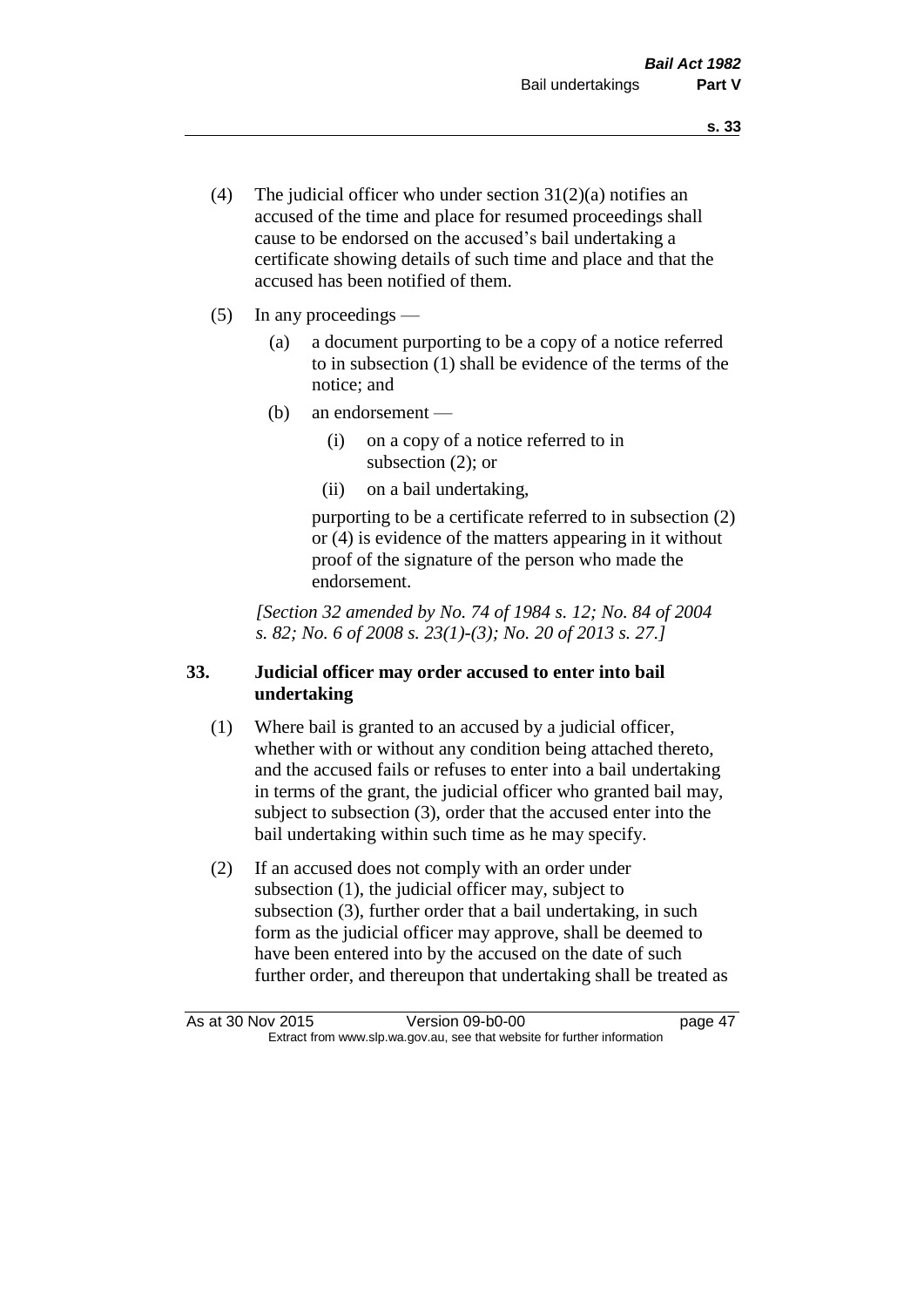if it had been duly entered into by the accused for the purposes of this Act.

- (3) A judicial officer shall not
	- (a) make an order under subsection (2) unless he has personally informed the accused of the terms and effect of the order made under subsection (1);
	- (b) exercise any of the powers conferred on him by this section unless he is satisfied that the accused has the capacity to enter into and comply with the undertaking.

*[Section 33 amended by No. 84 of 2004 s. 82.]* 

#### **34. When bail undertaking ceases to have effect**

A bail undertaking ceases to have effect —

- (a) upon the revocation of bail under section 55;
- (b) upon the death of the accused, but only if no order has been made under section 57;
- (c) subject to section 31, upon the appearance in court by the accused as required by his bail undertaking;
- (d) upon the discharge of the accused according to law from any further proceedings for the offence, or all of the offences, to which the bail undertaking relates;
- (e) during any period before the time at which the accused is required to appear in court when he is in custody for any other offence or reason.

*[Section 34 amended by No. 84 of 2004 s. 82.]* 

page 48 Version 09-b0-00 As at 30 Nov 2015 Extract from www.slp.wa.gov.au, see that website for further information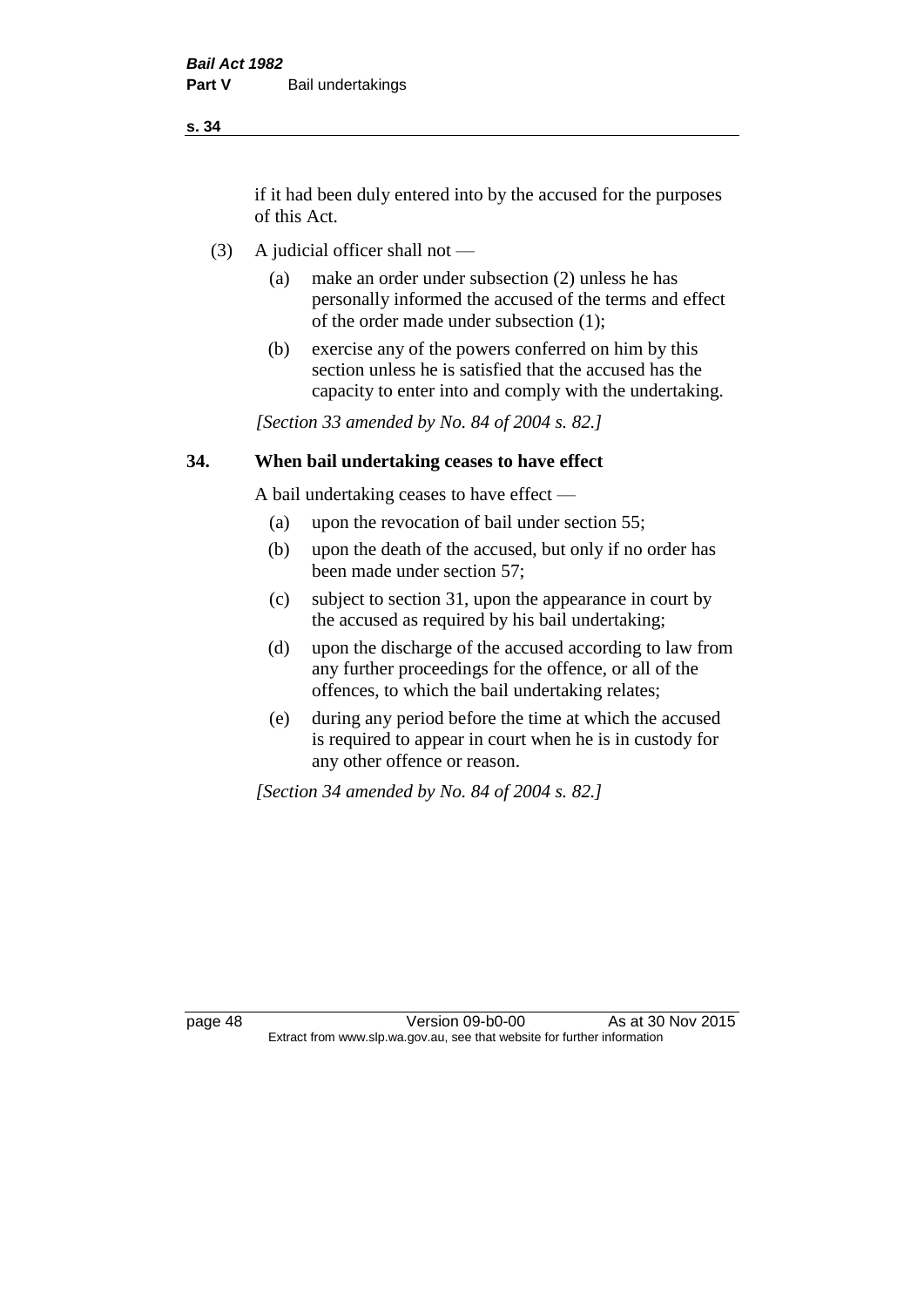# **Part VI — Sureties and surety undertakings**

#### **35. Surety and surety undertaking**

- (1) A surety is a person who, as a condition of the grant of bail to an accused, enters into a surety undertaking, that is to say, undertakes in writing that he will, subject to this Act, forfeit a specified amount of money if the accused fails to comply with any requirement of his bail undertaking mentioned in section  $28(2)(a)$  and (b).
- (2) A surety is required to be approved under section 40.
- (3) A forfeiture of money by a surety as mentioned in subsection (1) is enforceable as provided in section 49 but not otherwise.

*[Section 35 amended by No. 84 of 2004 s. 82; No. 6 of 2008 s. 18(3).]* 

#### **36. Sureties, who may approve**

- (1) The decision whether an applicant should be approved as a surety in any case is to be made —
	- (a) by a person referred to in section 29(a) to (d); or
	- (b) where the accused to whom bail has been granted is in prison, by a person for the time being in charge of the prison; or
	- (c) where the accused to whom bail has been granted is a child, by an authorised community services officer.
- (2) A judicial officer when granting bail to an accused subject to a requirement for a surety or sureties may make an order as to -
	- (a) the giving of notice to the prosecutor of an application for approval of any surety; or
	- (b) the person or persons who are to, or may, approve any surety,

and subsection (1) has effect subject to any such order. *[Section 36 inserted by No. 6 of 2008 s. 24(1).]*

As at 30 Nov 2015 Version 09-b0-00 page 49 Extract from www.slp.wa.gov.au, see that website for further information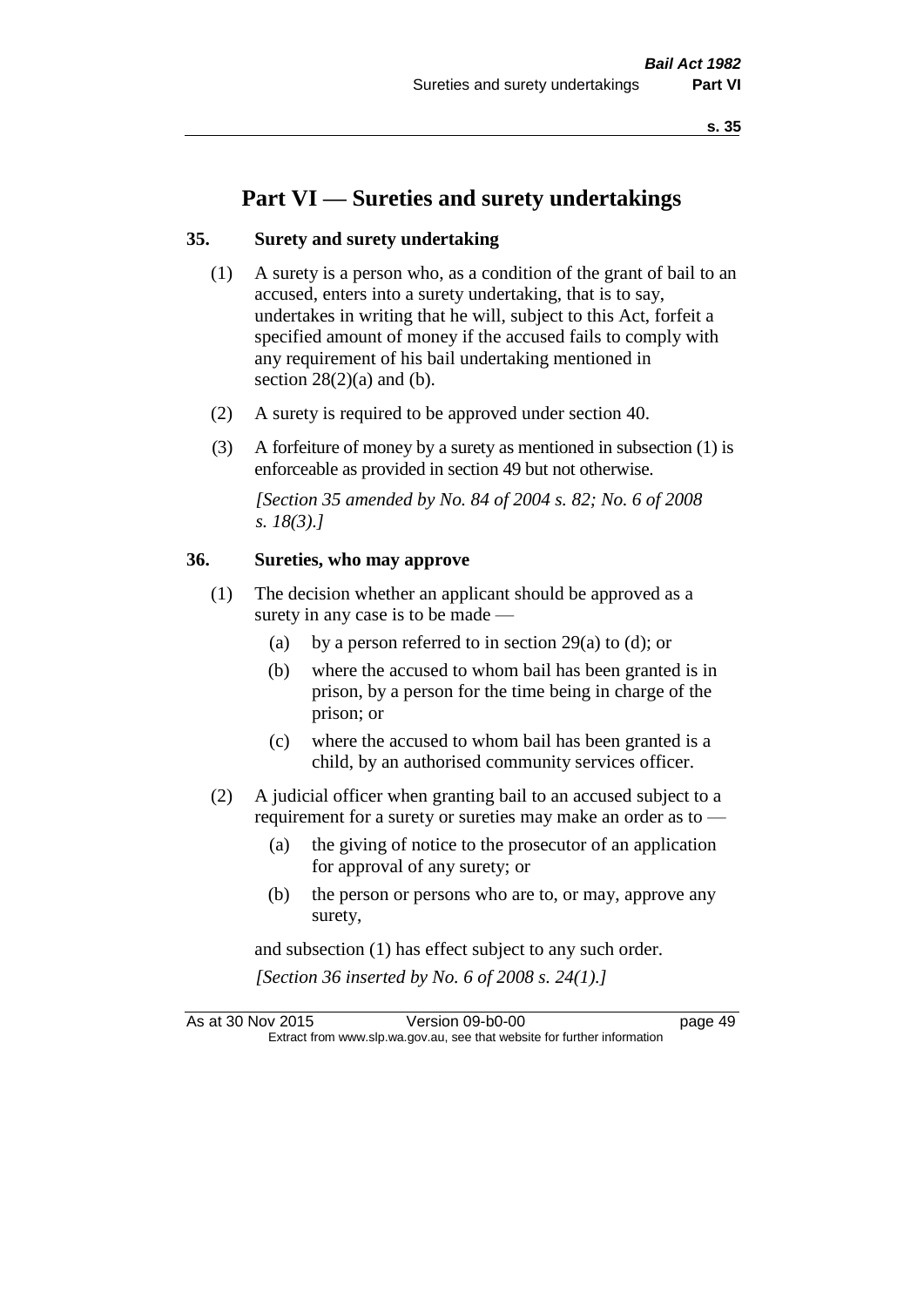#### **37. Proposed surety to receive certain information and form**

- (1) Whenever a surety approval officer is called upon to decide whether an applicant should be approved as a surety, he shall ensure that the applicant is, or has been, given —
	- (a) a duly completed notice in the prescribed form showing details of the terms and conditions on which bail has been granted to the accused in whose case the surety is required; and
	- (b) such information in writing as to the effect of this Act in relation to the rights, obligations and liabilities of sureties as is prescribed for the purposes of this paragraph; and
	- (c) a prescribed form of declaration for completion designed to disclose to the surety approval officer all information relevant to the decision.
- (2) Before he makes his decision, the surety approval officer shall ensure that the applicant furnishes to him the declaration referred to in subsection (1)(c) duly completed.

*[Section 37 amended by No. 84 of 2004 s. 82; No. 6 of 2008 s. 24(4), (5) and 25; No. 20 of 2013 s. 28.]* 

#### **38. Persons disqualified from being sureties**

- (1) A person is not qualified to be approved as a surety if  $-$ 
	- (a) he is under 18 years of age; or
	- (b) subject to subsection (2), the value of his assets, after provision is made for his debts and liabilities, is less than the amount which he might become liable to forfeit under his proposed surety undertaking; or
	- (c) there are reasonable grounds for believing that he has been, or will be, indemnified by any person against any forfeiture referred to in paragraph (b).

page 50 Version 09-b0-00 As at 30 Nov 2015 Extract from www.slp.wa.gov.au, see that website for further information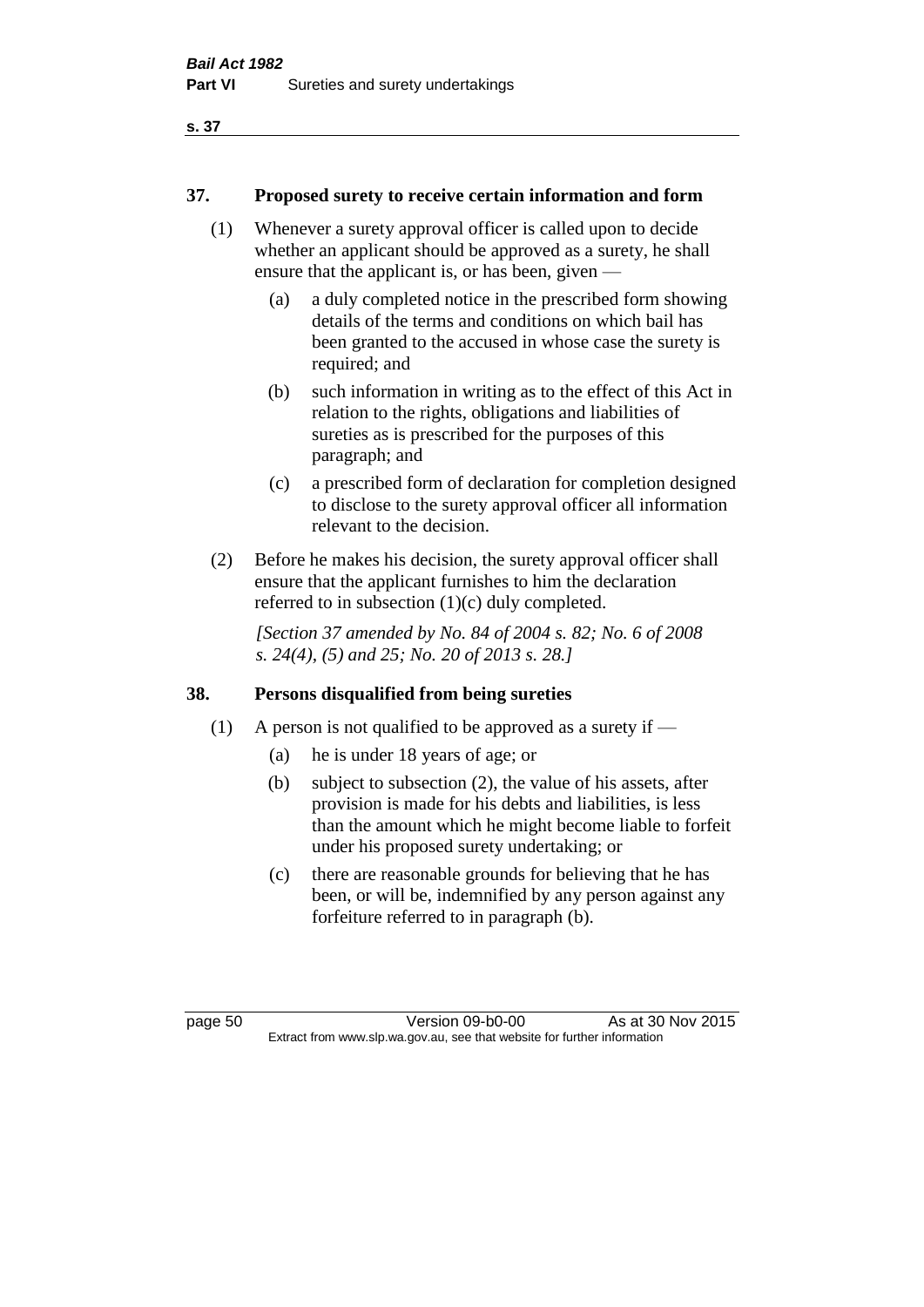(2) Subsection (1)(b) does not apply where the applicant for approval is required to give security sufficient to cover the amount which he might become liable to forfeit.

## **39. Matters to be regarded when approving sureties**

In determining whether an applicant is suitable to be a surety a surety approval officer shall have regard to all matters which appear to him to be relevant including, as well as any others, the following —

- (a) the character and antecedents of the applicant; and
- (b) his proximity to or connection with the accused, whether by kinship, place of residence or otherwise; and
- (c) his ability to pay, or give security for, the amount which he might become liable to forfeit under his proposed surety undertaking, without excessive hardship to himself or his dependants.

*[Section 39 amended by No. 84 of 2004 s. 82; No. 6 of 2008 s. 24(4).]* 

## **40. Decision on application by proposed surety**

- (1) Upon receipt of the duly completed declaration referred to in section  $37(1)(c)$ , the surety approval officer shall, after making any enquiries which he thinks desirable, make a decision, as soon as is practicable, either to approve or not to approve of the applicant as a surety in that case.
- (2) If the surety approval officer does not approve of the applicant as a surety he shall record the reasons for his doing so and inform the applicant and the accused thereof, or cause them to be so informed.

*[Section 40 amended by No. 15 of 1988 s. 15; No. 84 of 2004 s. 82; No. 6 of 2008 s. 24(5).]*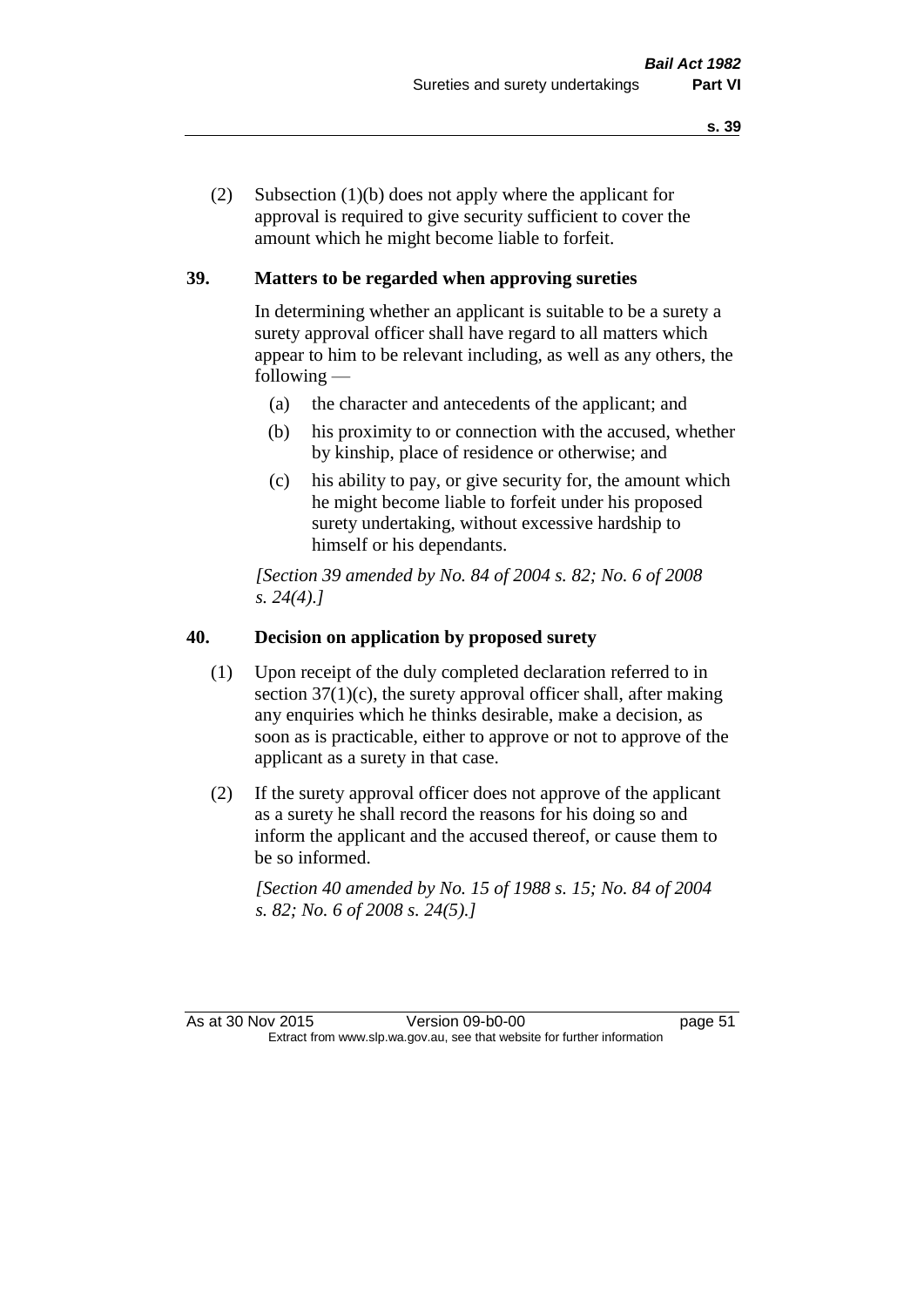```
s. 41
```
#### **41. Finality of decision to refuse approval of surety**

- (1) A decision by a surety approval officer not to approve of the applicant as a surety is final unless the applicant becomes entitled to re-apply under subsection (2).
- (2) An applicant who is refused approval as a surety may re-apply for approval to the surety approval officer who made that decision, or if that officer is absent or unavailable to another surety approval officer, on the ground that —
	- (a) new facts have been discovered, new circumstances have arisen or the circumstances have changed since he was refused approval; or
	- (b) he failed to adequately present his case for approval on his previous application,

and the provisions of this Act, except section 37, shall, with necessary modifications, apply to any such further application and the decision thereon.

*[Section 41 amended by No. 6 of 2008 s. 24(3) and (4).]*

#### **42. Before whom surety undertaking may be entered into**

A surety undertaking need not be entered into before the surety approval officer who approved the surety but may be entered into before any person before whom the accused for whose appearance the surety is approved might enter into his bail undertaking under section 29.

*[Section 42 amended by No. 84 of 2004 s. 82; No. 6 of 2008 s. 24(5).]* 

#### **43. Duties of person before whom surety undertaking is entered into**

A person before whom a surety undertaking is to be entered into —

- $(a)$  shall
	- (i) read to the surety; or

page 52 Version 09-b0-00 As at 30 Nov 2015 Extract from www.slp.wa.gov.au, see that website for further information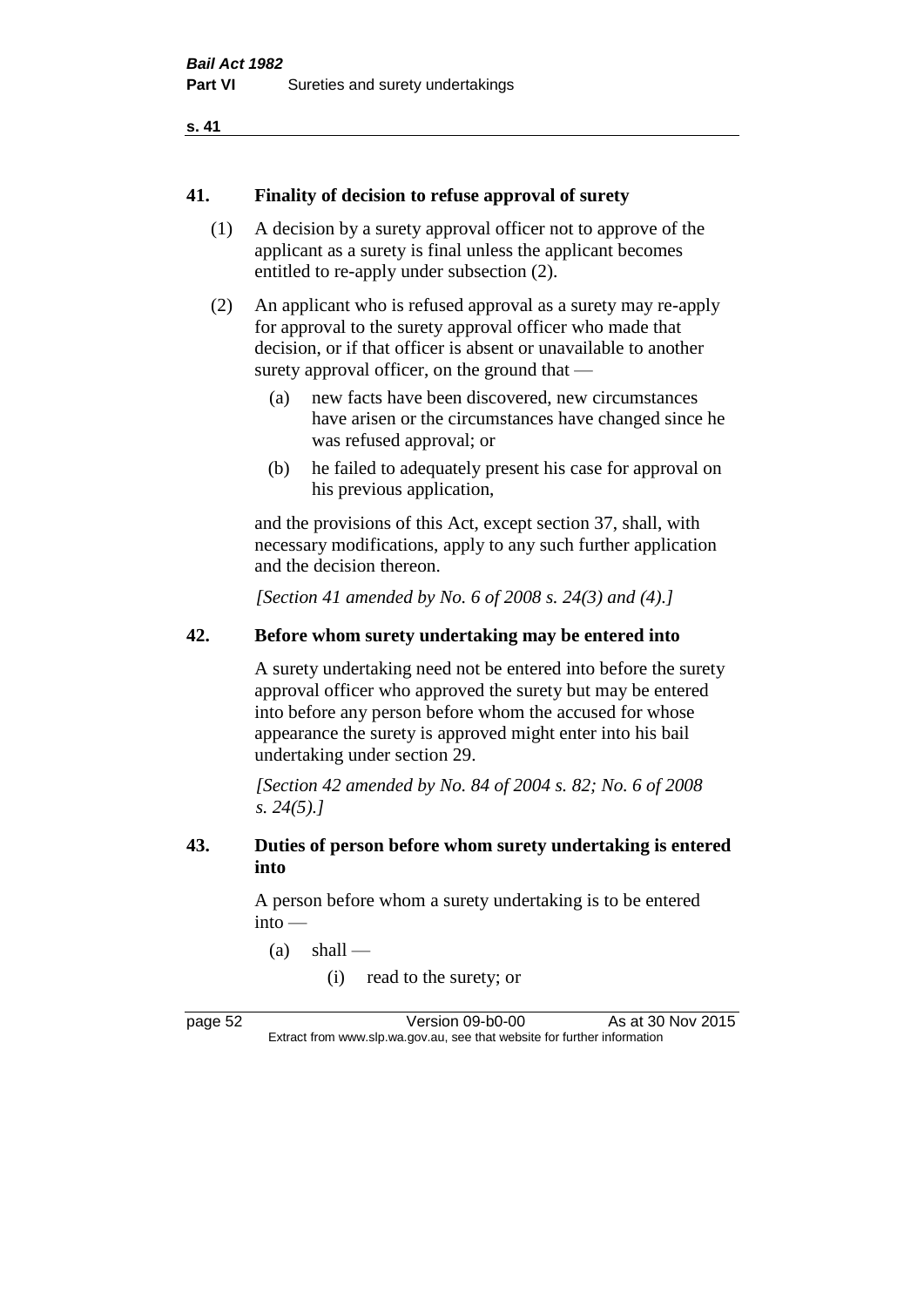- (ii) be informed by the surety that he has read; or
- (iii) if necessary, have translated to the surety,

the documents described in section  $37(1)(a)$  and (b), and the surety undertaking, before the surety enters into the undertaking; and

- (b) shall ensure that all conditions which are to be complied with by the surety have been complied with before the surety enters into his undertaking; and
- (c) shall give to the surety a copy of his surety undertaking as duly completed.

*[Section 43 amended by No. 74 of 1984 s. 13.]* 

#### **43A. Entering into surety undertaking where proposed surety interstate**

 $(1)$  In this section —

*proposed surety* means a person who is to enter into a surety undertaking;

*relevant official* means the person before whom the surety undertaking is to be entered into or was entered into, as the case requires;

*video link* means facilities (including closed circuit television) that enable, at the same time —

- (a) the relevant official to see and hear the proposed surety; and
- (b) the proposed surety to see and hear the relevant official.
- (2) This section applies if a proposed surety is in another State or a Territory.
- (3) The relevant official may comply with section 43(a) and (b) by means of a video link.
- (4) The relevant official may provide the surety undertaking to the proposed surety for completion by providing it by electronic means in accordance with the regulations.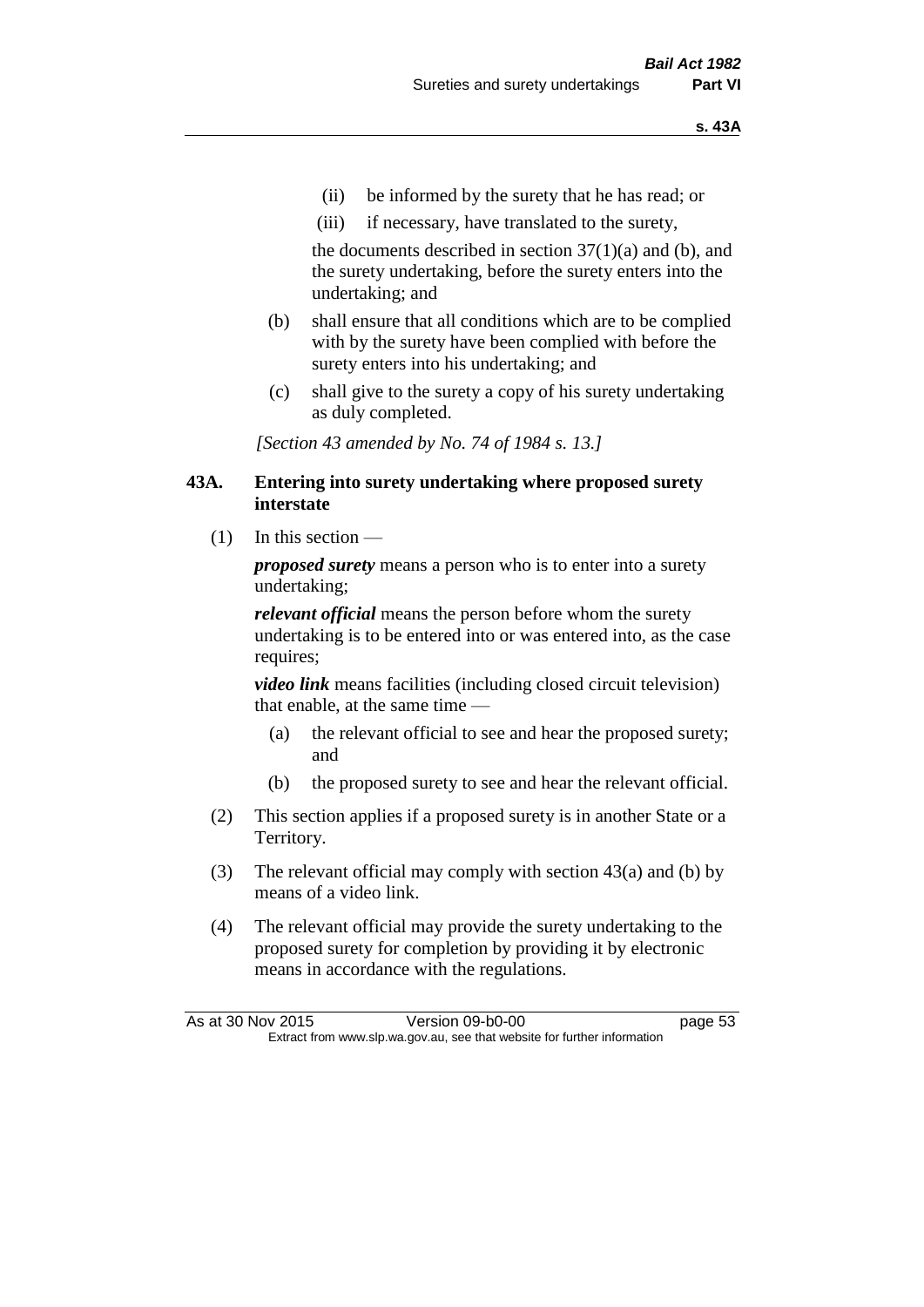- (5) The proposed surety may enter into the surety undertaking by providing the completed surety undertaking to the relevant official by electronic means in accordance with the regulations.
- (6) If the surety undertaking is provided by electronic means under subsection (4) or (5), any requirement for the proposed surety or the relevant official to sign it is to be taken to have been complied with if the full name of the proposed surety or the relevant official, as the case requires, appears in the appropriate place in the undertaking.
- (7) The relevant official may comply with section 43(c) by providing a copy of the surety undertaking (as duly completed) to the surety by electronic means in accordance with the regulations.
- (8) A surety undertaking that is entered into in accordance with this section is to be taken to have been entered into before the relevant official.
- (9) In any proceedings a document purporting to be a copy of a surety undertaking and purporting to be certified by the relevant official to be a copy of a surety undertaking entered into in accordance with this section is evidence of the surety undertaking without proof of the signature of the relevant official.

*[Section 43A inserted by No. 6 of 2008 s. 26; amended by No. 20 of 2013 s. 29.]*

# **44. When surety undertaking extends to different time or different time and place substituted under s. 31**

- (1) A surety undertaking does not extend to the failure by the accused to appear at a different time or a different time and place substituted pursuant to section 31 unless —
	- (a) the surety undertaking contains a provision stating that it does so extend and, where applicable under subsection (5), the surety has received notice as mentioned in that subsection; or

page 54 Version 09-b0-00 As at 30 Nov 2015 Extract from www.slp.wa.gov.au, see that website for further information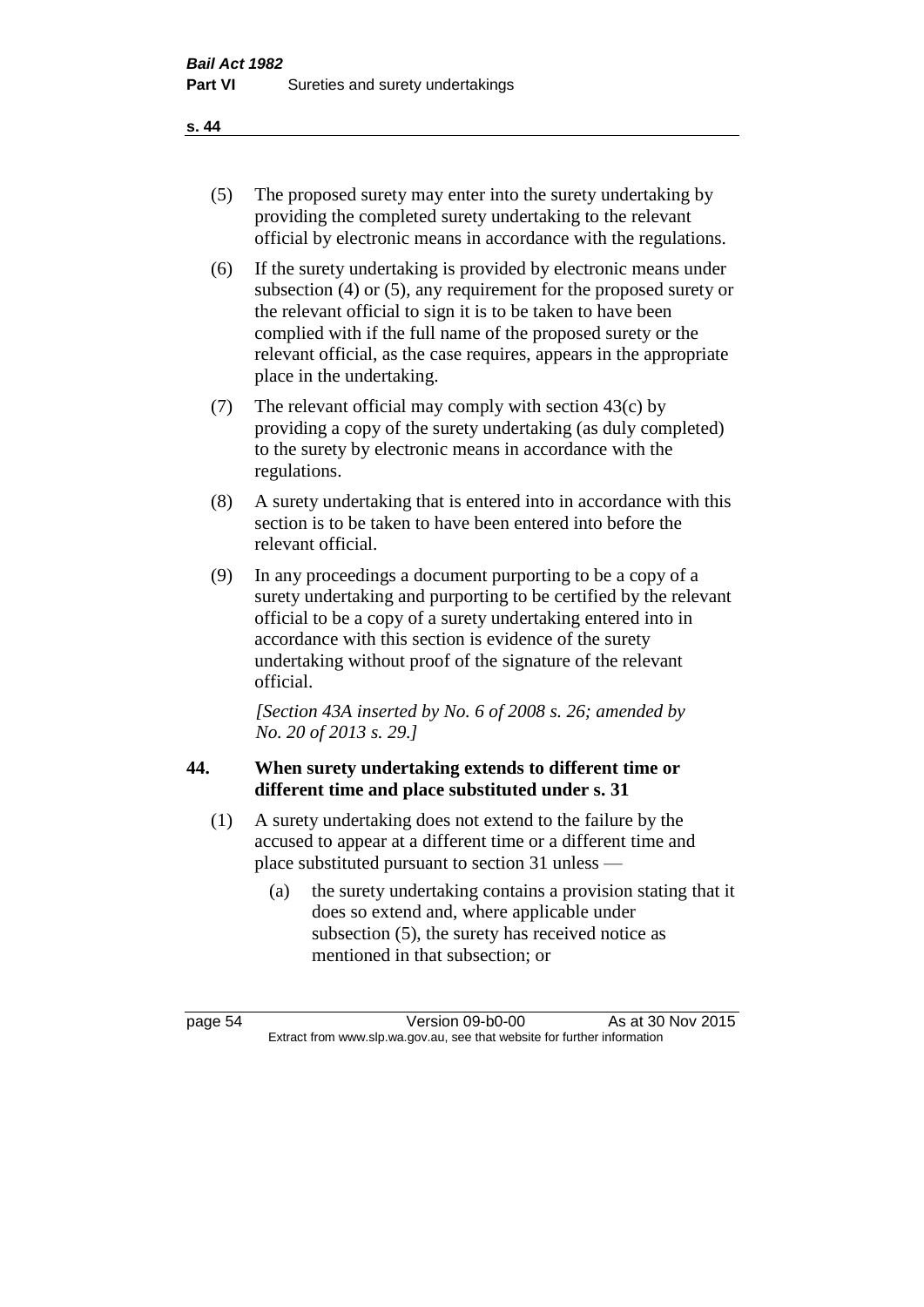- (b) subsection (2) applies.
- (2) A surety undertaking extends to the failure by the accused to appear at a different time substituted pursuant to section 31 during a trial if, at the option of the surety, the undertaking contains a provision stating —
	- (a) that it does so extend; and
	- (b) the effect of subsection (4).
- (3) In subsection  $(2)$  —

*trial* means that part of proceedings for an offence when evidence is being received by the court in respect of the offence and also extends to any time when —

- (a) legal argument is being heard; or
- (b) a judicial officer or a jury is deliberating.
- (4) Subsection (2) applies despite any amendment as defined in section 31A(1) if the endorsement or notice under section 31A(3)(a) in respect of the amendment includes a statement referred to in section 31A(4).
- (5) A surety undertaking may, at the option of the surety, also contain a provision stating that where —
	- (a) a different time or a different time and place for the accused's appearance is substituted pursuant to section 31; and
	- (b) subsection (2) does not apply,

the surety's liability only arises if the surety is given notice, as soon as is practicable, of the different time or the different time and place.

(6) Where, by operation of this section, a surety undertaking would extend to the failure by the accused to appear at a different time or a different time and place substituted pursuant to section 31, that extension is not affected by a reduction in the number of offences to which the accused's bail undertaking relates.

*[Section 44 inserted by No. 6 of 2008 s. 27(1).]*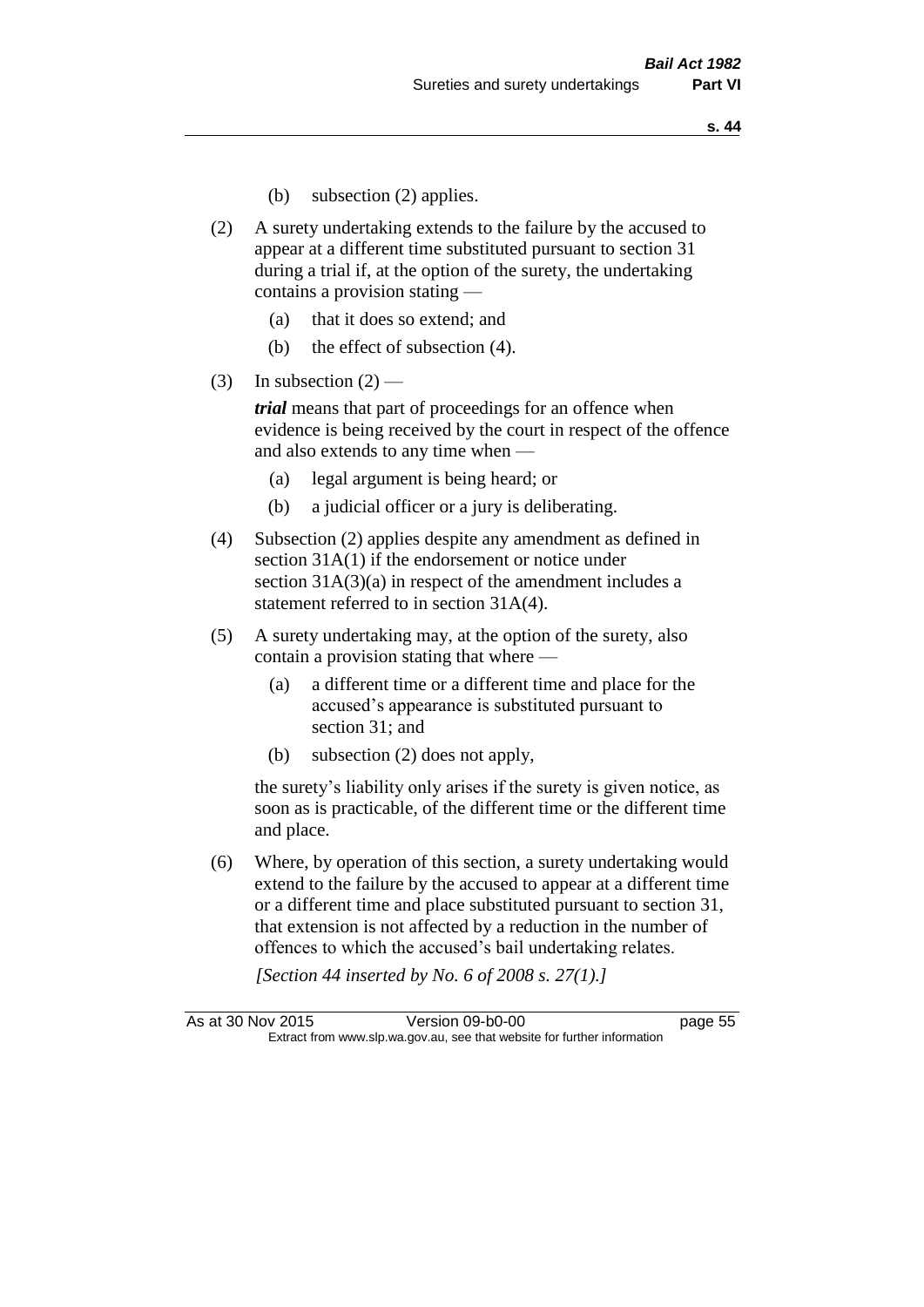```
s. 45
```
#### **45. Notices under s. 44, service and proof of**

- (1) For the purposes of section 44(5) notice to a surety may be given —
	- (a) orally to the surety by the judicial officer when he fixes a time and place for the proceedings or the resumed proceedings; or
	- (b) in the approved form to the surety personally; or
	- (c) by a person authorised under subsection  $(5)$ 
		- (i) sending or causing to be sent the approved form to the surety by post to the surety's address appearing in the records of the court; or
		- (ii) in urgent cases or with the surety's consent, providing or causing to be provided the approved form to the surety by electronic means in accordance with the regulations.
- (2) A person who gives a notice in accordance with subsection  $(1)(b)$  or  $(c)$  shall endorse on a file copy of the notice a certificate showing —
	- (a) that the person has done so; and
	- (b) the time of doing so.
- (2a) If a notice is sent by post under subsection  $(1)(c)$ , the notice is to be presumed, unless the contrary is shown, to have been received at the time when, in the ordinary course of events, it would have been delivered.
- (3) A judicial officer who, under subsection  $(1)(a)$ , notifies a surety of the time and place for the proceedings or the resumed proceedings shall cause to be endorsed on a file copy of the surety's undertaking a certificate showing details of such time and place and that the surety has been notified of them.
- (4) In any proceedings
	- (a) a document purporting to be a copy of a notice referred to in section 44(5) shall be evidence of the terms of the notice; and

| page 56 |  |
|---------|--|
|---------|--|

**Version 09-b0-00** As at 30 Nov 2015 Extract from www.slp.wa.gov.au, see that website for further information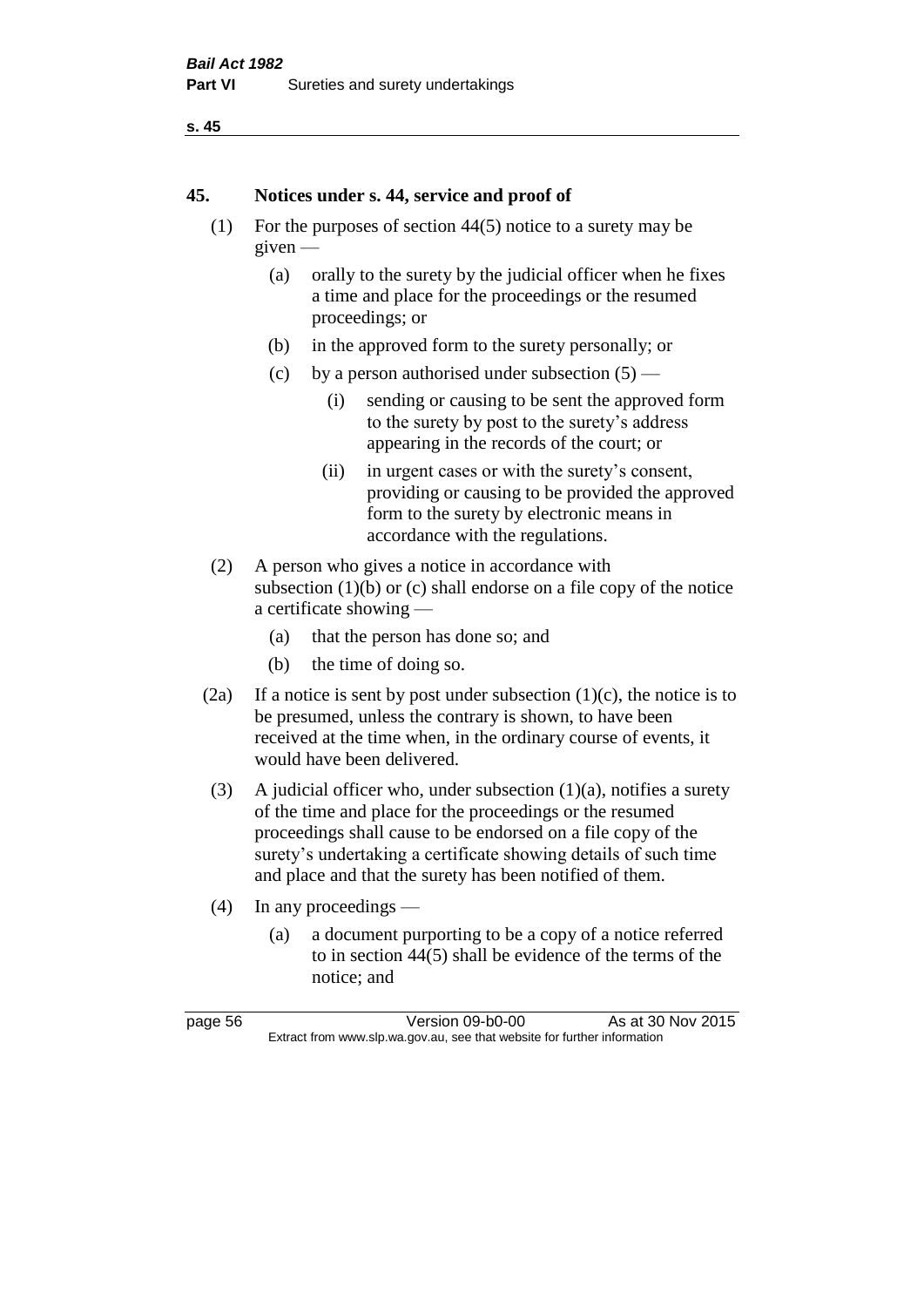- (b) an endorsement
	- (i) on a file copy of a notice given under subsection  $(1)(b)$  or  $(c)$  purporting to be a certificate referred to in subsection (2); or
	- (ii) on a file copy of a surety undertaking purporting to be a certificate referred to in subsection (3),

is evidence of the matters appearing in the certificate without proof of the signature of the person who made the endorsement.

- (5) A registrar of the court, other than a deputy registrar of the Magistrates Court or the Children's Court, is an authorised person for the purposes of subsection  $(1)(c)$  and in addition —
	- (a) in respect of committals to the Supreme Court, the Chief Justice; and
	- (b) in respect of committals to the District Court, the Chief Judge,

may authorise a person or persons, by name or office, to perform the function referred to in subsection  $(1)(c)$ .

*[Section 45 amended by No. 74 of 1984 s. 15; No. 59 of 2004 s. 141; No. 6 of 2008 s. 28(1)-(5); No. 20 of 2013 s. 30.]* 

#### **46. Surety's power to arrest accused**

- (1) A surety may arrest an accused for whose appearance in court he has entered into a surety undertaking if the surety has reasonable grounds to believe that —
	- (a) the accused
		- (i) is not likely to comply with the requirements of his bail undertaking mentioned in section  $28(2)(a)$  or (b); or
		- (ii) is, or has been, in breach of any condition of his bail undertaking mentioned in section 28(2)(c); or

As at 30 Nov 2015 Version 09-b0-00 page 57 Extract from www.slp.wa.gov.au, see that website for further information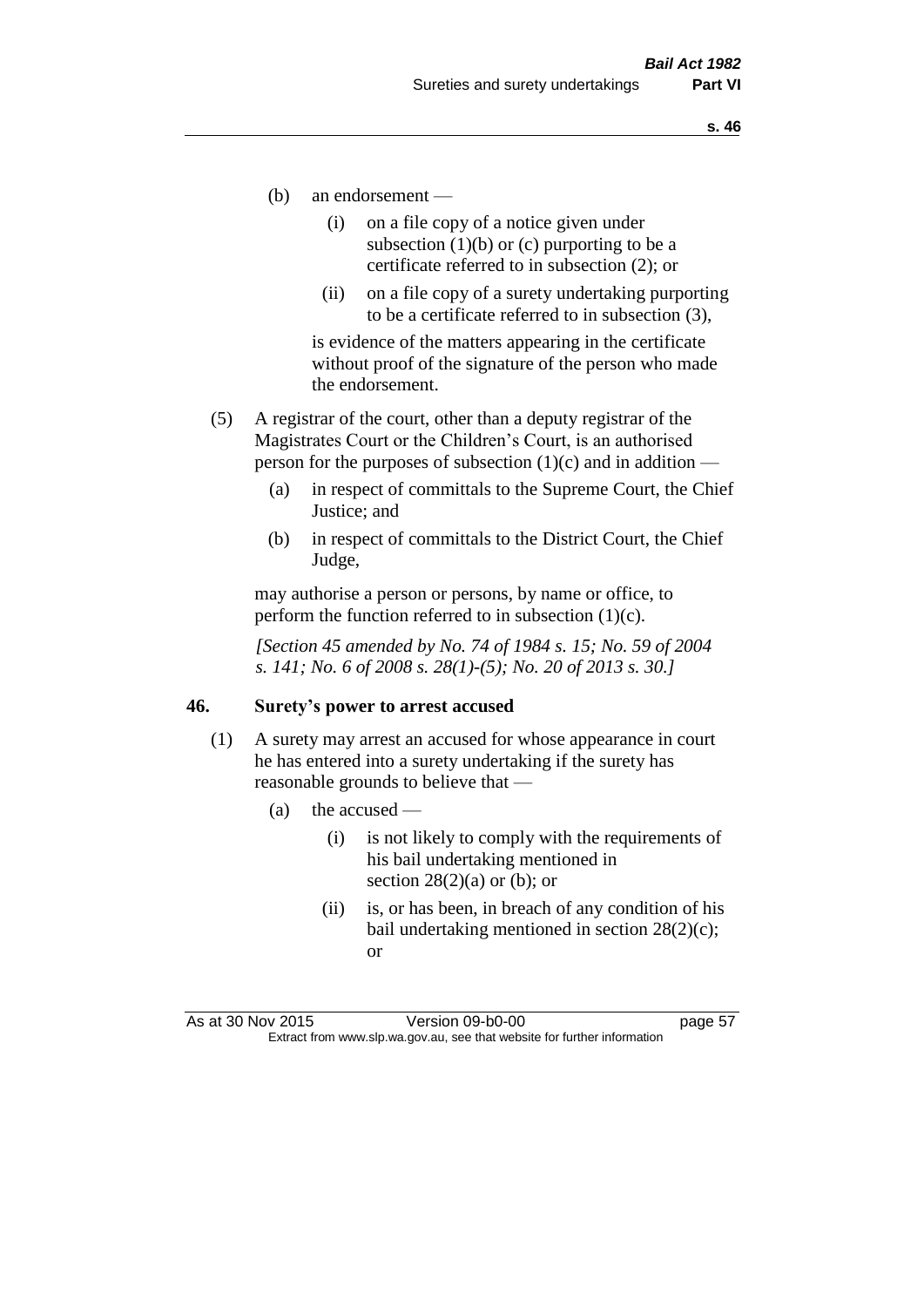(iii) is, or has been, in breach of a home detention condition mentioned in section 28(2)(d);

and

- (b) it is not expedient to invoke the assistance of the relevant officer under section 54(1) because the delay occasioned by doing so would defeat the purpose of that section.
- (2) A surety who arrests an accused under subsection (1) shall, as soon as is practicable, deliver him into the custody of a police officer and thereafter he shall be dealt with under section 54(4) and section 55, and those provisions shall apply, as if he had been arrested by a police officer under section 54(2).

*[Section 46 amended by No. 74 of 1984 s. 16; No. 61 of 1990 s. 10; No. 84 of 2004 s. 82; No. 6 of 2008 s. 33(5).]* 

## **47. When surety undertaking ceases to have effect**

A surety undertaking ceases to have effect —

- (a) upon the revocation of bail under section 55(1); or
- (b) upon the release of an accused under section 55(2) if the surety does not consent to the continuance in force of his surety undertaking; or
- (c) upon its being cancelled under section 48(4) (and as from the time fixed therefor) by an appropriate judicial officer; or
- (d) upon the death of the surety, but only if no order under section 49(1) has been made before then; or
- (e) subject to sections 31 and 44, upon the appearance in court by the accused as required by his bail undertaking; or
- (f) upon the discharge of the accused according to law from any further proceedings for the offence, or all of the offences, to which the surety undertaking relates; or

page 58 Version 09-b0-00 As at 30 Nov 2015 Extract from www.slp.wa.gov.au, see that website for further information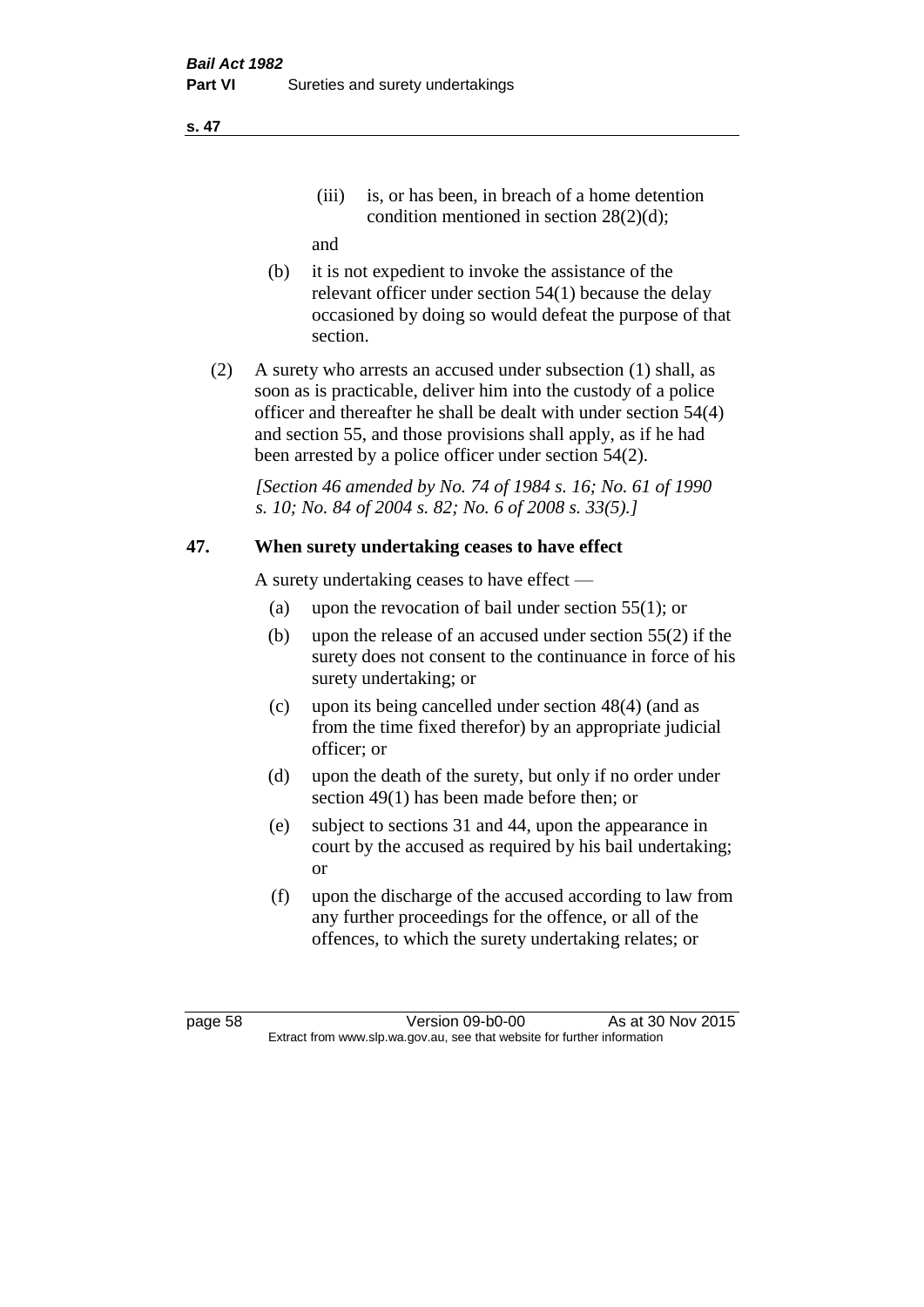(g) during any period before the time at which the accused is required to appear in court when he is in custody for any other offence or reason.

*[Section 47 amended by No. 84 of 2004 s. 82.]* 

#### **48. Surety may apply for cancellation of his undertaking**

- (1) A surety may apply to an appropriate judicial officer for cancellation of his undertaking.
- (2) An application under subsection (1) may be made at any time before that specified, or deemed by section 31(3) to be specified, in the accused's bail undertaking for his appearance in court.
- (3) Upon an application being made under subsection (1) an appropriate judicial officer shall cause the accused to appear before him or another such officer and may issue a warrant or summons for that purpose.
- (4) Upon the appearance of the accused before the time mentioned in subsection (2) an appropriate judicial officer shall —
	- (a) cancel the surety undertaking; and
	- (b) exercise one of the powers set out in section  $55(1)(d)$ or (e).
- (5) An application under subsection (1) must be made, and proceedings on it are to be conducted —
	- (a) in a court of summary jurisdiction in accordance with the regulations;
	- (b) in the Supreme Court or the District Court  $-\text{in}$ accordance with rules of court.

*[Section 48 amended by No. 59 of 2004 s. 141; No. 84 of 2004 s. 7 and 82; No. 6 of 2008 s. 29.]* 

## **49. Surety's undertaking to pay money, enforcing**

(1) Where an accused has failed to comply with any requirement of his bail undertaking mentioned in section 28(2)(a) or (b) the

As at 30 Nov 2015 Version 09-b0-00 Page 59 Extract from www.slp.wa.gov.au, see that website for further information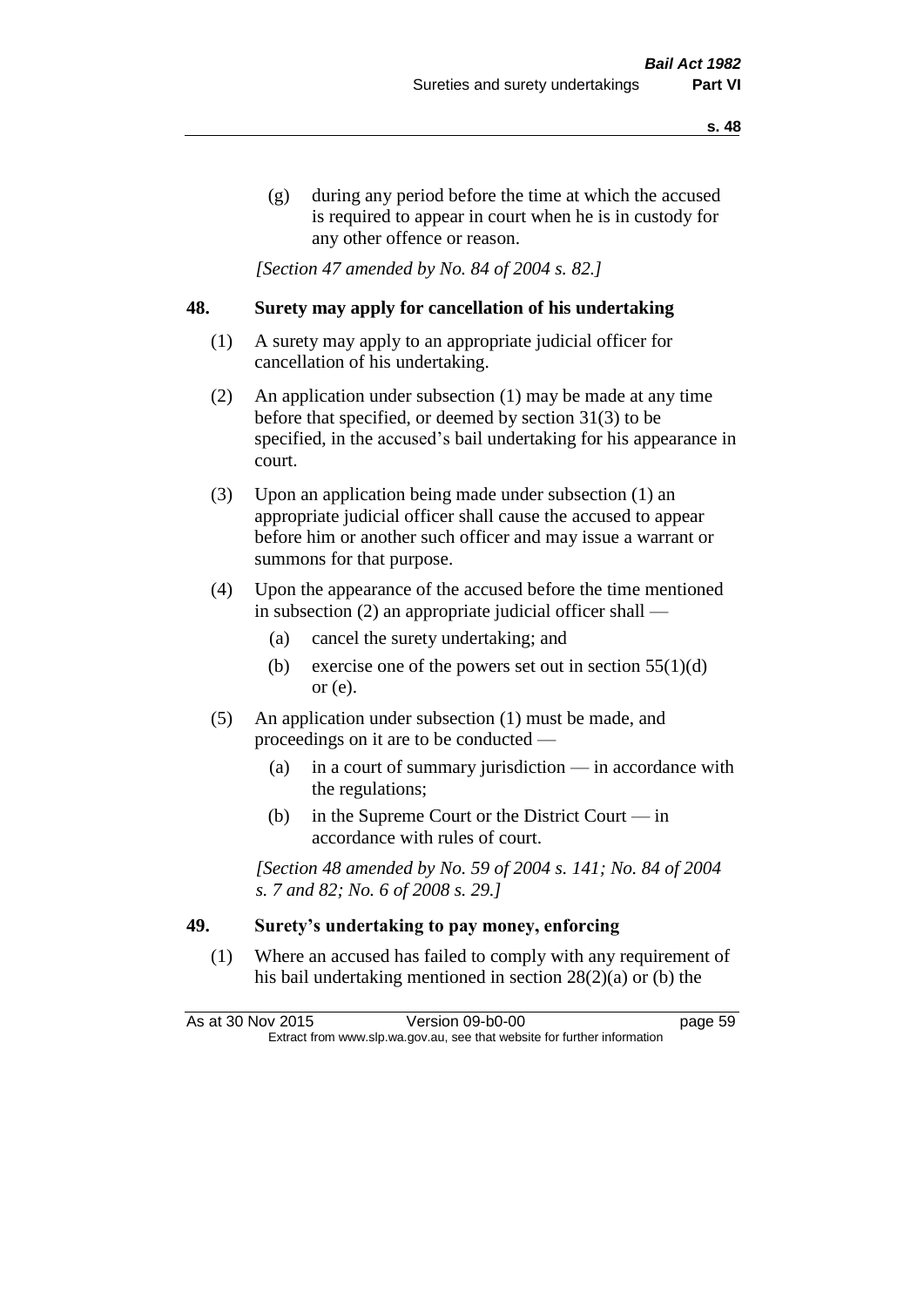following provisions of this section apply for the purpose of enforcing payment to the State of any sum thereupon payable by a surety in terms of his surety undertaking —

- (a) an application for an order that the sum be paid may be made to an appropriate judicial officer —
	- (i) by the Director of Public Prosecutions where the court before which the accused failed to appear was —
		- (I) the District Court, the Supreme Court or the Court of Appeal; or
		- (II) another court, if the Director of Public Prosecutions is the prosecutor in that court of the case against the accused;

or

- (ii) in other cases, by the State Solicitor or the registrar of the court before which the accused failed to appear;
- *[(b) deleted]*
	- (c) on the hearing of the application and upon proof of the surety's liability in terms of his undertaking, the judicial officer shall order forfeiture of the full amount specified in the undertaking unless the surety attends at the hearing and shows to the satisfaction of the judicial officer that there was reasonable cause for the failure of the accused to comply with the requirement to which the application relates;
- (d) notwithstanding paragraph (c), the judicial officer may decline to make an order under that paragraph or may order forfeiture in part only where the surety attends and shows to the satisfaction of the judicial officer —
	- (i) that, by reason of a change of circumstances since the undertaking was entered into, an order for forfeiture, or for forfeiture in full (as the case may be), would cause excessive hardship to the surety or his dependants; and

page 60 Version 09-b0-00 As at 30 Nov 2015 Extract from www.slp.wa.gov.au, see that website for further information

**s. 49**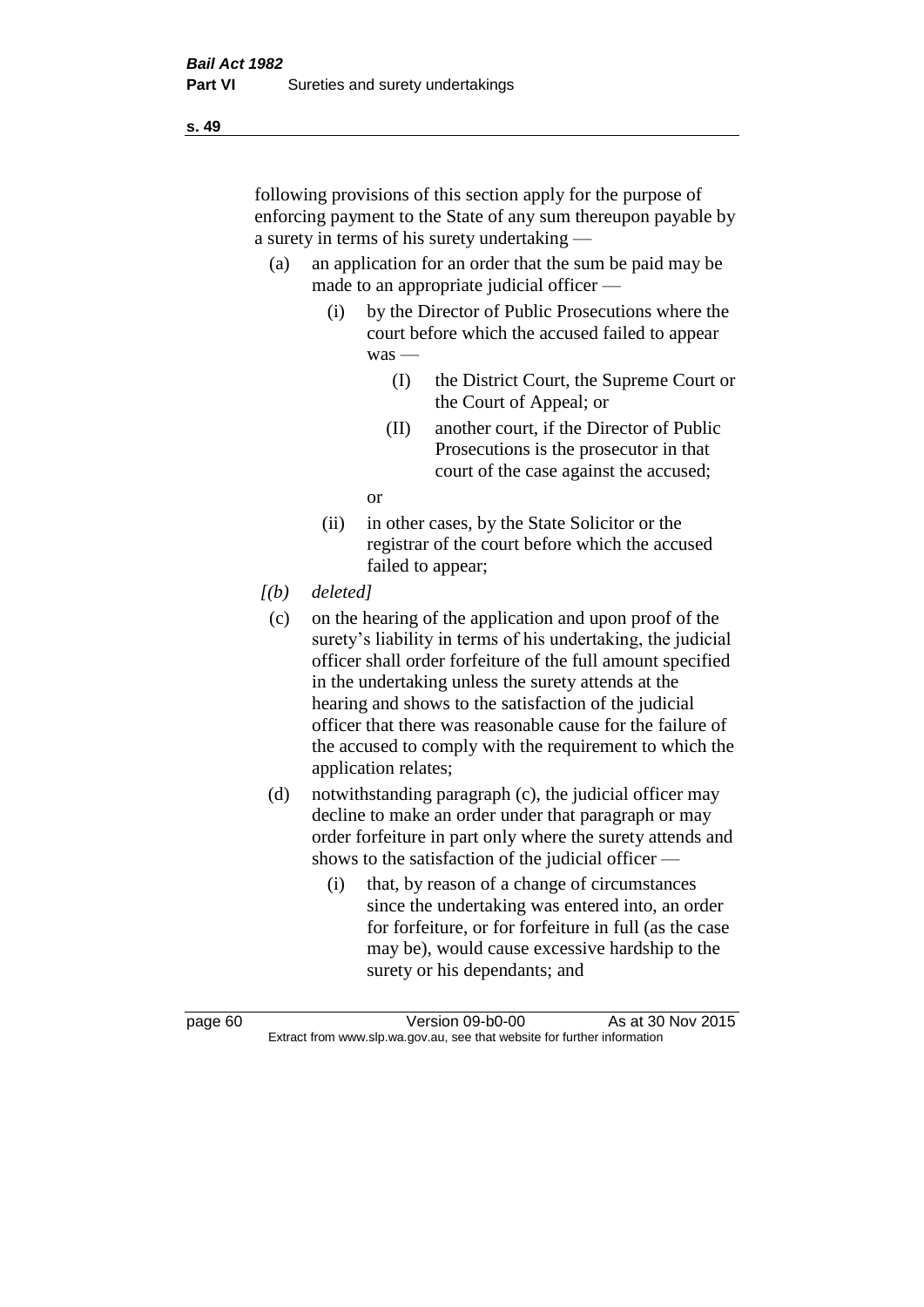- (ii) that such hardship would not be relieved by the exercise of one or more of the powers conferred by section 59;
- (e) an order may be made under this section whether or not the accused has been convicted of an offence against section 51(1) or (2) but if, after an order has been made, the surety satisfies the Governor that new facts have been discovered or new circumstances have arisen which show that there was reasonable cause for the failure of the accused as mentioned in paragraph (c), the Governor may exercise the power in section 139 of the *Sentencing Act 1995* as if the forfeiture were one to which that section applied.
- (2) An application under subsection (1) must be made, and proceedings on it are to be conducted —
	- (a) in a court of summary jurisdiction in accordance with the regulations;
	- (b) in the Supreme Court or the District Court  $-\text{in}$ accordance with rules of court.
- (3) Without prejudice to the recovery of such an amount as a civil debt due to the State, any amount to be paid under an order made under this section is to be paid, and its payment may be enforced under Part 5 of the *Fines, Penalties and Infringement Notices Enforcement Act 1994*, unless an order has been made under subsection (4).
- (4) If under this section the Supreme Court or the District Court makes an order requiring the payment of money, the court may make an order under section 59 of the *Sentencing Act 1995* in respect of the amount payable and for that purpose that section, with any necessary changes, applies as if the amount were a fine imposed on the surety.

*[Section 49 amended by No. 74 of 1984 s. 17; No. 92 of 1994 s. 5; No. 78 of 1995 s. 8; No. 65 of 2003 s. 121(3); No. 74 of 2003 s. 29; No. 59 of 2004 s. 141; No. 84 of 2004 s. 8, 11 and 82; No. 6 of 2008 s. 18(2) and 30(1) and (2).]* 

As at 30 Nov 2015 Version 09-b0-00 page 61 Extract from www.slp.wa.gov.au, see that website for further information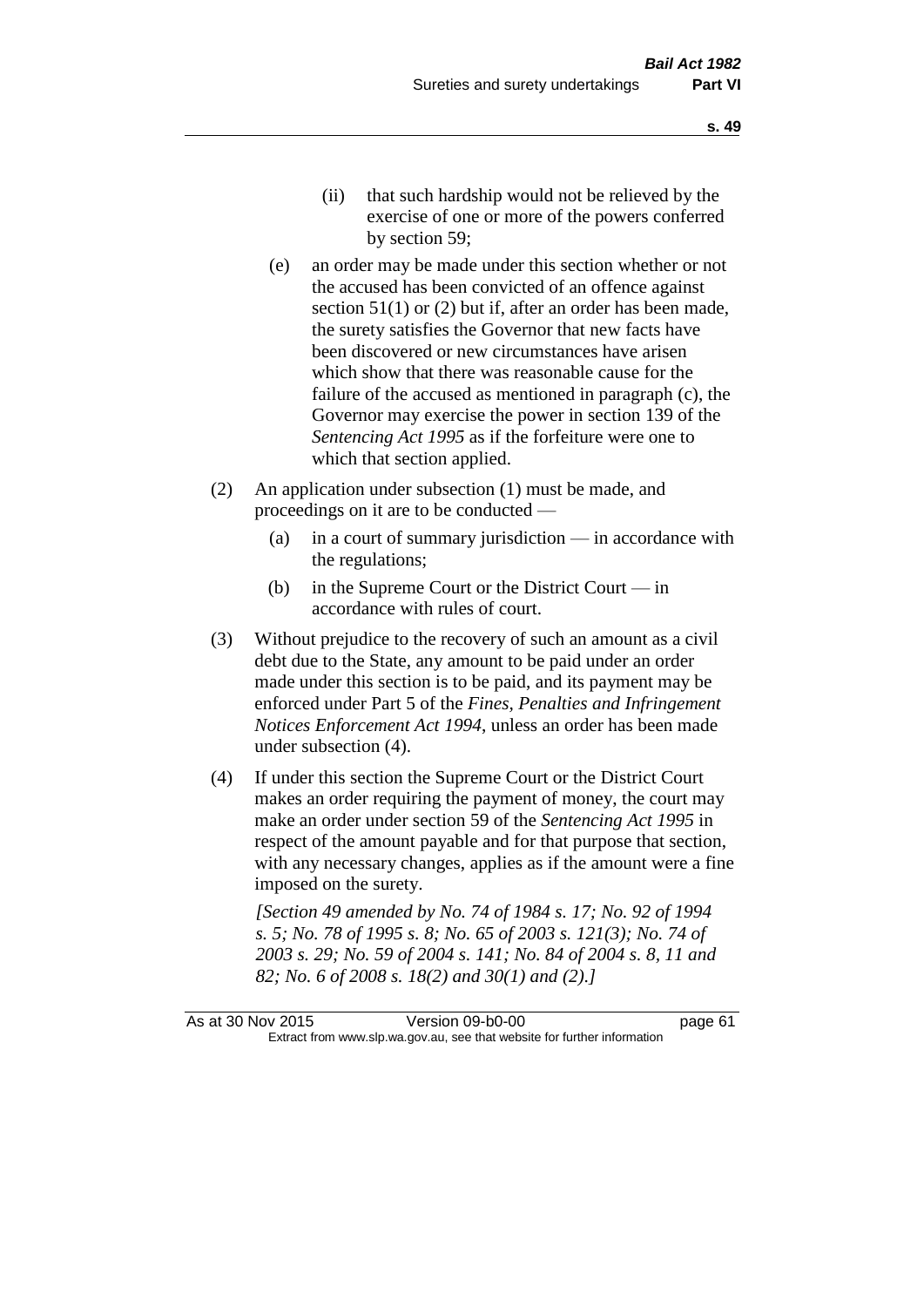#### **50. Indemnifying surety, offence**

- (1) If a person indemnifies, or agrees to indemnify, a surety or proposed surety against any liability which the surety or proposed surety may incur under this Act (including this section) he and the surety or proposed surety and any person with whom he agrees as aforesaid each commits an offence. Penalty: \$1 000 or imprisonment for 12 months or both.
- (2) An offence is committed under subsection  $(1)$ 
	- (a) whether the agreement is made before or after the surety undertaking is entered into and whether or not a proposed surety actually becomes a surety; and
	- (b) whether the compensation is to be in money or in money's worth.
- (3) An offence is not committed under subsection (1) by a surety or proposed surety if he shows —
	- (a) that he had no knowledge of an agreement within the meaning of subsection (1) proposed to be entered into between 2 other persons; or
	- (b) that having such knowledge he took all steps reasonably available to him to prevent the agreement being entered into.

*[Section 50 amended by No. 74 of 1984 s. 18.]* 

page 62 Version 09-b0-00 As at 30 Nov 2015 Extract from www.slp.wa.gov.au, see that website for further information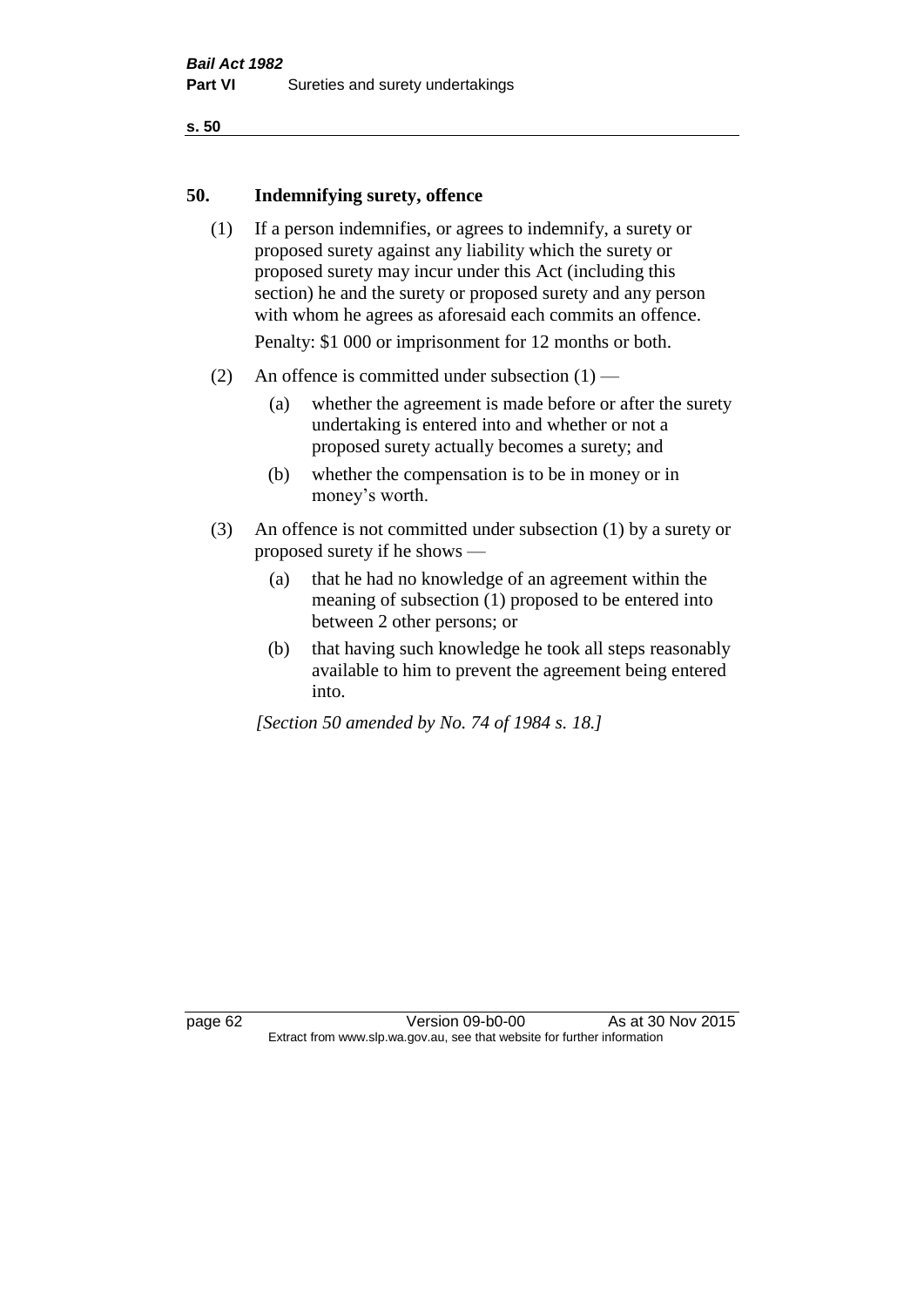**s. 50A**

# **Part VIA — Administration of home detention conditions**

*[Heading inserted by No. 61 of 1990 s. 11.]* 

## **50A. Powers of CEO (corrections)**

The CEO (corrections) has all of the powers conferred under this Act on a community corrections officer and may review, vary, or rescind a direction given by a community corrections officer.

*[Section 50A inserted by No. 61 of 1990 s. 11; amended by No. 31 of 1993 s. 9; No. 65 of 2006 s. 53.]* 

*[50B. Deleted by No. 78 of 1995 s. 8.]* 

## **50C. Powers and duties of community corrections officers**

- (1) A community corrections officer may give such reasonable directions to an accused subject to a home detention condition as are necessary for the proper administration of the condition and any other condition imposed on the grant of bail to the accused including, without limiting the generality of the foregoing, directions as to —
	- (a) when the accused may leave the place where he is required by the home detention condition to remain; and
	- (b) the period of any authorised absence from the place where he is required by the home detention condition to remain; and
	- (c) when the accused shall return to the place where he is required by the home detention condition to remain; and
	- (d) the method of travel to be used by the accused during any absence from the place where he is required by the home detention condition to remain; and
	- (e) the manner in which the accused shall report his whereabouts.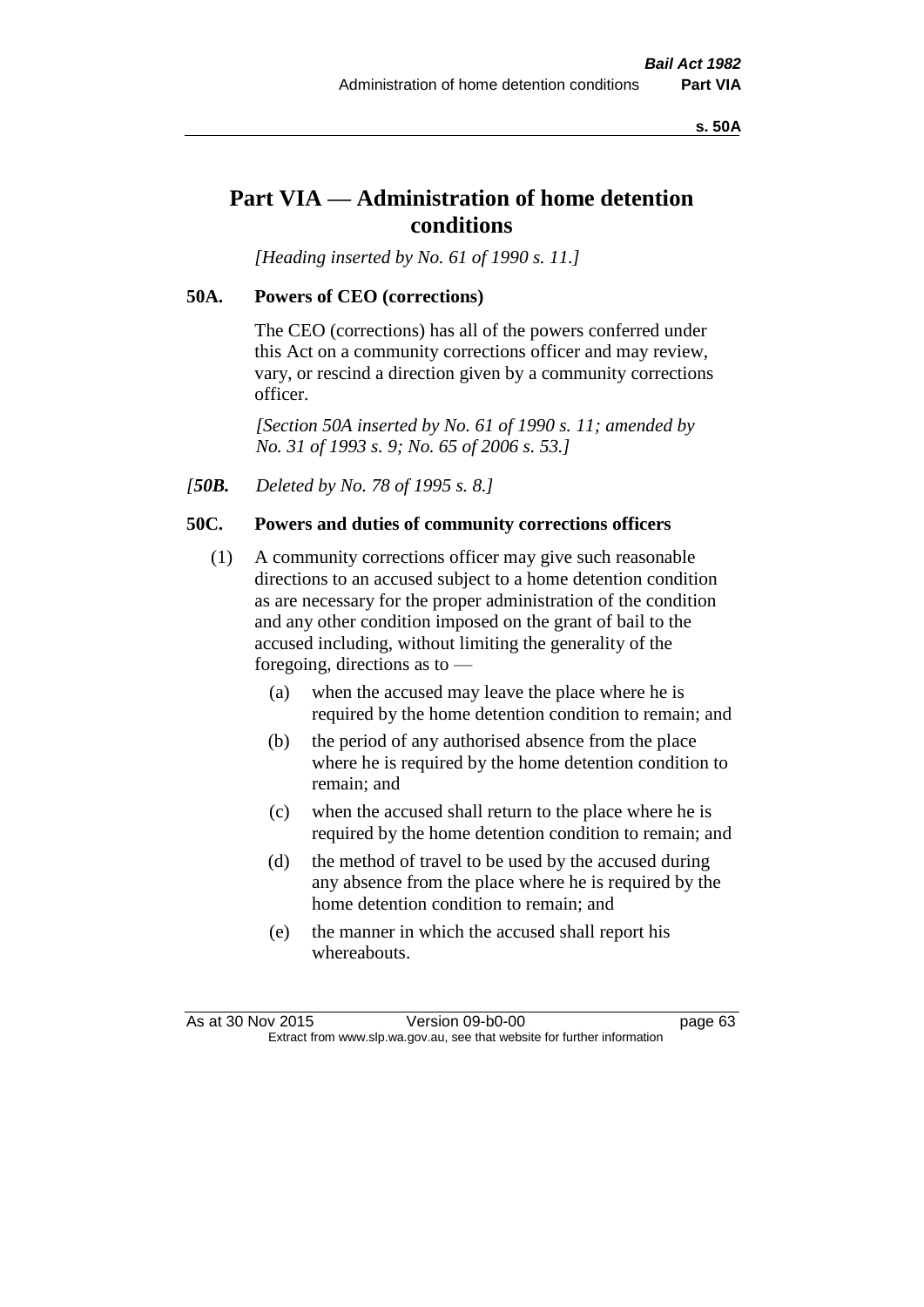(2) For the purpose of ascertaining whether or not an accused is complying with a home detention condition or any direction

**s. 50C**

|         | given pursuant to subsection $(1)$ , a community corrections<br>officer may, at any time -                                                                                                   |                                                                                                                                                                              |  |  |
|---------|----------------------------------------------------------------------------------------------------------------------------------------------------------------------------------------------|------------------------------------------------------------------------------------------------------------------------------------------------------------------------------|--|--|
|         | (a)                                                                                                                                                                                          | enter or telephone the place where the accused is<br>required by a home detention condition to remain; or                                                                    |  |  |
|         | (b)                                                                                                                                                                                          | enter or telephone the accused's place of employment or<br>any other place where the accused is permitted or<br>required to attend; or                                       |  |  |
|         | (c)                                                                                                                                                                                          | question any person at any place referred to in<br>paragraph $(a)$ or $(b)$ .                                                                                                |  |  |
| (3)     | A person who -                                                                                                                                                                               |                                                                                                                                                                              |  |  |
|         | (a)                                                                                                                                                                                          | hinders a person exercising powers under subsection (2);<br><b>or</b>                                                                                                        |  |  |
|         | (b)                                                                                                                                                                                          | fails to answer a question put pursuant to<br>subsection $(2)(c)$ or gives an answer that the person<br>knows is false or misleading in a material particular,               |  |  |
|         | commits an offence.                                                                                                                                                                          |                                                                                                                                                                              |  |  |
|         | Penalty: \$2 000 and imprisonment for 12 months.                                                                                                                                             |                                                                                                                                                                              |  |  |
| (4)     | A community corrections officer —                                                                                                                                                            |                                                                                                                                                                              |  |  |
|         | (a)                                                                                                                                                                                          | shall keep such records and make such returns and<br>reports in relation to accused persons subject to home<br>detention conditions as the CEO (corrections) directs;<br>and |  |  |
|         | (b)                                                                                                                                                                                          | shall make any records relating to an accused subject to<br>a home detention condition available on the request of<br>the CEO (corrections) to him.                          |  |  |
|         | [Section 50C inserted by No. 61 of 1990 s. 11; amended by<br>No. 31 of 1993 s. 9; No. 50 of 2003 s. 37(3); No. 84 of 2004<br>s. 82 and 83(3); No. 65 of 2006 s. 53; No. 2 of 2008 s. 56(2).] |                                                                                                                                                                              |  |  |
|         |                                                                                                                                                                                              |                                                                                                                                                                              |  |  |
| page 64 |                                                                                                                                                                                              | As at 30 Nov 2015<br>Version 09-b0-00<br>Extract from www.slp.wa.gov.au, see that website for further information                                                            |  |  |
|         |                                                                                                                                                                                              |                                                                                                                                                                              |  |  |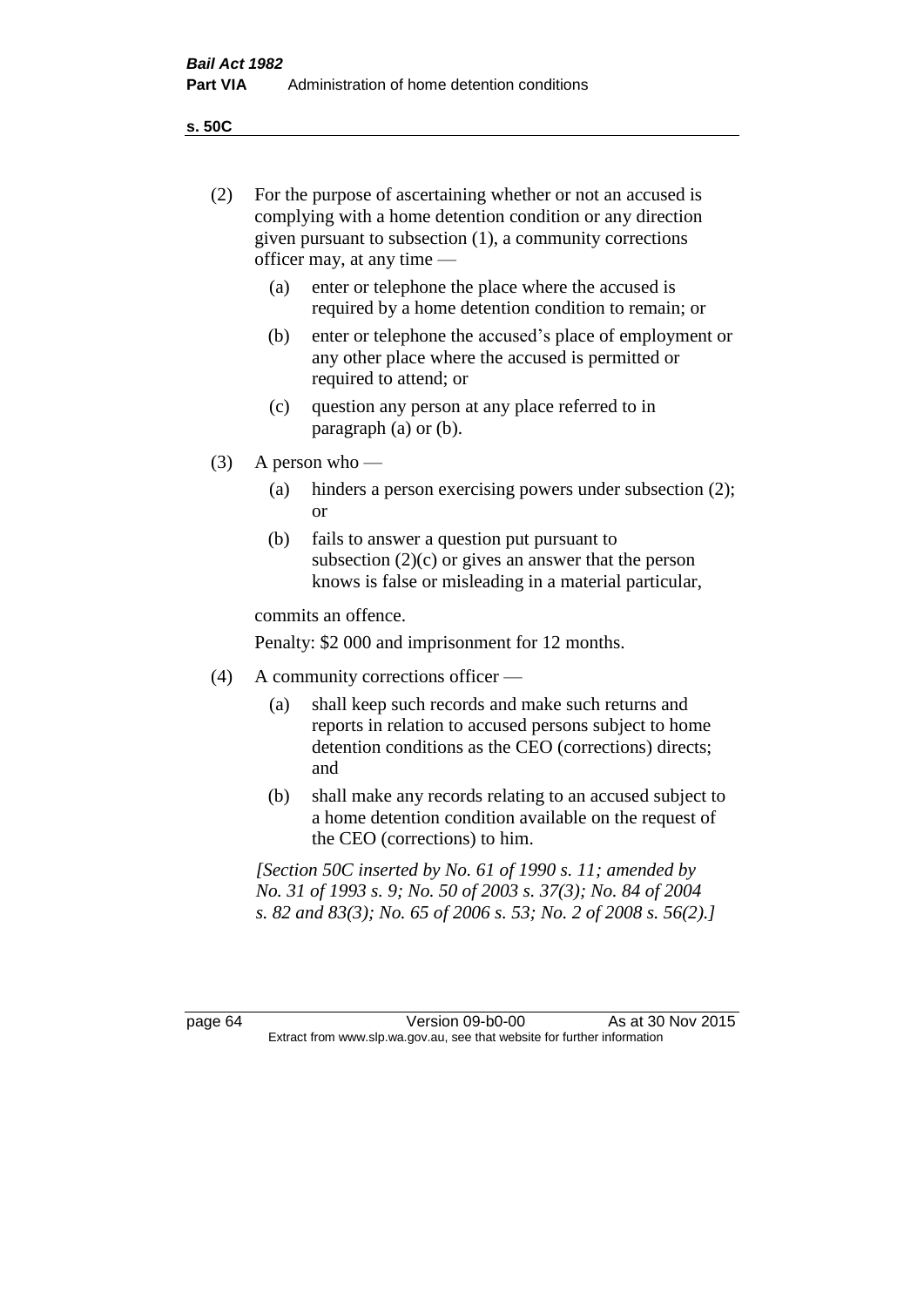# **50D. Powers of members of Police Force**

- (1) For the purpose of ascertaining whether or not an accused is complying with a home detention condition, a member of the Police Force may —
	- (a) require the accused to produce a copy of his bail undertaking and any notice by the CEO (corrections) under section 50E(a) for inspection; and
	- (b) require the accused to explain why he is absent from the place where he is required by the home detention condition to remain.
- (2) An accused who fails to comply with subsection  $(1)(a)$  or who fails to explain when required to do so under subsection (1)(b) or who gives an explanation that the accused knows is false or misleading in a material particular, commits an offence.

Penalty: \$2 000.

*[Section 50D inserted by No. 61 of 1990 s. 11; amended by No. 31 of 1993 s. 9; No. 50 of 2003 s. 37(4); No. 84 of 2004 s. 82; No. 65 of 2006 s. 53.]* 

# **50E. CEO (corrections) may substitute different place of detention and apply conditions**

The CEO (corrections) may, at any time, by notice in writing given to an accused granted bail subject to a home detention condition —

- (a) substitute a different place for the place where an accused is required by a home detention condition to remain;
- (b) require the accused to comply with such of the conditions specified in the list provided to the accused under section 24A(4) as are specified in the notice.

*[Section 50E inserted by No. 61 of 1990 s. 11; amended by No. 31 of 1993 s. 9; No. 84 of 2004 s. 82; No. 65 of 2006 s. 53.]*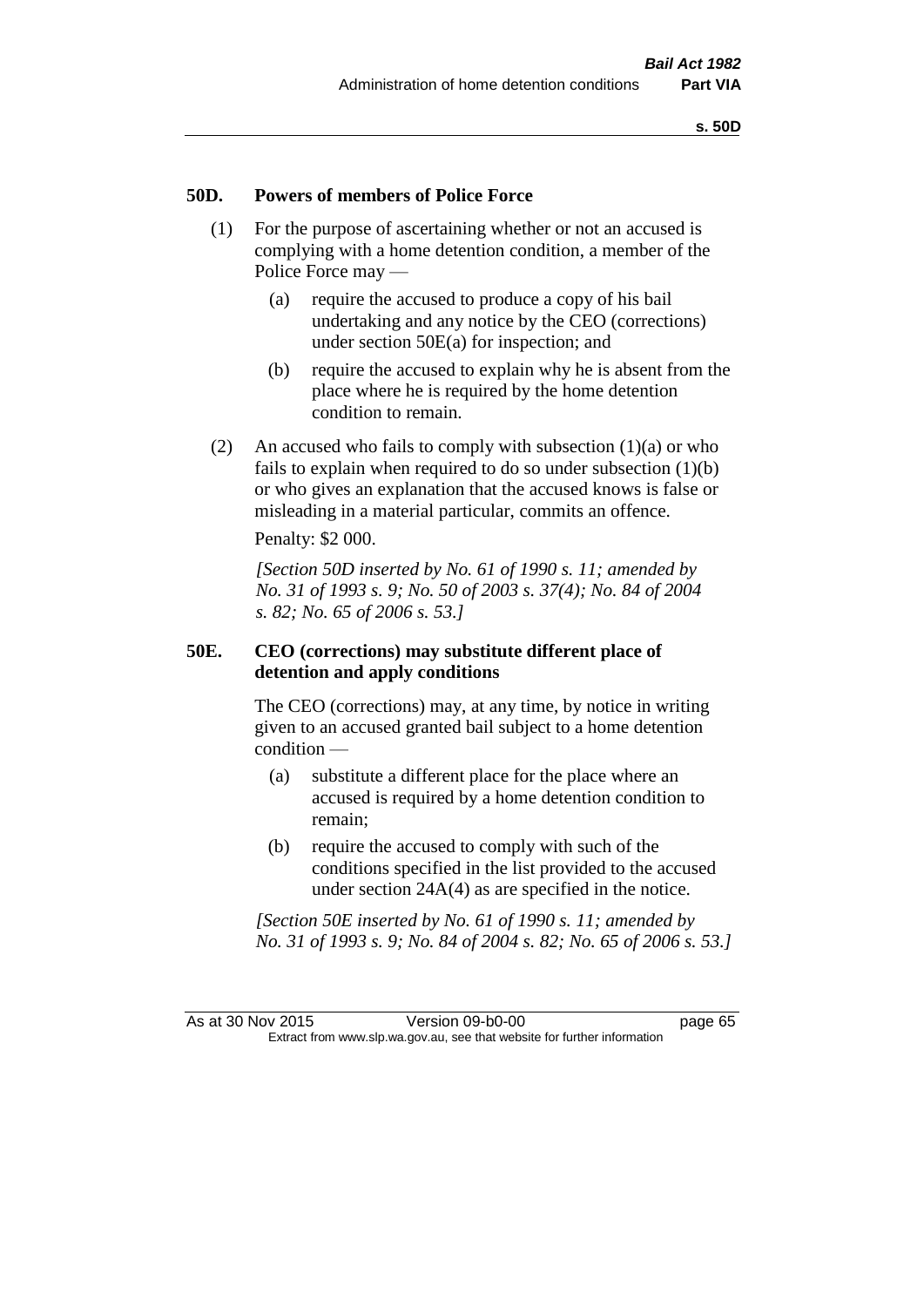```
s. 50F
```
# **50F. CEO (corrections) may revoke bail**

- (1) Where a home detention condition has been imposed as a condition on a grant of bail to an accused the CEO (corrections) may, in his absolute discretion, by instrument signed by him and if practicable, given to the accused, revoke the bail.
- (2) Without limiting the generality of subsection (1), the power to revoke bail may be exercised where the accused —
	- (a) is not likely to comply with any requirement of his bail undertaking mentioned in section 28(2)(a) or (b); or
	- (b) is, or has been, or is likely to be in breach of any condition of his bail undertaking mentioned in section  $28(2)(c)$ .
- (3) Subject to subsection (4), where the CEO (corrections) revokes bail he shall include a statement of his reasons for the cancellation in the instrument cancelling the bail.
- (4) Where the CEO (corrections) is of the opinion that it would be in the interest of the accused or any other person, or the public, to withhold from the accused any or all of the reasons referred to in subsection (3), the CEO (corrections) may so withhold the reason or reasons.
- (5) Where the CEO (corrections) revokes bail, he may, whenever necessary, issue a warrant directed to all members of the Police Force to have the accused arrested and brought before an appropriate judicial officer.

*[Section 50F inserted by No. 61 of 1990 s. 11; amended by No. 31 of 1993 s. 9; No. 84 of 2004 s. 82; No. 65 of 2006 s. 53.]* 

# **50G. Procedure on arrest after revocation under s. 50F**

(1) An accused arrested pursuant to a warrant issued under section 50F shall be taken as soon as is practicable before an appropriate judicial officer unless he is arrested less than 24 hours before the time at which he is due to appear in accordance with his bail undertaking, in which case he shall be

page 66 Version 09-b0-00 As at 30 Nov 2015 Extract from www.slp.wa.gov.au, see that website for further information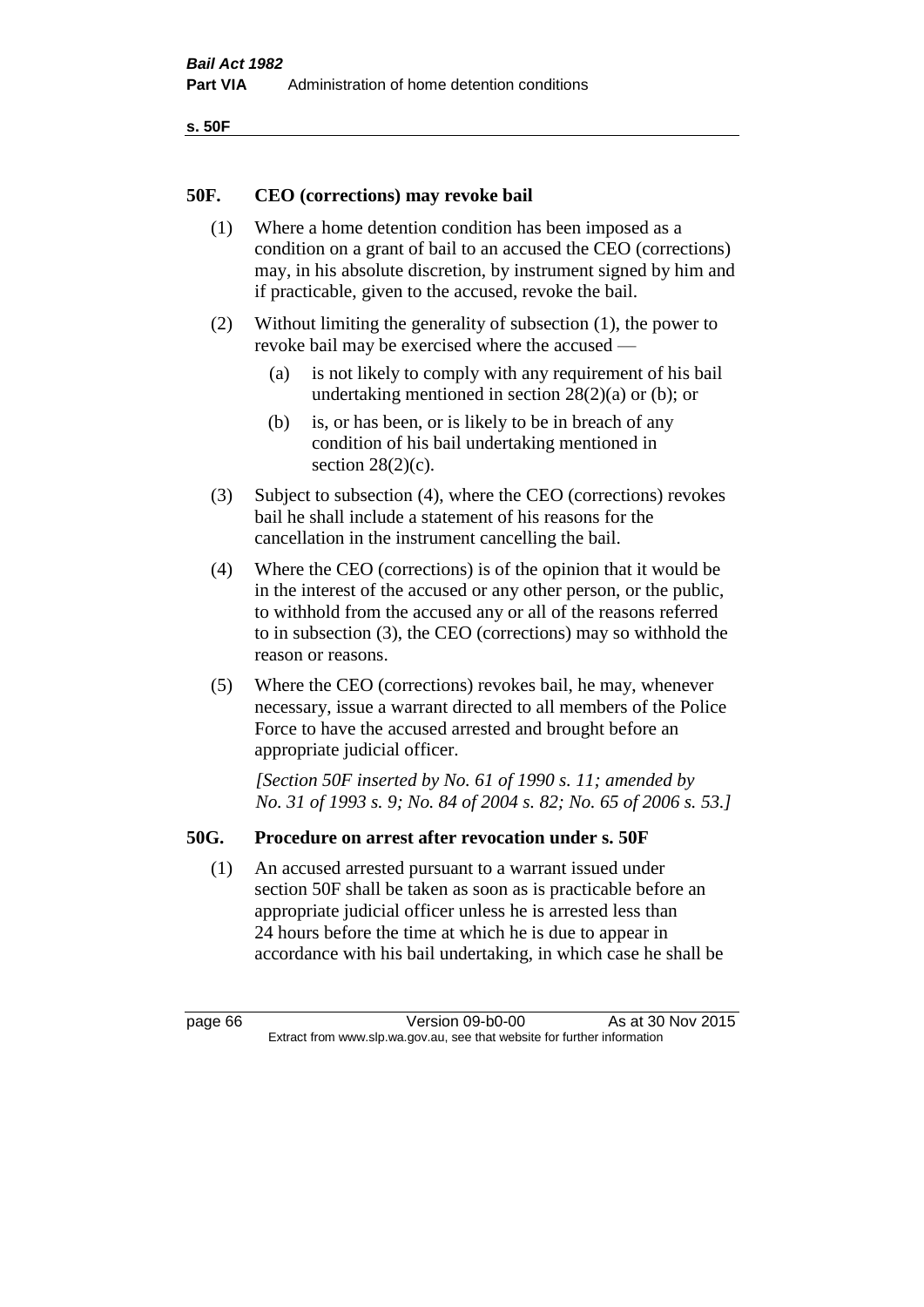held in custody and brought before an appropriate judicial officer at that time.

- (2) The judicial officer before whom an accused appears under this section may —
	- (a) remand the accused in custody to appear at the time and place specified, or deemed by section 31(3) to be specified, in his bail undertaking; or
	- (b) grant fresh bail to the accused in accordance with this Act, other than clause 2 of Part B of Schedule 1.

*[Section 50G inserted by No. 61 of 1990 s. 11; amended by No. 45 of 1993 s. 12; No. 84 of 2004 s. 82.]* 

### **50H. Rules of natural justice excluded**

The rules known as the rules of natural justice (including any duty of procedural fairness) do not apply to or in relation to the doing or omission of any act, matter or thing under this Part by the CEO (corrections).

*[Section 50H inserted by No. 61 of 1990 s. 11; amended by No. 31 of 1993 s. 9; No. 65 of 2006 s. 53.]* 

#### **50J. Delegation by CEO (corrections)**

The CEO (corrections) may, either generally or as otherwise provided by the instrument of delegation, by writing signed by him, delegate to any person any power or duty under this Part, other than this power of delegation.

*[Section 50J inserted by No. 61 of 1990 s. 11; amended by No. 31 of 1993 s. 9; No. 65 of 2006 s. 53.]* 

#### **50K. Monitoring equipment, retrieving**

If under rules made under section 50L any device or equipment has been installed at the place where an accused is required by a home detention condition to remain, section 118 of the *Sentence Administration Act 2003* applies.

*[Section 50K inserted by No. 78 of 1995 s. 8; amended by No. 50 of 2003 s. 29(3); No. 84 of 2004 s. 82.]* 

As at 30 Nov 2015 Version 09-b0-00 Page 67 Extract from www.slp.wa.gov.au, see that website for further information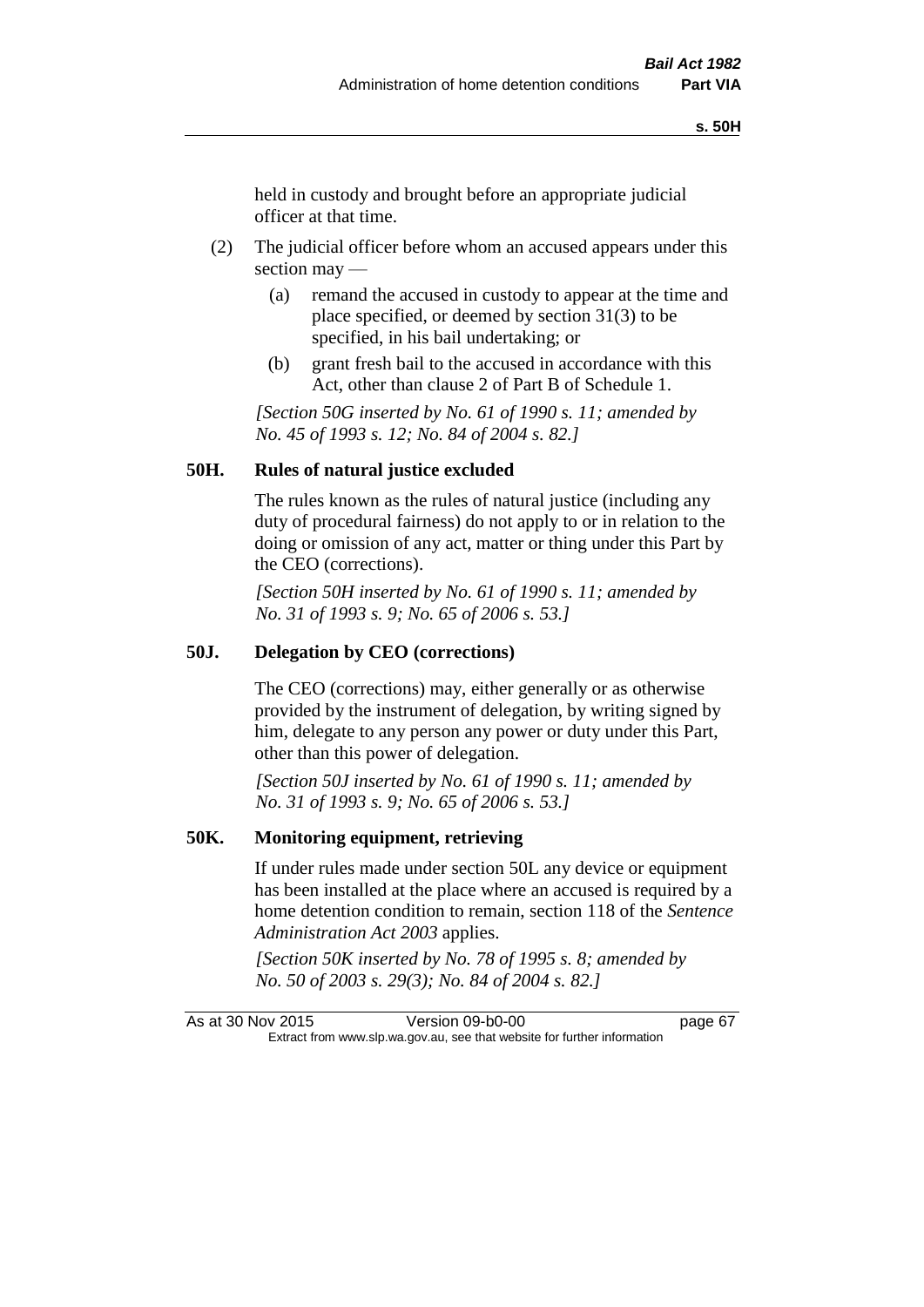**s. 50L**

### **50L. Rules for this Part**

- (1) The CEO (corrections) may, with the approval of the Minister, make rules for the purposes of this Part which may provide for the manner of ensuring that accused persons are complying with home detention conditions and for conditions to be applied to accused persons granted bail subject to home detention conditions including conditions —
	- (a) requiring an accused to wear any device;
	- (b) requiring an accused to permit the CEO (corrections) to install any device or equipment at the place where the accused is required by a home detention condition to remain.
- (2) Rules made under this section may confer a discretionary authority on any person or class of persons.
- (3) Sections 41 and 42 of the *Interpretation Act 1984* do not apply to rules made under this section.

*[Section 50L inserted by No. 61 of 1990 s. 11; amended by No. 31 of 1993 s. 9; No. 84 of 2004 s. 82 and 83(3); No. 65 of 2006 s. 53; No. 2 of 2008 s. 56(3) and (4).]* 

page 68 Version 09-b0-00 As at 30 Nov 2015 Extract from www.slp.wa.gov.au, see that website for further information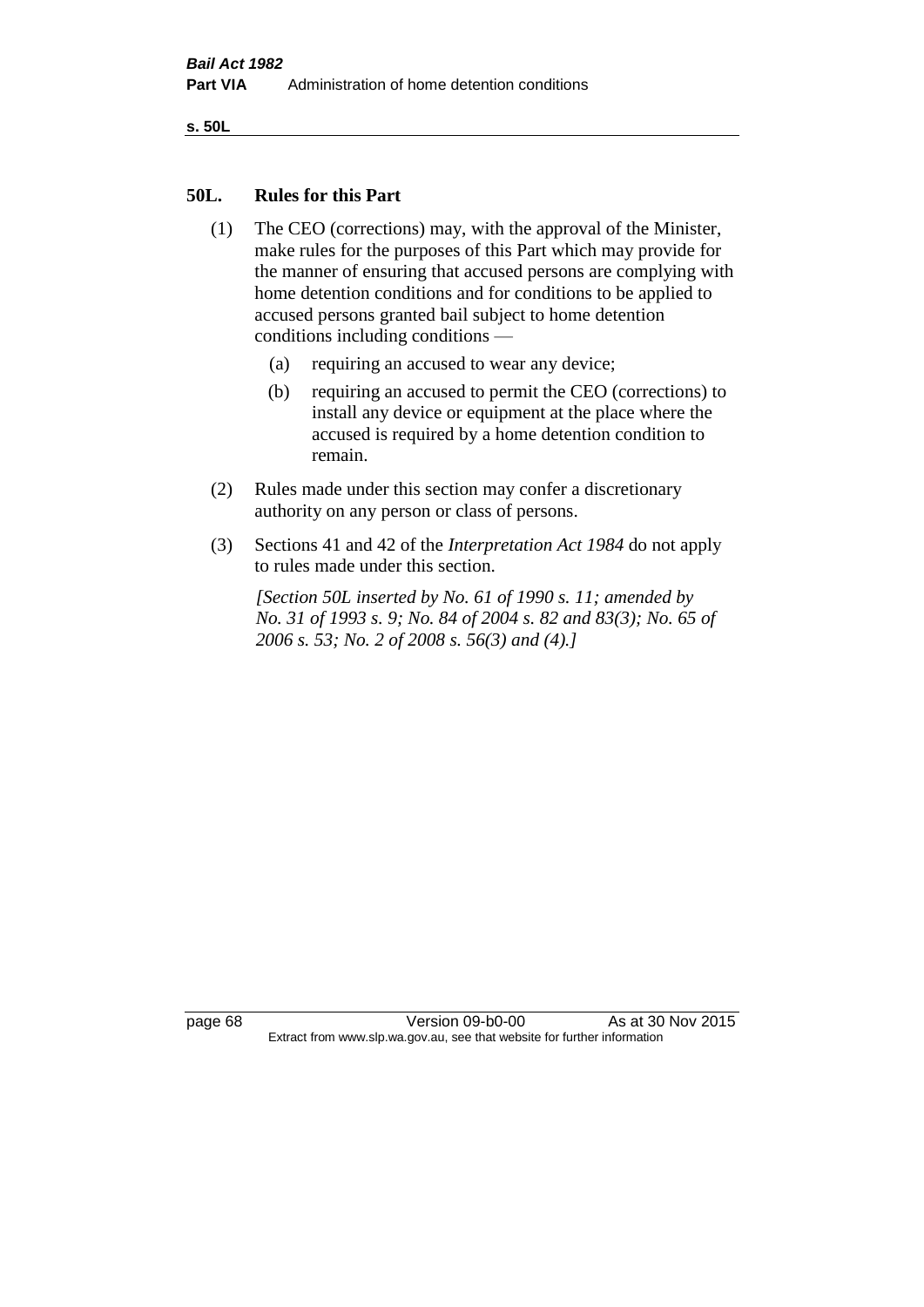**s. 51**

# **Part VII — Enforcement of bail undertakings**

# **51. Failing to comply with bail undertaking, offence**

- (1) An accused who, without reasonable cause, fails to comply with the requirement of his bail undertaking mentioned in section 28(2)(a) commits an offence.
- (2) An accused who fails to comply with the requirement of his bail undertaking mentioned in section 28(2)(b) commits an offence.
- (2a) An accused
	- (a) whose bail undertaking includes any condition imposed for a purpose mentioned in clause  $2(2)(c)$  or (d) of Part D of Schedule 1; and
	- (b) who fails to comply with the condition,

commits an offence.

- (3) An accused shall not be convicted in his absence of an offence against this section.
- (4) An accused who is charged with an offence against subsection (1) or (2) may be convicted of the other of those offences if that other offence is proved by the evidence.
- (5) A prosecution for an offence against subsection (1), (2) or (2a) may be brought at any time.
- (6) A person who is convicted of an offence against subsection (1), (2) or (2a) is liable to a fine not exceeding \$10 000 or imprisonment for a term not exceeding 3 years, or both.
- (7) A court which convicts an accused of an offence against this section may, in addition to any penalty which it may impose, order that the accused pay such sum as it may fix in or towards defraying the costs and expenses of and consequent upon his apprehension following the failure to comply with his bail undertaking for which he was convicted.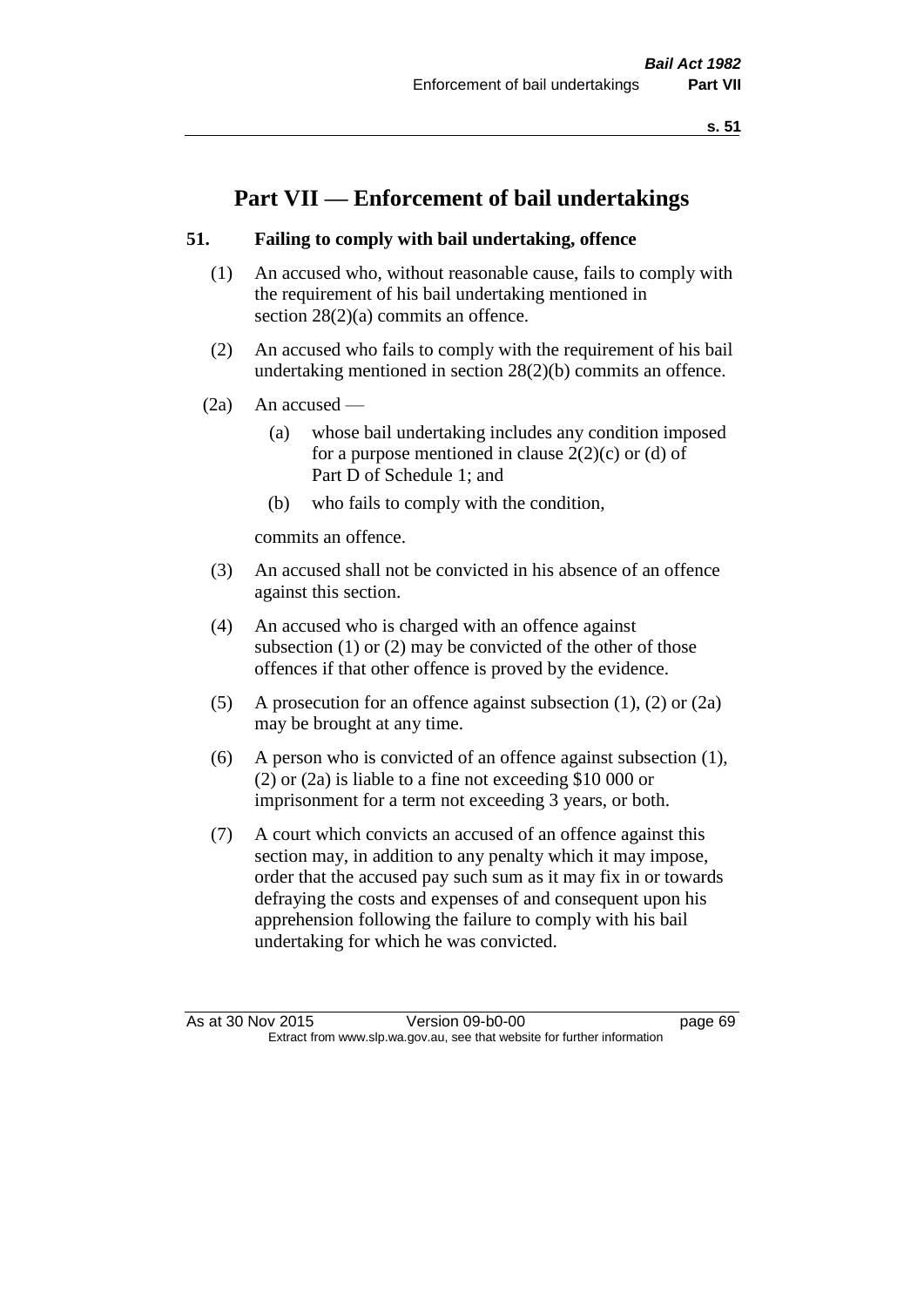### **s. 51A**

- (8) An order made under subsection (7)
	- (a) shall specify to whom and in what manner the sum shall be paid; and
	- (b) may be enforced as though the sum were a penalty imposed under this section.

*[Section 51 amended by No. 54 of 1998 s. 9; No. 59 of 2004 s. 141; No. 84 of 2004 s. 11 and 82; No. 6 of 2008 s. 18(3).]*

# **51A. Prosecuting s. 51 offence for non-appearance in court of summary jurisdiction**

- (1) This section applies for the purpose of prosecuting an offence against section  $51(1)$ ,  $(2)$  or  $(2a)$  where the court before which the accused is bound to appear at the time when the accused fails to comply with the accused's bail undertaking is a court of summary jurisdiction.
- (2) Where this section applies, the prosecution shall be commenced and conducted by the person who was conducting the proceedings in which the accused failed to comply with the accused's bail undertaking or by a police officer.
- (3) Where this section applies, the registrar of the court before which the accused was bound to appear shall cause to be issued to the Commissioner of Police a certificate under section 64 as to the accused's failure to appear.

*[Section 51A inserted by No. 6 of 2008 s. 31(1).]*

# **52. Prosecuting s. 51 offence for non-appearance in superior court**

(1) This section applies, notwithstanding any other Act, for the purpose of prosecuting an offence against section 51(1), (2) or (2a) where the court before which the accused is bound to appear at the time when he fails to comply with his bail undertaking is the Supreme Court or the District Court.

page 70 Version 09-b0-00 As at 30 Nov 2015 Extract from www.slp.wa.gov.au, see that website for further information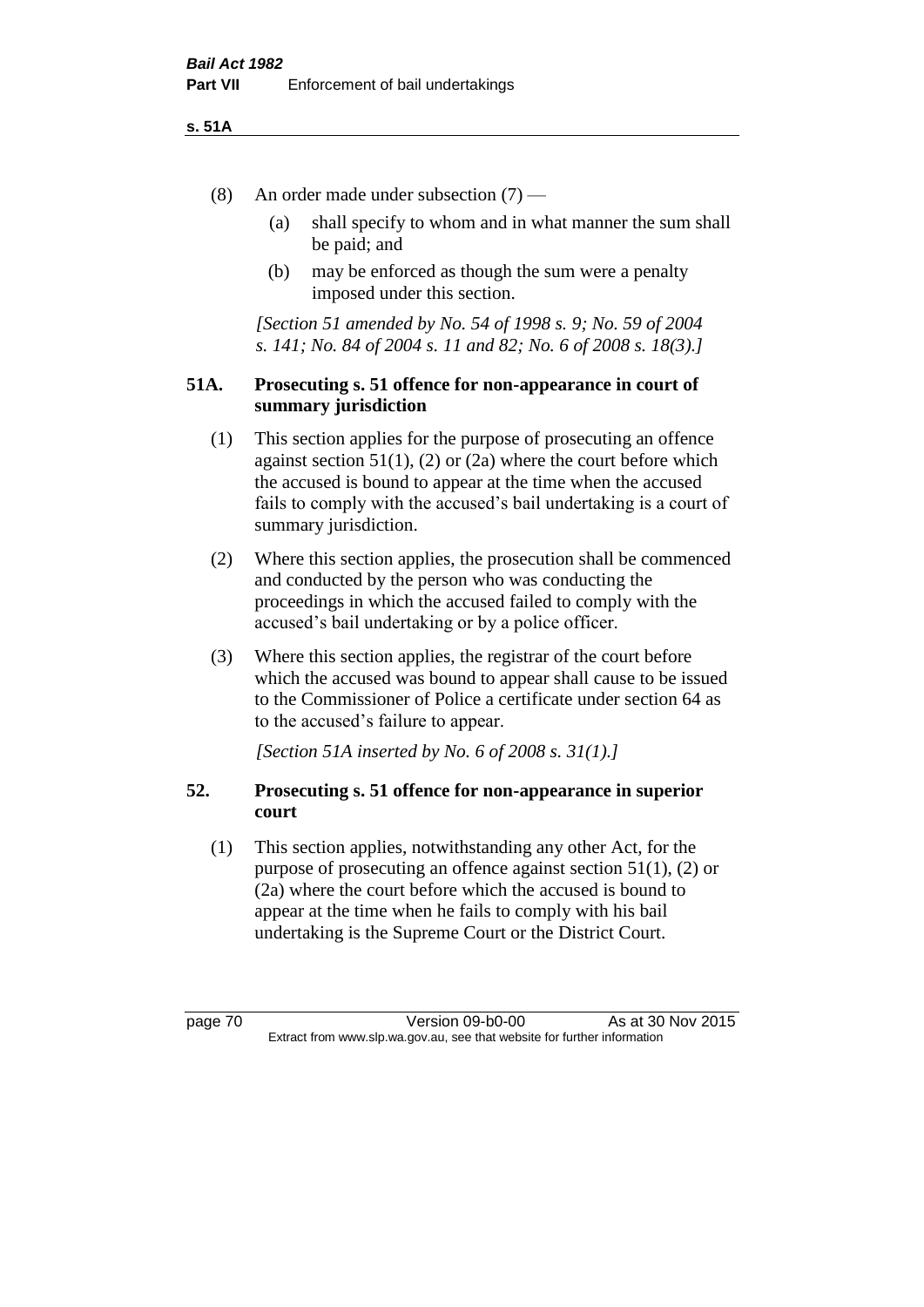- (2) Where this section applies, the accused shall be dealt with summarily for the offence and shall be so dealt with —
	- (a) by a judge of the Supreme Court in any case where the accused was bound to appear before the General Division of the Supreme Court;
	- (ab) by a judge of appeal in any case where the accused was bound to appear before the Court of Appeal;
	- (b) by a judge of the District Court in any case where the accused was bound to appear before that Court.
- (3) A prosecution for an offence which is to be dealt with under this section shall be commenced by the authorised officer (as defined in section 80 of the *Criminal Procedure Act 2004*) who was conducting the proceedings in which the accused failed to comply with his bail undertaking or by a police officer —
	- (a) where subsection  $(2)(a)$  or (ab) applies, in the Supreme Court; and
	- (b) where subsection (2)(b) applies, in the District Court.
- (3a) Where this section applies, a person authorised under subsection (3b) shall cause to be issued to the Commissioner of Police a certificate under section 64 as to the accused's failure to appear.
- (3b) The Chief Justice, in respect of cases where the court before which the accused was bound to appear is the Supreme Court, and the Chief Judge, in respect of cases where the court before which the accused was bound to appear is the District Court, may authorise a person or persons, by name or office, to perform the function referred to in subsection (3a).
- (3c) A prosecution that has been commenced under subsection (3) by a police officer shall be conducted by the Director of Public Prosecutions.
- (4) Subject to section 51(3) and (5), a prosecution for an offence which is to be dealt with under this section is to be commenced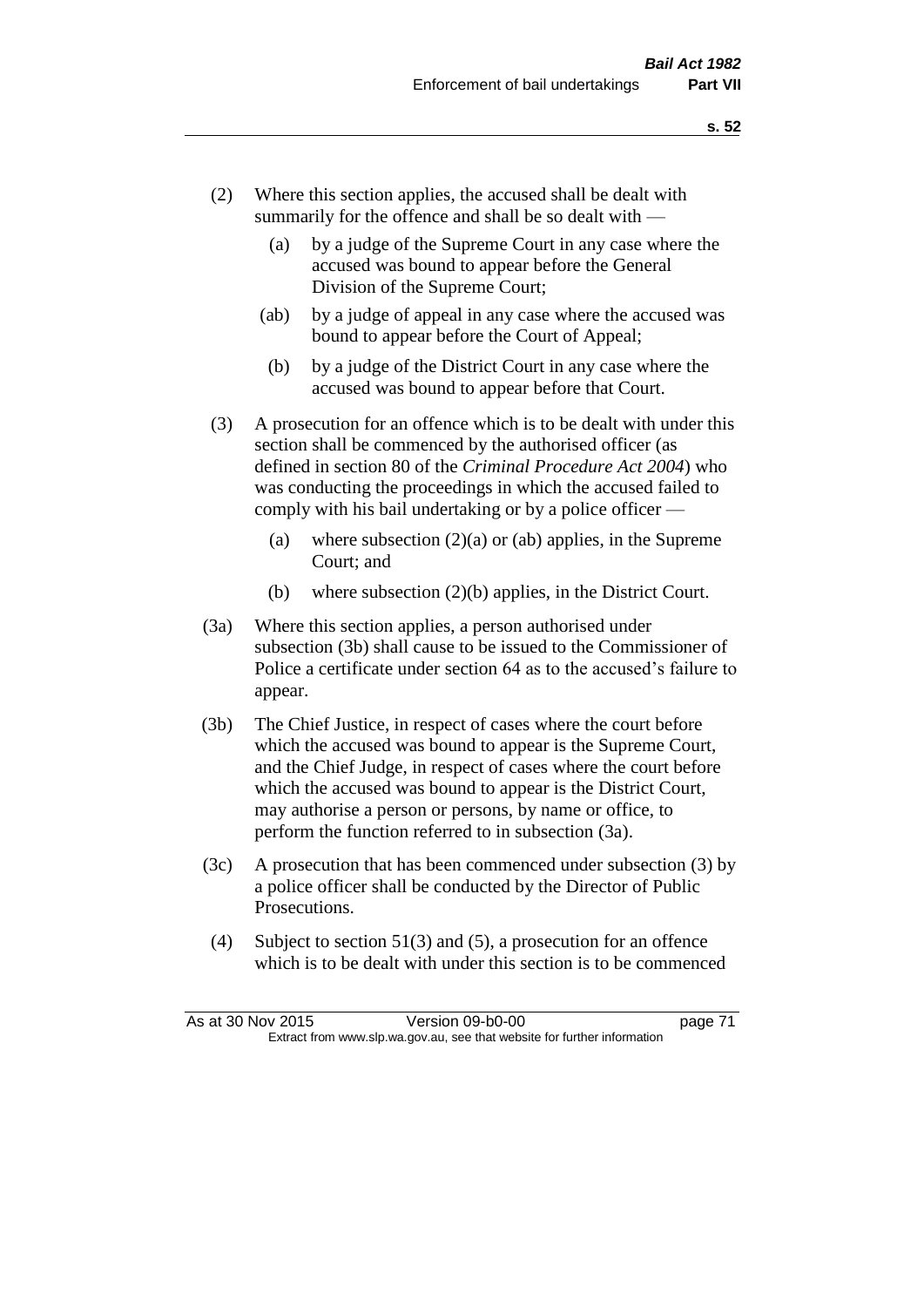and conducted under the *Criminal Procedure Act 2004* as if it were a prosecution of a simple offence in a court of summary jurisdiction, but —

- (a) no fees shall be charged by the Supreme Court or District Court for or in respect of any act or proceeding that relates to the prosecution; and
- (b) the Supreme Court or District Court cannot order a party to the prosecution to pay another party's costs of or relating to the prosecution, except under section 166(2) of the *Criminal Procedure Act 2004*.
- (5) If under section 51(6) or (7) the Supreme Court or the District Court imposes a pecuniary penalty the court may make an order under section 59 of the *Sentencing Act 1995* in respect of the amount payable.

*[Section 52 amended by No. 92 of 1994 s. 6; No. 78 of 1995 s. 8; No. 54 of 1998 s. 10; No. 45 of 2004 s. 28(2) and (4); No. 59 of 2004 s. 141; No. 84 of 2004 s. 11 and 82; No. 2 of 2008 s. 56(5); No. 6 of 2008 s. 32(1) and (2).]* 

# **53. Appeal against decision made under s. 52**

- (1) A person who is dissatisfied with a decision (as defined in section 6 of the *Criminal Appeals Act 2004*) made under section 52 may, with the leave of the Court of Appeal, appeal against it.
- (2) For the purposes of subsection (1), Part 2 of the *Criminal Appeals Act 2004*, with any necessary changes, applies as if —
	- (a) the decision referred to in subsection (1) were a decision of a court of summary jurisdiction; and
	- (b) a reference in that Part to a court of summary jurisdiction were a reference to the court that made the decision referred to in subsection (1); and
	- (c) a reference in that Part to commencing an appeal were a reference to applying for leave to appeal.

page 72 Version 09-b0-00 As at 30 Nov 2015 Extract from www.slp.wa.gov.au, see that website for further information

**s. 53**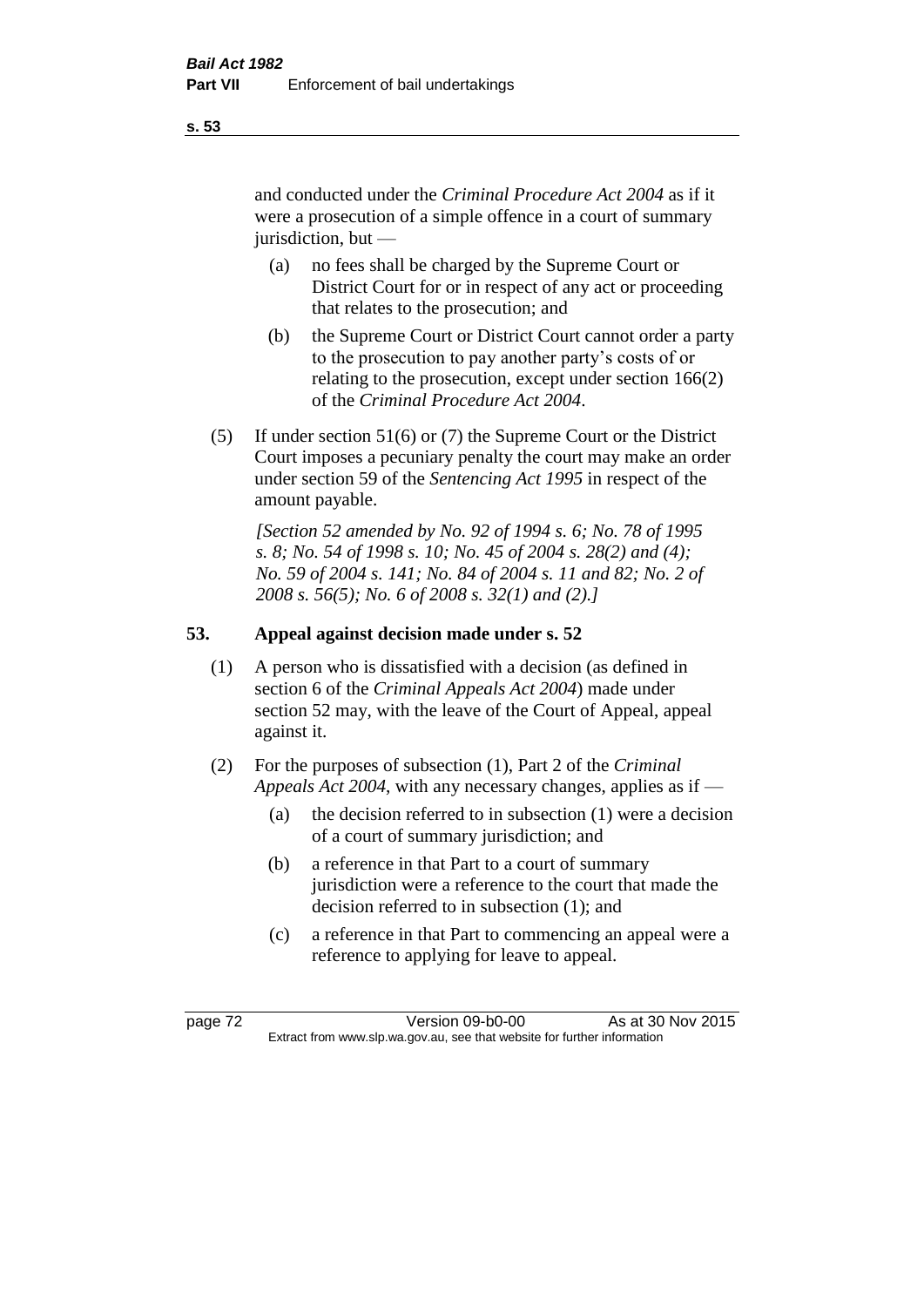(3) Despite section 13(1) of the *Criminal Appeals Act 2004*, the appeal is to be dealt with by the Court of Appeal.

*[Section 53 inserted by No. 45 of 2004 s. 28(3); amended by No. 84 of 2004 s. 11 and 82.]*

# **54. Bailed accused may be taken before judicial officer to show cause against variation or revocation of bail**

 $(1a)$  In this section —

*relevant officer* means —

- (a) if the court before which the accused is required to appear is the District Court, the Supreme Court or the Court of Appeal — the prosecutor; or
- (b) in any other case the prosecutor or a police officer.
- (1) Where an accused has been released on bail the relevant officer may cause the accused to appear before an appropriate judicial officer to show cause why the accused's bail should not be varied or revoked if the relevant officer —
	- (a) has reasonable grounds to believe, or is notified in writing by a surety for the accused that the surety has reasonable grounds to believe, that the accused —
		- (i) is not likely to comply with any requirement of his bail undertaking mentioned in section  $28(2)(a)$  or (b); or
		- (ii) is, or has been, or is likely to be in breach of any condition of his bail undertaking mentioned in section  $28(2)(c)$ ; or
		- (iii) is, or has been, in breach of a home detention condition mentioned in section 28(2)(d);
	- (b) has reasonable grounds to believe that
		- (i) any surety for the accused's appearance is no longer suitable under section 39 to be a surety, or is dead; or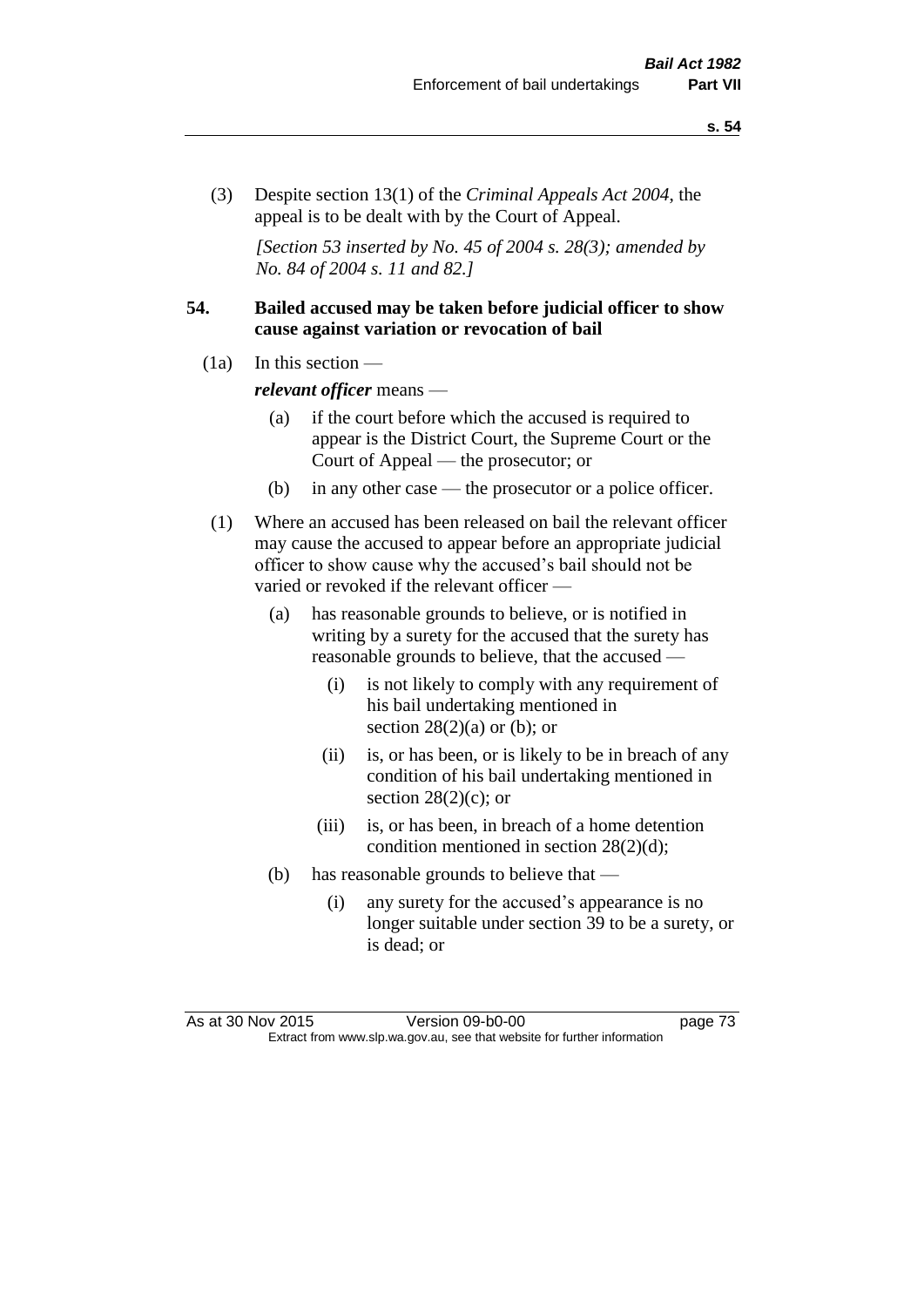(ii) for any reason any security required under Part D of Schedule 1 is no longer sufficient; or

- (iii) in a case where the accused has been granted bail for the purposes of an appeal, the accused has discontinued the appeal or has not prosecuted it with all due diligence.
- (2) For the purposes of causing an accused to appear before an appropriate judicial officer as provided in subsection (1) —
	- (a) a police officer may arrest the accused without warrant and bring the accused before an appropriate judicial officer; or
	- (b) the relevant officer may apply to an appropriate judicial officer for a summons or warrant on any ground specified in subsection (1).
- (2a) A police officer shall not exercise the power conferred by subsection  $(2)(a)$  unless the police officer is the relevant officer or is requested in writing to do so by the relevant officer.
- (3) An application under subsection (2)(b) must be made, and proceedings on it are to be conducted —
	- (a) in a court of summary jurisdiction in accordance with regulations made under the *Criminal Procedure Act 2004*;
	- (b) in the Supreme Court or the District Court  $-\text{in}$ accordance with rules of court made under the *Criminal Procedure Act 2004*.
- (4) An accused arrested under this section shall be taken as soon as is practicable before an appropriate judicial officer unless he is arrested less than 24 hours before the time at which he is due to appear in accordance with his bail undertaking, in which case he shall be held in custody and brought before an appropriate judicial officer at that time.

page 74 Version 09-b0-00 As at 30 Nov 2015 Extract from www.slp.wa.gov.au, see that website for further information

**s. 54**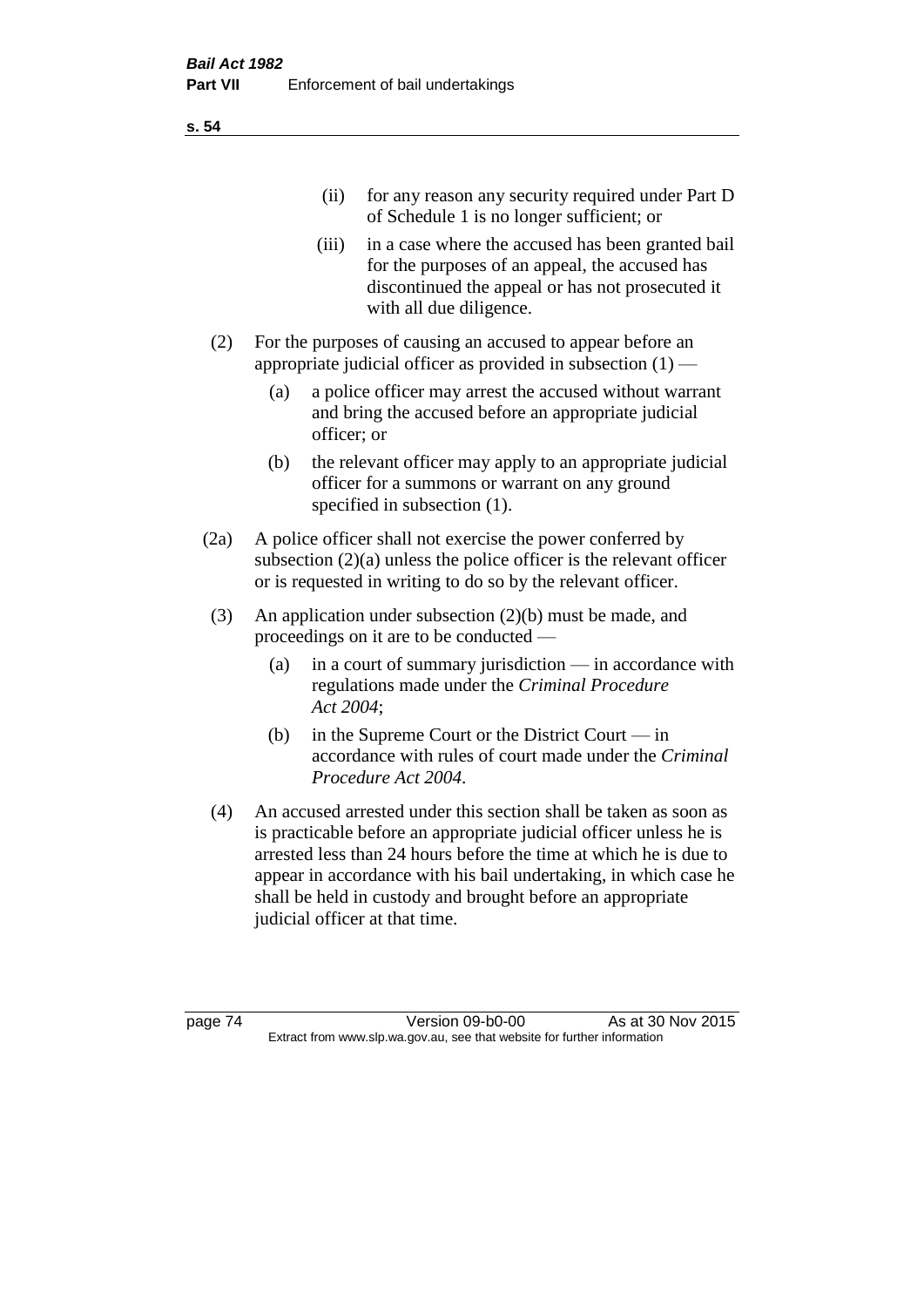- $(5)$  If
	- (a) the court before which the accused is required to appear is the District Court, the Supreme Court or the Court of Appeal; and
	- (b) a police officer is satisfied that because of the urgency of the case it is not practicable for the prosecutor to exercise the power conferred by subsection (1),

the police officer may exercise that power.

(6) If a police officer, acting under subsection (5), exercises the power conferred by subsection (1), the police officer is to be regarded as the relevant officer for the purposes of this section.

*[Section 54 amended by No. 33 of 1989 s. 18; No. 61 of 1990 s. 12; No. 45 of 1993 s. 12; No. 59 of 2004 s. 141; No. 84 of 2004 s. 9, 11 and 82; No. 6 of 2008 s. 33(1)-(4).]* 

# **54A. Accused on committal may be taken for purposes of s. 54 before judicial officer by which committed**

- (1) This section applies to an accused
	- (a) who has been released on bail following the accused's committal to the District Court or the Supreme Court to be tried (otherwise than for murder) or sentenced or otherwise dealt with; and
	- (b) who has not made an appearance in that court on the committal; and
	- (c) who, in the opinion of the relevant officer under section 54, should be made to show cause in terms of subsection (1) of that section.
- (2) The relevant officer may, under section 54, cause an accused to whom this section applies to appear before a judicial officer who is empowered to exercise jurisdiction in the court in which the committal order was made, instead of before an appropriate judicial officer.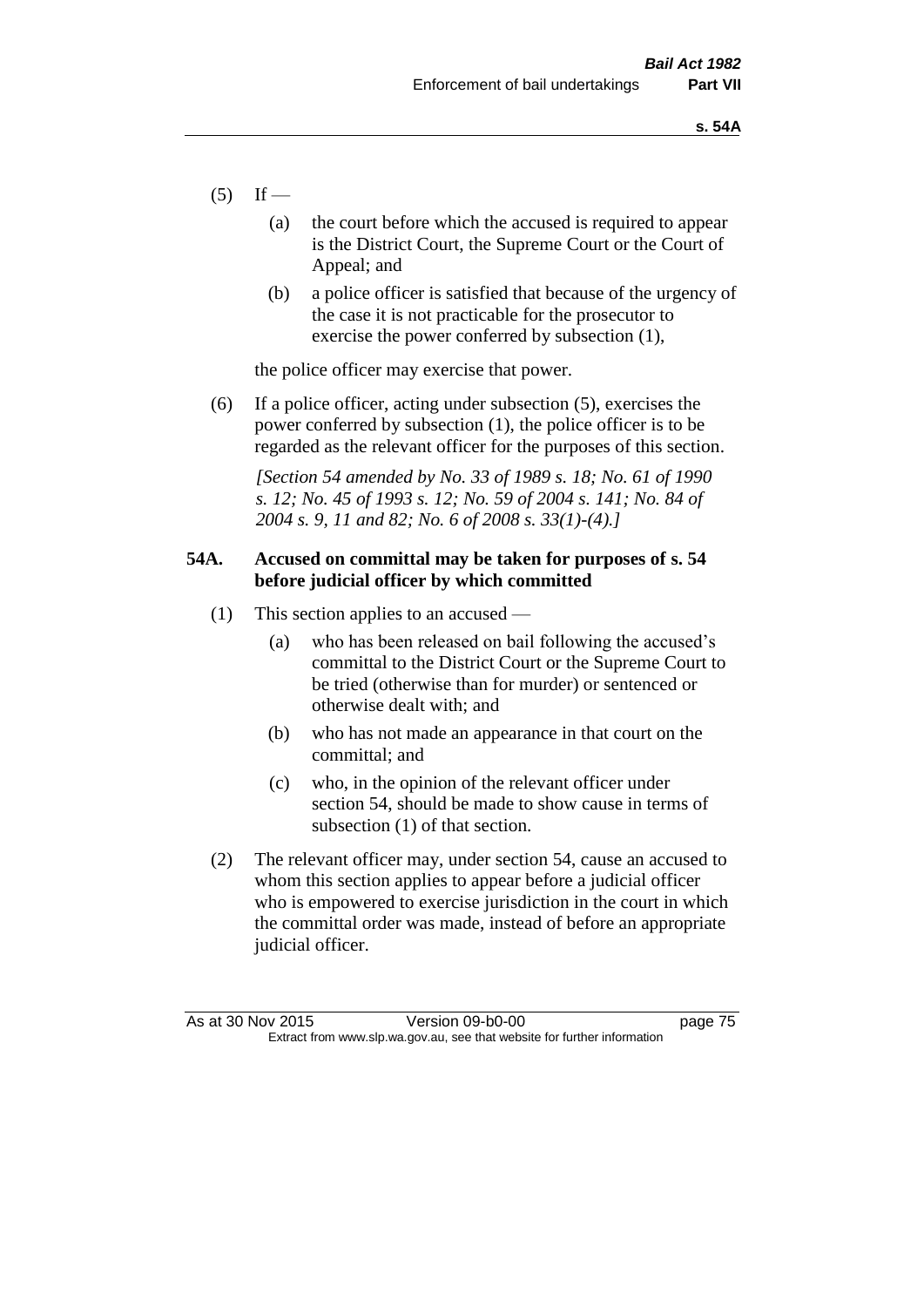(3) A judicial officer before whom an accused so appears is to be regarded as an appropriate judicial officer for the purposes of section 54(2).

- (4) A judicial officer before whom an accused so appears is not obliged to exercise any power conferred by section 55 but may refuse to do so and direct the relevant officer to cause the accused to appear before an appropriate judicial officer.
- (5) A relevant officer shall comply with a direction given to that officer under subsection (4).

*[Section 54A inserted by No. 6 of 2008 s. 34; amended by No. 29 of 2008 s. 24(6).]*

# **55. Accused before court under s. 54, judicial officer may revoke bail of etc.**

- (1) If the judicial officer before whom an accused appears under section 54 is satisfied that —
	- (a) the accused is not likely to comply with any requirement of his bail undertaking mentioned in section 28(2)(a) or  $(b)$ ; or
	- (b) he is, or has been, or is likely to be, in breach of any condition of his bail undertaking mentioned in section  $28(2)(c)$ ; or
	- (ba) he is, or has been, in breach of a home detention condition mentioned in section 28(2)(d); or
	- (c) any of the grounds set out in section  $54(1)(b)$  has been established,

he may —

- (d) revoke the bail and remand the accused in custody to appear at the time and place specified, or deemed by section 31(3) to be specified, in his bail undertaking; or
- (e) revoke the bail and grant fresh bail to the accused in accordance with this Act, other than clause 2 of Part B of Schedule 1.

page 76 Version 09-b0-00 As at 30 Nov 2015 Extract from www.slp.wa.gov.au, see that website for further information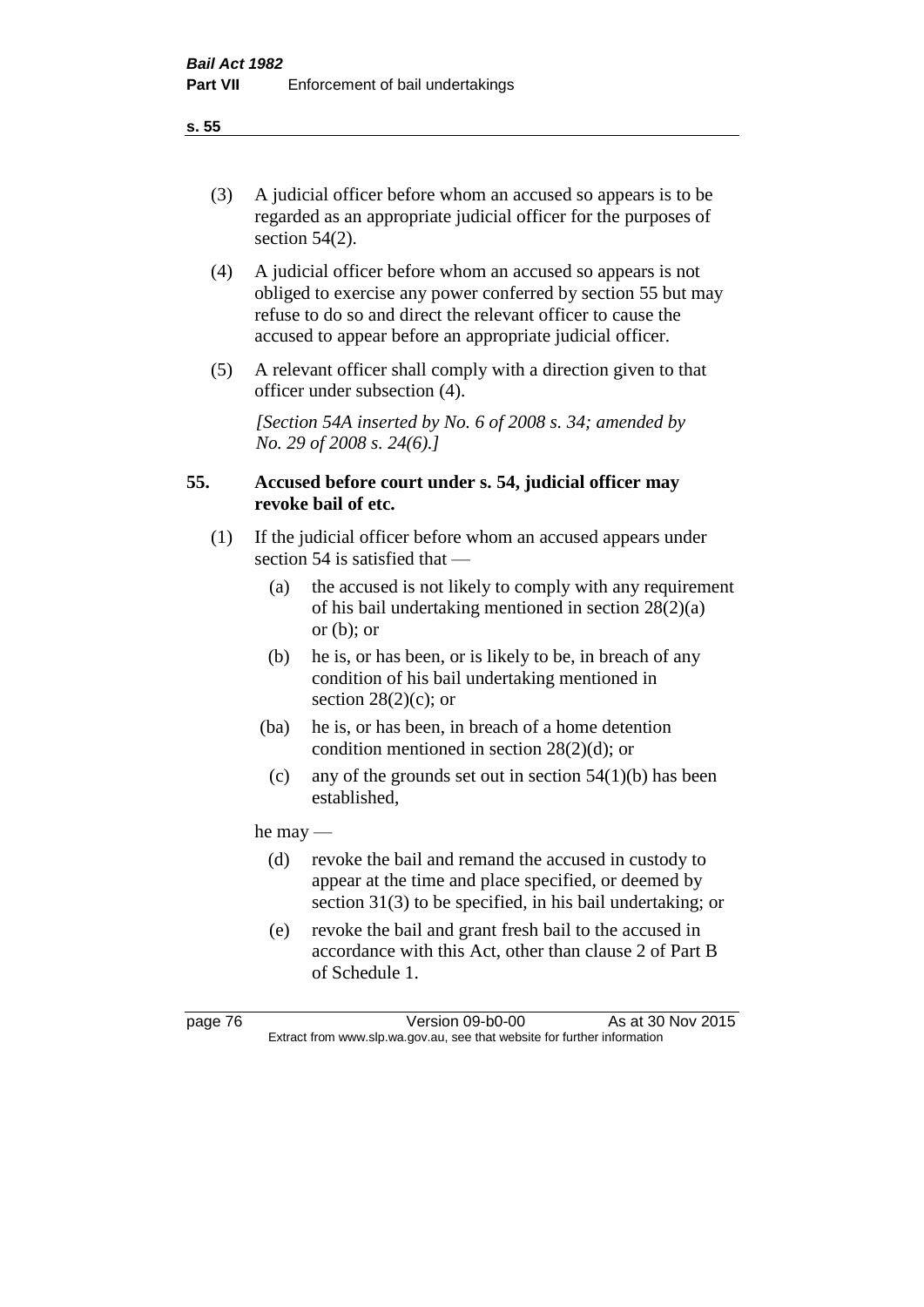(2) If the judicial officer before whom the accused so appears is not satisfied as to any of the matters mentioned in subsection (1)(a), (b), or (c) he shall release the accused on his existing bail undertaking and, with the consent in writing of the surety, on any existing surety undertaking.

*[Section 55 amended by No. 61 of 1990 s. 13; No. 45 of 1993 s. 12; No. 84 of 2004 s. 82.]* 

#### *[56. Deleted by No. 6 of 2008 s. 35.]*

### **57. Offence under s. 51, court to order forfeiture of money under bail undertaking**

- (1) Where an accused is convicted of an offence against section  $51(1)$ ,  $(2)$  or  $(2a)$ , the court by which he is convicted shall, whether or not an application is made therefor by the prosecutor, order that the full amount agreed to be forfeited, in the accused's bail undertaking, be forfeited to the State.
- (2) Notwithstanding subsection (1), the court may decline to make an order thereunder or may order forfeiture in part only where the accused shows to the satisfaction of the judicial officer —
	- (a) that, by reason of a change of circumstances since the bail undertaking was entered into, an order for forfeiture, or for forfeiture in full (as the case may be), would cause excessive hardship to the accused or his dependants; and
	- (b) that such hardship would not be relieved by the exercise of one of the powers conferred by section 59.
- (3) Without prejudice to the recovery of such an amount as a civil debt due to the State, any amount to be paid under an order made under this section is to be paid, and its payment may be enforced under Part 5 of the *Fines, Penalties and Infringement Notices Enforcement Act 1994*, unless an order has been made under subsection (4).
- (4) If under this section the Supreme Court or the District Court makes an order requiring the payment of money, the court may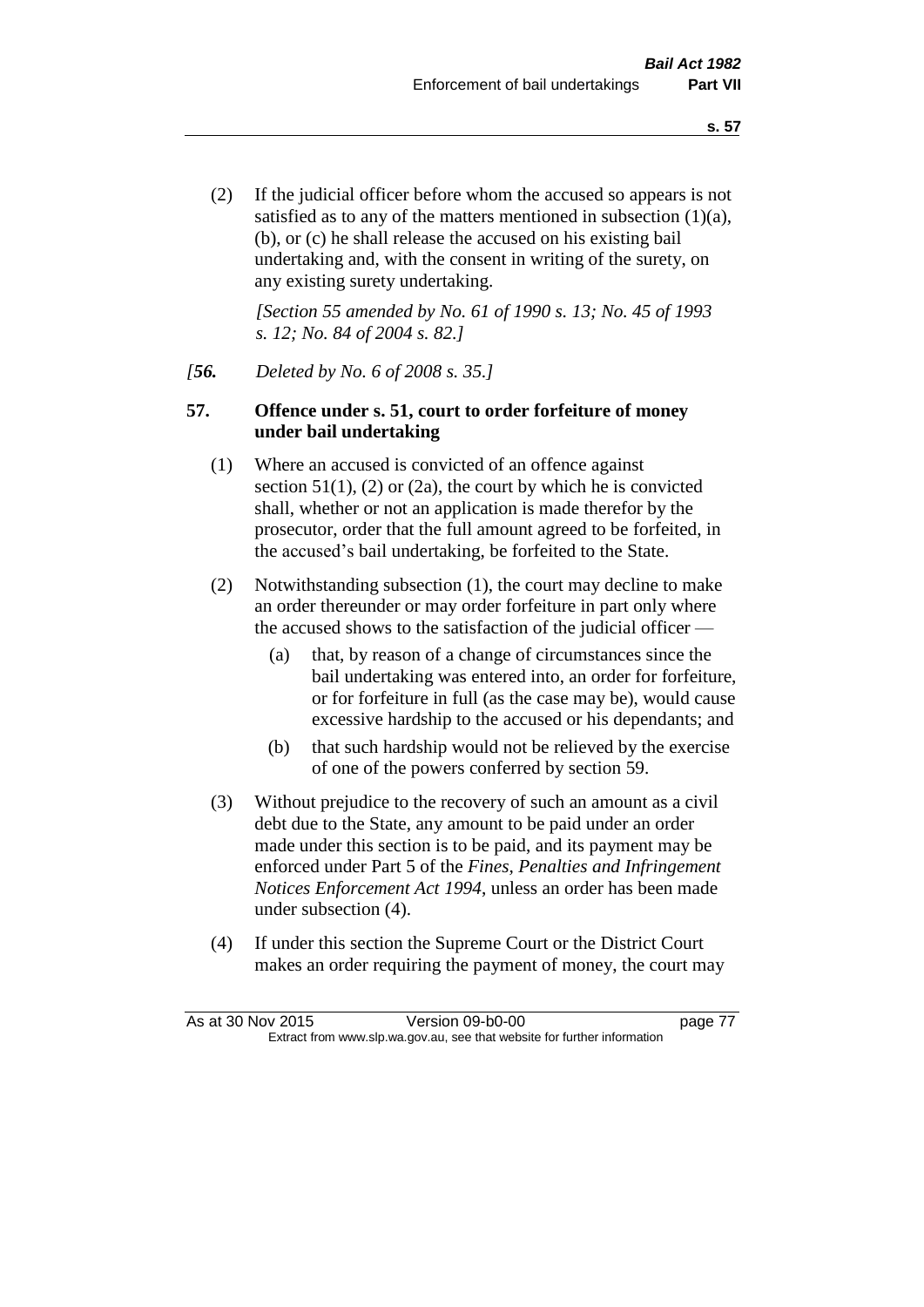make an order under section 59 of the *Sentencing Act 1995* in respect of the amount payable and for that purpose that section, with any necessary changes, applies as if the amount were a fine imposed on the accused.

*[Section 57 amended by No. 74 of 1984 s. 19; No. 92 of 1994 s. 7; No. 78 of 1995 s. 8; No. 54 of 1998 s. 11; No. 65 of 2003 s. 121(3); No. 84 of 2004 s. 82.]* 

# **58. Automatic forfeiture of money on expiration of one year after absconding**

- (1) If after the expiration of one year from the day on which the accused is required to appear in court in accordance with the requirement of his bail undertaking mentioned in section  $28(2)(a)$  he has not —
	- (a) been arrested under section 59B; or
	- (b) appeared in court in accordance with the requirement of his bail undertaking mentioned in section 28(2)(b); or
	- (c) otherwise surrendered himself or been taken into custody to be dealt with on the charge or charges for which the bail undertaking was entered into,

the full amount specified in the bail undertaking shall, on the expiration of the said period, be forfeited to the State by virtue of this section without any order of the court or other formality.

(2) Upon the occurrence of a forfeiture under subsection (1) any security given by the accused may be resorted to by the State as if an order of forfeiture had been made under section 57(1).

*[Section 58 amended by No. 65 of 2003 s. 121(3); No. 84 of 2004 s. 82; No. 6 of 2008 s. 18(3) and 36(2).]*

page 78 Version 09-b0-00 As at 30 Nov 2015 Extract from www.slp.wa.gov.au, see that website for further information

**s. 58**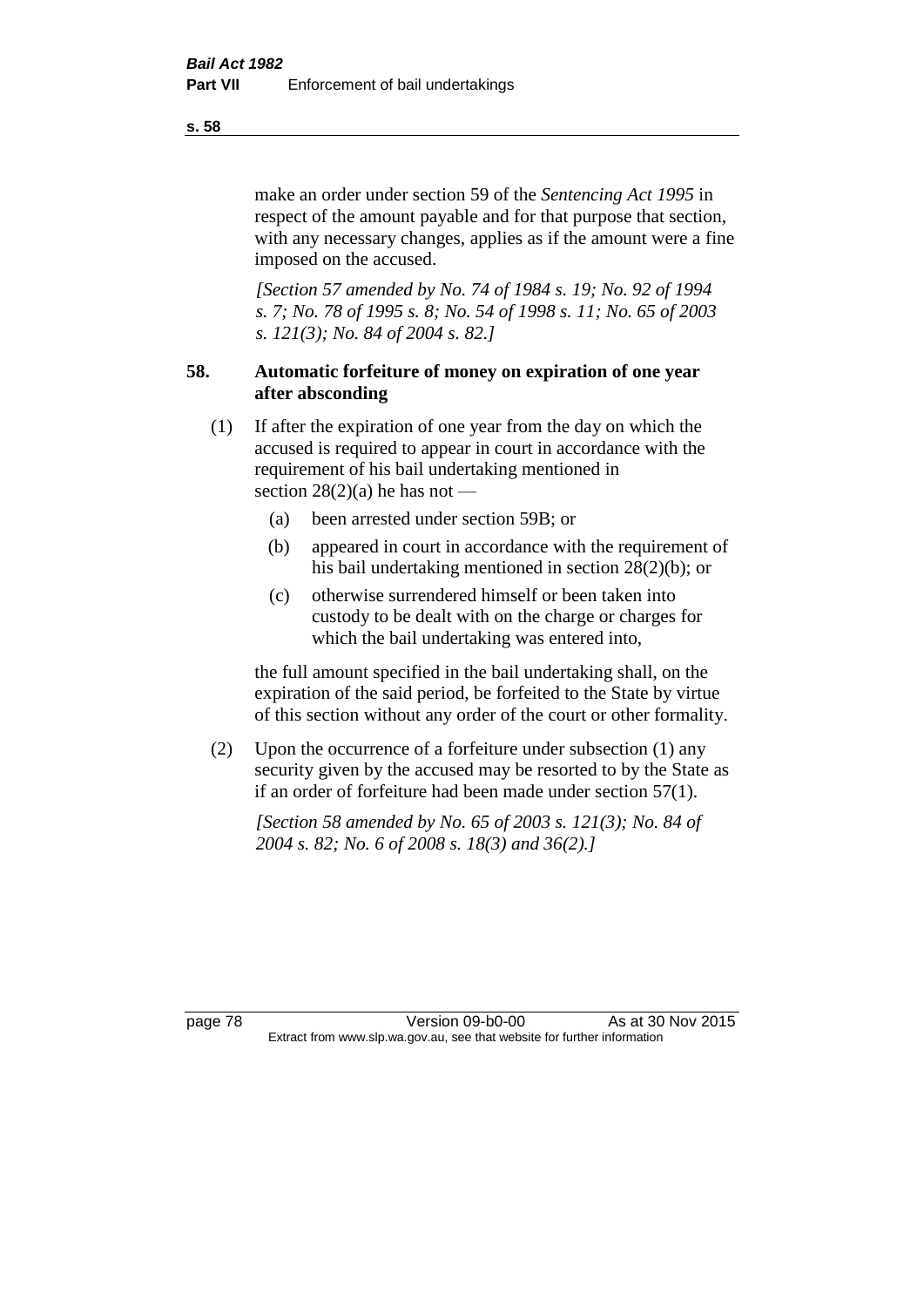**s. 59**

# **Part VIII — Miscellaneous**

# **59. Order for forfeiture, court's additional powers as to**

A court or an appropriate judicial officer who makes an order for forfeiture under section 49 or 57 may, when doing so, or at any time thereafter, further order —

- (a) that payment of any sum be made by specified instalments or be postponed to a specified date; or
- (b) that any security given be applied in or towards payment of the sum forfeited; or
- (c) that the accused or the surety, as the case may be, do all such things and execute all such documents as may be necessary, or as may be specified in the order, for the purpose of vesting any security in the State or enabling the State to realize the same or to resort thereto to recover the sum forfeited,

and the court or an appropriate judicial officer may at any time vary or revoke an order made under paragraph (a), (b), or (c).

*[Section 59 amended by No. 65 of 2003 s. 121(3); No. 84 of 2004 s. 82.]*

# **59A. If bail dispensed with, accused may be taken before judicial officer for reconsideration of matter**

 $(1)$  In this section —

*relevant officer* has the meaning given in section 54(1a).

(2) Where the requirement for bail has been dispensed with for an accused under section 7A, the relevant officer may cause the accused to appear before an appropriate judicial officer for reconsideration of the matter, if the relevant officer has reasonable grounds to believe that the accused is not likely to appear at the time and place specified in a notice under section 13A(3).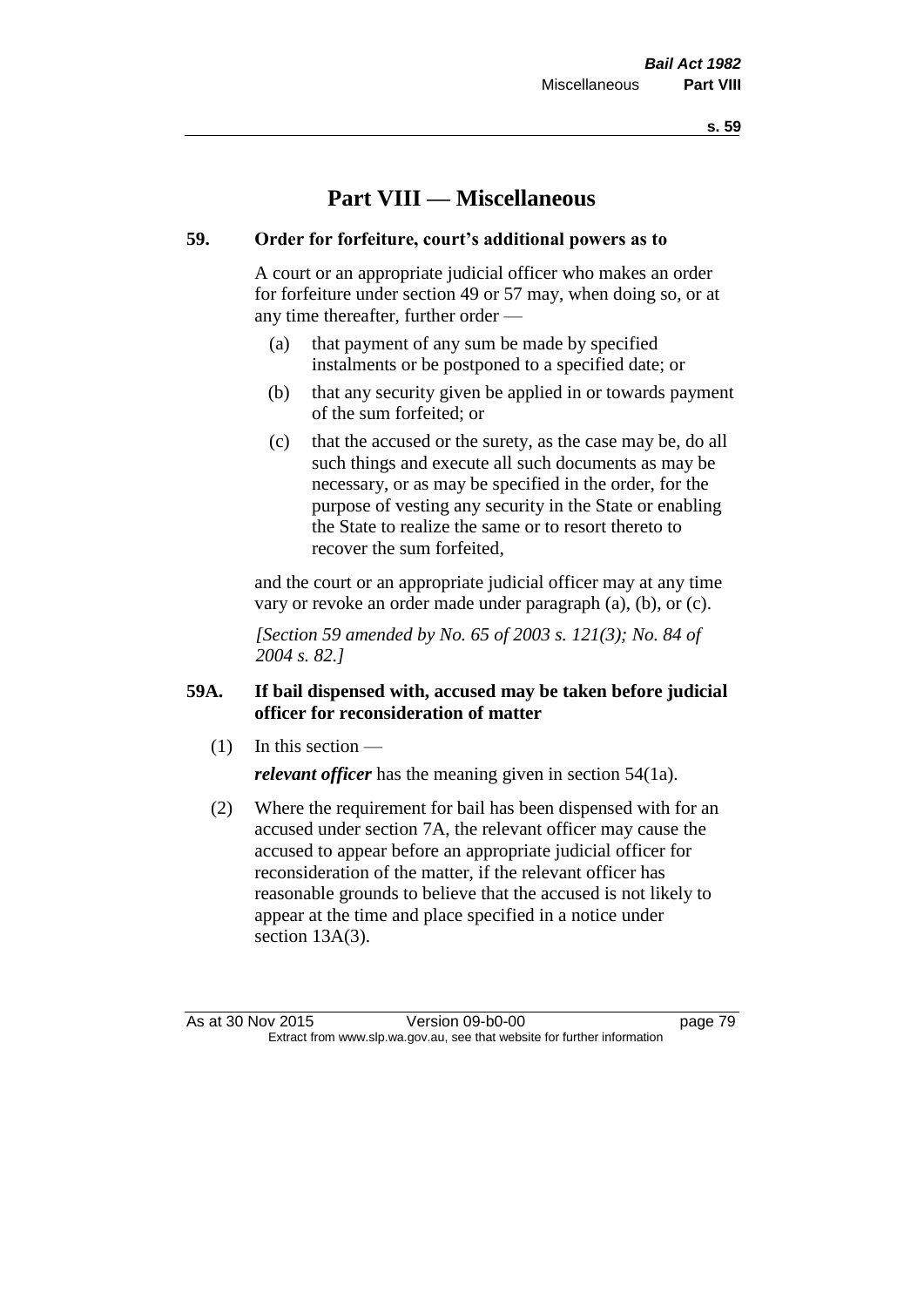**s. 59B**

- (3) Section 54(2), (2a), (3) and (4) apply, with necessary modifications, for the purposes of subsection (2).
- (4) The judicial officer before whom an accused appears under subsection (2) shall reconsider the accused's case and may, notwithstanding section 13 —
	- (a) again dispense with the requirement for bail; or
	- (b) grant bail; or
	- (c) refuse to grant bail,

in accordance with this Act, for the accused's appearance in court.

- $(5)$  If
	- (a) the court before which the accused is required to appear is the District Court, the Supreme Court or the Court of Appeal; and
	- (b) a police officer is satisfied that because of the urgency of the case it is not practicable for the prosecutor to exercise the power conferred by subsection (2),

the police officer may exercise that power.

(6) If a police officer, acting under subsection (5), exercises the power conferred by subsection (2), the police officer is to be regarded as the relevant officer for the purposes of this section.

*[Section 59A inserted by No. 6 of 2008 s. 36(1).]*

# **59B. Absconding accused, warrant for arrest of**

Where —

(a) at any time after that specified in an accused's bail undertaking for an accused's appearance the accused has failed to comply with the requirements of the accused's bail undertaking mentioned in section  $28(2)(a)$  or (b); or

page 80 Version 09-b0-00 As at 30 Nov 2015 Extract from www.slp.wa.gov.au, see that website for further information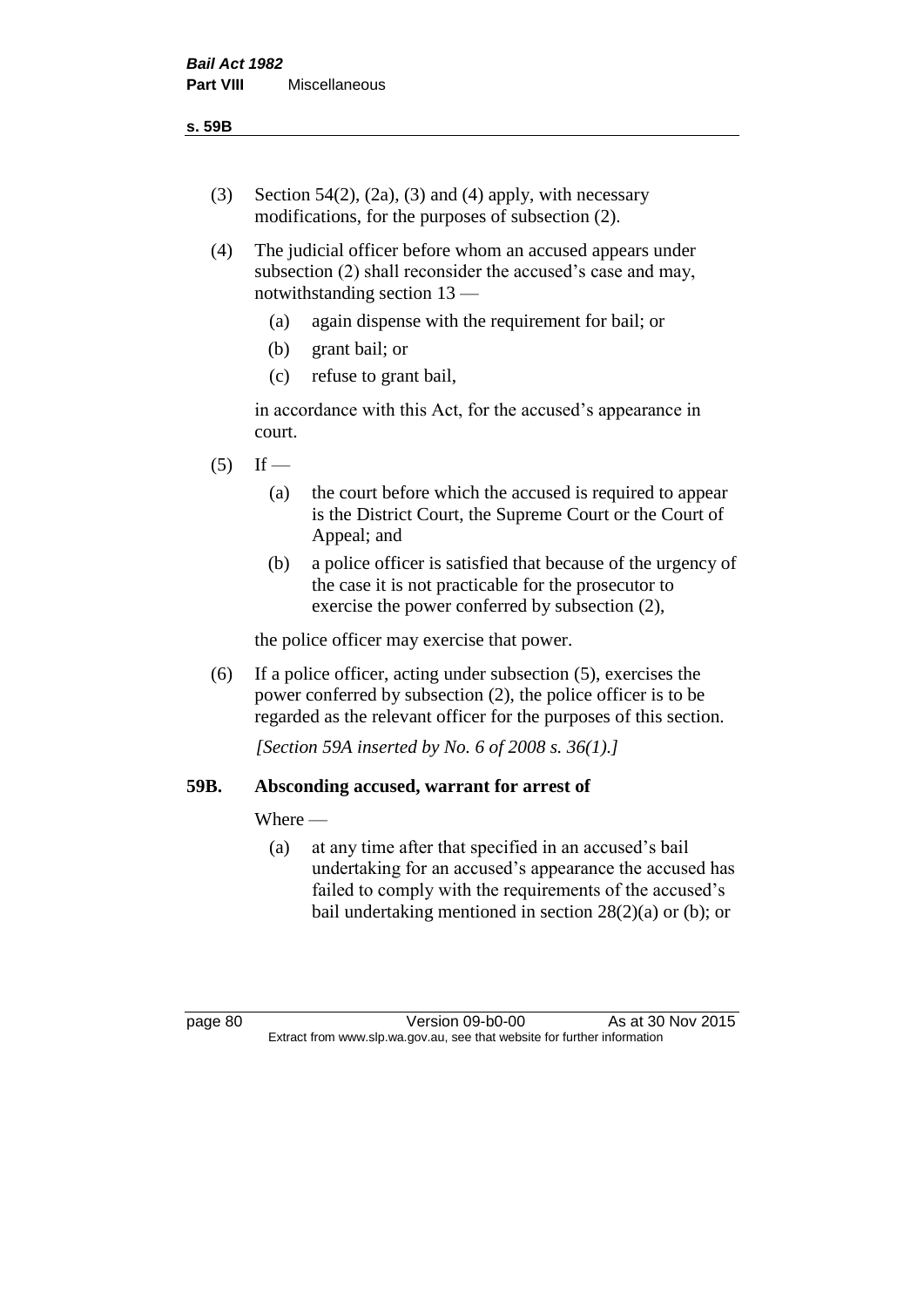(b) an accused has failed to appear at the time and place specified in a notice under section 13A(3),

the court before which the accused was required to appear may issue a warrant to arrest the accused and bring the accused before that court or a court of like jurisdiction.

*[Section 59B inserted by No. 6 of 2008 s. 36(1).]*

### **60. Change of address, accused and surety to notify**

Where the residential address of —

- (a) an accused who has been released on bail or for whom the requirement for bail has been dispensed with; or
- (b) a surety,

changes from that appearing on his bail undertaking, surety undertaking or notice under section 13A(3), as the case may be, he shall forthwith, in writing, notify details of the change to the registrar of the court before which, at the time when the change occurs, the accused is required to appear, and if without reasonable cause he fails to do so he commits an offence.

Penalty: \$1 000.

*[Section 60 amended by No. 50 of 2003 s. 37(5); No. 59 of 2004 s. 141; No. 84 of 2004 s. 82; No. 6 of 2008 s. 37.]*

# **61. Failing to bring arrested person before court or person able to grant bail, offence**

- (1) A person to whom this section applies commits an offence if, having arrested another for an offence, he wilfully and without reasonable excuse fails to take that other person, or cause him to be taken, as soon as is practicable —
	- (a) before an authorised officer or judicial officer empowered by this Act to grant bail for that offence; or
	- (b) before a court.
	- Penalty: \$1 000 or imprisonment for 12 months or both.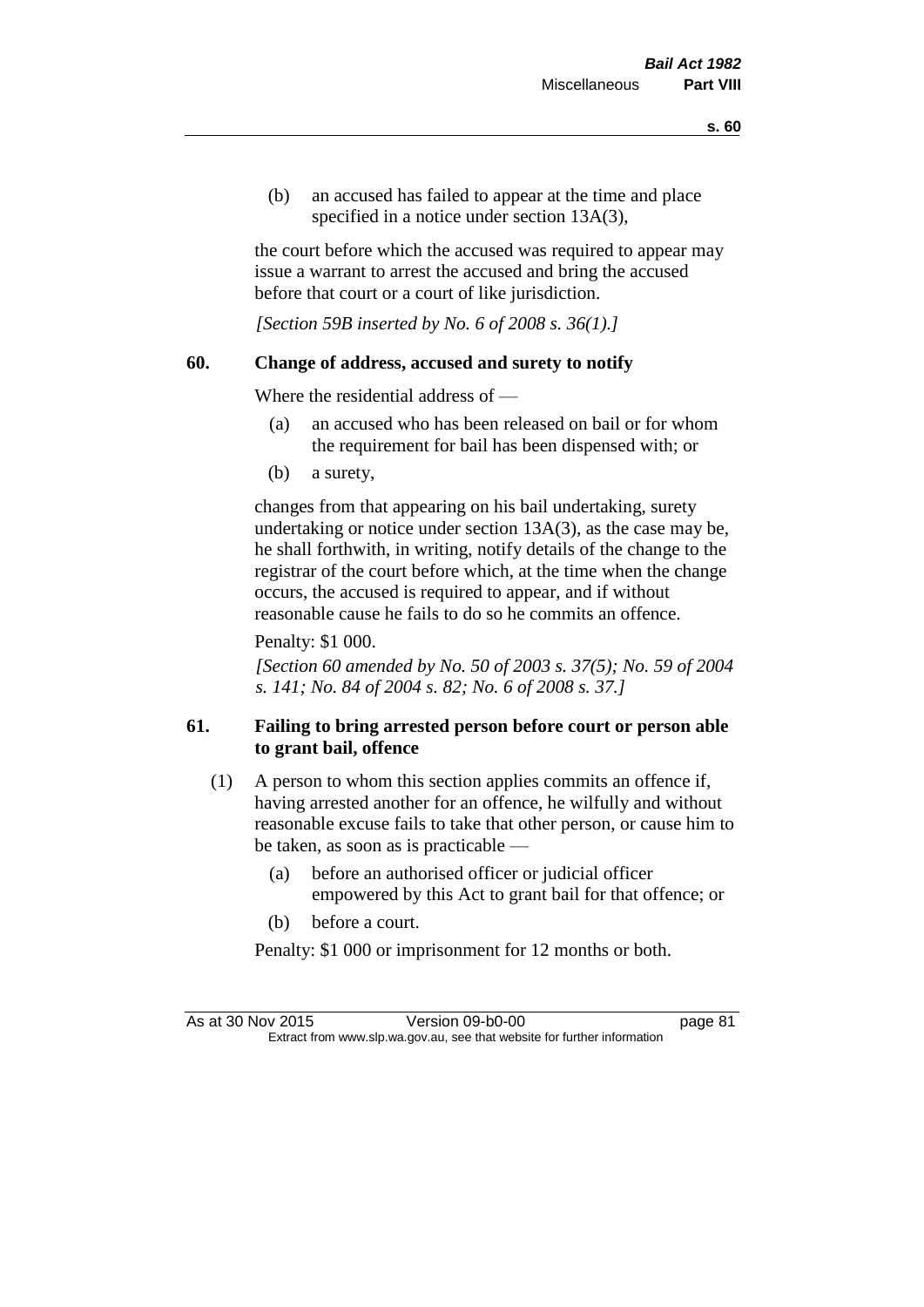#### **s. 62**

- (2) This section applies to a person who
	- (a) is not empowered by this Act to grant bail for the offence; or
	- (b) being so empowered, elects to act under section 6(7).

*[Section 61 amended by No. 15 of 1988 s. 17; No. 59 of 2006 s. 4(4); No. 6 of 2008 s. 38.]* 

# **62. Giving false information for bail purposes, offence**

A person who for the purpose of obtaining —

- (a) a grant of bail for himself or a variation of the terms and conditions thereof; or
- (b) approval of himself as a surety,

makes any statement which he knows is false in a material particular, or recklessly makes any statement which is false in a material particular, commits an offence.

Penalty: \$1 000 or imprisonment for 12 months or both.

#### **63. Protection from personal liability**

A person shall not be liable in civil proceedings on account of anything done, or omitted to be done, by him in good faith in the course of carrying out any provision of this Act, or purporting to be so done or omitted; but the liability (if any) of any other person (including the State or the Commonwealth) as his employer is not affected by this section and shall be determined as if it had not been passed.

*[Section 63 amended by No. 65 of 2003 s. 121(4).]*

### **64. Proving appearance or non-appearance by accused**

Where it is required for the purposes of this Act to prove —

(a) that an accused did not appear before a particular court, at a particular place, on a particular day, at a particular time or during a particular period; or

page 82 Version 09-b0-00 As at 30 Nov 2015 Extract from www.slp.wa.gov.au, see that website for further information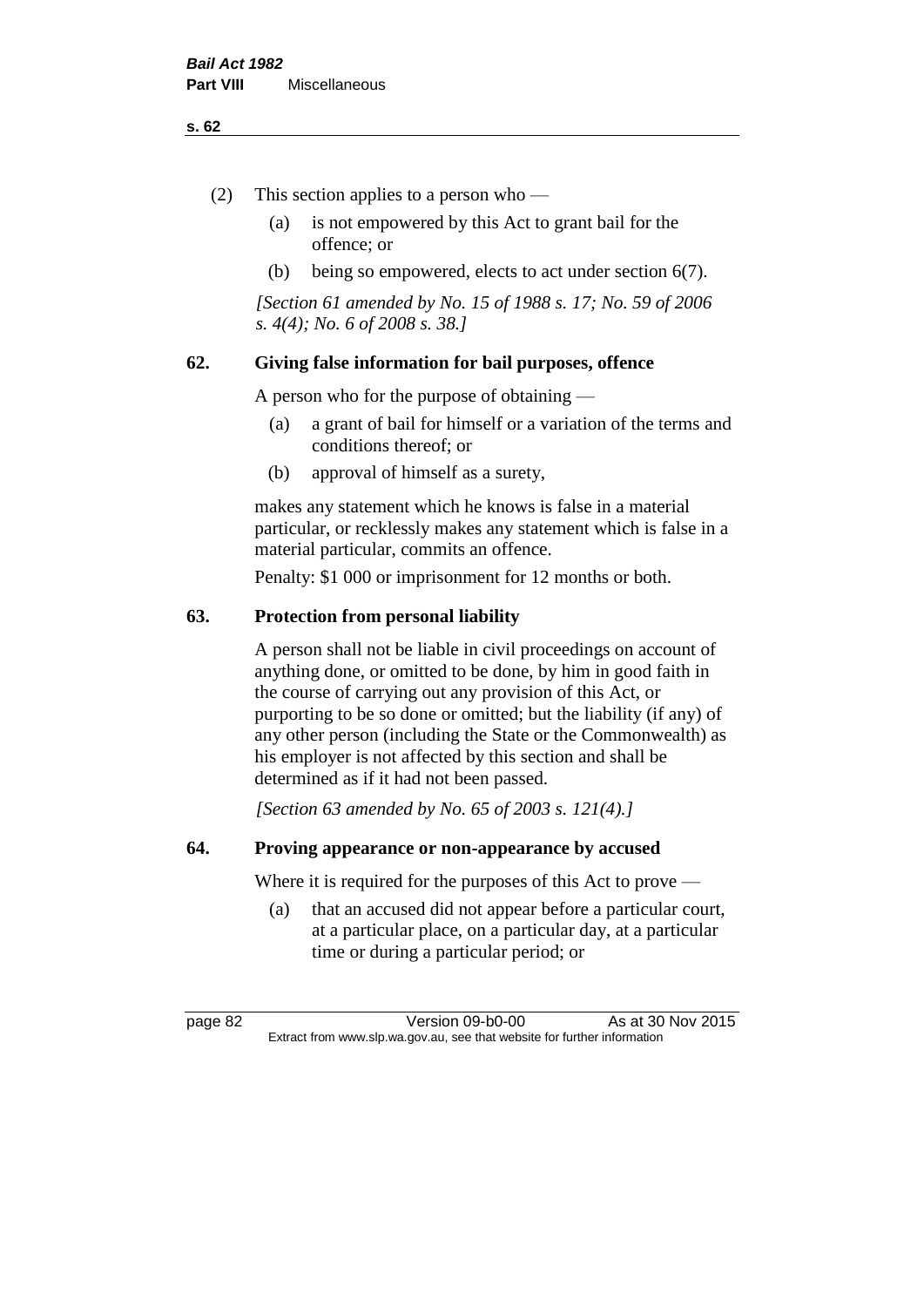(b) the day, time or period when or during which an accused did appear before a particular court at a particular place,

a certificate as to any such matter, purporting to be signed by a judicial officer or registrar of the court before which the accused was required to appear, shall be evidence of the matter so certified.

*[Section 64 amended by No. 59 of 2004 s. 141; No. 84 of 2004 s. 82.]* 

# **65. Bail undertakings by child, effect of**

A bail undertaking entered into by a person who is under the age of 18 years shall bind him as if he were of full age.

# **66. Other powers or duties to grant bail abolished**

- (1) Any power or duty that, at the commencement of this Act, exists apart from statute to grant bail to an accused awaiting an appearance in court for an offence, is abolished.
- (2) Subsection (1) has effect notwithstanding anything in section 16 of the *Supreme Court Act 1935*.
- (3) In subsection (1) *statute* means an Act of the Parliament of Western Australia, other than the *Supreme Court Act 1935*.

*[Section 66 amended by No. 84 of 2004 s. 82.]*

# **66A. Delegation by registrar of court**

- (1) The registrar of a court may, either generally or as otherwise provided by the instrument of delegation, by instrument signed by him, delegate to an officer of that court any function conferred on him by or under this Act other than —
	- (a) this power of delegation; or
	- (aa) a function conferred by section  $11(3)$  or  $36(1)(a)$ ; or
	- (b) any function that a judicial officer has required him to perform personally.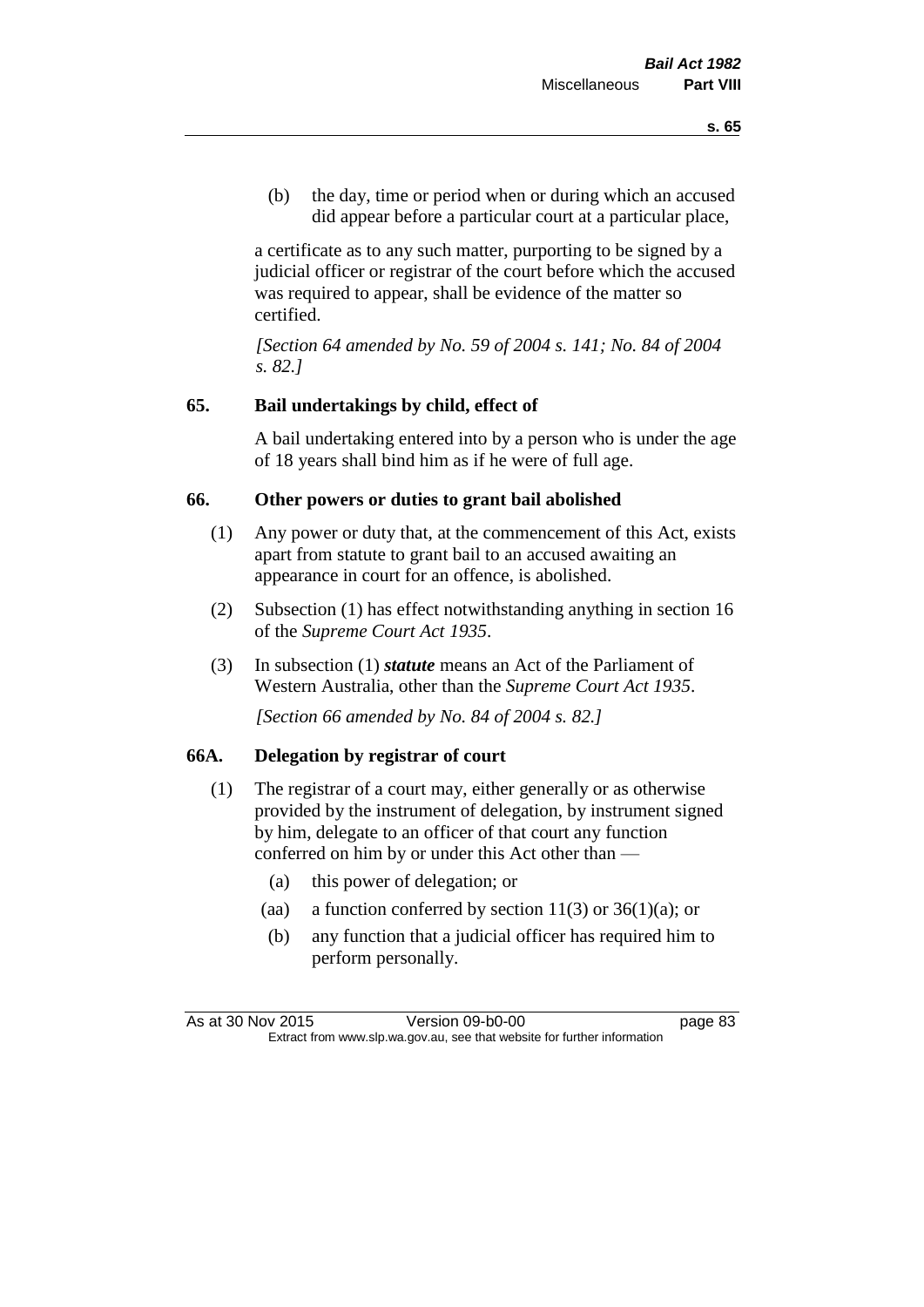**s. 66B**

(2) The superintendent of a detention centre under the *Young Offenders Act 1994* may, either generally or as otherwise provided by the instrument of delegation, by instrument signed by him, delegate to an officer of the Public Sector agency principally assisting the Minister administering that Act in its administration any function conferred on him by or under this Act, other than this power of delegation.

*[Section 66A inserted by No. 15 of 1988 s. 18; amended by No. 49 of 1988 s. 89; No. 31 of 1993 s. 8; No. 59 of 2004 s. 141; No. 65 of 2006 s. 52; No. 6 of 2008 s. 39.]* 

# **66B. Video link or audio link, use of in bail proceedings**

 $(1)$  In this section —

*audio link* means facilities (including telephone) that enable, at the same time, a judicial officer or authorised officer at one place to hear the accused at another place and vice versa;

*bail proceedings* means any proceedings under this Act including —

- (a) proceedings on a case for bail;
- (b) proceedings relating to the variation or revocation of bail;
- (c) proceedings on an application under section 48 or 49;
- (d) proceedings on an appeal under section 15A or 53;

*video link* means facilities (including closed circuit television) that enable, at the same time, a judicial officer or authorised officer at one place to see and hear the accused at another place and vice versa.

- (2) Bail proceedings may be conducted by means of a video link or an audio link.
- (3) Without limiting subsection (2), if a provision of this Act requires or authorises an accused to be brought before, or appear before, a court, judicial officer or authorised officer, the accused

page 84 Version 09-b0-00 As at 30 Nov 2015 Extract from www.slp.wa.gov.au, see that website for further information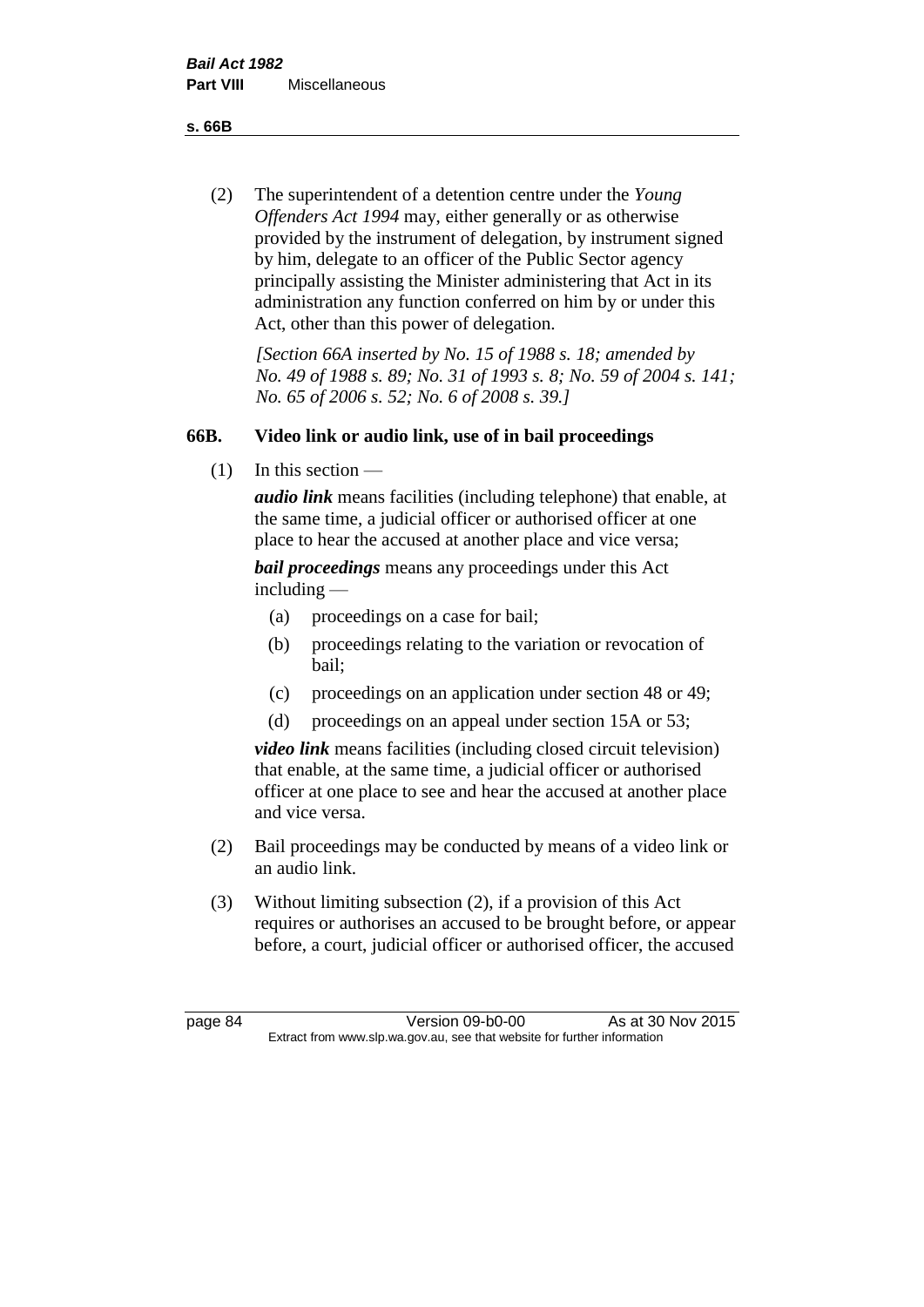may be brought before, or appear before, the court or officer by means of a video link or an audio link.

- (4) An audio link is not to be used under this section unless a video link is not available and cannot reasonably be made available.
- (5) Nothing in this section prevents a court, judicial officer or authorised officer from requiring that an accused be brought before, or appear before, the court or officer in person for the purposes of bail proceedings.

*[Section 66B inserted by No. 6 of 2008 s. 40(1).]*

# **67. Regulations**

- (1) The Governor may make regulations, not inconsistent with this Act, prescribing such things as are required or permitted by this Act to be prescribed or as it is necessary or expedient to prescribe for the purposes thereof.
- (2) Without limiting the generality of subsection (1) regulations  $\text{max}$  —
	- (a) make provision for or with respect to the making of applications —
		- (i) for or in relation to bail;
		- (ii) for the approval of sureties;
		- (iii) for the approval of security to be given by accused persons and sureties;
		- (iv) for the cancellation of a surety undertaking;
		- (v) for an order under section 49,

and for the manner in which such applications are to be made and the procedure to be followed on such applications;

(ba) in any case where the regulations provide that any information, document or record, or a copy of any document or record, is to be or can be provided to a person in electronic form, determine when information

As at 30 Nov 2015 Version 09-b0-00 Extract from www.slp.wa.gov.au, see that website for further information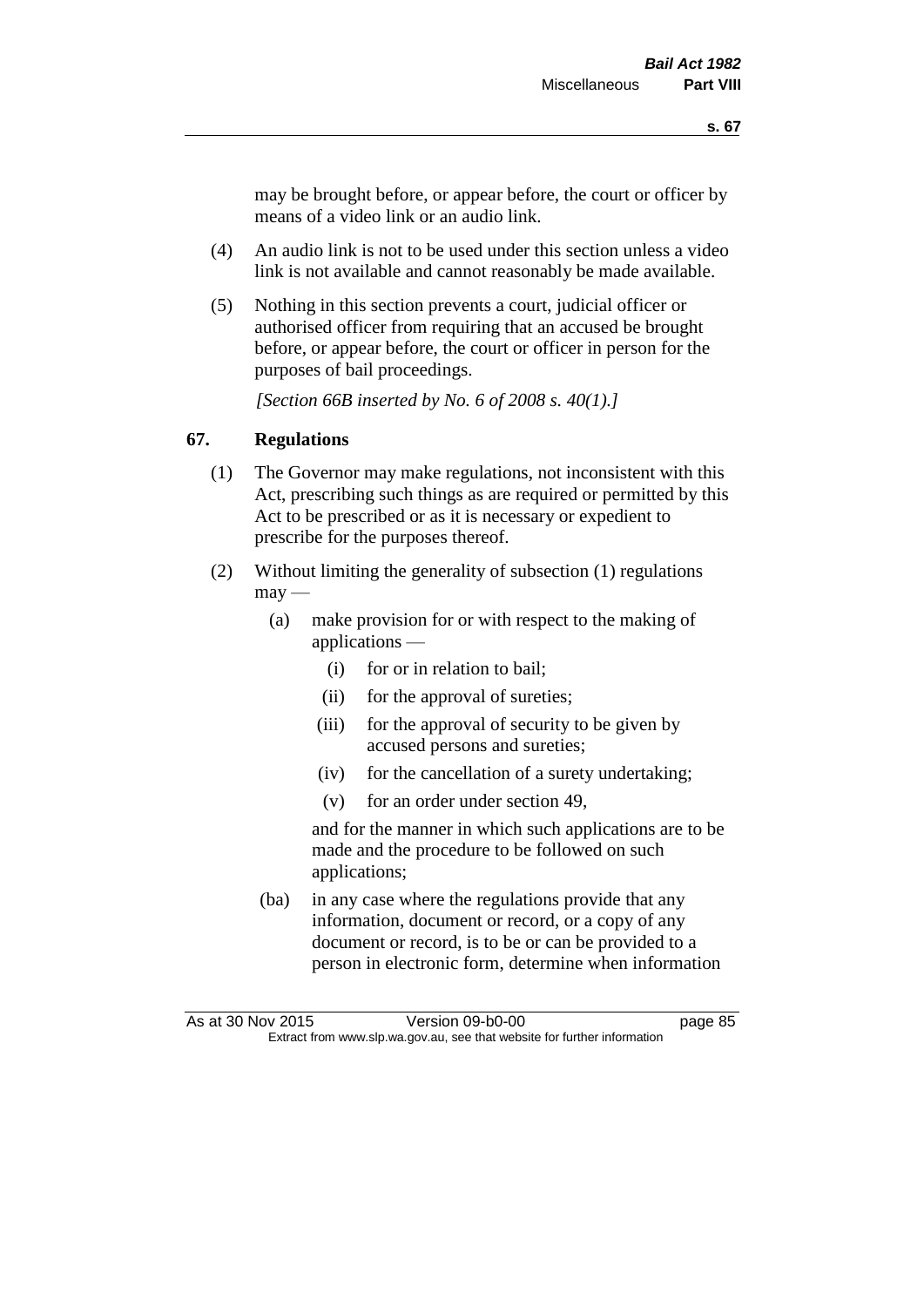or a document, record or copy provided to a person in that form is to be taken to be, or to be presumed to be, received by, or brought to the attention of, the person;

- (b) for the purposes of clause 5 of Part A of Schedule 1, prescribe the officer or officers who may grant bail for any prescribed appearance or class of appearance in court by an accused who is in custody;
- (c) make provision for, or with respect to the management, control, supervision and good order of premises established for the accommodation of persons to whom bail has been granted.
- (3) Regulations made under this section may provide that a contravention or failure to comply with a regulation constitutes an offence and may provide for penalties not exceeding a fine of \$500 for offences against the regulations.

*[Section 67 amended by No. 45 of 1993 s. 12; No. 84 of 2004 s. 83(3); No. 2 of 2008 s. 56(6); No. 6 of 2008 s. 30(3); No. 20 of 2013 s. 31.]* 

*[68. Omitted under the Reprints Act 1984 s. 7(4)(g).]*

page 86 Version 09-b0-00 As at 30 Nov 2015 Extract from www.slp.wa.gov.au, see that website for further information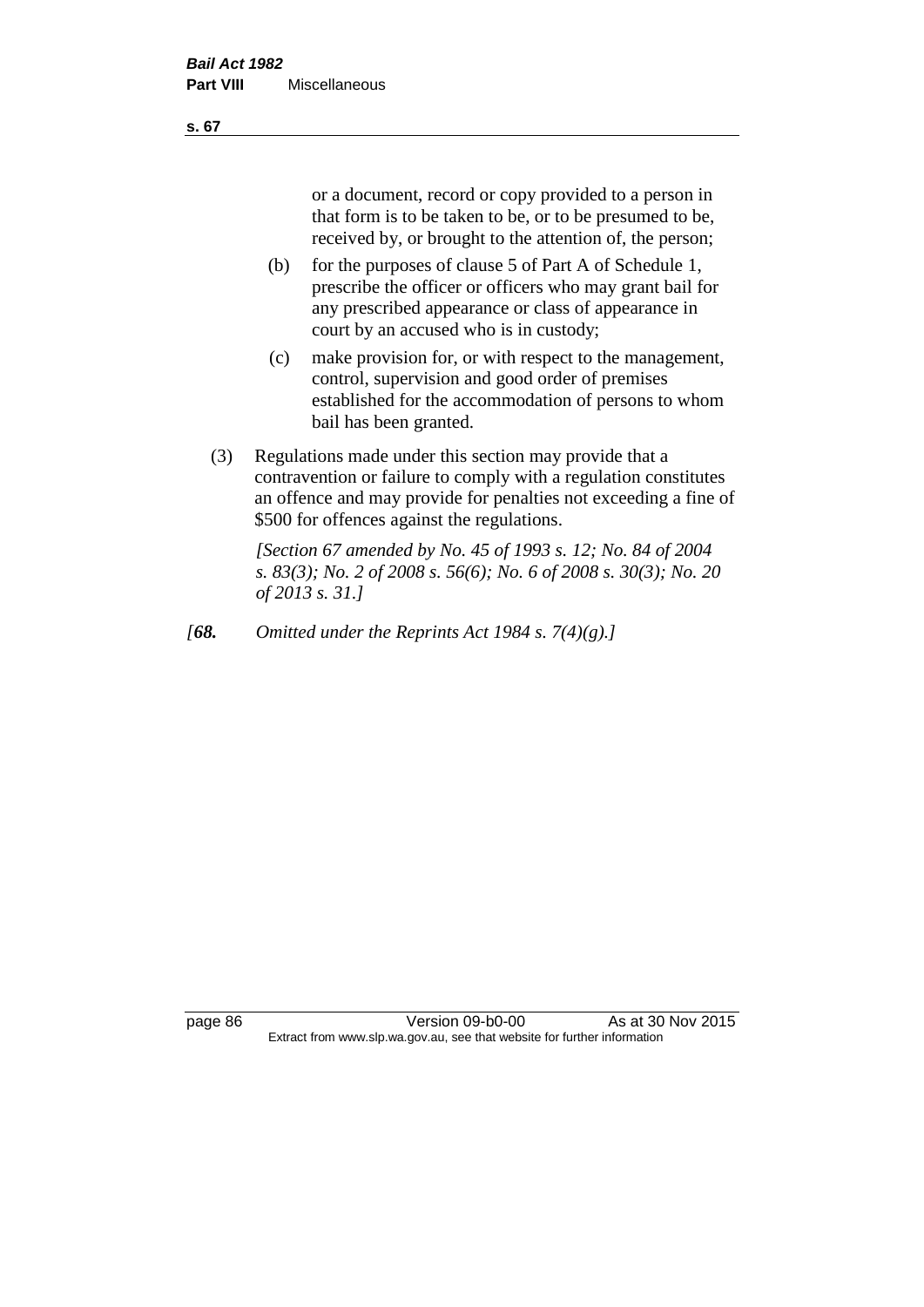# **Schedule 1 — Jurisdiction as to bail and related matters**

[s. 13, 17]

*[Heading inserted by No. 6 of 2008 s. 41(1).]*

# **Part A** — **Jurisdiction relating to bail**

*[Heading inserted by No. 6 of 2008 s. 41(2)(a).]*

#### **First Column**

### **Second Column**

*Appearances in court*

*By whom bail may be granted or (where applicable) dispensed with*

*[Heading amended by No. 6 of 2008 s. 41(2)(b) and (c).]*

# **1. Initial appearance**

(1) The initial appearance in a court of summary jurisdiction or the Children's Court by an accused in, or in connection with, proceedings for an offence.

In any case —

- (a) a justice; or
- (b) an authorised police officer; and

in addition, in the case of a child, an authorised community services officer.

(2) The initial appearance in the District Court or the Supreme Court, not being the initial appearance to which clause 3 applies. A judge of the District Court or a judge of the Supreme Court, as the case requires.

*[Clause 1 amended by No. 15 of 1988 s. 19; No. 49 of 1988 s. 90(a)(i); No. 59 of 2004 s. 141; No. 84 of 2004 s. 10(1) and 82.]*

#### As at 30 Nov 2015 Version 09-b0-00 page 87 Extract from www.slp.wa.gov.au, see that website for further information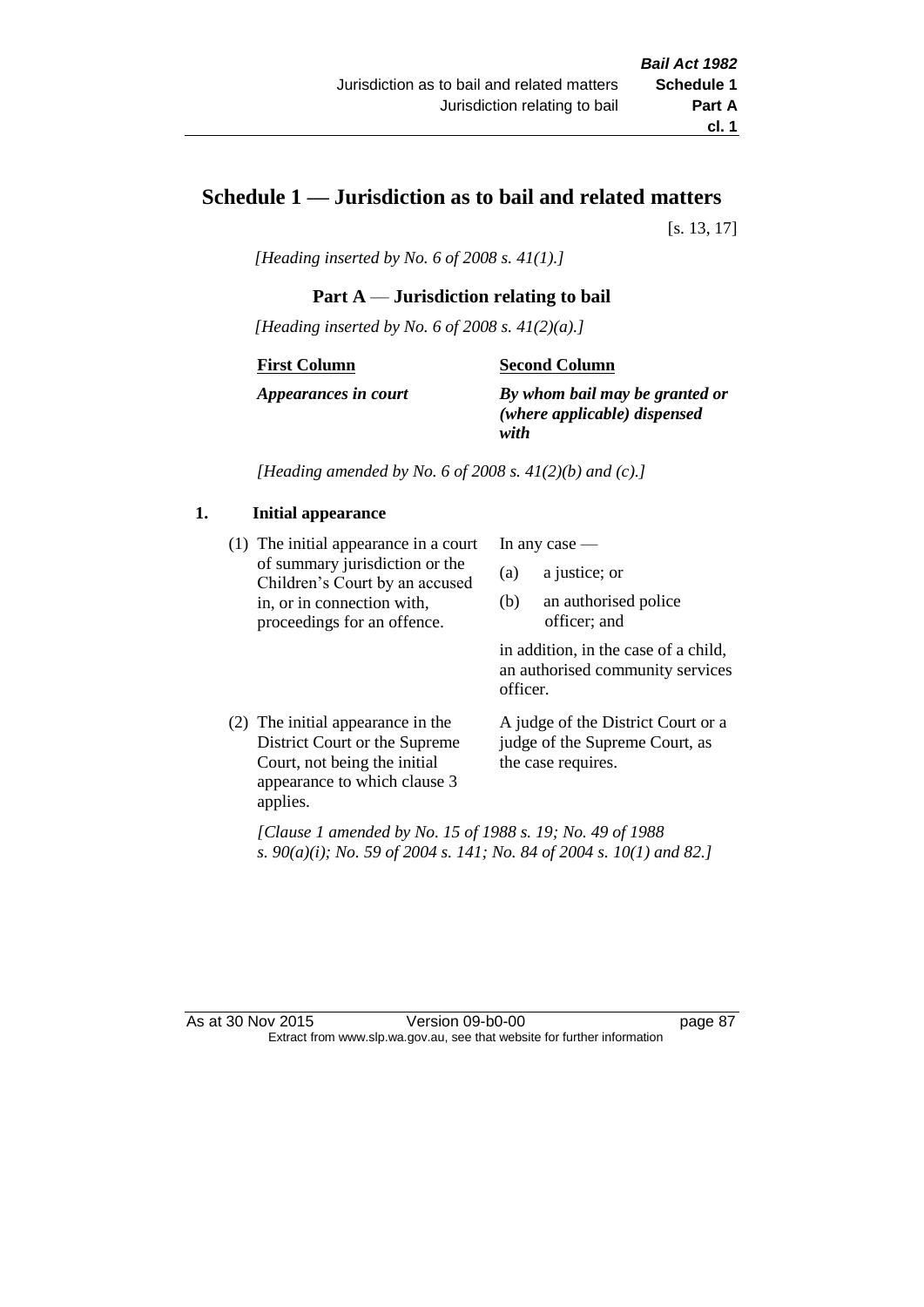| <b>Second Column</b>                                                   |
|------------------------------------------------------------------------|
| By whom bail may be granted or<br>(where applicable) dispensed<br>with |
|                                                                        |

# **2. Appearance after adjournment**

Appearance in any court or before The judicial officer who orders a judicial officer by an accused after any adjournment of proceedings for an offence, not being a committal under clause 3.

the adjournment.

*[Clause 2 amended by No. 84 of 2004 s. 82.]*

# **3. Appearance on committal to Supreme Court or District Court**

The initial appearance by an accused in the Supreme Court or District Court after he has been committed thereto under any Act to be tried or sentenced or otherwise dealt with. The judicial officer who orders the committal.

*[Clause 3 amended by No. 84 of 2004 s. 82.]*

#### **4. Appearance in connection with appeal, rehearing etc.**

| (1) Appearance in connection with an If the appeal is being determined<br>application or appeal made under<br>the Criminal Appeals Act 2004 or<br>with any order made in<br>determining the application or<br>appeal. | by a single judge of the Supreme<br>Court, a single judge of the<br>Supreme Court;<br>If the appeal is being determined<br>by the Court of Appeal, the Court<br>of Appeal or a single judge of<br>appeal. |
|-----------------------------------------------------------------------------------------------------------------------------------------------------------------------------------------------------------------------|-----------------------------------------------------------------------------------------------------------------------------------------------------------------------------------------------------------|
| (2) Appearance in connection with a<br>rehearing of proceedings ordered<br>under section 28 of the<br>Children's Court of Western<br>Australia Act 1988.                                                              | The Children's Court.                                                                                                                                                                                     |

page 88 Version 09-b0-00 As at 30 Nov 2015 Extract from www.slp.wa.gov.au, see that website for further information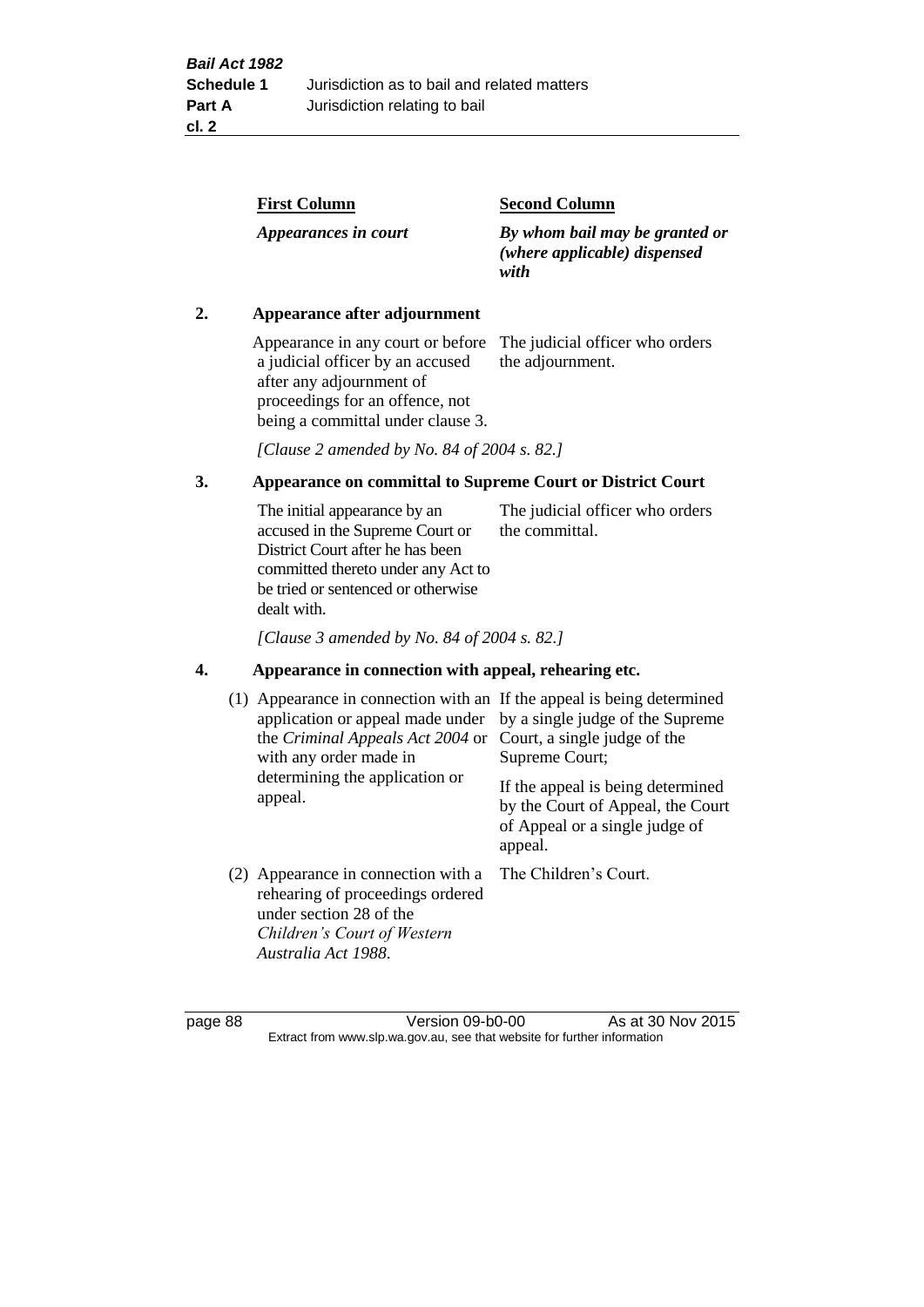|  | <b>First Column</b><br>Appearances in court                          | <b>Second Column</b>                                                   |  |
|--|----------------------------------------------------------------------|------------------------------------------------------------------------|--|
|  |                                                                      | By whom bail may be granted or<br>(where applicable) dispensed<br>with |  |
|  | (3) Appearance in connection with<br>the reconsideration of an order | The Children's Court constituted<br>by the President.                  |  |

*[Clause 4 inserted by No. 84 of 2004 s. 10(2).]*

#### **5. Appearance prescribed by regulation**

under section 40 of the *Children's Court of Western* 

*Australia Act 1988*.

| Appearance in a court for any  | The judicial or other officer   |
|--------------------------------|---------------------------------|
| other purpose or following any | prescribed by such regulations. |
| other occurrence prescribed by |                                 |
| regulations under this Act.    |                                 |

### **6. Appearances not otherwise provided for**

Any appearance in a court not otherwise provided for in this Part or by regulations under this Act.

The judicial officer who, or court which, orders the appearance.

#### **7. Term used: proceedings for an offence**

In this Part, unless the contrary intention appears —

*proceedings for an offence* in clause 2 (but not in clause 1) includes any of the following proceedings relating to that offence —

- (a) appeal proceedings; and
- (b) proceedings on a writ of *habeas corpus*; and
- (c) proceedings on the re-appearance of an offender under section 50 of the *Sentencing Act 1995*.

*[Clause 7 inserted by No. 84 of 2004 s. 10(3).]*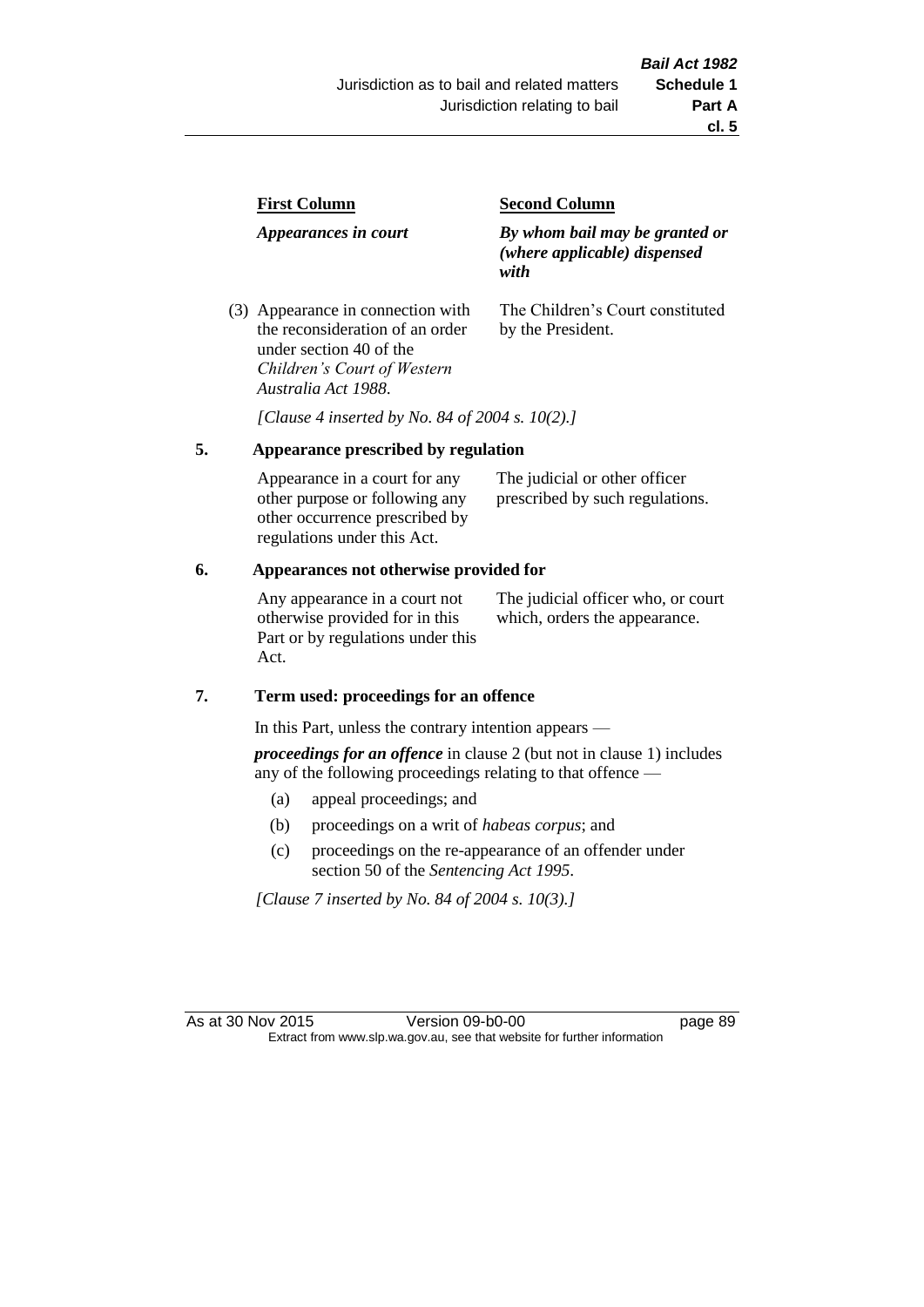#### **Part B** — **Cessation of powers relating to bail**

*[Heading inserted by No. 6 of 2008 s. 41(3)(a).]*

#### **1. Upon decision by judge, power of other officers ceases**

(1) In this clause —

*judge* means a judge of the Supreme Court, the Children's Court or the District Court.

- (2) After a judge has granted or refused bail for an appearance by an accused the power to grant bail for that appearance ceases to be vested  $in -$ 
	- (a) any judicial officer whose jurisdiction is inferior to that of the judge; or
	- (b) any authorised officer.
- (3) After a judge has dispensed with the requirement for bail for an appearance by an accused the power to grant or refuse bail for that appearance ceases to be vested in any officer referred to in subclause  $(2)(a)$  or  $(b)$ .

*[Clause 1 inserted by No. 6 of 2008 s. 41(3)(b).]*

#### **1A. Upon decision by Court of Appeal, other powers cease**

After the Court of Appeal on an appeal under section 15A —

- (a) has granted or refused bail for an appearance by an accused, the power to grant or refuse bail for that appearance; or
- (b) has dispensed with the requirement for bail for an appearance by an accused, the power to grant or refuse bail for that appearance,

ceases to be vested in any judicial officer or in any authorised officer.

*[Clause 1A inserted by No. 6 of 2008 s. 41(3)(b).]*

#### **2. Upon decision by judicial officer, his power and that of his peers ceases**

Except where clause 4 applies, the power to grant, refuse or dispense with bail for an appearance by an accused ceases to be vested in any judicial officer (including a judge of the Supreme Court) after he, or

page 90 Version 09-b0-00 As at 30 Nov 2015 Extract from www.slp.wa.gov.au, see that website for further information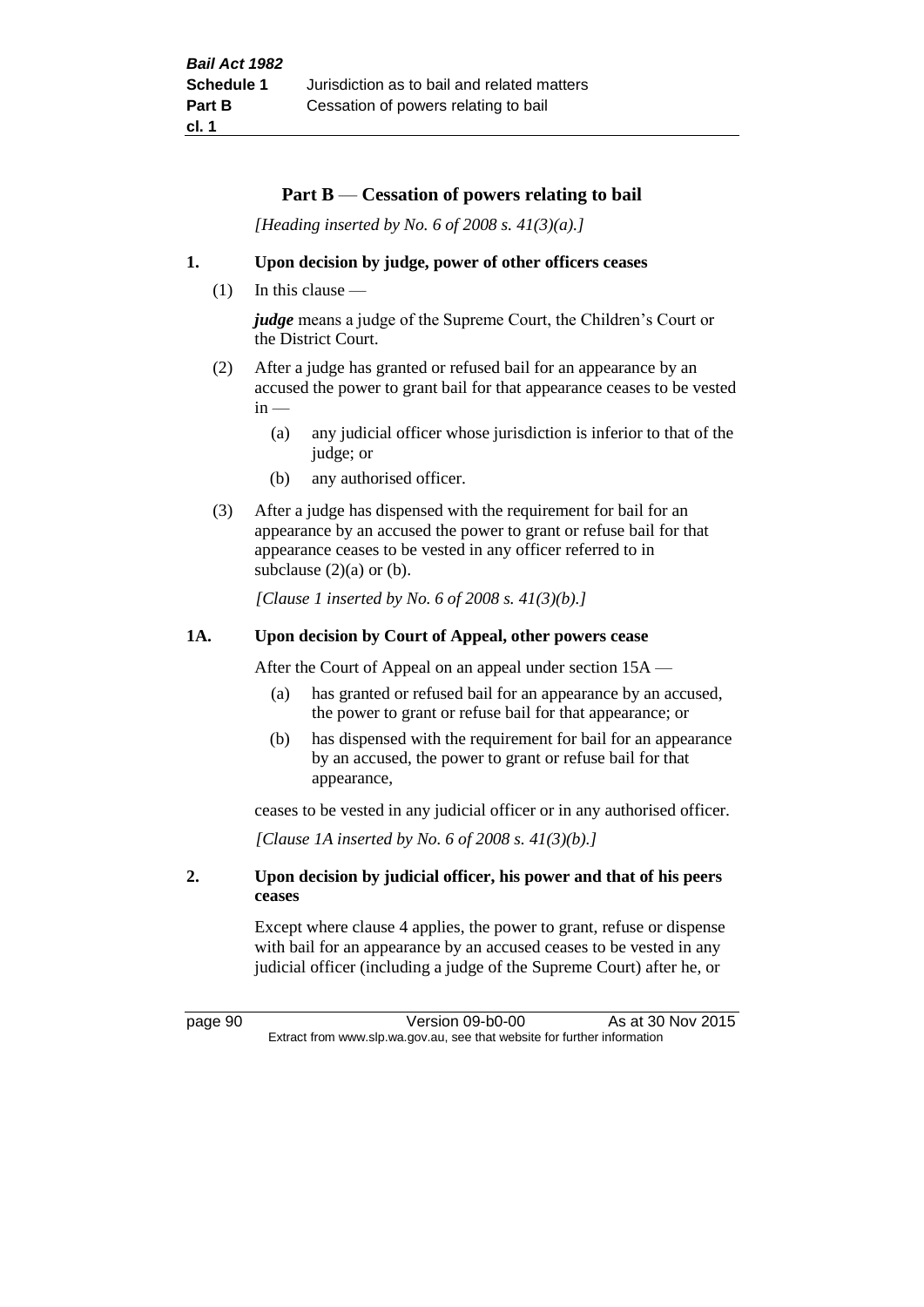another judicial officer whose jurisdiction is co-extensive with his, has granted, refused or dispensed with bail for that appearance.

*[Clause 2 amended by No. 84 of 2004 s. 82; No. 6 of 2008 s. 41(3)(c) and (d).]*

#### **3. Upon refusal of bail for initial appearance, certain powers cease**

- (1) After an authorised officer has refused bail for an initial appearance by an accused, the power to grant bail for that appearance ceases to be vested in another authorised officer, but a justice may nevertheless grant bail for that appearance.
- (2) After a justice has refused bail for an initial appearance by an accused, the power to grant bail for that appearance ceases to be vested in an authorised officer or another justice.

*[Clause 3 inserted by No. 6 of 2008 s. 41(3)(e).]*

#### **4. Judicial officer's powers if accused proves new facts or changed circumstances**

Notwithstanding clause 2, where an accused has been refused bail for an appearance or has been granted bail therefor on terms or conditions with which he is unable or unwilling to comply, the judicial officer who granted or refused bail or another judicial officer whose jurisdiction is co-extensive with his has power to grant bail for that appearance or to vary the terms or conditions of bail previously granted therefor if the accused makes application and satisfies him that —

- (a) new facts have been discovered, new circumstances have arisen or the circumstances have changed since bail was previously granted or refused for that appearance; or
- (b) he failed to adequately present his case for bail on the previous occasion when it was considered; or
- (c) where bail was granted subject to a home detention condition, he has, since the previous occasion when his case for bail was considered, complied with the home detention condition for a period of one month or more.

*[Clause 4 amended by No. 61 of 1990 s. 14; No. 84 of 2004 s. 82.]*

As at 30 Nov 2015 Version 09-b0-00 page 91 Extract from www.slp.wa.gov.au, see that website for further information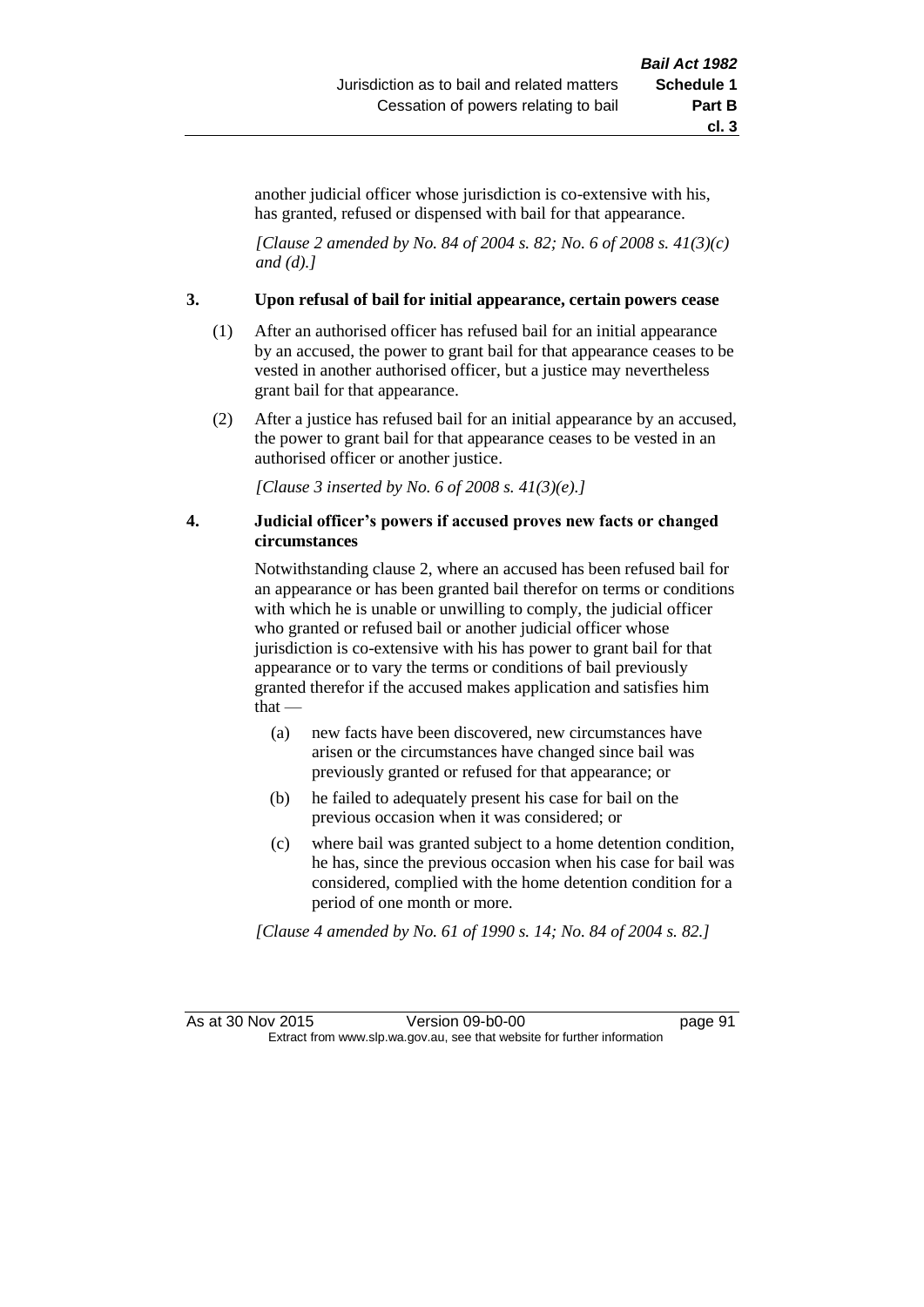### **Part C — Manner in which jurisdiction to be exercised**

*[Heading deleted by No. 6 of 2008 s. 41(4)(a).]*

### **1. Bail before conviction at discretion of court or judicial officer except for child**

Subject to clauses 3A and 3C, the grant or refusal of bail to an accused, other than a child, who is in custody awaiting an appearance in court before conviction for an offence shall be at the discretion of the judicial officer or authorised officer in whom jurisdiction is vested, and that discretion shall be exercised having regard to the following questions as well as to any others which he considers relevant —

- (a) whether, if the accused is not kept in custody, he may  $-$ 
	- (i) fail to appear in court in accordance with his bail undertaking; or
	- (ii) commit an offence; or
	- (iii) endanger the safety, welfare, or property of any person; or
	- (iv) interfere with witnesses or otherwise obstruct the course of justice, whether in relation to himself or any other person;
- (b) whether the accused needs to be held in custody for his own protection;
- (c) whether the prosecutor has put forward grounds for opposing the grant of bail;
- (d) whether, as regards the period when the accused is on trial, there are grounds for believing that, if he is not kept in custody, the proper conduct of the trial may be prejudiced;
- (e) whether there is any condition which could reasonably be imposed under Part D which would —
	- (i) sufficiently remove the possibility referred to in paragraphs (a) and (d); or
	- (ii) obviate the need referred to in paragraph (b); or
	- (iii) remove the grounds for opposition referred to in paragraph (c);

page 92 Version 09-b0-00 As at 30 Nov 2015 Extract from www.slp.wa.gov.au, see that website for further information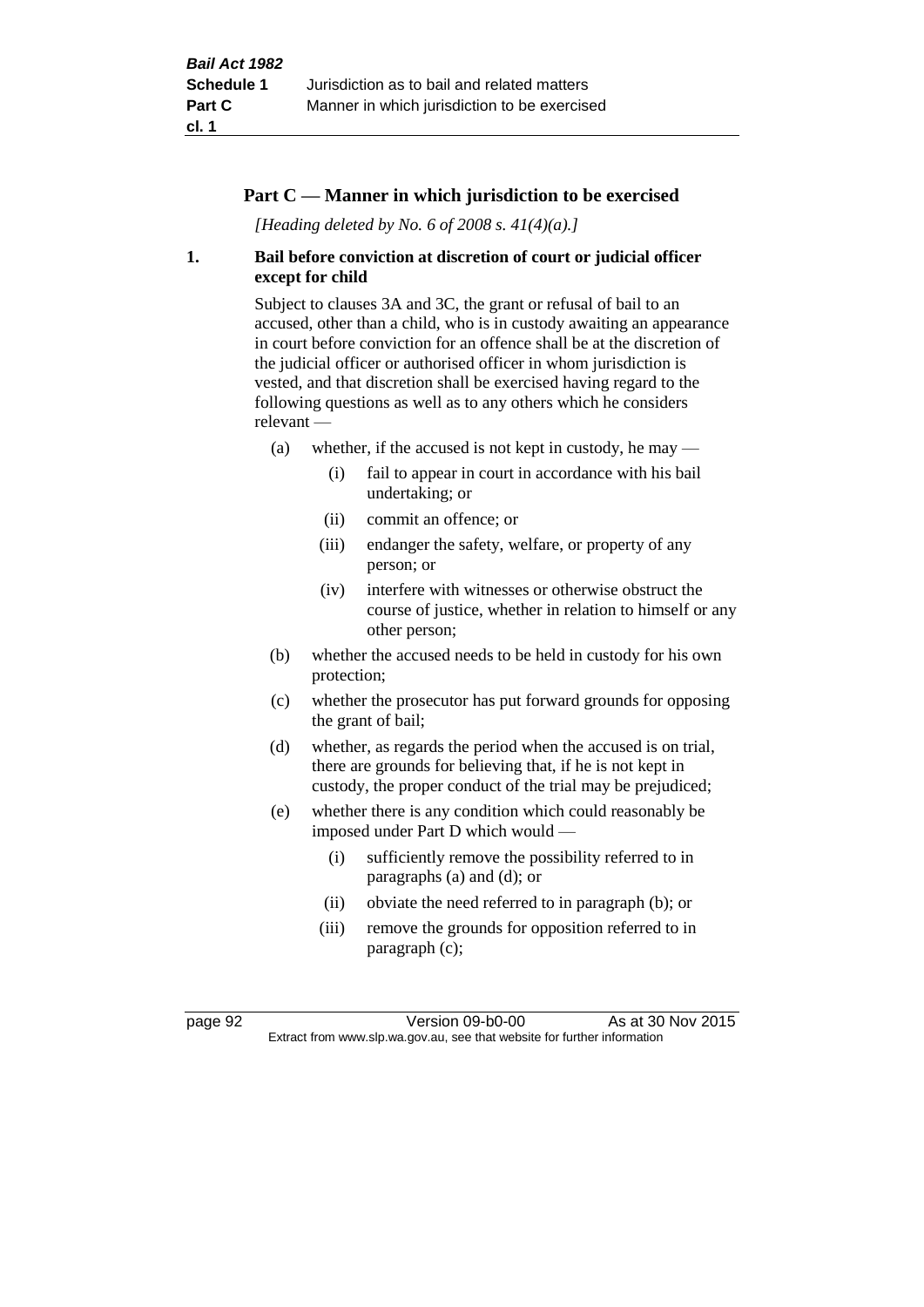- (f) where the accused is charged with an offence that is alleged to have been committed in respect of a child, whether a condition should be imposed under Part D requiring the accused to reside at a place other than the place where the child resides;
- (g) whether the alleged circumstances of the offence or offences amount to wrongdoing of such a serious nature as to make a grant of bail inappropriate.

*[Clause 1 amended by No. 14 of 1992 s. 11; No. 45 of 1993 s. 10(2)(a); No. 54 of 1998 s. 8(a) and (b); No. 84 of 2004 s. 82; No. 6 of 2008 s. 41(4)(b).]*

### **2. Child to have qualified right to bail**

(1) In this clause —

*responsible person* means a parent, relative, employer or other person who, in the opinion of the judicial officer or authorised officer, is in a position to both influence the conduct of the child and provide the child with support and direction.

- (2) Subject to subclause (3), a child accused who is in custody awaiting an appearance in court before conviction for an offence has a right to be granted bail unless —
	- (a) in the opinion of the judicial officer or authorised officer in whom jurisdiction is vested —
		- (i) one or more of the questions set out in clause  $1(a)$ , (b), (d) and (g) must be answered in the affirmative; and
		- (ii) there is no condition which he could reasonably impose under Part D which would satisfy the relevant provision of clause 1(e);

or

(b) there is no responsible person willing to enter into an undertaking of the kind described in subclause (3)(c),

and if the child is refused bail he shall be dealt with in accordance with section 19(2) of the *Young Offenders Act 1994*.

As at 30 Nov 2015 Version 09-b0-00 page 93 Extract from www.slp.wa.gov.au, see that website for further information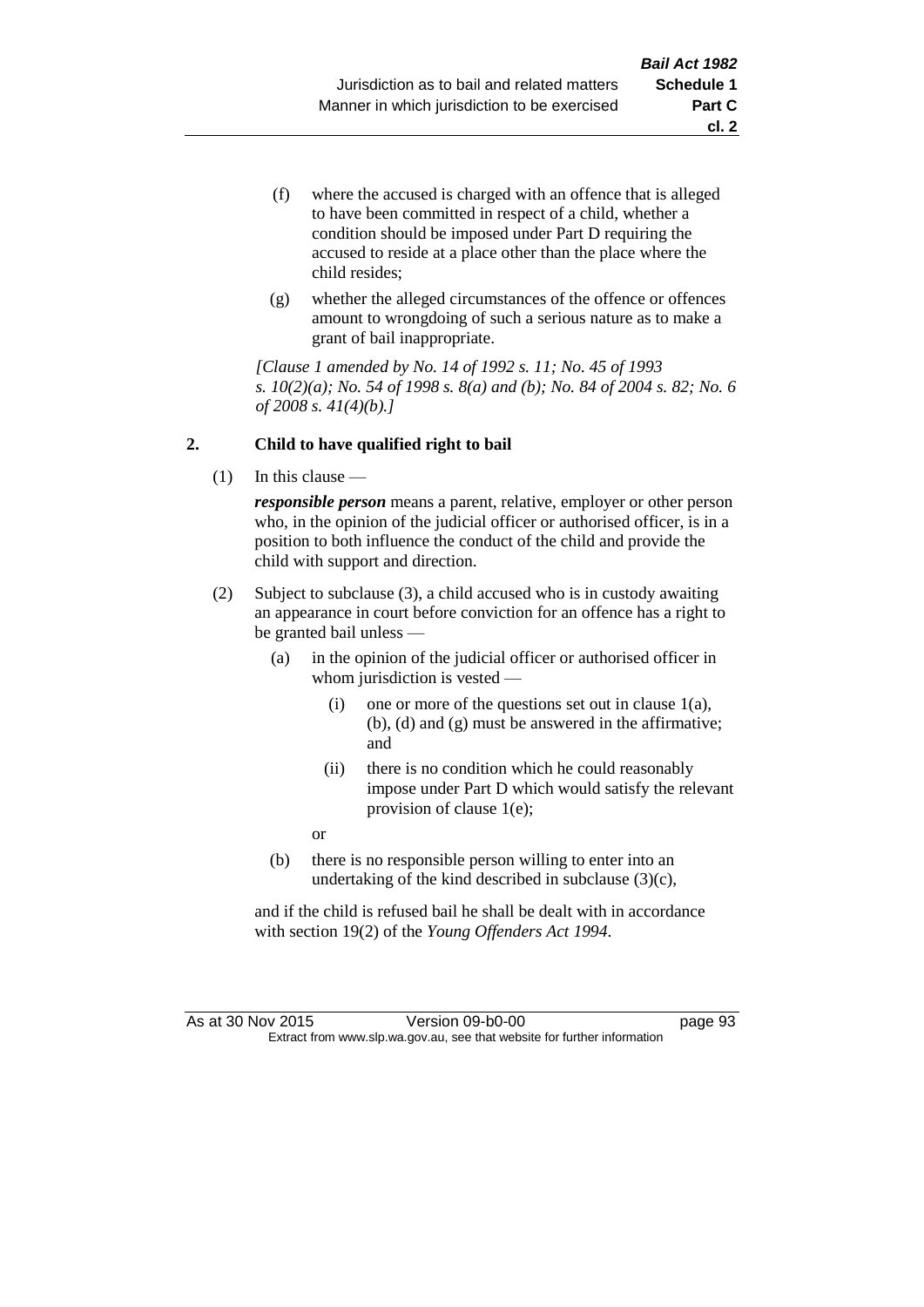- (3) The right of a child accused under subclause (2) is subject to  $-$ 
	- (a) clauses 3A and 3C; and
	- *[(b) deleted]*
	- (c) there being imposed as a condition on the grant of bail a requirement that before the release of the child on bail a responsible person undertakes in writing in the approved form to ensure that the child complies with any requirement of his bail undertaking mentioned in section  $28(2)(a)$ , (b), (c) and (d).
- (4) Subclauses (2)(b) and (3)(c) do not apply to a child accused if it appears to the judicial officer or authorised officer that the accused —
	- (a) is over the age of 17 years; and
	- (b) has sufficient maturity to live independently without the guidance or control of a parent or guardian.
- (5) For the purposes of this clause, the provisions of sections 46, 47, 48, 54, 55(2), 60 and  $67(2)(a)(iv)$  apply with all necessary changes as  $if -$ 
	- (a) references in those provisions to a surety and a surety undertaking were references to a responsible person and to an undertaking referred to in subclause (3)(c) respectively; and
	- (b) section  $54(1)(b)(i)$  read as follows
		- (i) a person who has entered into an undertaking referred to in clause  $2(3)(c)$  of Part C of Schedule 1 should no longer be regarded as a responsible person for the purposes of that clause, or is dead;
- (6) Where a child accused is released on bail his right to be at liberty is subject to the exercise of the powers in section 17A.

*[Clause 2 inserted by No. 45 of 1993 s. 10(2)(b); amended by No. 57 of 1997 s. 21(3)(a); No. 54 of 1998 s. 8(c); No. 34 of 2004 Sch. 2 cl. 3(3); No. 84 of 2004 s. 82; No. 6 of 2008 s. 41(4)(c) and 43(4).]*

page 94 Version 09-b0-00 As at 30 Nov 2015 Extract from www.slp.wa.gov.au, see that website for further information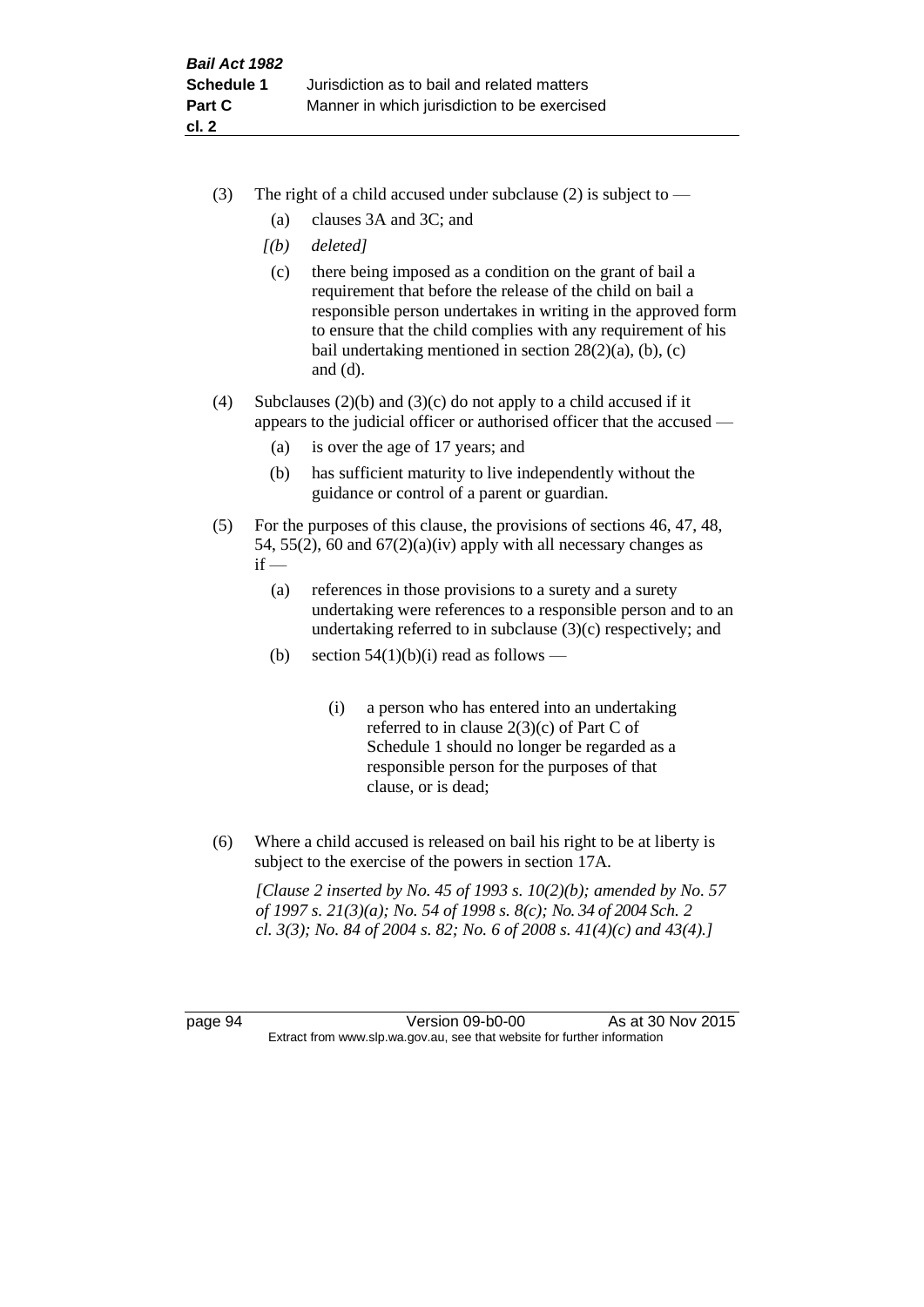#### **3. Matters relevant to cl. 1(a)**

In considering whether an accused may do any of the things mentioned in clause 1(a), the judicial officer or authorised officer shall have regard to the following matters, as well as to any others which he considers relevant —

- (a) the nature and seriousness of the offence or offences (including any other offence or offences for which he is awaiting trial) and the probable method of dealing with the accused for it or them, if he is convicted; and
- (b) the character, previous convictions, antecedents, associations, home environment, background, place of residence, and financial position of the accused; and
- (c) the history of any previous grants of bail to him; and
- (d) the strength of the evidence against him.

*[Clause 3 amended by No. 84 of 2004 s. 82.]*

#### **3A. Bail for accused charged with serious offence committed while on bail or early release for another serious offence**

- (1) Notwithstanding clause 1, 2 or 4 or any other provision of this Act, where —
	- (a) an accused is in custody
		- (i) awaiting an appearance in court before conviction for a serious offence; or
		- (ii) waiting to be sentenced or otherwise dealt with for a serious offence of which the accused has been convicted;

and

- (b) the serious offence is alleged to have been committed while the accused was —
	- (i) on bail for; or
	- (ii) at liberty under an early release order made in respect of,

another serious offence,

the judicial officer or (if section 16A does not apply) the authorised officer in whom jurisdiction is vested shall refuse to grant bail for the

As at 30 Nov 2015 Version 09-b0-00 Page 95 Extract from www.slp.wa.gov.au, see that website for further information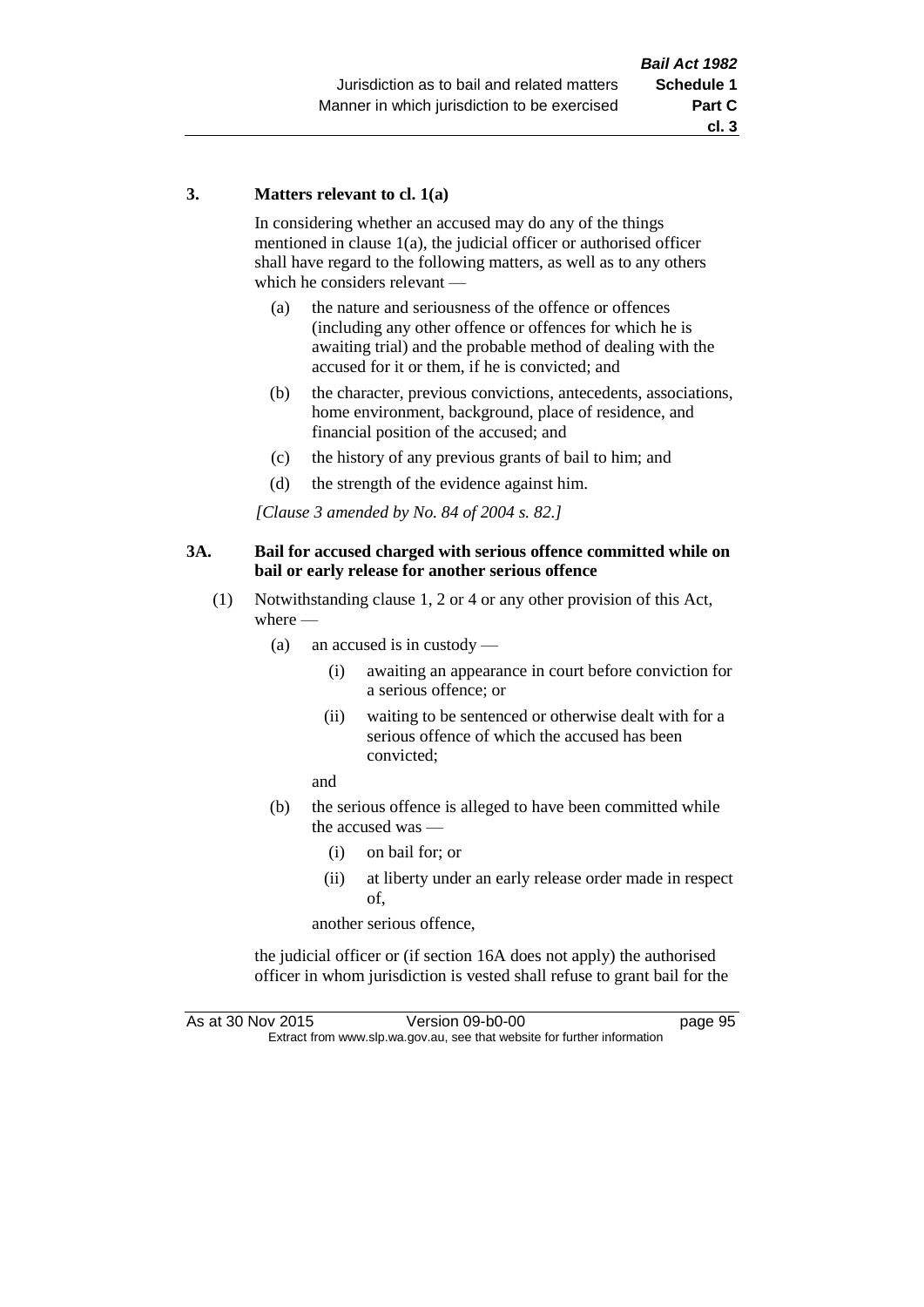serious offence referred to in paragraph (a) unless the judicial officer or authorised officer —

- (c) is satisfied that there are exceptional reasons why the accused should not be kept in custody and, if clause 3B applies, is so satisfied only after complying with that clause; and
- (d) is also satisfied that bail may properly be granted having regard to the provisions of clauses 1 and 3 or, in the case of a child accused, clauses 2 and 3.
- (2) Notwithstanding section 7(1), where an accused is refused bail under subclause (1) for an appearance for a serious offence his case for bail need not be considered again under that subsection for an appearance for that offence unless he satisfies the judicial officer who may order his detention that —
	- (a) new facts have been discovered, new circumstances have arisen or the circumstances have changed since bail was refused; or
	- (b) he failed to adequately present his case for bail on the occasion of that refusal.
- (3) Where a child accused is refused bail under subclause (1) he shall be dealt with in accordance with section 19(2) of the *Young Offenders Act 1994*.

*[Clause 3A inserted by No. 45 of 1993 s. 10(2)(c); amended by No. 57 of 1997 s. 21(3)(b); No. 54 of 1998 s. 7 and 13(1); No. 84 of 2004 s. 82; No. 6 of 2008 s. 41(4)(d).]*

# **3B. Exceptional reasons under cl. 3A(1), determining**

- (1) This clause applies where it appears to the judicial officer or (if section 16A does not apply) the authorised officer that all or any of the acts alleged to constitute a serious offence referred to in clause 3A(1)(b) would, if proved in the appropriate proceedings, amount to a breach by the accused of a protective condition or order.
- (2) The judicial officer or authorised officer shall, before making a decision that there are exceptional reasons for the purposes of clause 3A(1)(c), make enquiry, or cause enquiry to be made, whether there has already been —
	- (a) any breach by the accused of the protective condition or order that has been proved in proceedings; or

page 96 Version 09-b0-00 As at 30 Nov 2015 Extract from www.slp.wa.gov.au, see that website for further information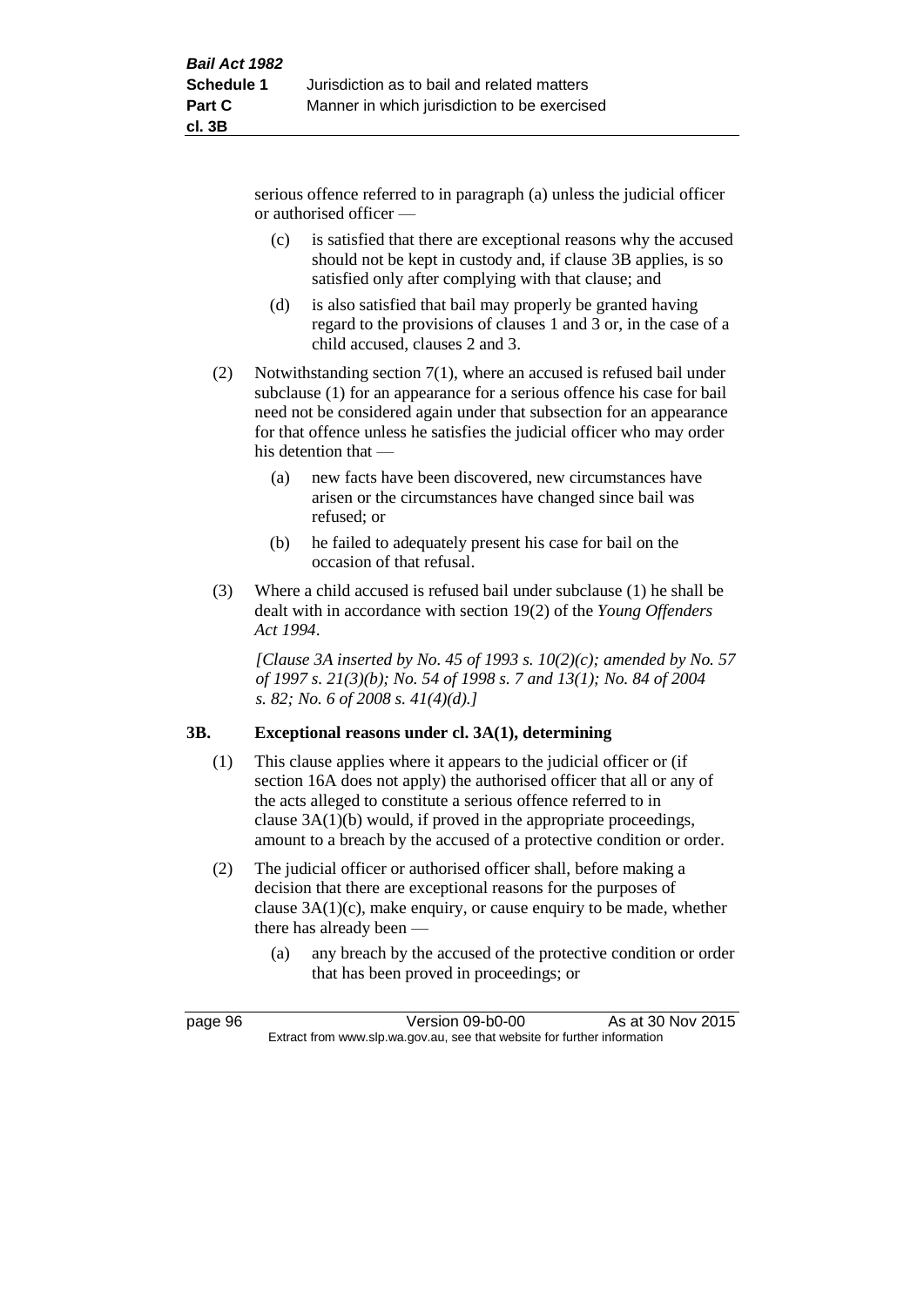**cl. 3B**

- (b) any alleged breach by the accused of the protective condition or order that has not been so proved, including an allegation that has not been the subject of a prosecution or any other communication to any relevant official; or
- (c) any alleged breach by the accused of any other protective condition or order that has been the subject of a prosecution.
- (3) On becoming aware of any such alleged breach, the judicial officer or authorised officer shall give each person for whose protection a protective condition or order referred to in subclause (2) was imposed or made (a *relevant person*) a reasonable opportunity to give evidence by affidavit on matters relating to that protective condition or order.
- (4) The judicial officer or authorised officer shall in making any decision for the purposes of clause  $3A(1)(c)$  —
	- (a) give due weight to  $-$ 
		- (i) any evidence given under subclause (3); and
		- (ii) any adverse effect that a grant of bail to the accused would have on a relevant person; and
		- (iii) any difficulty that a relevant person might have in proving any future breach of a protective condition or order;

and

- (b) consider whether it would be appropriate to refuse bail and make a hospital order under section 5 of the *Criminal Law (Mentally Impaired Accused) Act 1996*; and
- (c) in the case of a condition imposed for a purpose mentioned in clause 2(2)(c) or (d) of Part D, treat any alleged breach of the condition as a serious matter even if the conduct alleged to amount to the breach in itself appears to be trivial; and
- (d) consider whether any alleged breach of a protective condition or order that has occurred shows that the purpose of the condition or order has not been achieved and that the accused should be kept in custody.
- (5) The provisions of this clause do not limit the matters that the judicial officer or authorised officer may take into account for the purposes of clause  $3A(1)(c)$ .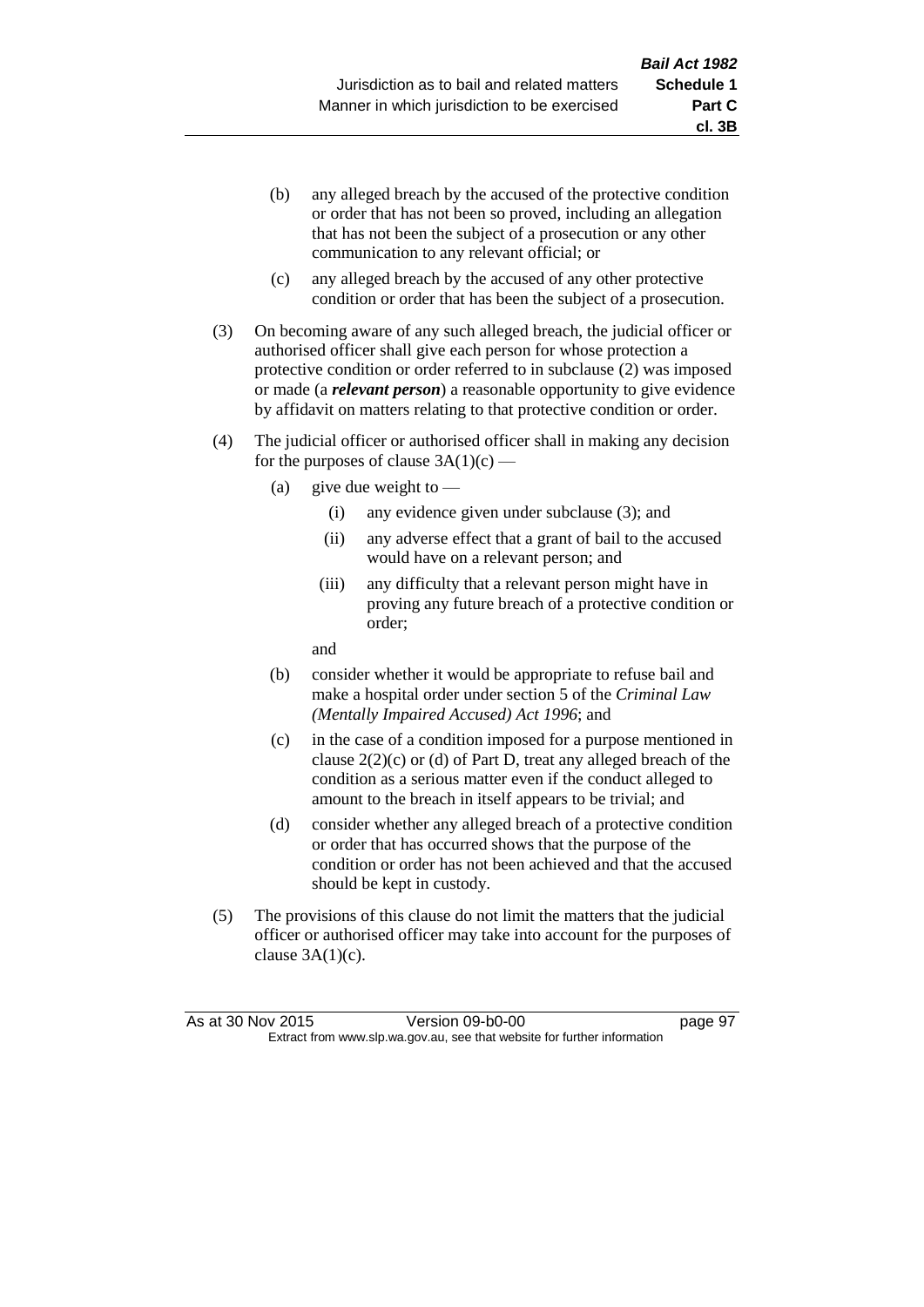(6) In this clause —

#### *protective condition or order* means —

- (a) a condition imposed for a purpose mentioned in clause  $2(2)(c)$ or (d) of Part D; or
- (b) a violence restraining order or a police order under the *Restraining Orders Act 1997*; or
- (c) a Part VII order under the *Justices Act 1902* <sup>3</sup>
	- (i) that under section 86 of the *Restraining Orders Act 1997* is taken to be a misconduct restraining order under that Act; and
	- (ii) that shows on the face of the order that the causing or threatening of personal injury by the accused was a ground for the making of the order.

*[Clause 3B inserted by No. 54 of 1998 s. 13(2); amended by No. 38 of 2004 s. 60; No. 59 of 2004 s. 141; No. 84 of 2004 s. 11 and 82.]*

### **3C. Bail in murder cases**

Notwithstanding clause 1, 2 or 4 or any other provision of this Act, where an accused is in custody —

- (a) awaiting an appearance in court before conviction for an offence of murder; or
- (b) waiting to be sentenced or otherwise dealt with for an offence of murder of which the accused has been convicted,

the judicial officer in whom jurisdiction is vested shall refuse to grant bail for the offence unless the judicial officer is satisfied that -

- (c) there are exceptional reasons why the accused should not be kept in custody; and
- (d) bail may properly be granted having regard to the provisions of clauses 1 and 3 or, in the case of a child, clauses 2 and 3.

*[Clause 3C inserted by No. 6 of 2008 s. 41(4)(e); amended by No. 29 of 2008 s. 24(7).]*

#### **4. Bail after conviction for accused awaiting sentence**

(1) Subject to clauses 3A and 3C, the grant or refusal of bail to an accused, other than a child, who is in custody waiting to be sentenced

page 98 Version 09-b0-00 As at 30 Nov 2015 Extract from www.slp.wa.gov.au, see that website for further information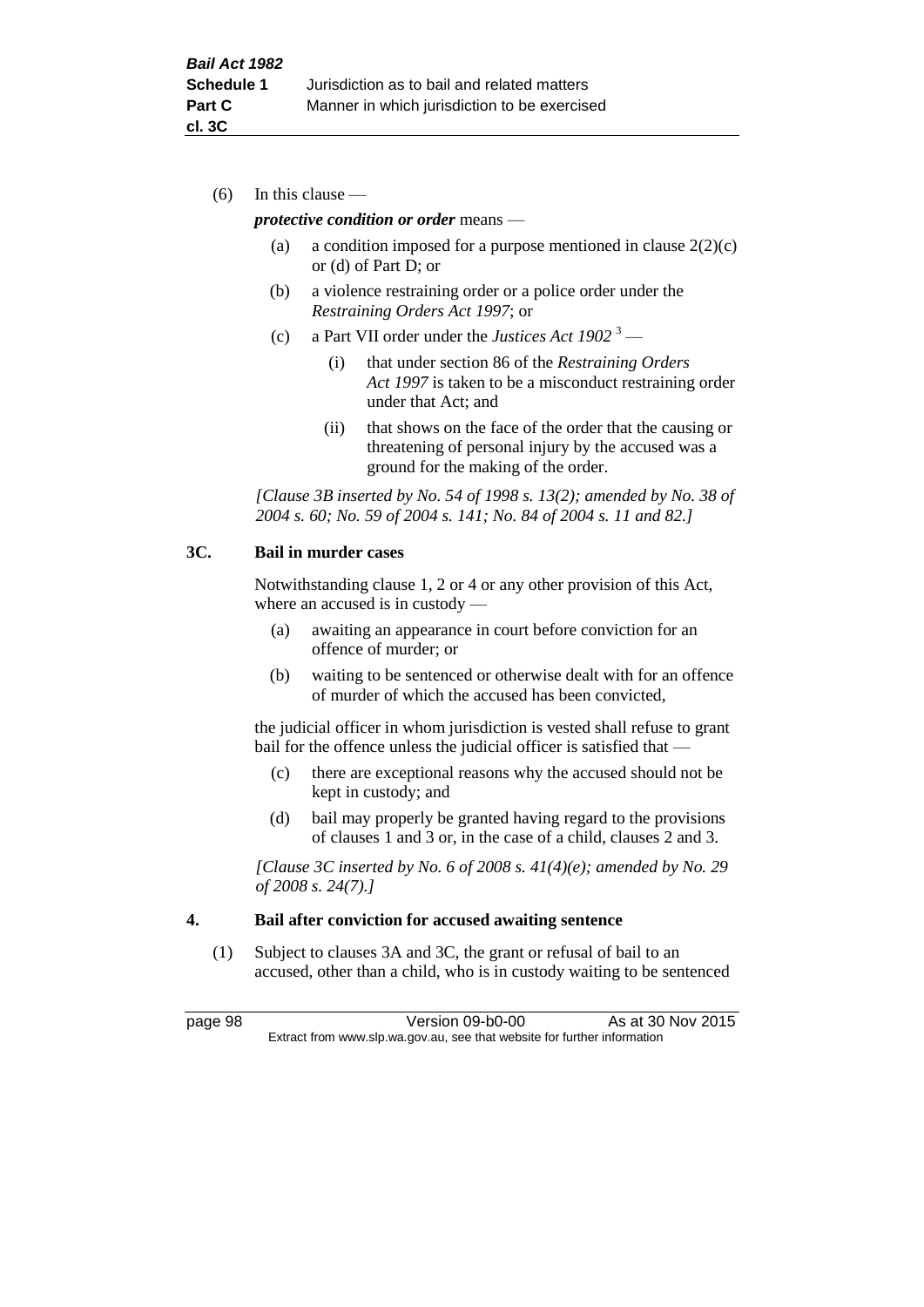**cl. 4A**

or otherwise dealt with for an offence of which the accused has been convicted shall be at the discretion of the judicial officer in whom jurisdiction is vested, and that discretion shall be exercised having regard to the questions set out in clause 1 as well as to any others which the judicial officer considers relevant.

(2) A child accused who is in custody waiting to be sentenced or otherwise dealt with for an offence of which the child accused has been convicted has the same right to be granted bail as a child accused referred to in clause 2(2), and the provisions of clause 2 apply accordingly.

*[Clause 4 inserted by No. 6 of 2008 s. 41(4)(f).]*

### **4A. Bail after conviction for accused awaiting disposal of appeal**

In deciding whether or not to grant bail to an accused who is in custody waiting for the disposal of appeal proceedings, the judicial officer shall consider whether there are exceptional reasons why the accused should not be kept in custody, and shall only grant bail to the accused if satisfied that —

- (a) exceptional reasons exist; and
- (b) it is proper to do so having regard to the provisions of clauses 1 and 3 or, in the case of a child, clauses 2 and 3.

*[Clause 4A inserted by No. 6 of 2008 s. 41(4)(f).]*

### **5. Exception to cl. 4A for bail in appeal under** *Criminal Appeals Act 2004* **Part 2**

Clause 4A does not apply to the bail of a person who is awaiting the disposal of appeal proceedings under Part 2 of the *Criminal Appeals Act 2004*; such a person shall be deemed for the purposes of this Part to be awaiting an appearance in court before conviction for an offence.

*[Clause 5 inserted by No. 33 of 1989 s. 18; amended by No. 59 of 2004 s. 141; No. 84 of 2004 s. 11; No. 6 of 2008 s. 41(4)(g).]*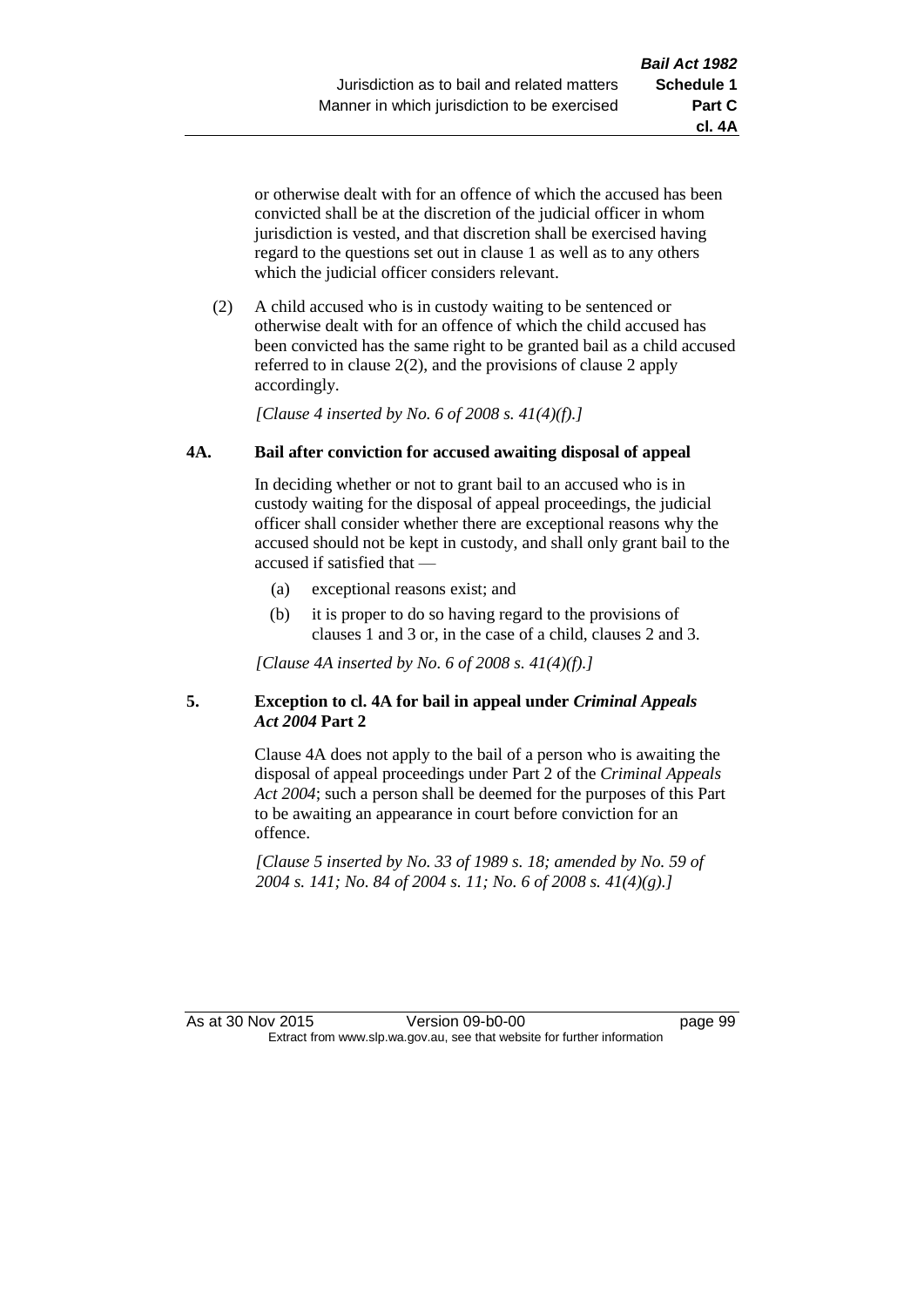#### **6. Bail of people on community or similar orders**

For the purpose of determining whether clause 4 applies, a person in custody —

- (a) under section 50, 79, 84E, 128, 129 or 132 of the *Sentencing Act 1995* in connection with a possible breach of a conditional release order, a sentence of suspended imprisonment or conditional suspended imprisonment or a community order imposed under that Act; or
- (b) under section 43 of the *Young Offenders Act 1994* in respect of an alleged breach of a youth community based order, an intensive youth supervision order or a conditional release order made under that Act,

is to be taken as not having been convicted of the offence for which the sentence was imposed.

*[Clause 6 inserted by No. 78 of 1995 s. 8; amended by No. 27 of 2004 s. 13(3).]*

*[Heading deleted by No. 6 of 2008 s. 41(4)(h).]*

# **7. Bail for initial appearance to be for not more than 30 days**

In fixing the terms of bail of an accused for his initial appearance in court for an offence, a justice or an authorised officer shall require him to make the appearance within the period of 30 days commencing on and including the day on which the accused was arrested for the offence.

*[Clause 7 amended by No. 84 of 2004 s. 82; No. 6 of 2008 s. 41(4)(i).]*

### **8. Bail on adjournment in court of summary jurisdiction to be for not more than 30 days except by consent**

In fixing the terms of bail of an accused for an appearance in court after an adjournment of proceedings for an offence, a judicial officer sitting as a court of summary jurisdiction shall require him to make the appearance within the period of 30 days commencing on and including the day on which the proceedings are adjourned, unless the accused consents to appear on a later day.

*[Clause 8 amended by No. 49 of 1988 s. 90(c); No. 59 of 2004 s. 141; No. 84 of 2004 s. 82.]*

page 100 Version 09-b0-00 As at 30 Nov 2015 Extract from www.slp.wa.gov.au, see that website for further information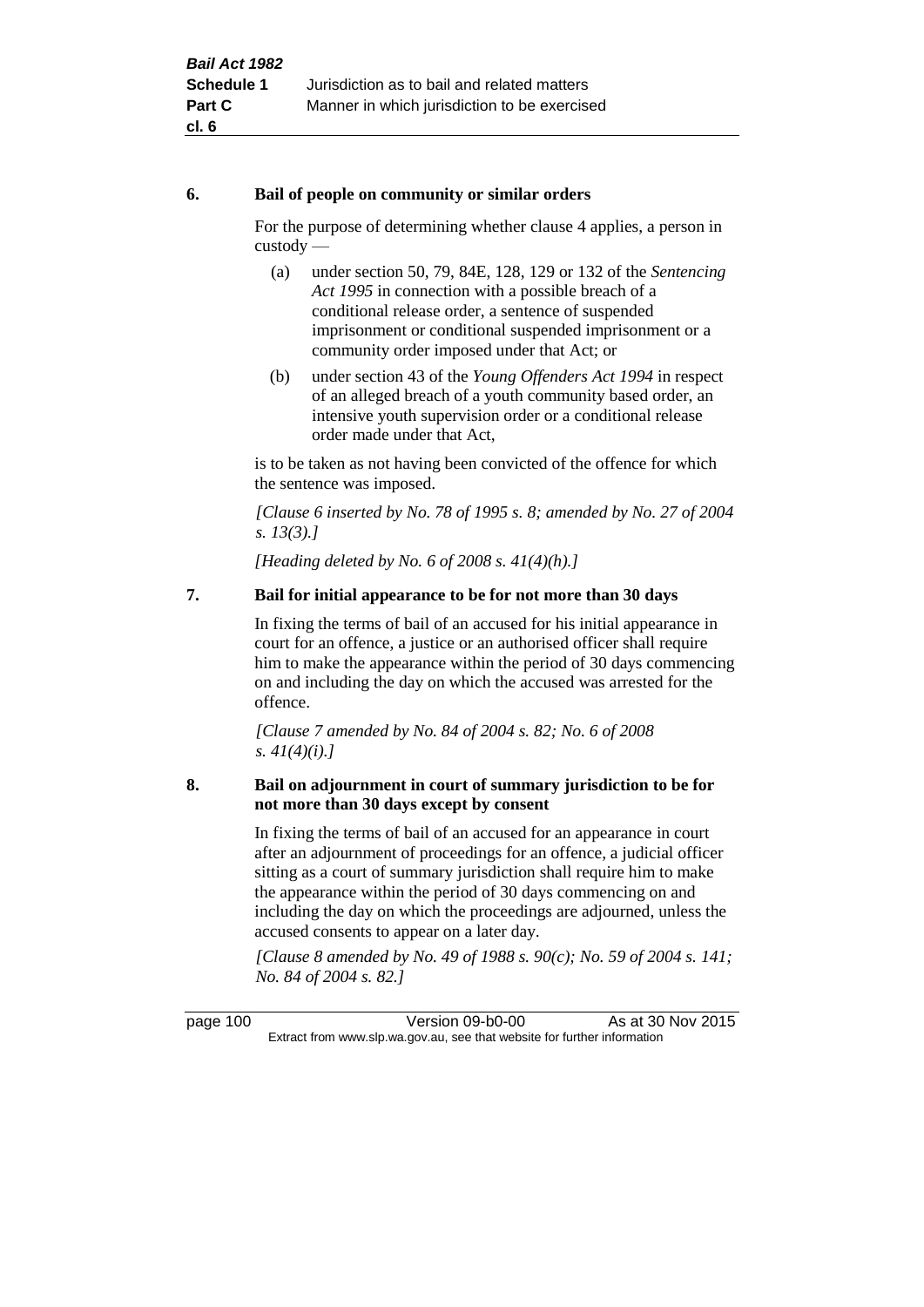### **9. Calculating periods for cl. 7 and 8**

The periods specified in clauses 7 and 8 shall be calculated to include any Sunday or public holiday.

### **Part D — Conditions which may be imposed on a grant of bail**

#### **1. Conditions as to forfeiture, sureties, security etc.**

- (1) A judicial officer or authorised officer, on a grant of bail, may impose conditions under this clause if he considers that it is desirable to do so to ensure the performance of the accused's bail undertaking.
- (2) If a judicial officer or authorised officer considers that it is desirable as mentioned in subclause (1), he may in addition to releasing the accused on his bail undertaking impose any one or more of the following conditions —
	- (a) that the accused in his bail undertaking agree to forfeit a specified amount of money if he fails to comply with any requirement of his bail undertaking mentioned in section  $28(2)(a)$  or (b); or
	- (b) that a surety or a specified number of sureties enter into a surety undertaking or surety undertakings whereby he or they agree to forfeit a specified amount or specified amounts of money if the accused fails to comply with any requirement of his bail undertaking mentioned in section 28(2)(a) or (b); or
	- (c) that any of them the accused and the surety or sureties give security of a specified value, including the deposit of a specified amount of cash, for the performance of their respective obligations; or
	- (d) that any of them the accused and the surety or sureties deposit with a specified officer any specified passbook or document relating to the title to, or ownership of, any account or other asset offered as security for the performance of their respective obligations; or
	- (e) that any of them the accused and the surety or sureties, at his or their own expense or otherwise, enter into such mortgage, charge, assignment or other transaction, or take such other step, as may be required, including completion of the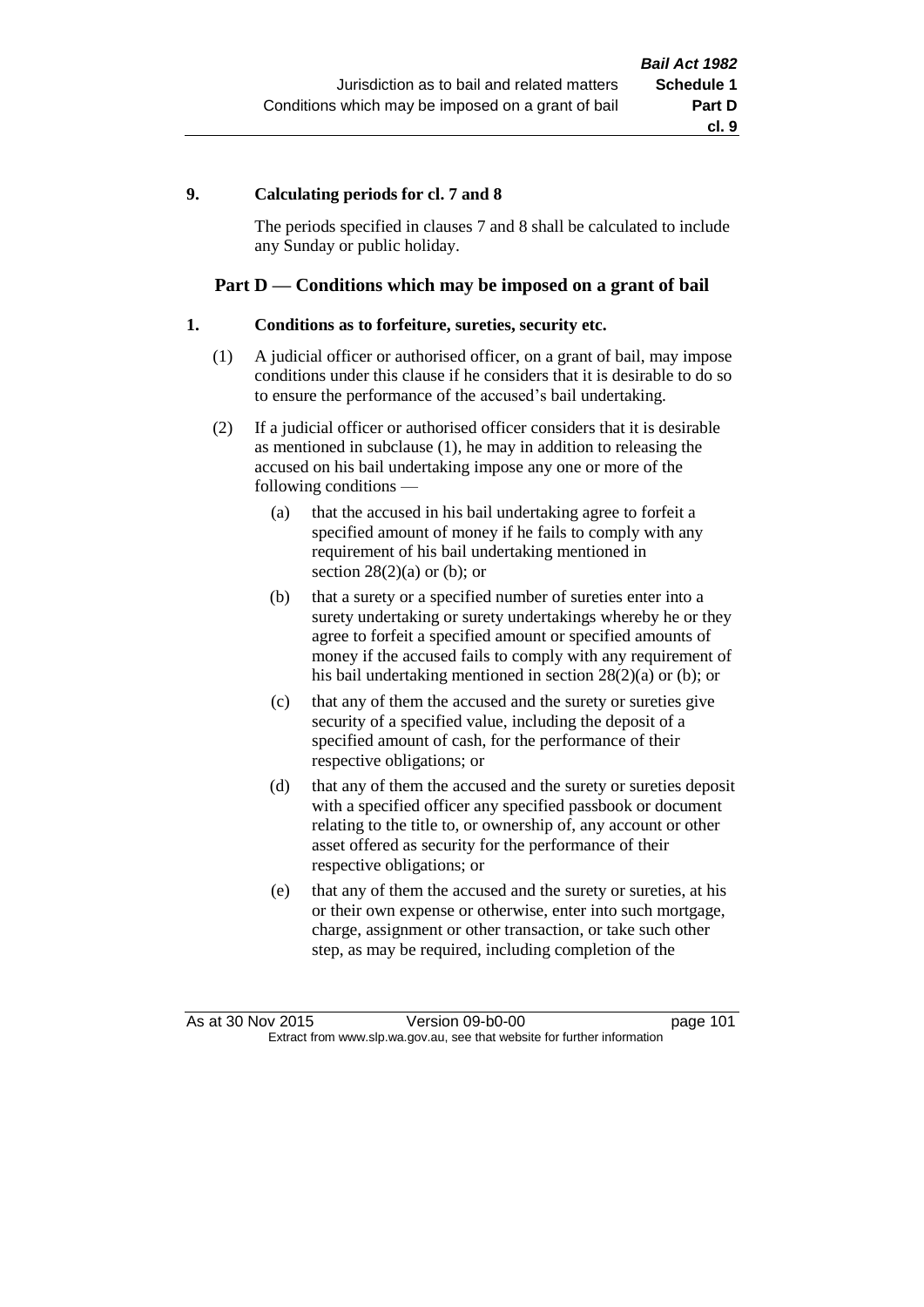necessary documents, to render any security effective and enforceable by the State.

- (3) The nature and sufficiency of any security, and the documentation therefor, required under subclause (2) shall be determined by the judicial officer or authorised officer who imposed the condition or, if no determination is so made —
	- (a) by the person before whom the bail undertaking is entered into, where the security is to be given by the accused; and
	- (b) where the security is to be given by a surety, by any person authorised under section 36 to approve the surety or before whom the surety undertaking is entered into.
- (4) When a bail undertaking ceases to have effect as provided in section 34(a) to (d), or upon an accused being acquitted of a charge under section  $51(1)$  or (2) or discharged from further proceedings therefor, each of them the accused, or where section 34(b) applies his personal representative, and any surety is entitled to have returned to him any security given under subclause (2).
- (5) When a surety undertaking ceases to have effect as provided in section 47(a) to (f), a surety is entitled to have returned to him any security given under subclause  $(2)$ .

*[Clause 1 amended by No. 65 of 2003 s. 121(3); No. 84 of 2004 s. 82; No. 6 of 2008 s. 18(3).]*

# **2. Other conditions**

- (1) A judicial officer or authorised officer, on a grant of bail, may impose conditions —
	- (a) to be complied with before the accused is released on bail or while the accused is on bail; or
	- (b) as to the accused's conduct while on bail; or
	- (c) as to where the accused shall reside while on bail,

if he considers that it is desirable for any purpose mentioned in subclause (2), (2b), (3) or (4).

page 102 Version 09-b0-00 As at 30 Nov 2015 Extract from www.slp.wa.gov.au, see that website for further information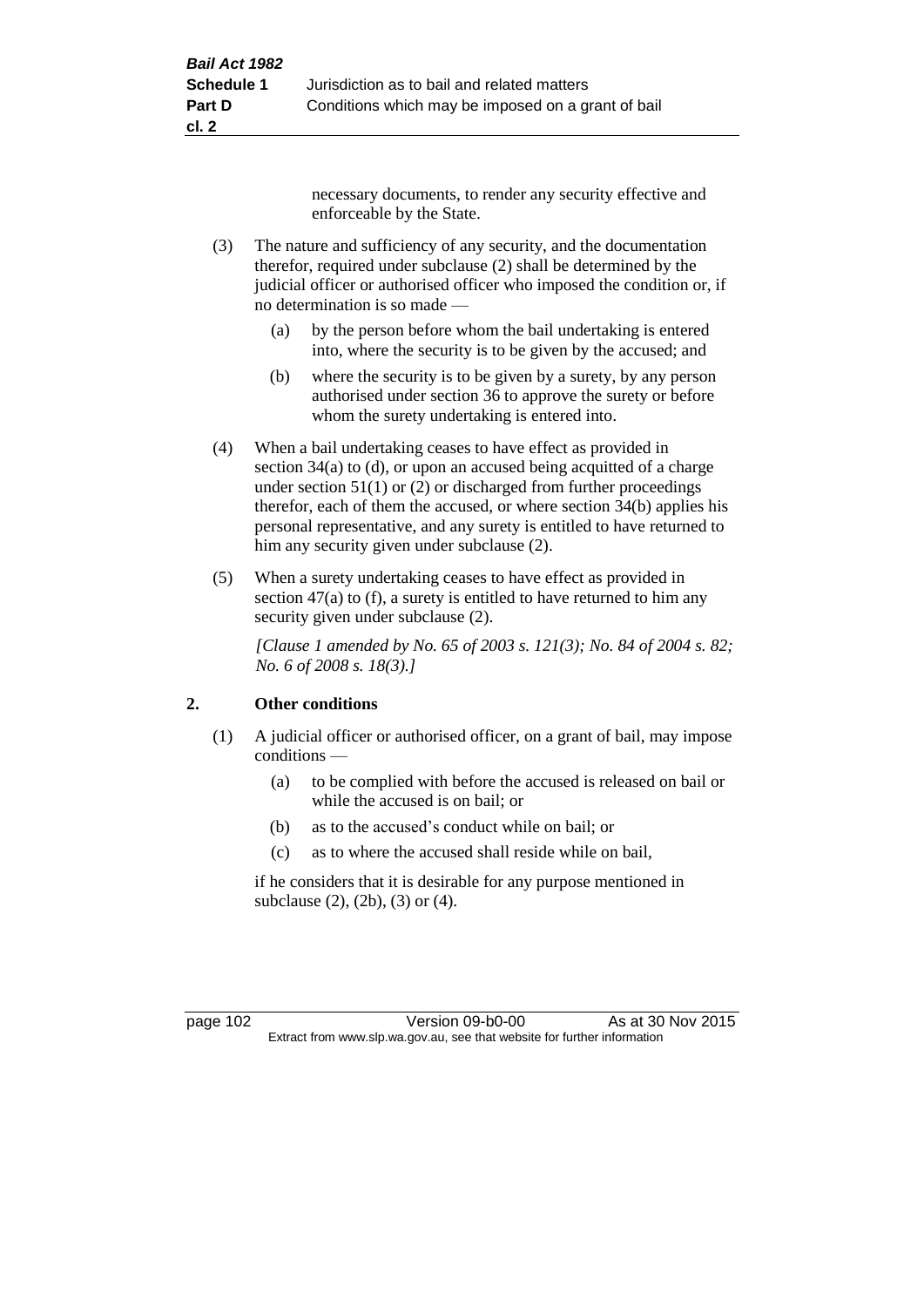- (1a) Without limiting subclause (1), a judicial officer or authorised officer shall, on a grant of bail to a child accused, consider whether it is desirable for any purpose mentioned in subclause (2) to impose a condition as to —
	- (a) any period in each day during which the child is to remain at a particular place; or
	- (b) any person with whom the child is not to associate or communicate; or
	- (c) any place that the child is not to frequent; or
	- (d) the attendance by the child at a school or other educational institution; or
	- (e) any other matter,

and the judicial officer or authorised officer may impose any such condition.

- (2) Any condition may be imposed under subclause (1) or (1a) to ensure that an accused —
	- (a) appears in court in accordance with his bail undertaking; or
	- (b) does not while on bail commit an offence; or
	- (c) does not endanger the safety, welfare or property of any person; or
	- (d) does not interfere with witnesses or otherwise obstruct the course of justice, whether in relation to himself or any other person; or
	- (e) as regards the period when the accused is on trial, does not prejudice the proper conduct of the trial.
- (2a) Before imposing a condition on a grant of bail for a purpose mentioned in subclause (2)(c) or (d) a judicial officer or authorised officer is to consider whether that purpose would be better served, or could be better assisted, by a restraining order made under the *Restraining Orders Act 1997* and whether, in the case of a judicial officer, to exercise the power in section 63 of that Act or, in the case of an authorised officer, to make a telephone application under that Act.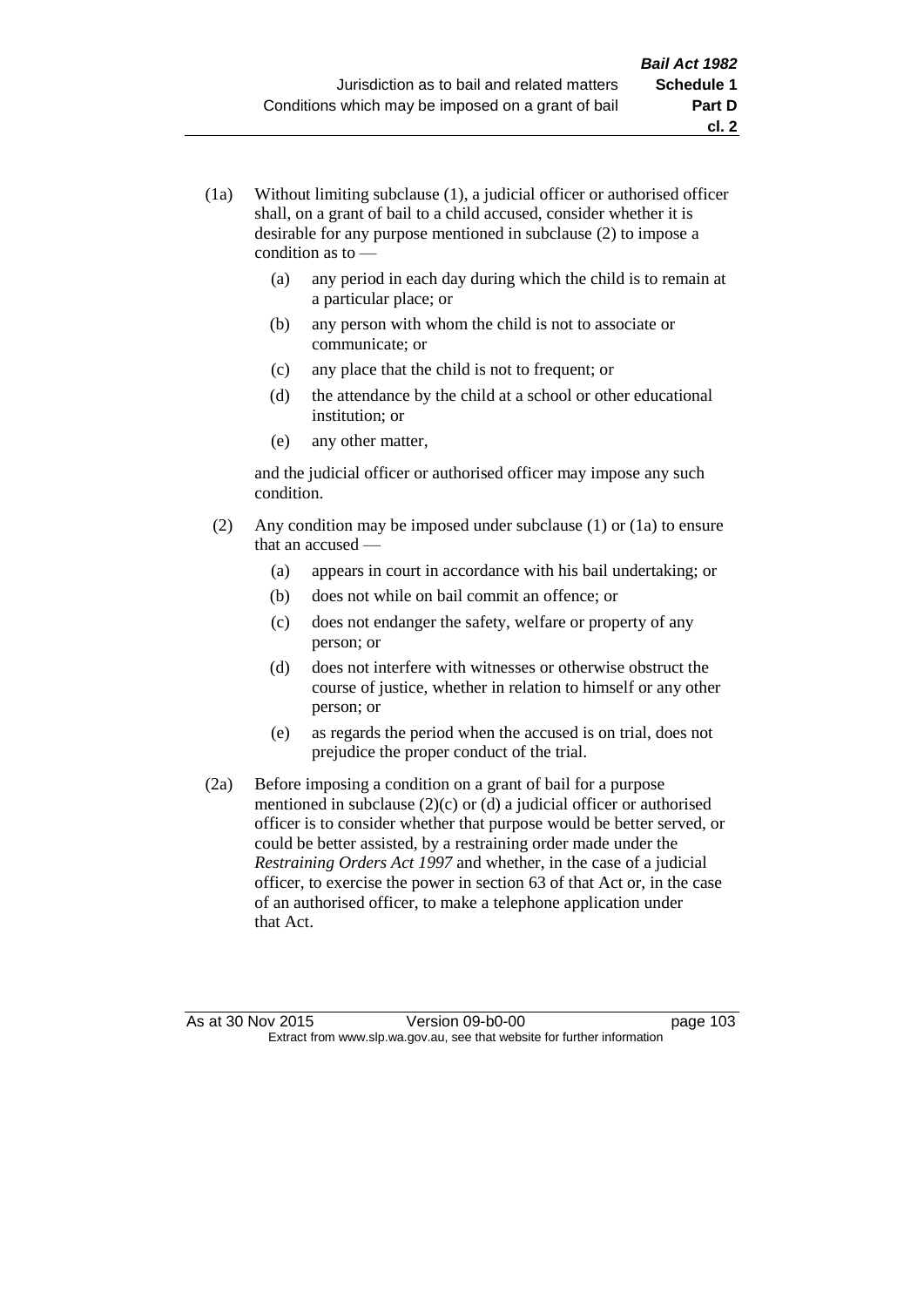- (2b) Where a judicial officer is of the opinion that the accused should while on bail —
	- (a) be counselled for a behavioural problem; or
	- (b) attend a course or programme that may assist with such a problem,

the judicial officer may under subclause (1) impose a condition for that purpose that requires the accused to —

- (c) attend a prescribed person to be counselled; or
- (d) attend a prescribed course or programme,

that is specified by the judicial officer in the condition.

- (3) Where a judicial officer who grants bail to an accused is of the opinion that the accused's physical condition ought to be examined the officer may, under subclause (1), impose any condition which the officer considers desirable for the purpose of ensuring that the accused is examined by a medical practitioner.
- (3a) Where a judicial officer who grants bail to an accused is of the opinion that the accused's mental condition ought to be assessed or examined the officer may, under subclause (1), impose any condition which the officer considers desirable for the purpose of ensuring that the accused's mental condition is assessed or examined including a condition —
	- (a) that the accused be assessed, either by a medical practitioner or by an authorised mental health practitioner as defined in the *Mental Health Act 2014* section 4, for the purpose of deciding whether to make a referral under section 26 of that Act;
	- (b) that the accused be admitted to an authorised hospital (as defined in the *Mental Health Act 2014* section 4);
	- (c) that the accused be examined by a psychiatrist.
- (4) Where a judicial officer is of the opinion that an accused is suffering from alcohol or drug abuse and is in need of care or treatment either on that account, or to enable him to be prepared for his trial, the judicial officer may, under subclause (1), impose any condition which he considers desirable for the purpose of ensuring that the accused receives such care or treatment, including that he lives in, or from

page 104 Version 09-b0-00 As at 30 Nov 2015 Extract from www.slp.wa.gov.au, see that website for further information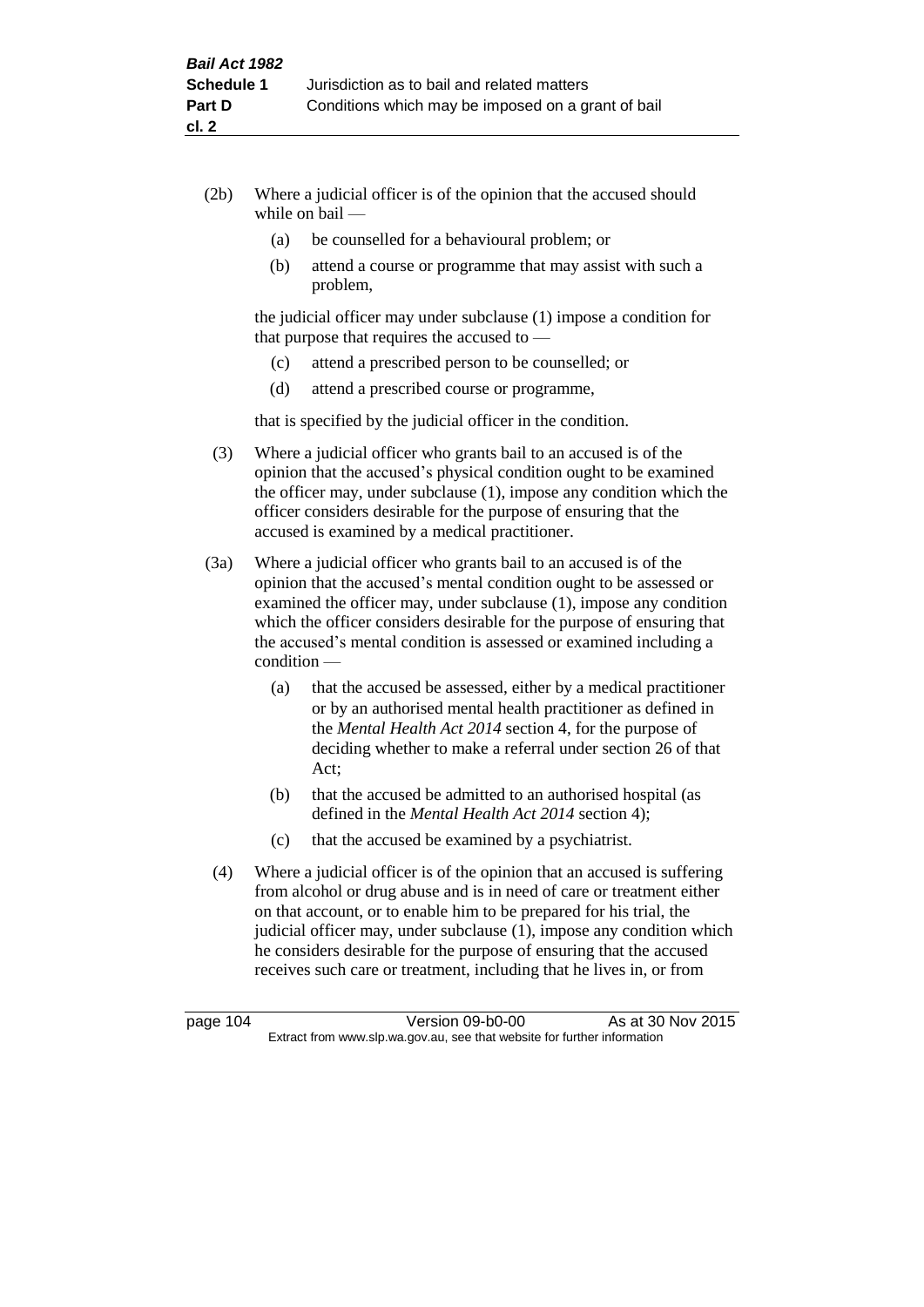time to time attends at, a specified institution or place in order to receive such care or treatment.

- (5) Where a judicial officer imposes a condition for a purpose mentioned in subclause (2b), (3), (3a) or (4), the judicial officer shall cause to be sent to the person who is to counsel, assess or examine the accused, or the place at which the accused is to attend, a statement of the reasons for imposing the condition.
- (6) Where a condition is imposed under this clause that an accused shall reside in premises established for the accommodation of persons to whom bail has been granted, that condition shall be deemed to include a further condition that the accused shall comply with such rules as are for the time being laid down for the maintenance of the good order of those premises, whether such rules are made under section 67 or by the authority responsible for the good order of the premises.
- (7) In this clause —

*medical practitioner* means a person registered under the *Health Practitioner Regulation National Law (Western Australia)* in the medical profession;

*psychiatrist* has the meaning given in the *Mental Health Act 2014* section 4.

*[Clause 2 amended by No. 45 of 1993 s. 10(3); No. 69 of 1996 s. 3; No. 54 of 1998 s. 12; No. 84 of 2004 s. 82; No. 22 of 2008 Sch. 3 cl. 4; No. 35 of 2010 s. 29; No. 25 of 2014 s. 35.]*

*[Clause 2. Modifications to be applied in order to give effect to Cross-border Justice Act 2008: clause altered 1 Nov 2009. See endnote 1M.]*

#### **3. Home detention condition**

- (1) A judicial officer may, subject to this clause, impose a home detention condition as a condition on a grant of bail.
- (2) A home detention condition shall not be imposed unless the accused is over the age of 17 years and the judicial officer is satisfied -
	- (a) after considering a report from a community corrections officer about the accused and his circumstances, that the accused is suitable to be subject to a home detention condition; and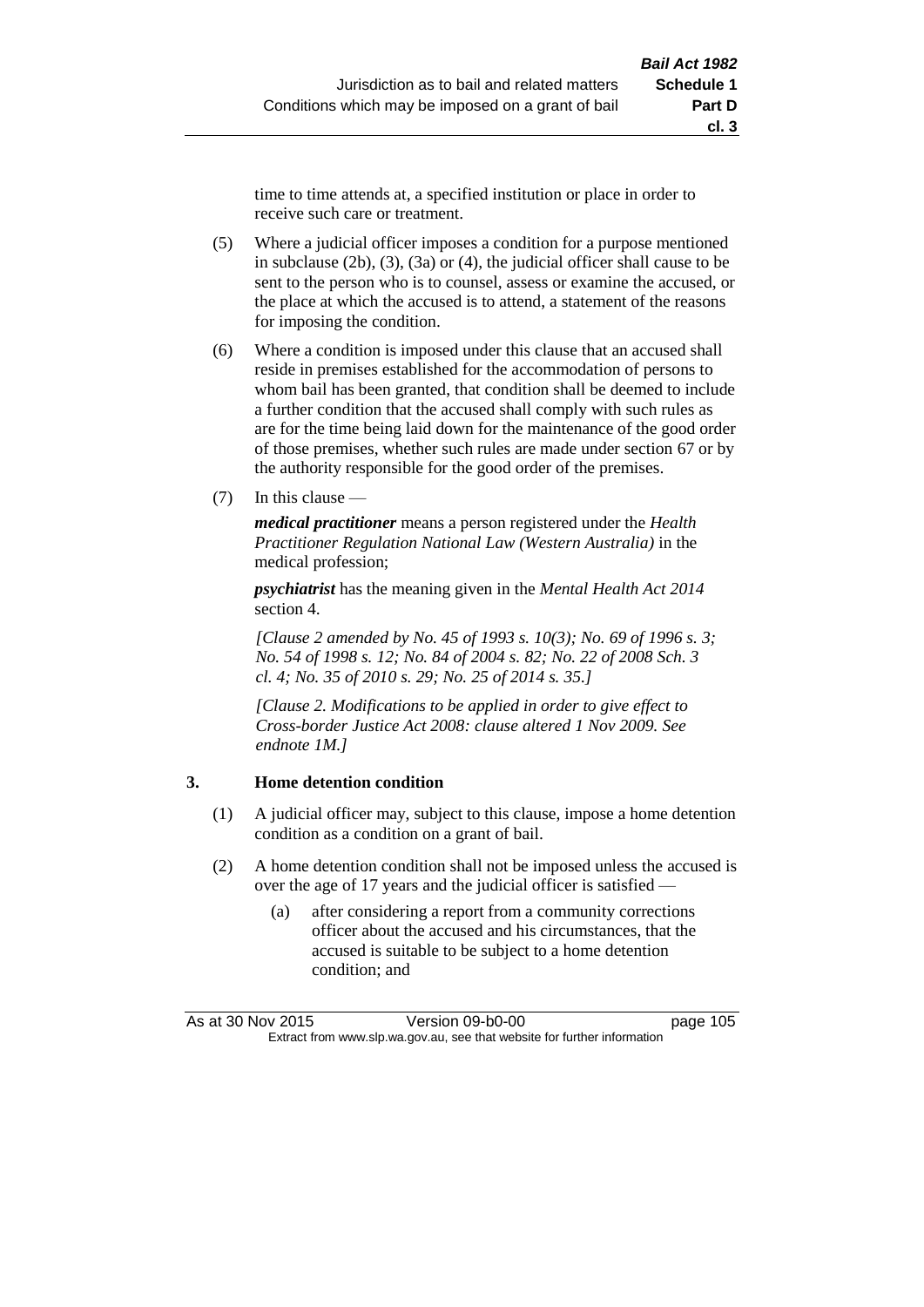- (b) that the place where it is proposed the accused will remain while subject to the home detention condition is a suitable place; and
- (c) that unless a home detention condition is imposed, the accused will not be released on bail.
- (3) A home detention condition is a condition that while the accused is on bail the accused shall —
	- (a) remain at and not leave the place specified in the bail record form and in the bail undertaking (or in a notice under section 50E) until the time specified, or deemed by section 31(3) to be specified, in the bail undertaking except —
		- (i) to work in gainful employment approved by a community corrections officer; or
		- (ii) with the approval of a community corrections officer, to seek gainful employment; or
		- (iii) to obtain urgent medical or dental treatment for the accused; or
		- (iv) for the purpose of averting or minimizing a serious risk of death or injury to the accused or to another person; or
		- (v) to obey an order issued under a written law (such as a summons) requiring the accused's presence elsewhere; or
		- (vi) for a purpose approved of by a community corrections officer; or
		- (vii) on the direction of a community corrections officer; and
	- (b) not leave the State; and
	- (c) comply with every reasonable direction of a community corrections officer; and
	- (d) comply with such of the conditions specified in the list provided under section 24A(4) as may be specified in a notice given under section 50E(b); and

page 106 Version 09-b0-00 As at 30 Nov 2015 Extract from www.slp.wa.gov.au, see that website for further information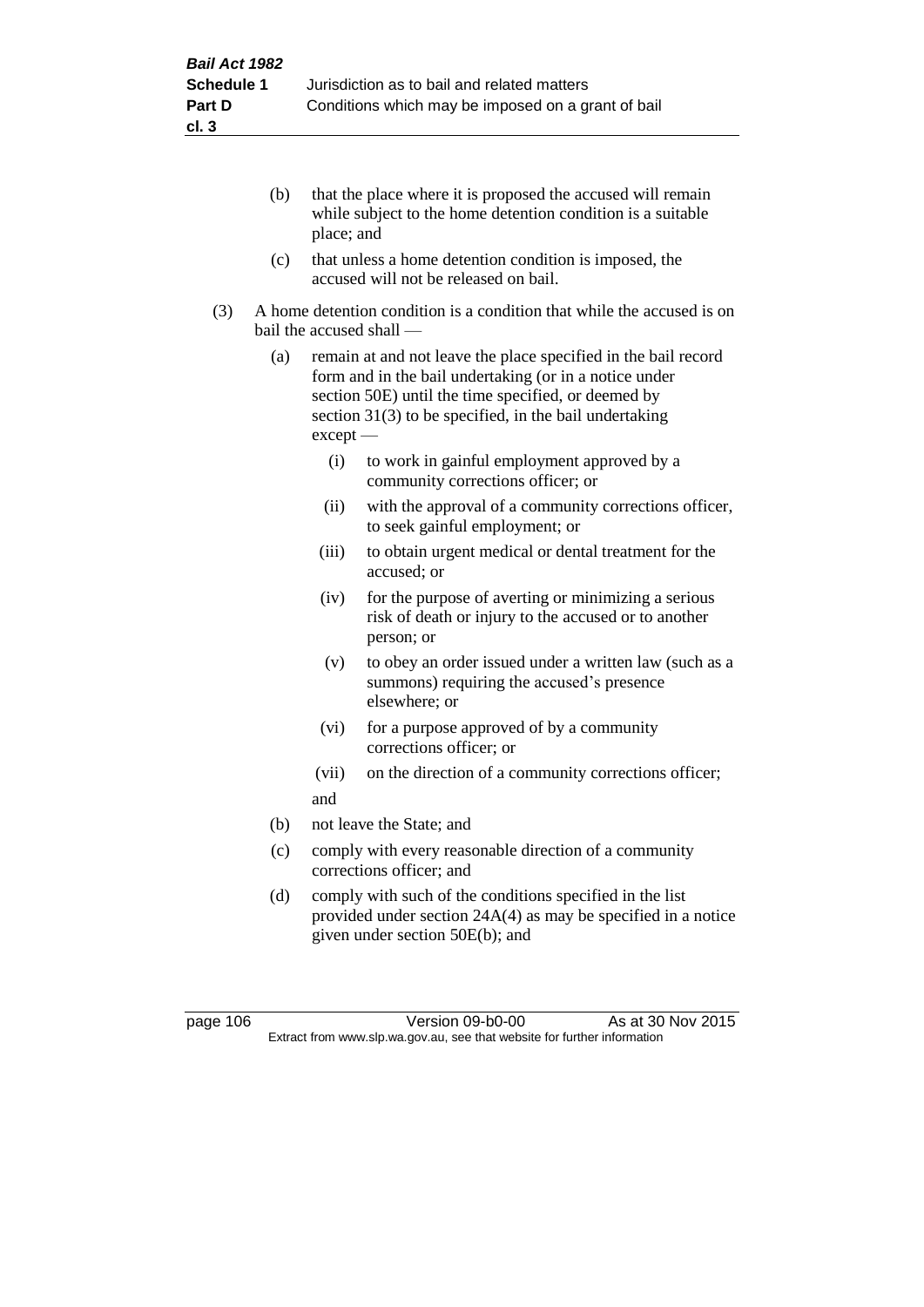(e) when requested to do so, produce a copy of his bail undertaking and any notice by the CEO (corrections) under section 50E for inspection by a community corrections officer or a member of the Police Force.

*[Clause 3 inserted by No. 61 of 1990 s. 15; amended by No. 31 of 1993 s. 9; No. 84 of 2004 s. 82; No. 65 of 2006 s. 53.]*

*[Clause 3. Modifications to be applied in order to give effect to Cross-border Justice Act 2008: clause altered 1 Nov 2009. See endnote 1M.]*

As at 30 Nov 2015 Version 09-b0-00 page 107 Extract from www.slp.wa.gov.au, see that website for further information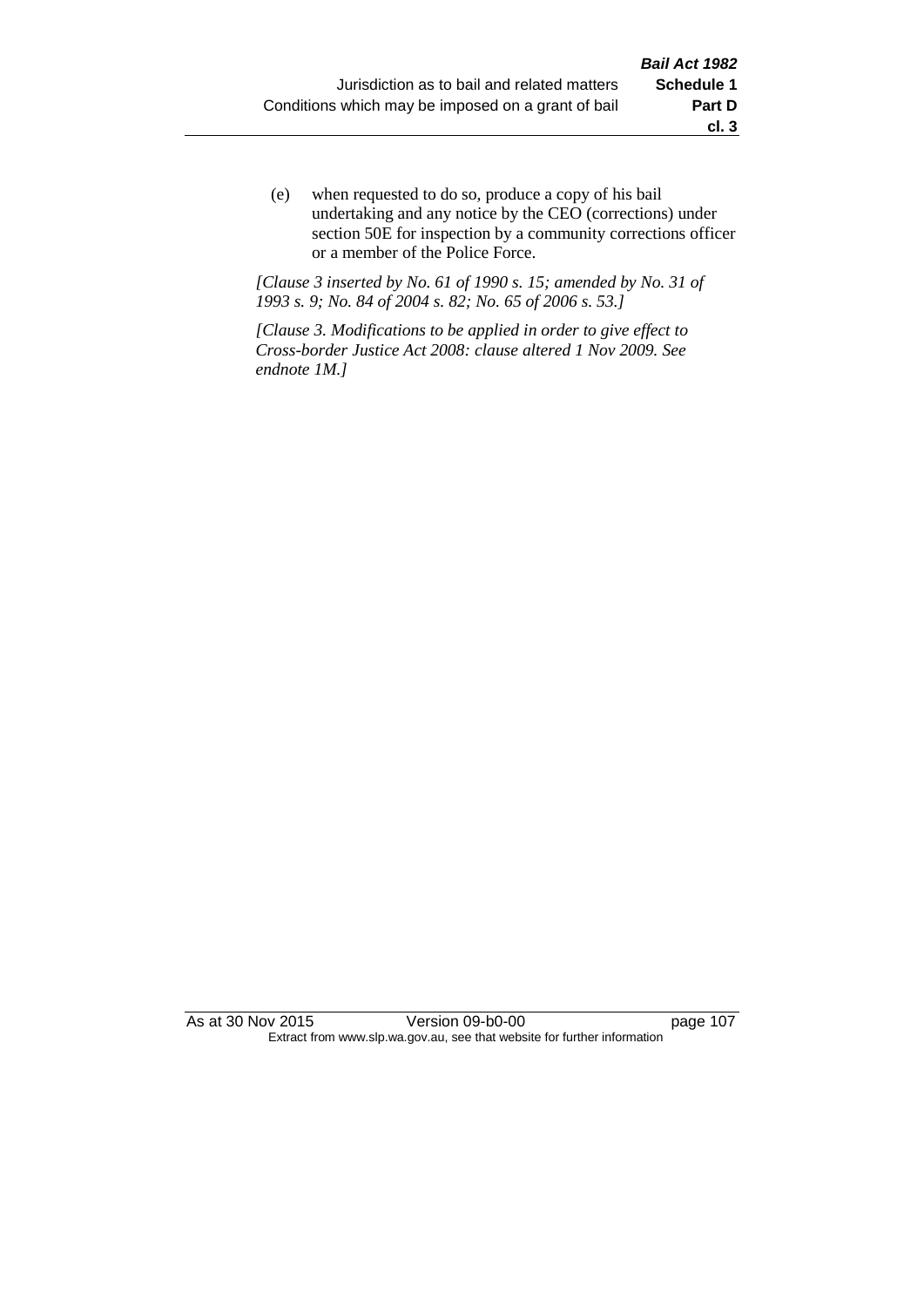**cl. 1**

# **Schedule 2 — Serious offences**

 $[s. 3(1)]$ 

*[Heading inserted by No. 6 of 2008 s. 42(1).]*

|    | <b>Enactment</b>         | <b>Description of offence</b>                                                    |
|----|--------------------------|----------------------------------------------------------------------------------|
| 1. | <b>The Criminal Code</b> |                                                                                  |
|    | s. $221E(1)$             | Participating in activities of<br>criminal organisation                          |
|    | s. $221F(1)$             | Instructing commission of offence<br>for benefit of criminal organisation        |
|    | s. 279                   | Murder                                                                           |
|    | s. 280                   | Manslaughter                                                                     |
|    | s. 281                   | Unlawful assault causing death                                                   |
|    | s. 283                   | Attempt to murder                                                                |
|    | s. 292                   | Disabling in order to commit<br>indictable offence                               |
|    | s. 294                   | Acts intended to cause grievous<br>bodily harm or to resist or prevent<br>arrest |
|    | s. 297                   | Grievous bodily harm                                                             |
|    | s. 301                   | Wounding and similar acts                                                        |
|    | s. $304(2)$              | Acts or omissions, with intent to<br>harm, causing bodily harm or<br>danger      |
|    | s. 317                   | Assault occasioning bodily harm                                                  |
|    | s. $317A(a)$             | Assault with intent to commit or<br>facilitate a crime                           |
|    | s. $317A(b)$             | Assault with intent to do grievous<br>bodily harm                                |
|    | s. 318                   | Serious assaults                                                                 |
|    | s. 323                   | Indecent assault                                                                 |
|    |                          |                                                                                  |

page 108 Version 09-b0-00 As at 30 Nov 2015 Extract from www.slp.wa.gov.au, see that website for further information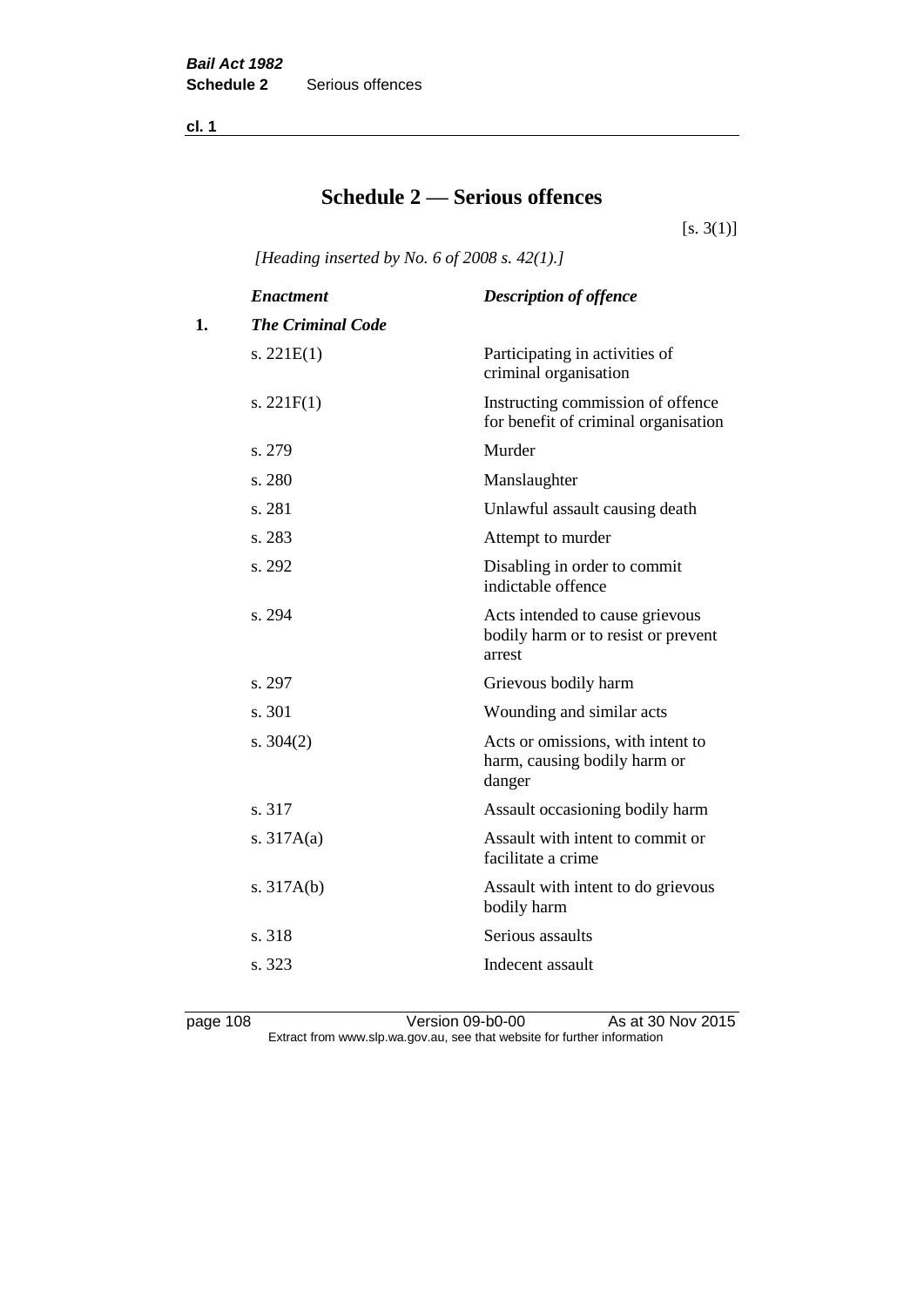|      | <b>Enactment</b>                               | <b>Description of offence</b>                                                                                                                      |
|------|------------------------------------------------|----------------------------------------------------------------------------------------------------------------------------------------------------|
|      | s. 324                                         | Aggravated indecent assault                                                                                                                        |
|      | s. 325                                         | Sexual penetration without consent                                                                                                                 |
|      | s. 326                                         | Aggravated sexual penetration<br>without consent                                                                                                   |
|      | s. 331B                                        | Sexual servitude                                                                                                                                   |
|      | s. 331C                                        | Conducting business involving<br>sexual servitude                                                                                                  |
|      | s. 331D                                        | Deceptive recruiting for<br>commercial sexual services                                                                                             |
|      | s. 332                                         | Kidnapping                                                                                                                                         |
|      | s. 333                                         | Deprivation of liberty                                                                                                                             |
|      | s. 338E                                        | Stalking                                                                                                                                           |
|      | s. 378                                         | Stealing a motor vehicle                                                                                                                           |
|      | s. 392                                         | Robbery                                                                                                                                            |
|      | s. 393                                         | Assault with intent to rob                                                                                                                         |
|      | s. 401                                         | <b>Burglary</b>                                                                                                                                    |
|      | s. 444                                         | Criminal damage, if the property is<br>destroyed or damaged by fire                                                                                |
| 2.   | <b>Bush Fires Act 1954</b>                     |                                                                                                                                                    |
|      | s. 32                                          | Wilfully lighting a fire or causing a<br>fire to be lit under such<br>circumstances as to be likely to<br>injure or damage a person or<br>property |
| 2AA. | <b>Criminal Organisations Control Act 2012</b> |                                                                                                                                                    |
|      | s. $99(1)$                                     | Association by controlled person<br>with another controlled person                                                                                 |
|      | s. 99(3)                                       | Association by controlled person<br>with another controlled person<br>on 3 or more occasions within<br>3 month period                              |
|      |                                                |                                                                                                                                                    |

As at 30 Nov 2015 Version 09-b0-00 page 109 Extract from www.slp.wa.gov.au, see that website for further information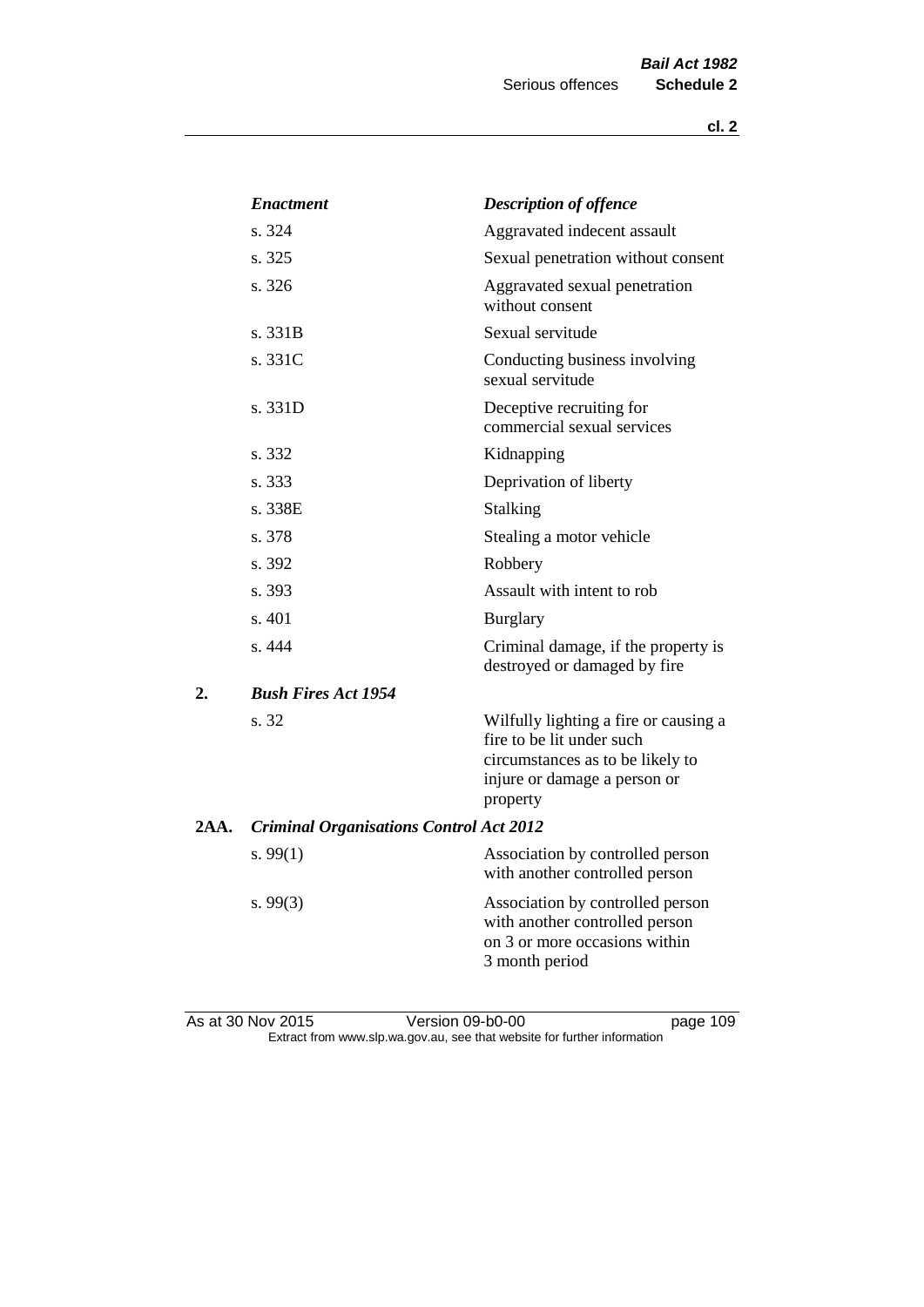**cl. 2a**

|     | <b>Enactment</b>                | <b>Description of offence</b>                                                                                                                                                                                                                                                                                                             |
|-----|---------------------------------|-------------------------------------------------------------------------------------------------------------------------------------------------------------------------------------------------------------------------------------------------------------------------------------------------------------------------------------------|
|     | s. 102                          | Offence for controlled person to<br>get funds to, from or for declared<br>criminal organisation                                                                                                                                                                                                                                           |
|     | s. 103                          | Other contravention of interim<br>control order or control order                                                                                                                                                                                                                                                                          |
|     | s. 106                          | Recruiting members for declared<br>criminal organisation                                                                                                                                                                                                                                                                                  |
|     | s. $107(2)$                     | Permitting premises to be<br>habitually used as place of resort<br>by members of declared criminal<br>organisation                                                                                                                                                                                                                        |
|     | s. $107(3)$                     | Being knowingly concerned in the<br>management of premises<br>habitually used as place of resort<br>by members of declared criminal<br>organisation                                                                                                                                                                                       |
| 2a. | <b>Misuse of Drugs Act 1981</b> |                                                                                                                                                                                                                                                                                                                                           |
|     | s. $6(1)$                       | Offences concerned with<br>prohibited drugs generally                                                                                                                                                                                                                                                                                     |
|     | s. $7(1)$                       | Offences concerned with<br>prohibited plants generally                                                                                                                                                                                                                                                                                    |
|     | s. $14(1)$                      | Possessing a quantity of a<br>category 1 item or a category 2<br>item in circumstances where the<br>life, health or safety of a child<br>under 16 years of age was<br>endangered, or bodily harm (as<br>defined in The Criminal Code<br>section $1(1)$ and $(4)$ ) was caused to<br>such a child, by the acts<br>constituting the offence |
|     | s. $33(1)(a)$                   | Attempting to commit an offence<br>under section $6(1)$ or $7(1)$                                                                                                                                                                                                                                                                         |

page 110 Version 09-b0-00 As at 30 Nov 2015 Extract from www.slp.wa.gov.au, see that website for further information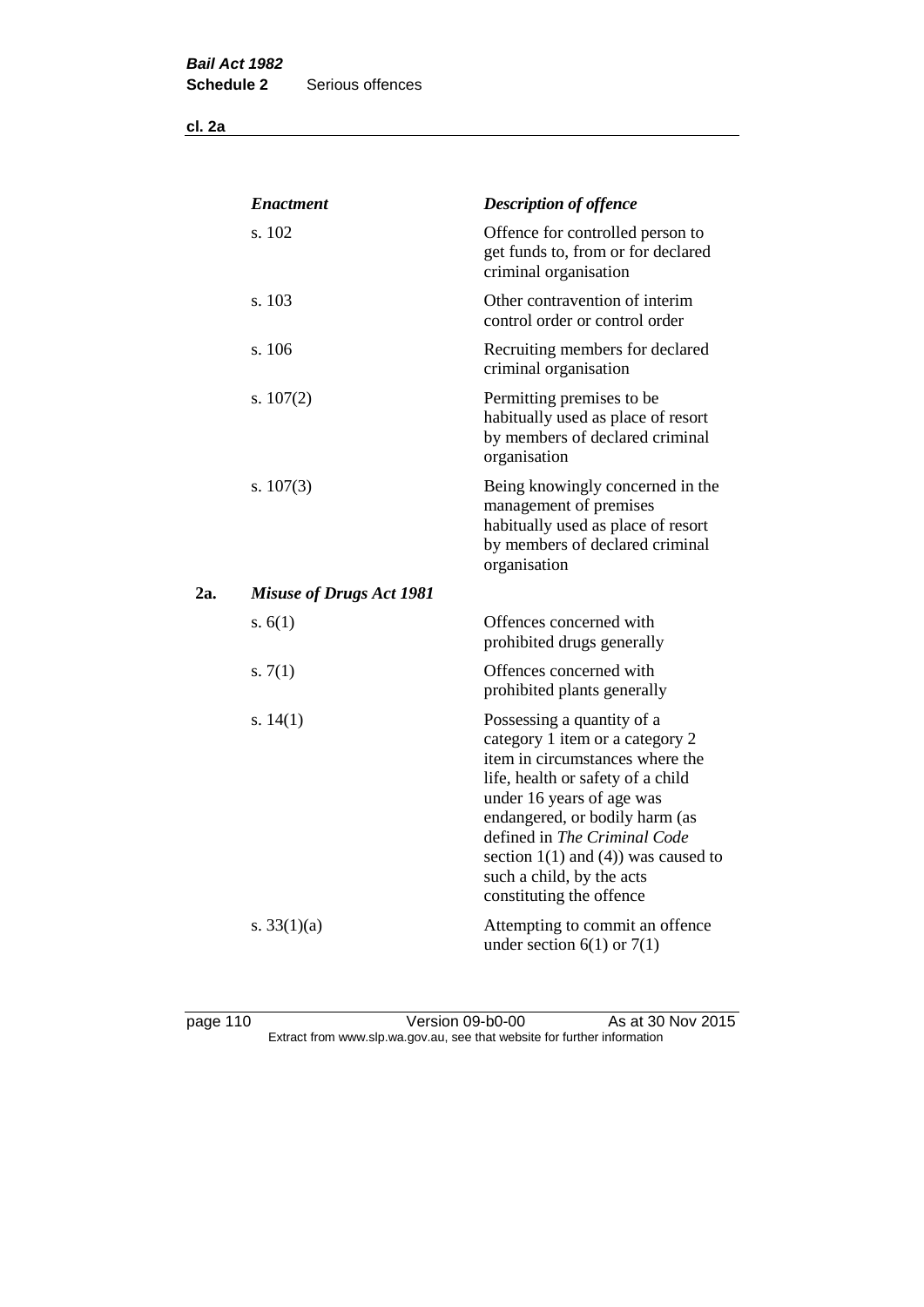|        | <b>Enactment</b>                   |                                                                                                                                                                   | <b>Description of offence</b>                                                                                                                                  |
|--------|------------------------------------|-------------------------------------------------------------------------------------------------------------------------------------------------------------------|----------------------------------------------------------------------------------------------------------------------------------------------------------------|
|        | s. $33(2)(a)$                      |                                                                                                                                                                   | Conspiracy to commit an offence<br>under s. $6(1)$ or $7(1)$                                                                                                   |
| $2b$ . | <b>Restraining Orders Act 1997</b> |                                                                                                                                                                   |                                                                                                                                                                |
|        | s. $61(1)$                         | order                                                                                                                                                             | Breach of a violence restraining                                                                                                                               |
|        | s. $61(2a)$                        |                                                                                                                                                                   | Breach of a police order                                                                                                                                       |
|        | s. $86(2)$                         |                                                                                                                                                                   | Breach of a Part VII order under<br>the Justices Act 1902 <sup>3</sup> —                                                                                       |
|        |                                    | (a)                                                                                                                                                               | that under section 86 of the<br>Restraining Orders Act 1997<br>is taken to be a misconduct<br>restraining order under that<br>Act; and                         |
|        |                                    | (b)                                                                                                                                                               | that shows on the face of the<br>order that the causing or<br>threatening of personal<br>injury by the accused was a<br>ground for the making of the<br>order. |
| 3.     | <b>Road Traffic Act 1974</b>       |                                                                                                                                                                   |                                                                                                                                                                |
|        | s. 59                              |                                                                                                                                                                   | Dangerous driving causing death,<br>injury, etc.                                                                                                               |
|        | s. 59A                             | harm                                                                                                                                                              | Dangerous driving causing bodily                                                                                                                               |
|        |                                    | [Schedule 2 inserted by No. 45 of 1993 s. 11; amended by No. 82 of<br>$1004 - 13 \cdot N_0$ , $38 - 1008 - 103 \cdot N_0$ , $54 - 1008 - 15 \cdot N_0$ , $23 - 6$ |                                                                                                                                                                |

*1994 s. 13; No. 38 of 1998 s. 4(2); No. 54 of 1998 s. 15; No. 23 of 2001 s. 10(1); No. 4 of 2004 s. 24 and 26; No. 38 of 2004 s. 61; No. 62 of 2004 s. 9(1); No. 84 of 2004 s. 82; No. 6 of 2008 s. 42(2); No. 29 of 2008 s. 24(8); No. 47 of 2011 s. 19; No. 56 of 2011 s. 11; No. 49 of 2012 s. 172.]* 

As at 30 Nov 2015 Version 09-b0-00 page 111 Extract from www.slp.wa.gov.au, see that website for further information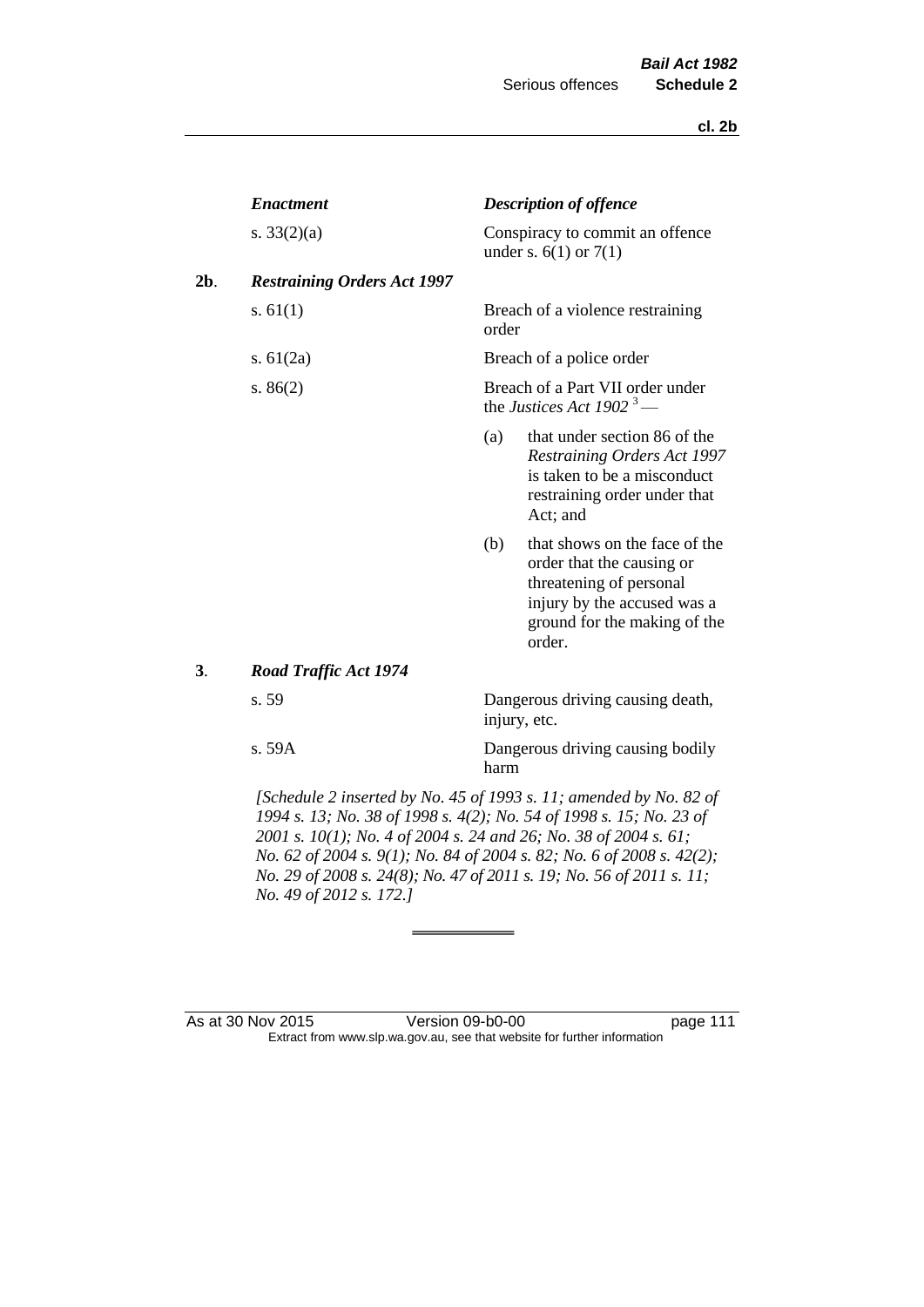# **Notes**

<sup>1</sup> This is a compilation of the *Bail Act 1982* and includes the amendments made by the other written laws referred to in the following table  $^{1M, 4, 5}$ . The table also contains information about any reprint.

# **Compilation table**

| <b>Short title</b>                                                                                                                                | <b>Number</b><br>and year                              | Assent      | Commencement                                                  |
|---------------------------------------------------------------------------------------------------------------------------------------------------|--------------------------------------------------------|-------------|---------------------------------------------------------------|
| Bail Act 1982                                                                                                                                     | 86 of 1982                                             | 18 Nov 1982 | 6 Feb 1989 (see s. 2 and<br>Gazette 27 Jan 1989 p. 263)       |
| <b>Acts Amendment</b><br>(Abolition of Capital<br>Punishment) Act 1984<br>Pt. III                                                                 | 52 of 1984                                             | 5 Sep 1984  | 3 Oct 1984                                                    |
| <b>Bail Amendment</b><br>Act 1984 <sup>6</sup>                                                                                                    | 74 of 1984<br>(as amended<br>by $15$ of<br>1988 s. 20) | 29 Nov 1984 | 6 Feb 1989 (see s. 2 and<br>Gazette 27 Jan 1989 p. 263)       |
| <b>Bail Amendment</b><br>Act 1988                                                                                                                 | 15 of 1988                                             | 6 Sep 1988  | 6 Feb 1989 (see s. 2 and<br>Gazette 27 Jan 1989 p. 263)       |
| Reprint of the Bail Act 1982 under the Reprints Act 1984 and the Bail Amendment<br>Act 1988 s. 21 <sup>7</sup> (includes amendments listed above) |                                                        |             |                                                               |
| Criminal Law<br>Amendment Act 1988<br>Pt.4                                                                                                        | 70 of 1988                                             | 15 Dec 1988 | 6 Feb 1989 (see s. 2(2)(b) and<br>Gazette 27 Jan 1989 p. 263) |
| <b>Acts Amendment</b><br>(Children's Court)<br>Act 1988 Pt. 13                                                                                    | 49 of 1988                                             | 22 Dec 1988 | 1 Dec 1989 (see s. 2 and<br>Gazette 24 Nov 1989 p. 4327)      |
| Justices Amendment<br>Act 1989 s. 18                                                                                                              | 33 of 1989                                             | 22 Dec 1989 | 1 Jun 1991 (see s. 2 and<br>Gazette 17 May 1991 p. 2455)      |
| <b>Community Corrections</b><br><b>Legislation Amendment</b><br>Act 1990 Pt. 2                                                                    | 61 of 1990                                             | 17 Dec 1990 | 3 Apr 1991 (see s. 2 and<br>Gazette 22 Mar 1991 p. 1209)      |
| Child Welfare<br>Amendment Act<br>$(No. 2)$ 1990 s. 15                                                                                            | 83 of 1990                                             | 22 Dec 1990 | 1 Aug 1991 (see s. 2 and<br>Gazette 1 Aug 1991 p. 3983)       |
| Children's Court of<br>Western Australia<br>Amendment Act<br>$(No. 2)$ 1991 s. 21                                                                 | 15 of 1991                                             | 21 Jun 1991 | 9 Aug 1991 (see s. 2(2) and<br>Gazette 9 Aug 1991 p. 4101)    |

page 112 Version 09-b0-00 As at 30 Nov 2015 Extract from www.slp.wa.gov.au, see that website for further information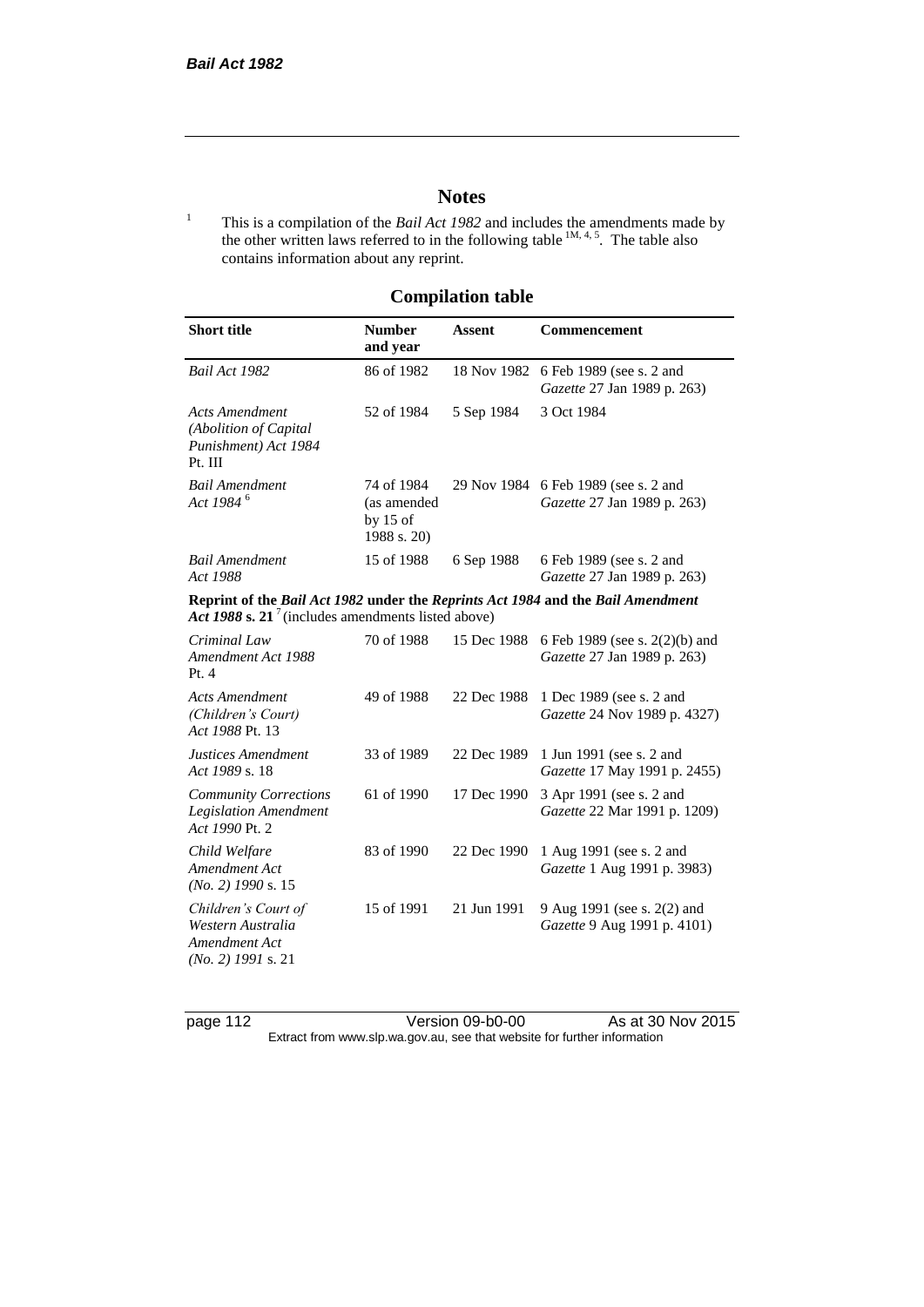| <b>Short title</b>                                                                         | <b>Number</b><br>and year | <b>Assent</b> | Commencement                                                                                                                                                 |  |
|--------------------------------------------------------------------------------------------|---------------------------|---------------|--------------------------------------------------------------------------------------------------------------------------------------------------------------|--|
| Reprint of the <i>Bail Act 1982</i> as at 17 Oct 1991 (includes amendments listed above)   |                           |               |                                                                                                                                                              |  |
| Acts Amendment (Sexual<br>Offences) Act 1992 Pt. 3                                         | 14 of 1992                | 17 Jun 1992   | 1 Aug 1992 (see s. 2 and<br>Gazette 28 Jul 1992 p. 3671)                                                                                                     |  |
| Acts Amendment<br>(Ministry of Justice)<br>Act 1993 Pt. 3 <sup>8</sup>                     | 31 of 1993                | 15 Dec 1993   | 1 Jul 1993 (see s. 2)                                                                                                                                        |  |
| Criminal Procedure<br>Amendment Act 1993<br>Pt. $29$                                       | 45 of 1993                | 20 Dec 1993   | Act other than s. 7-9 and<br>10(2)(b): 17 Jan 1994<br>(see s. $2(1)$ );<br>s. 7-9 and 10(2)(b): 4 Mar 1994<br>(see s. 2(2) and Gazette<br>4 Mar 1994 p. 915) |  |
| Criminal Law<br>Amendment Act 1994<br>s. $13(1)$ and $(2)$                                 | 82 of 1994                | 23 Dec 1994   | 20 Jan 1995 (see s. 2(2))                                                                                                                                    |  |
| Acts Amendment (Fines,<br>Penalties and<br><b>Infringement Notices</b> )<br>Act 1994 Pt. 3 | 92 of 1994                | 23 Dec 1994   | 1 Jan 1995 (see s. 2(1) and<br>Gazette 30 Dec 1994 p. 7211)                                                                                                  |  |
| Sentencing<br>(Consequential<br>Provisions) Act 1995 Pt. 5                                 | 78 of 1995                | 16 Jan 1996   | 4 Nov 1996 (see s. 2 and<br>Gazette 25 Oct 1996 p. 5632)                                                                                                     |  |
| Coroners Act 1996 s. 61                                                                    | 2 of 1996                 |               | 24 May 1996 7 Apr 1997 (see s. 2 and<br>Gazette 18 Mar 1997 p. 1529)                                                                                         |  |
| <b>Mental Health</b><br>(Consequential<br>Provisions) Act 1996 Pt. 2                       | 69 of 1996                |               | 13 Nov 1996 13 Nov 1997 (see s. 2)                                                                                                                           |  |
| Reprint of the <i>Bail Act 1982</i> as at 13 Mar 1997 (includes amendments listed above    |                           |               |                                                                                                                                                              |  |

except those in the *Coroners Act 1996* and the *Mental Health (Consequential Provisions) Act 1996*) (corrections in *Gazette* 25 Jul 1997 p. 3909 and 14 Nov 1997 p. 6426)

| Statutes (Repeals and<br>Minor Amendments)<br>Act 1997 s. 21 |            |                         | 57 of 1997 15 Dec 1997 15 Dec 1997 (see s. 2(1))                                                                |
|--------------------------------------------------------------|------------|-------------------------|-----------------------------------------------------------------------------------------------------------------|
| Criminal Law<br>Amendment Act<br>$(No. 1)$ 1998 s. 4(2)      | 38 of 1998 | 25 Sep 1998 23 Oct 1998 |                                                                                                                 |
| Bail Amendment<br>Act 1998 <sup>10</sup>                     | 54 of 1998 | 11 Jan 1999             | s. 1 and 2: 11 Jan 1999;<br>Pt. 4 and 7: 15 May 1999<br>(see s. 2 and <i>Gazette</i> )<br>11 May 1999 p. 1905); |

As at 30 Nov 2015 Version 09-b0-00 page 113

Extract from www.slp.wa.gov.au, see that website for further information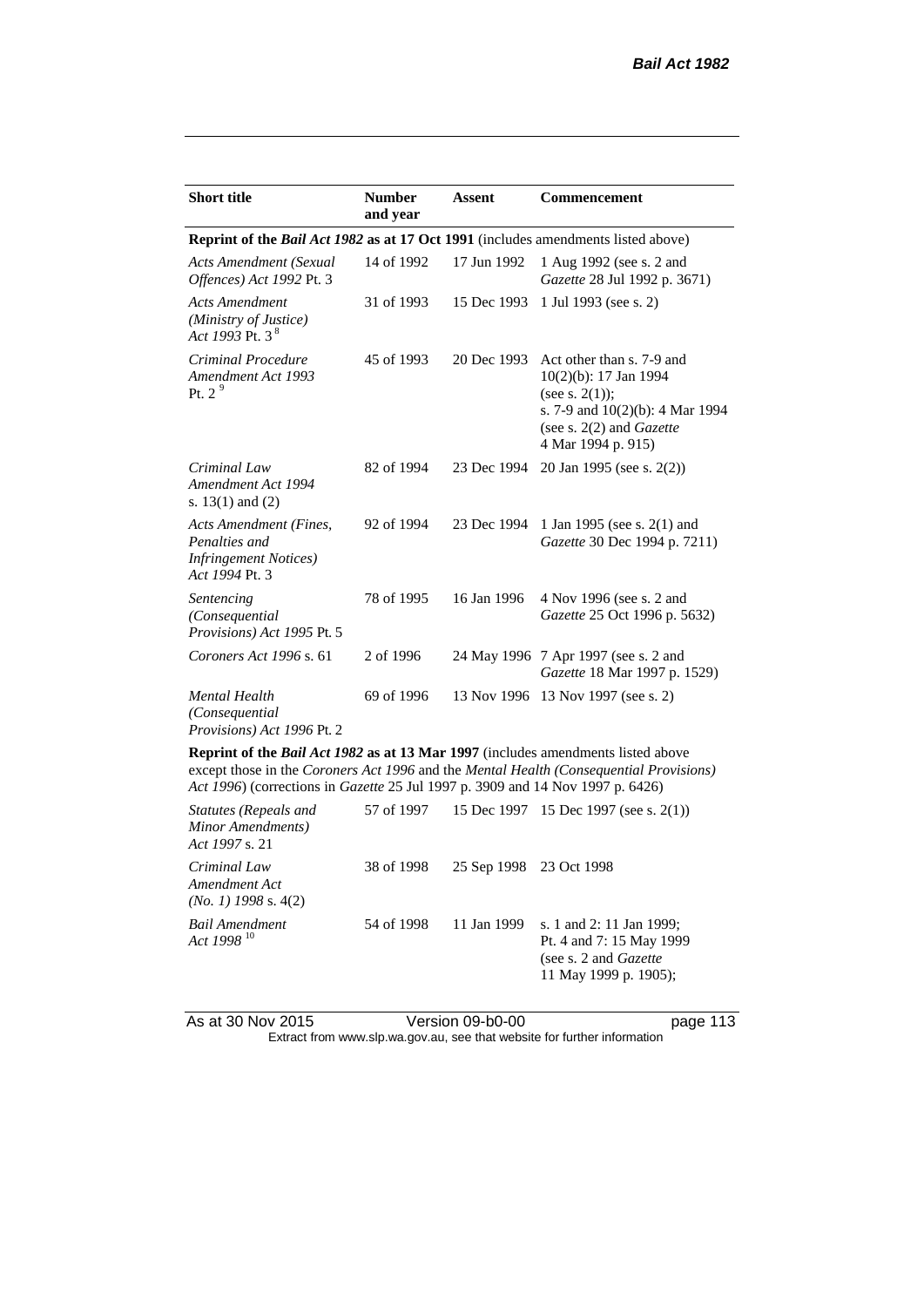| <b>Short title</b>                                                                                                                                 | <b>Number</b><br>and year | Assent                  | <b>Commencement</b>                                                                                                                                                                                                                  |
|----------------------------------------------------------------------------------------------------------------------------------------------------|---------------------------|-------------------------|--------------------------------------------------------------------------------------------------------------------------------------------------------------------------------------------------------------------------------------|
|                                                                                                                                                    |                           |                         | Pt. 2, 3 and 5 (other than s. 12):<br>8 Mar 2000 (see s. 2 and<br>Gazette 7 Mar 2000 p. 1039);<br>s. 12: 1 Sep 2000 (see s. 2 and<br>Gazette 29 Aug 2000 p. 4985);<br>Pt. 6: 4 Dec 2000 (see s. 2 and<br>Gazette 4 Dec 2000 p. 6799) |
| Reprint of the Bail Act 1982 as at 27 Aug 1999 (includes amendments listed above<br>except those in the Bail Amendment Act 1998 Pt. 2, 3, 5 and 6) |                           |                         |                                                                                                                                                                                                                                      |
| Court Security and<br><b>Custodial Services</b><br>(Consequential)<br>Provisions) Act 1999 Pt. 3                                                   | 47 of 1999                | 8 Dec 1999              | 18 Dec 1999 (see s. 2 and<br>Gazette 17 Dec 1999 p. 6175-6)                                                                                                                                                                          |
| Criminal Law Amendment<br>Act 2001 s. $10(1)$                                                                                                      | 23 of 2001                | 26 Nov 2001 24 Dec 2001 |                                                                                                                                                                                                                                      |
| Criminal Investigation<br>(Identifying People)<br>Act 2002 Sch. 2 cl. 1                                                                            | 6 of 2002                 | 4 Jun 2002              | 20 Nov 2002 (see s. 2 and<br>Gazette 19 Nov 2002 p. 5505)                                                                                                                                                                            |
| Criminal Law (Procedure)<br>Amendment Act 2002 Pt. 4<br>Div. 1                                                                                     | 27 of 2002                | 25 Sep 2002             | 27 Sep 2002 (see s. 2 and<br>Gazette 27 Sep 2002 p. 4875)                                                                                                                                                                            |
| <b>Sentencing Legislation</b><br>Amendment and Repeal<br>Act 2003 s. 29(3) and 37                                                                  | 50 of 2003                | 9 Jul 2003              | s. 29(3): 31 Aug 2003 (see s. 2)<br>and Gazette 29 Aug 2003<br>p. 3833);<br>s. 37: 15 May 2004 (see s. 2 and<br>Gazette 14 May 2004 p. 1445)                                                                                         |
| Acts Amendment and<br>Repeal (Courts and Legal<br>Practice) Act 2003 s. 88<br>and $121$ <sup>11</sup>                                              | 65 of 2003                | 4 Dec 2003              | 1 Jan 2004 (see s. 2 and <i>Gazette</i><br>30 Dec 2003 p. 5722)                                                                                                                                                                      |
| <b>Statutes (Repeals and</b><br>Minor Amendments)<br>Act 2003 s. 29                                                                                | 74 of 2003                | 15 Dec 2003             | 15 Dec 2003 (see s. 2)                                                                                                                                                                                                               |
| Criminal Code Amendment<br>Act 2004 s. 24, 26 and 58                                                                                               | 4 of 2004                 | 23 Apr 2004             | 21 May 2004 (see s. 2)                                                                                                                                                                                                               |
| <b>Sentencing Legislation</b><br>Amendment Act 2004 s. 13                                                                                          | 27 of 2004                | 14 Oct 2004             | 31 May 2006 (see s. 2 and<br>Gazette 30 May 2006 p. 1965)                                                                                                                                                                            |
| Children and Community<br>Services Act 2004 Sch. 2<br>cl.3                                                                                         | 34 of 2004                | 20 Oct 2004             | 1 Mar 2006 (see s. 2 and<br>Gazette 14 Feb 2006 p. 695)                                                                                                                                                                              |

page 114 Version 09-b0-00 As at 30 Nov 2015 Extract from www.slp.wa.gov.au, see that website for further information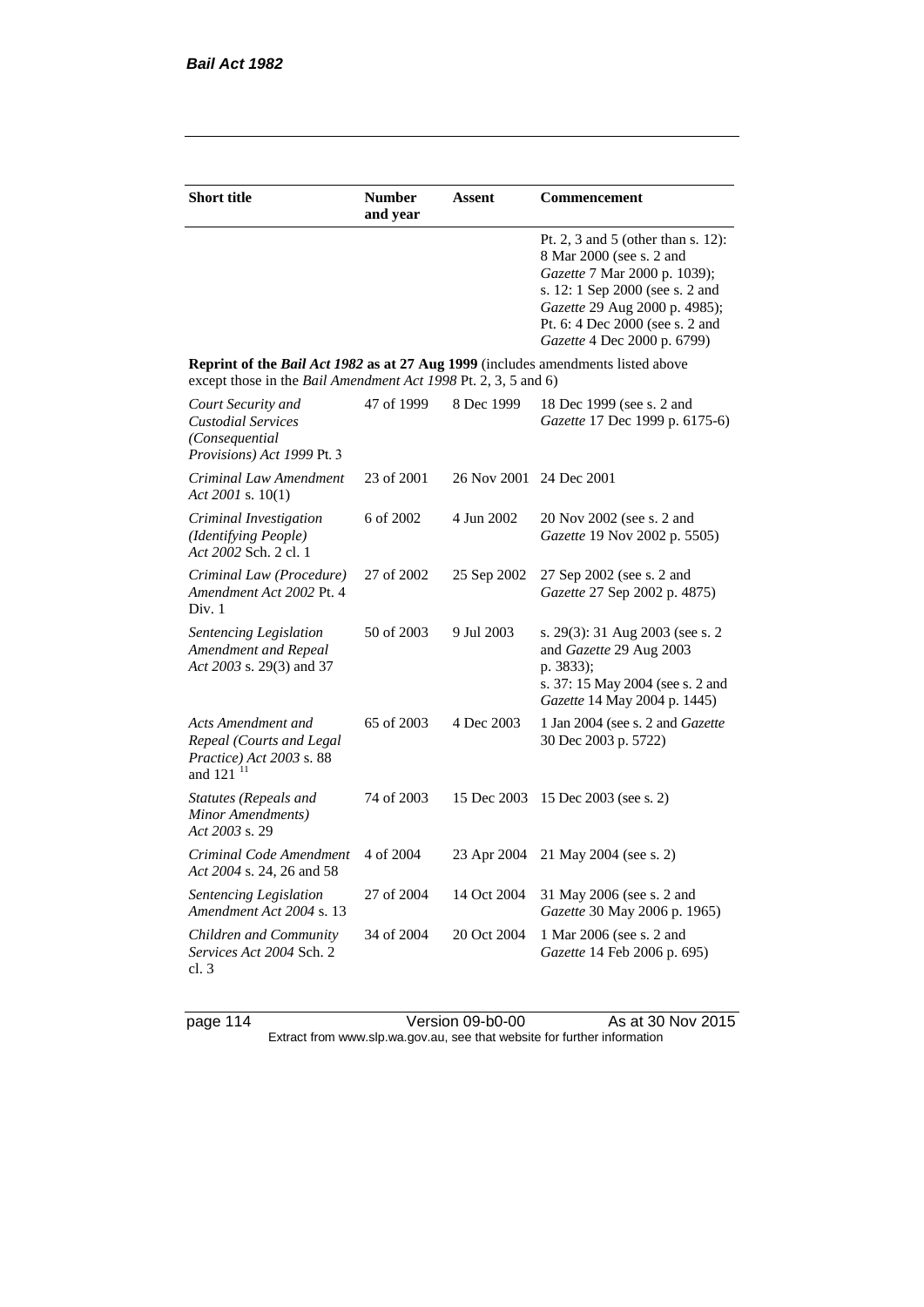| <b>Short title</b>                                                                                           | <b>Number</b><br>and year | Assent      | Commencement                                                                                                                                                                                                                                             |  |
|--------------------------------------------------------------------------------------------------------------|---------------------------|-------------|----------------------------------------------------------------------------------------------------------------------------------------------------------------------------------------------------------------------------------------------------------|--|
| <b>Acts Amendment (Family</b><br>and Domestic Violence)<br>Act 2004 Pt. 3                                    | 38 of 2004                | 9 Nov 2004  | 1 Dec 2004 (see s. 2 and<br><i>Gazette</i> 26 Nov 2004 p. 5309)                                                                                                                                                                                          |  |
| Acts Amendment (Court of<br>Appeal) Act 2004 s. 28                                                           | 45 of 2004                | 9 Nov 2004  | s. $28(1)$ , (2) and (4) (other than<br>the amendment to s. $7A(1)$ :<br>1 Feb 2005 (see. s. 2 and<br>Gazette 14 Jan 2005 p. 163);<br>s. $28(3)$ and $(4)$ (the<br>amendment to s. $7A(1)$ :<br>2 May 2005 (see. s. 2 and<br>Gazette 14 Jan 2005 p. 163) |  |
| Courts Legislation<br>Amendment and Repeal<br>Act 2004 s. 141 <sup>12</sup>                                  | 59 of 2004                | 23 Nov 2004 | 1 May 2005 (see s. 2 and<br>Gazette 31 Dec 2004 p. 7128)                                                                                                                                                                                                 |  |
| Misuse of Drugs<br>Amendment Act 2004 s. 9(1)                                                                | 62 of 2004                | 24 Nov 2004 | 1 Jan 2005 (see s. 2 and <i>Gazette</i><br>10 Dec 2004 p. 5965)                                                                                                                                                                                          |  |
| Criminal Procedure and<br>Appeals (Consequential and<br>Other Provisions) Act 2004<br>Pt. 3 and s. 82 and 83 | 84 of 2004                | 16 Dec 2004 | 2 May 2005 (see s. 2 and<br>Gazette 31 Dec 2004 p. 7129<br>(correction in Gazette)<br>7 Jan 2005 p. 53))                                                                                                                                                 |  |
| <b>Doppint 5. The Pail Act 1082 as of 1 Apr 2005</b> (includes emandments listed above except                |                           |             |                                                                                                                                                                                                                                                          |  |

**Reprint 5: The** *Bail Act 1982* **as at 1 Apr 2005** (includes amendments listed above except those in the *Sentencing Legislation Amendment Act 2004*, the *Children and Community Services Act 2004*, the *Acts Amendment (Court of Appeal) Act 2004* s. 28(3) and (4) (the amendment to s. 7A(1)), the *Courts Legislation Amendment and Repeal Act 2004* and the *Criminal Procedure and Appeals (Consequential and Other Provisions) Act 2004*)

| Planning and Development<br>(Consequential and<br><b>Transitional Provisions</b> )<br>Act 2005 s. 15 | 38 of 2005 | 12 Dec 2005 | 9 Apr 2006 (see s. 2 and<br><i>Gazette</i> 21 Mar 2006 p. 1078)               |  |  |
|------------------------------------------------------------------------------------------------------|------------|-------------|-------------------------------------------------------------------------------|--|--|
| Criminal Investigation<br><i>(Consequential Provisions)</i><br>Act 2006 Pt. 2                        | 59 of 2006 |             | 16 Nov 2006 1 Jul 2007 (see s. 2 and <i>Gazette</i><br>22 Jun 2007 p. 2838)   |  |  |
| <b>Prisons and Sentencing</b><br><b>Legislation Amendment</b><br>Act 2006 Pt. 5                      | 65 of 2006 | 8 Dec 2006  | 4 Apr 2007 (see s. 2 and <i>Gazette</i><br>3 Apr 2007 p. 1491)                |  |  |
| <b>Reprint 6: The Bail Act 1982 as at 14 Sep 2007</b> (includes amendments listed above)             |            |             |                                                                               |  |  |
| Criminal Law and Evidence 2 of 2008<br>Amendment Act 2008 s. 56                                      |            |             | 12 Mar 2008 27 Apr 2008 (see s. 2 and<br><i>Gazette</i> 24 Apr 2008 p. 1559)  |  |  |
| Bail Amendment Act 2008<br>Pt. $2^{13}$                                                              | 6 of 2008  |             | 31 Mar 2008 1 Mar 2009 (see s. 2(b) and<br><i>Gazette</i> 27 Feb 2009 p. 511) |  |  |

As at 30 Nov 2015 Version 09-b0-00 page 115

Extract from www.slp.wa.gov.au, see that website for further information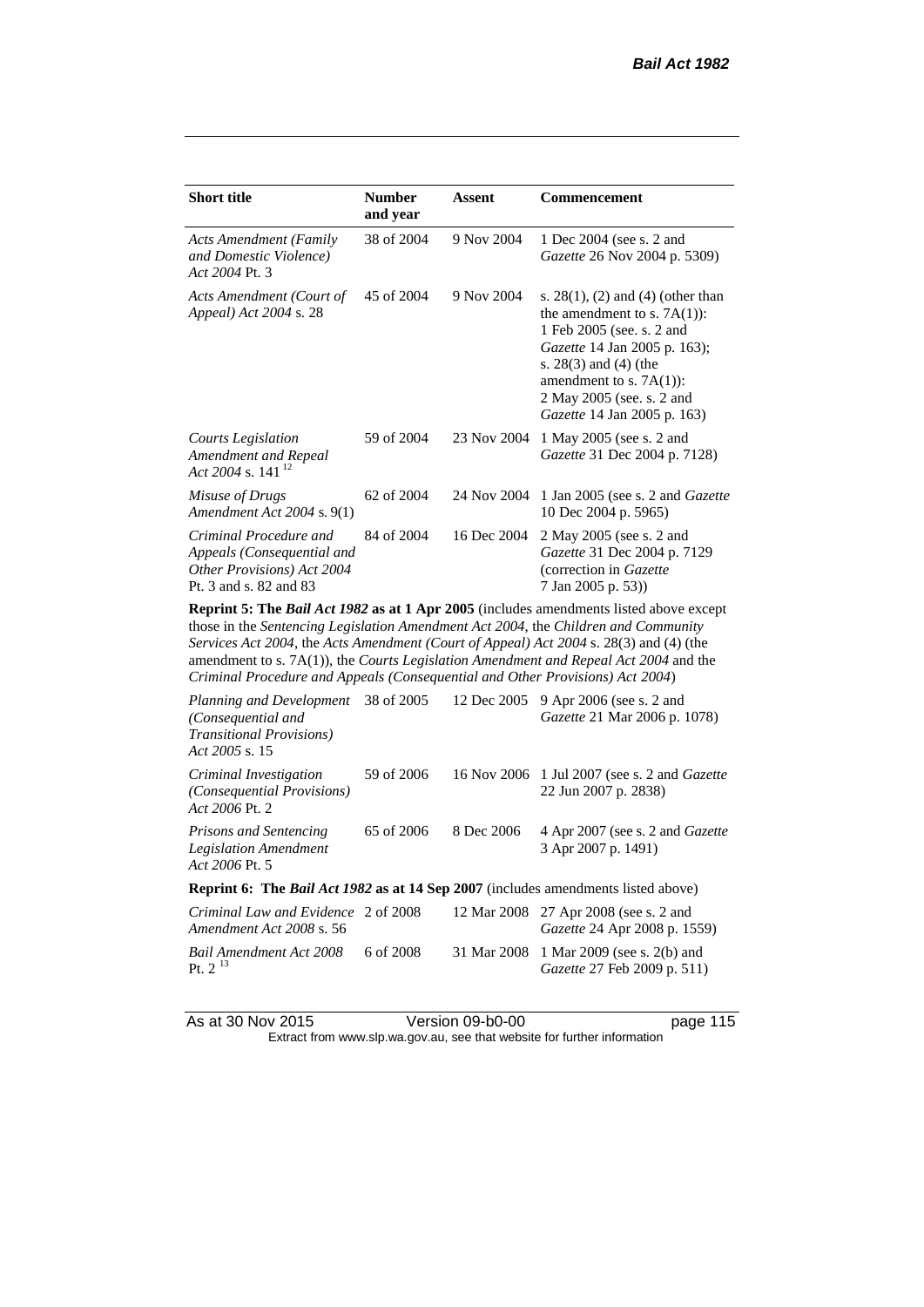| <b>Short title</b>                                                                                                                                      | <b>Number</b><br>and year | <b>Assent</b> | <b>Commencement</b>                                                                                                                                                                                                |
|---------------------------------------------------------------------------------------------------------------------------------------------------------|---------------------------|---------------|--------------------------------------------------------------------------------------------------------------------------------------------------------------------------------------------------------------------|
| <b>Medical Practitioners</b><br>Act 2008 Sch. 3 cl. 4                                                                                                   | 22 of 2008                |               | 27 May 2008 1 Dec 2008 (see s. 2 and<br>Gazette 25 Nov 2008 p. 4989)                                                                                                                                               |
| Criminal Law Amendment<br>(Homicide) Act $2008$ s. 24                                                                                                   | 29 of 2008                | 27 Jun 2008   | 1 Aug 2008 (see s. 2(d) and<br>Gazette 22 Jul 2008 p. 3353)                                                                                                                                                        |
| <b>Reprint 7: The Bail Act 1982 as at 6 Mar 2009</b> (includes amendments listed above)                                                                 |                           |               |                                                                                                                                                                                                                    |
| Police Amendment<br>Act 2009 s. 12                                                                                                                      | 42 of 2009                | 3 Dec 2009    | 13 Mar 2010 (see s. 2(b) and<br>Gazette 12 Mar 2010 p. 941)                                                                                                                                                        |
| <b>Health Practitioner</b><br><b>Regulation National Law</b><br>(WA) Act 2010 Pt. 5 Div. 4                                                              | 35 of 2010                | 30 Aug 2010   | 18 Oct 2010 (see s. 2(b) and<br>Gazette 1 Oct 2010 p. 5075-6)                                                                                                                                                      |
| <b>Electronic Transactions</b><br>Act 2011 s. 25                                                                                                        | 46 of 2011                | 25 Oct 2011   | 1 Aug 2012 (see s. 2(c) and<br>Gazette 31 Jul 2012 p. 3683)                                                                                                                                                        |
| Statutes (Repeals and<br>Minor Amendments)<br>Act 2011 s. 19                                                                                            | 47 of 2011                | 25 Oct 2011   | 26 Oct 2011 (see s. 2(b))                                                                                                                                                                                          |
| Misuse of Drugs<br>Amendment Act 2011 Pt. 3                                                                                                             | 56 of 2011                | 21 Nov 2011   | 24 Mar 2012 (see s. 2(b) and<br>Gazette 23 Mar 2012 p. 1363)                                                                                                                                                       |
| <b>Reprint 8: The Bail Act 1982 as at 6 Jul 2012</b> (includes amendments listed above except<br>those in the <i>Electronic Transactions Act 2011</i> ) |                           |               |                                                                                                                                                                                                                    |
| Criminal Organisations<br>Control Act 2012 s. 172                                                                                                       | 49 of 2012                | 29 Nov 2012   | 2 Nov 2013 (see s. 2(b) and<br>Gazette 1 Nov 2013 p. 4891)                                                                                                                                                         |
| <b>Courts and Tribunals</b><br>(Electronic Processes<br>Facilitation) Act 2013 Pt. 3<br>Div. 1 (s. 21-31)                                               | 20 of 2013                | 4 Nov 2013    | Pt. 3 Div. 1 (other than s. 22,<br>23, 25 and 27-30):<br>25 Nov 2013 (see s. 2(b) and<br>Gazette 22 Nov 2013 p. 5391);<br>s. 22, 23, 25 and 27-30:<br>13 Sep 2014 (see s. 2(b) and<br>Gazette 12 Sep 2014 p. 3279) |
| Reprint 9: The Bail Act 1982 as at 1 May 2015 (includes amendments listed above)                                                                        |                           |               |                                                                                                                                                                                                                    |
| <b>Mental Health Legislation</b><br>Amendment Act 2014 Pt. 4<br>Div. 4 Subdiv. 2                                                                        | 25 of 2014                | 3 Nov 2014    | 30 Nov 2015 (see s. 2(b) and<br>Gazette 13 Nov 2014 p. 4632)                                                                                                                                                       |

<sup>1M</sup> Under the *Cross-border Justice Act 2008* section 14, in order to give effect to that Act, this Act must be applied with the modifications prescribed by the *Cross-border Justice Regulations 2009* Part 3 Division 3 as if this Act had been altered in that way. If a modification is to replace or insert a numbered provision, the new provision is identified by the superscript 1M appearing after the provision

page 116 Version 09-b0-00 As at 30 Nov 2015 Extract from www.slp.wa.gov.au, see that website for further information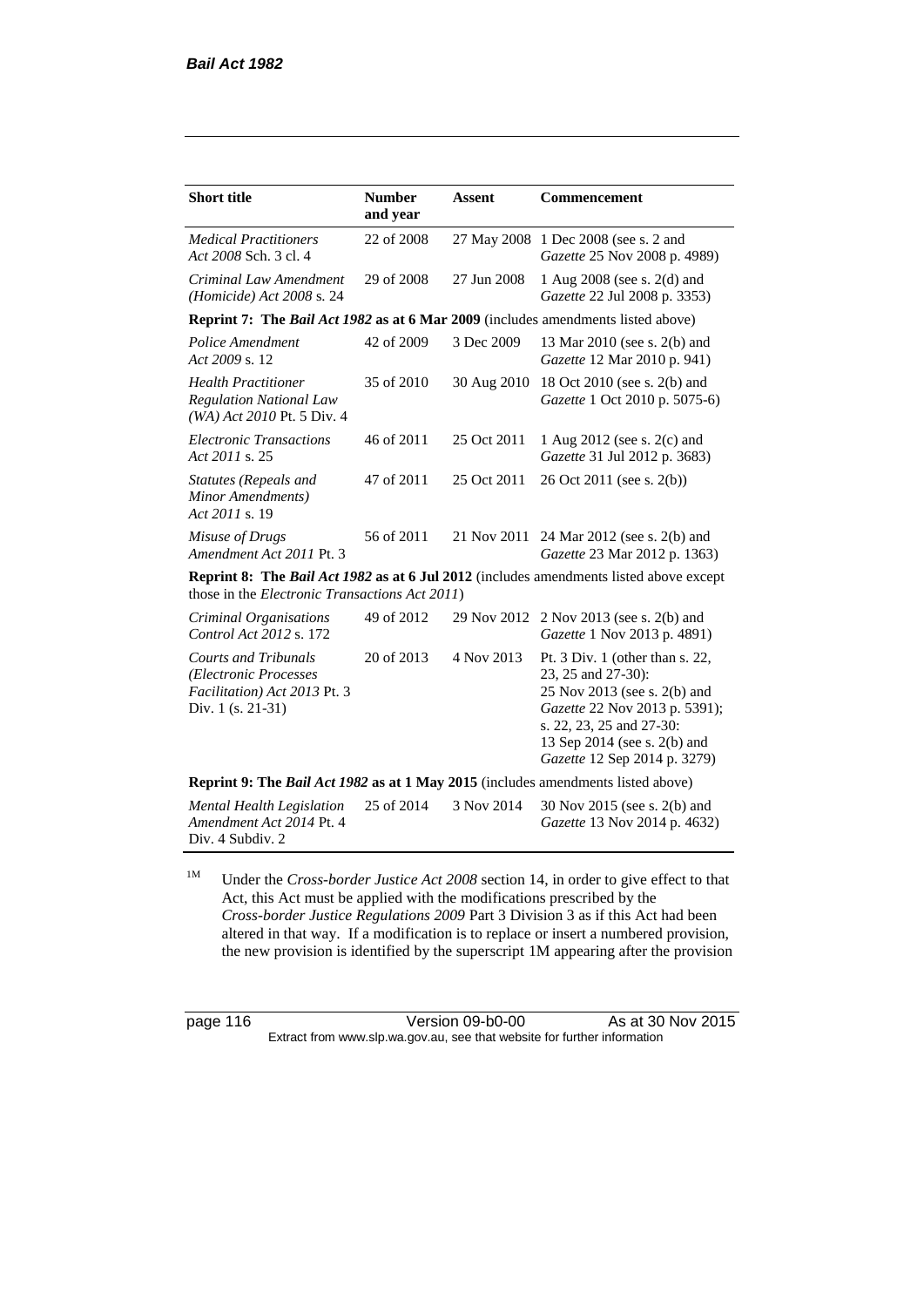number. If a modification is to replace or insert a definition, the new definition is identified by the superscript 1M appearing after the defined term.

- <sup>2</sup> Repealed by the *Sentencing Legislation Amendment and Repeal Act 2003*.
- <sup>3</sup> The short title of the *Justices Act 1902* was changed to the *Criminal Procedure (Summary) Act 1902* by the *Courts Legislation Amendment and Repeal Act 2004*  s. 23. The Act was then repealed by the *Criminal Procedure and Appeal (Consequential and Other Provisions) Act 2004* s. 4.
- <sup>4</sup> The amendment in the *Sentencing Legislation Amendment and Repeal Act 1999* s. 26 had not come into operation when it was repealed by the *Sentencing Legislation Amendment and Repeal Act 2003* s. 31.
- <sup>5</sup> The *Machinery of Government (Miscellaneous Amendments) Act 2006* Pt. 3 Div. 1 was repealed by the *Statutes (Repeals and Minor Amendments) Act 2011* s. 23(2) before it purported to come into operation.
- <sup>6</sup> The *Bail Amendment Act 1984* s. 10 and 11 were repealed by the *Bail Amendment Act 1988* s. 20.
- <sup>7</sup> The *Bail Act 1982* was not in operation at the time when the reprint was compiled, but the reprinting was authorised by the *Bail Amendment Act 1988* s. 21.
- <sup>8</sup> The *Acts Amendment (Ministry of Justice) Act 1993* Pt. 19 is a transitional provision that is of no further effect.
- <sup>9</sup> The *Criminal Procedure Amendment Act 1993* s. 13 is a transitional provision that is of no further effect.
- <sup>10</sup> The *Bail Amendment Act 1998* s. 6(2) is a transitional provision that is of no further effect.
- <sup>11</sup> The *Acts Amendment and Repeal (Courts and Legal Practice) Act 2003* s. 97 reads as follows:

#### **97. References to Crown Solicitor**

If in a written law or other document or instrument there is a reference to the Crown Solicitor that reference may, where the context so requires, be read as if it had been amended to be a reference to the State Solicitor.

- <sup>12</sup> The amendment in the *Courts Legislation Amendment and Repeal Act 2004* s. 141 (amending Sch. 1 Pt. A cl. 4) is not included because the clause it sought to amend had been amended by the *Acts Amendment (Court of Appeal) Act 2004* s. 28(4) before the amendment purported to come into operation.
- <sup>13</sup> The *Bail Amendment Act 2008* s. 6(2), 9(4)-(11), 10(2), 11(3), 15(5)-(8), 16(2), 18(4)-(5), 21(3), 22(2), 23(4), 24(6)-(7), 27(2)-(3), 28(6), 30(4)-(5), 31(2)-(3), 32(3)-(4), 33(6), 40(2), 41(5)-(9), 42(3) and 44 are transitional provisions.

As at 30 Nov 2015 Version 09-b0-00 page 117 Extract from www.slp.wa.gov.au, see that website for further information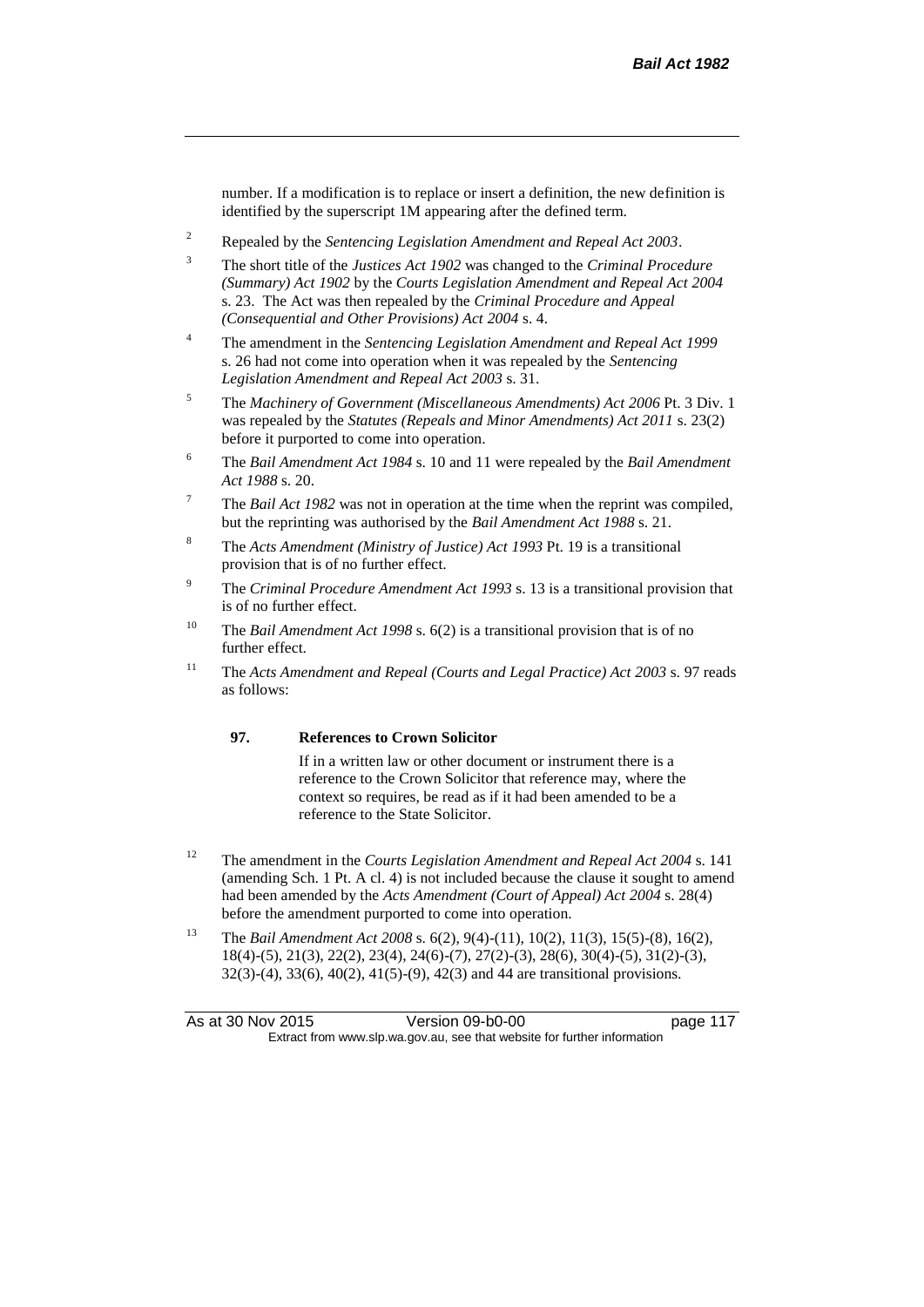#### Defined terms

# **Defined terms**

[This is a list of terms defined and the provisions where they are defined. The list is not part of the law.]

| <b>Defined term</b> | Provision(s) |
|---------------------|--------------|
|                     |              |
|                     |              |
|                     |              |
|                     |              |
|                     |              |
|                     |              |
|                     |              |
|                     |              |
|                     |              |
|                     |              |
|                     |              |
|                     |              |
|                     |              |
|                     |              |
|                     |              |
|                     |              |
|                     |              |
|                     |              |
|                     |              |
|                     |              |
|                     |              |
|                     |              |
|                     |              |
|                     |              |
|                     |              |
|                     |              |
|                     |              |
|                     |              |
|                     |              |
|                     |              |
|                     |              |
|                     |              |
|                     |              |
|                     |              |
|                     |              |
|                     |              |
|                     |              |
|                     |              |
|                     |              |
|                     |              |

page 118

Version 09-b0-00 As at 30 Nov 2015 Extract from www.slp.wa.gov.au, see that website for further information